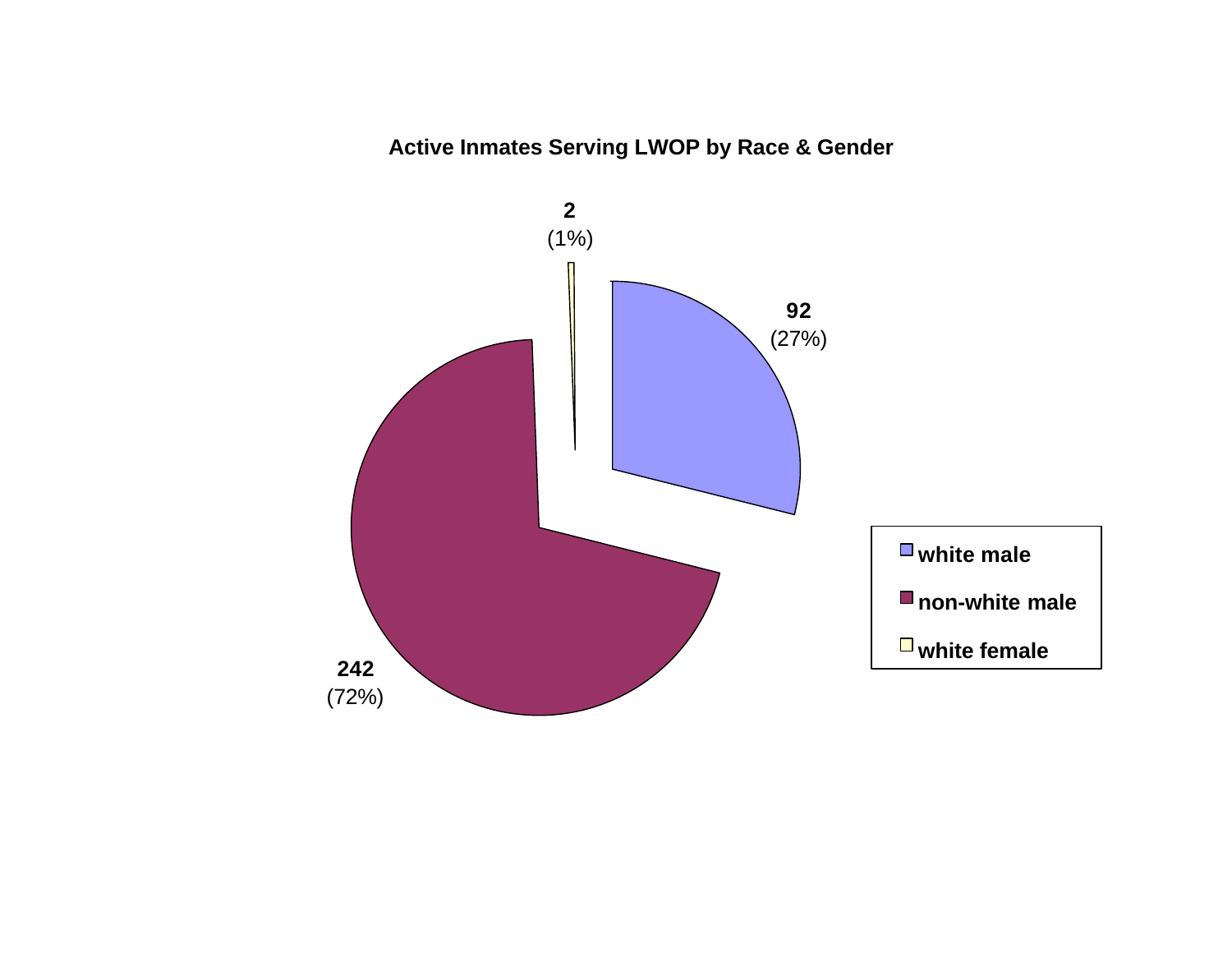# **Active Inmates Serving LWOP By Prior Incarcerations**

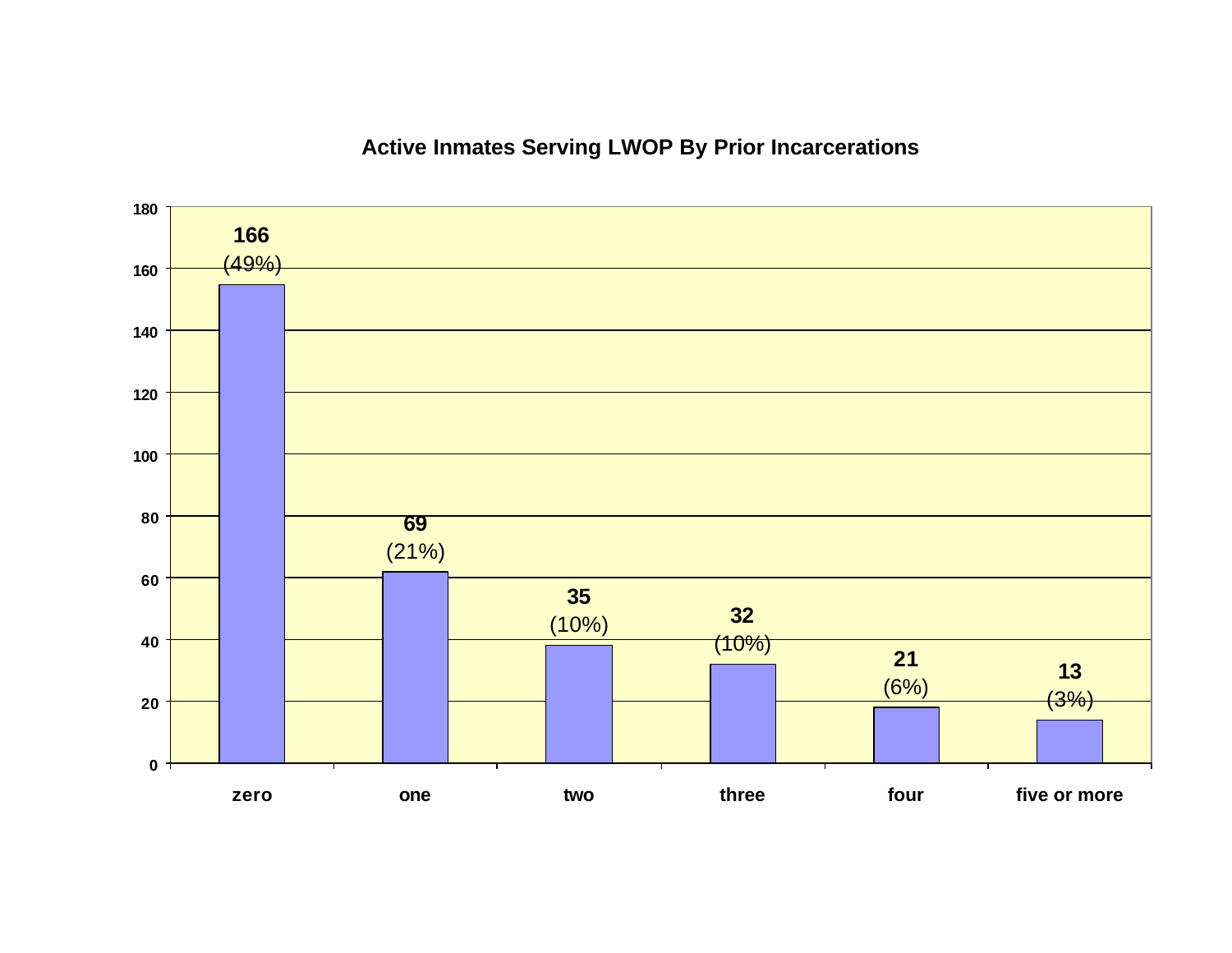**Active Inmates Serving LWOP by Crime Type**

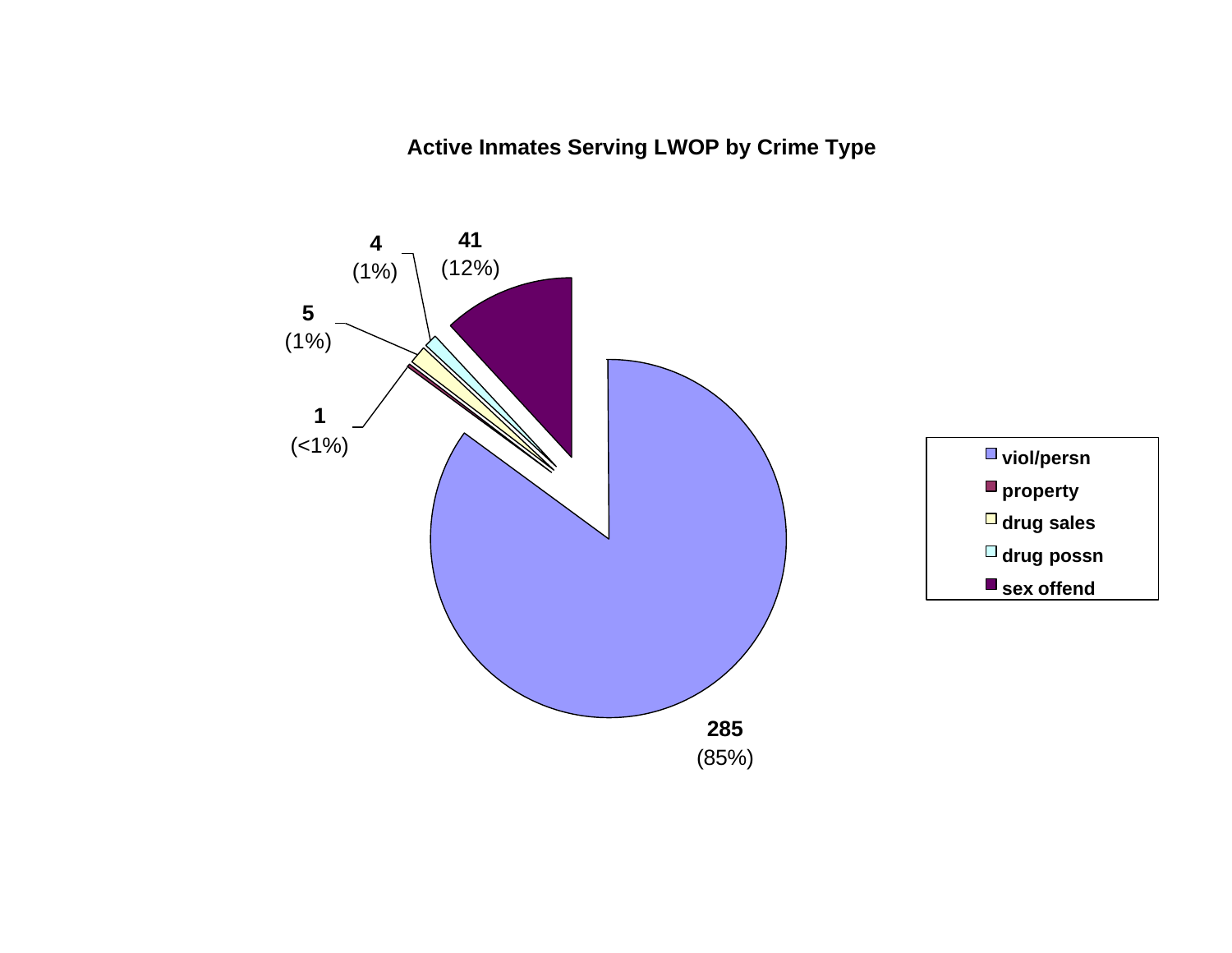Georgia Department of Corrections Page 1 Run 09/15/03 9:55 am Office of Planning and Analysis

#### Inmate statistical profile

TABLE OF CONTENTS FOR ACTIVE PRISONERS EXCLUDING JAIL

Title PAGE ----- ---- RACE AND SEX............................ 2 Culture Fair IQ Scores.................. 3 Self-Rpt Socioeconomic Class............ 4 Self-Rpt Environment To Age 16.......... 5 Self-Rpt Education Level................ 6 Functional Reading Level (WRAT Scores).. 7 Functional Math Level (WRAT Scores)..... 8 Functional Spelling Level (WRAT Scores). 9 Self-Rpt Guardian Status To Age 16......10 Self-Rpt Employment Status Before Prison11 Self-Rpt Marital Status At Admission....12 Self-Rpt Number Of Children At Admission13 Self-Rpt Religious Affiliation..........14 Self-Rpt Family Behavior Patterns \*.....15 Inmate Diagnostic Behavior Problem \*....16 Physical Profile (General Condition)....17 Security Status............................18 Number Of Sentences.....................19 Number Of Disciplinaries................20 Number Of Escapes.........................21 Number Of Prior Georgia Incarcerations \*22 Number Of Transfers.....................23 County Of Conviction....................24 Circ Of Conviction........................27 Home County.............................29 Prison Sentence In Years................32 Probation To Follow Prison...............33 Admission Type.............................34 Release Type................................35 Inst By Group..............................36 Institution.............................37 Misdemeanors And Felonies...............38 Crimes By Group.............................39 Most Serious Offense....................40 Most Serious Crime Type.................41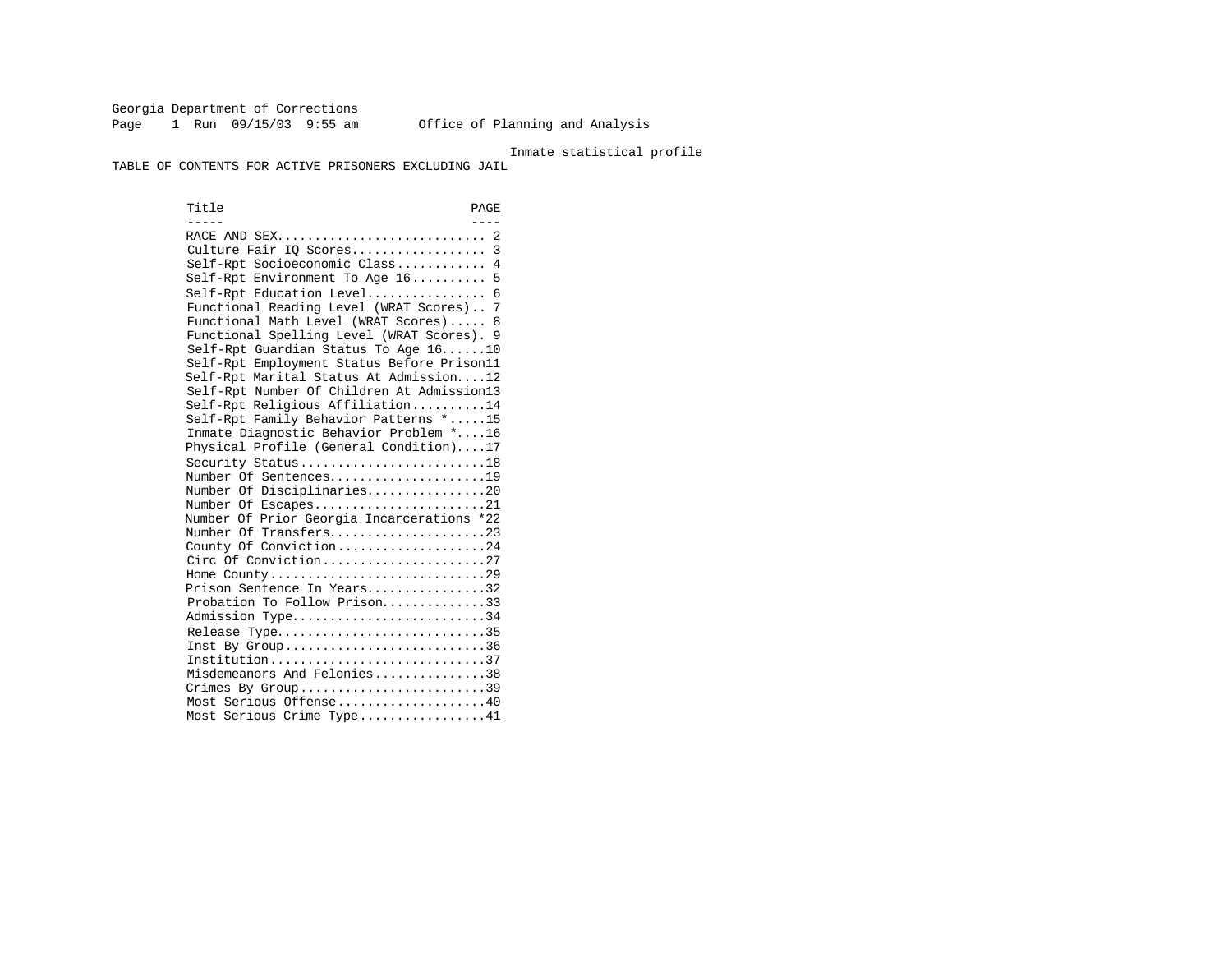Page 2 Run  $09/15/03$  9:55 am

#### Inmate statistical profile

Sample: ACTIVE PRISONERS EXCLUDING JAIL Requestor: Statistics Active inmates 09/15/2003

RACE AND SEX by current age & sex

|                                                                  |                                   |                                                      | M E N                                                     |                                                                               |                                                            |                                                                           |                                                                                        | <b>WOMEN</b>                                           |                                                                   |                                                                  |                                              |
|------------------------------------------------------------------|-----------------------------------|------------------------------------------------------|-----------------------------------------------------------|-------------------------------------------------------------------------------|------------------------------------------------------------|---------------------------------------------------------------------------|----------------------------------------------------------------------------------------|--------------------------------------------------------|-------------------------------------------------------------------|------------------------------------------------------------------|----------------------------------------------|
| RACE AND SEX                                                     | Age<br>  00-21                    | Age<br>$ 22-39 $                                     | Age<br>$ 40-54 $                                          | Age<br>$ 55-99 $                                                              | Men<br>ိ<br>% Total                                        | Age<br>00-21                                                              | Age<br>$ 22-39 $                                                                       | Age<br>$ 40-54 $                                       | Age<br>$ 55-99 $                                                  | Women<br>% Total<br>ႜႜႜ                                          | Grand<br>Total<br>°≈                         |
| WHITE MALE<br>NON WHITE MALE<br>WHITE FEMALE<br>NON WHITE FEMALE | 17<br>83<br>5<br>0<br>0<br>0<br>0 | 43<br>23<br>77<br>141<br>0<br>0<br>0<br>$\mathbf{0}$ | 35<br>29<br>71<br>85<br>0<br>$\Omega$<br>$\mathbf 0$<br>0 | 13<br>54<br>11<br>46<br>0<br>$\overline{0}$<br>$\mathbf{0}$<br>$\overline{0}$ | 92<br>28<br>242<br>72<br>$\Omega$<br>0<br>$\mathbf 0$<br>0 | $\Omega$<br>0<br>$\mathbf 0$<br>$\mathbf 0$<br>0<br>0<br>$\mathbf 0$<br>0 | 0<br>$\Omega$<br>$\mathbf 0$<br>$\mathbf 0$<br>2 100<br>$\mathbf{0}$<br>$\overline{0}$ | O<br>0<br>$\mathbf 0$<br>$\Omega$<br>$\mathbf{0}$<br>0 | 0<br>0<br>$\mathbf 0$<br>$\Omega$<br>$\mathbf 0$<br>$\Omega$<br>0 | $\Omega$<br>$\Omega$<br>$\Omega$<br>2 100<br>0<br>$\overline{0}$ | 92<br>27<br>242<br>72<br>2<br>$\overline{0}$ |
| Total reported                                                   | 6 100                             | 184 100                                              | 120 100                                                   | 24 100                                                                        | 334 100                                                    | $\mathbf 0$<br>0                                                          | 2 100                                                                                  | 0<br>$\Omega$                                          | 0<br>$\overline{0}$                                               | 2 100                                                            | 336 100                                      |
| Percent reported                                                 | 100.0                             | 100.0                                                | 100.0                                                     | 100.0                                                                         | 100.0                                                      | .0 <sup>′</sup>                                                           | 100.0                                                                                  | $\cdot$ 0                                              | $\cdot$ 0                                                         | 100.0                                                            | 100.0                                        |
| NOT REPORTED                                                     | 0                                 | $\mathbf 0$                                          | $\mathbf 0$                                               | $\Omega$                                                                      | 0                                                          | 0                                                                         | $\mathbf 0$                                                                            | $\mathbf 0$                                            | $\mathbf 0$                                                       | $\mathbf{0}$                                                     | $\Omega$                                     |
| Total                                                            | 6                                 | 184                                                  | 120                                                       | 24                                                                            | 334                                                        | 0                                                                         | 2                                                                                      | $\Omega$                                               | 0                                                                 | 2                                                                | 336                                          |
| AVERAGE AGE                                                      | 20.17                             | 31.24                                                | 46.04                                                     | 60.63                                                                         | 38.47                                                      | .00                                                                       | 33.00                                                                                  | .00                                                    | .00                                                               | 33.00                                                            | 38.44                                        |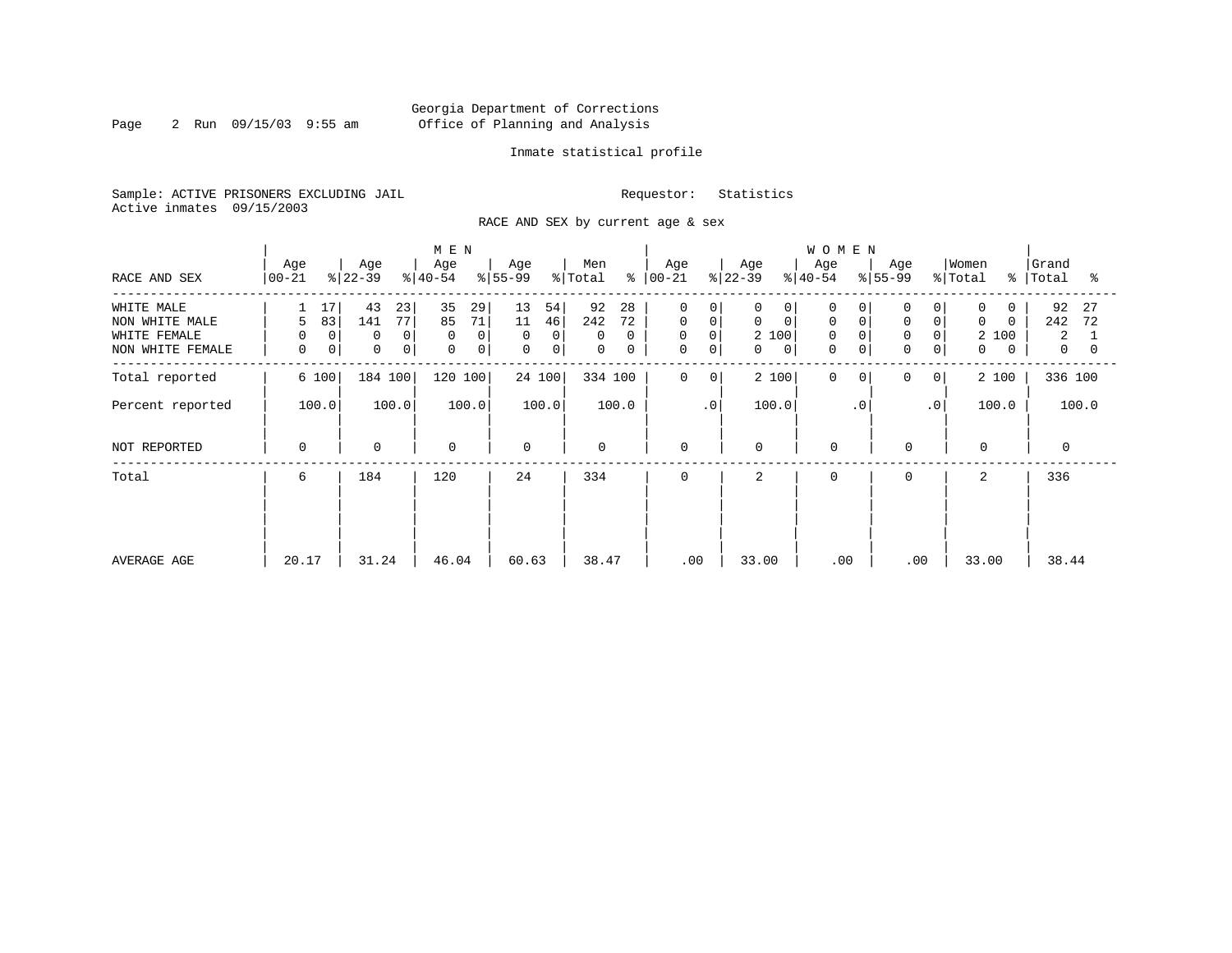Page 3 Run  $09/15/03$  9:55 am

#### Inmate statistical profile

Sample: ACTIVE PRISONERS EXCLUDING JAIL Requestor: Statistics Active inmates 09/15/2003

Culture Fair IQ Scores by current age & sex

|                           |                  |                                  | M E N                |                                          |                      |                                                                |                                      | <b>WOMEN</b>                |                                      |                   |                         |
|---------------------------|------------------|----------------------------------|----------------------|------------------------------------------|----------------------|----------------------------------------------------------------|--------------------------------------|-----------------------------|--------------------------------------|-------------------|-------------------------|
| IQ Score                  | Age<br>$ 00-21 $ | Age<br>$ 22-39 $                 | Age<br>$ 40-54 $     | Age<br>$ 55-99$                          | Men<br>% Total       | Age<br>$8   00 - 21$                                           | Age<br>$ 22-39 $                     | Age<br>$8 40-54$            | Age<br>$ 55-99 $                     | Women<br>% Total  | Grand<br>%   Total<br>ႜ |
| LESS THAN 70<br>70 AND UP | 0<br>0<br>6 100  | $\overline{2}$<br>4<br>161<br>98 | 10<br>10<br>94<br>90 | $\mathbf{0}$<br>0 <sup>1</sup><br>21 100 | 14<br>5<br>95<br>282 | $\mathbf 0$<br>0 <sup>1</sup><br>$\overline{0}$<br>$\mathbf 0$ | $\mathbf 0$<br>$\mathbf{0}$<br>2 100 | 0<br>0<br>$\mathsf{O}$<br>0 | $\Omega$<br>0<br>0<br>0 <sup>1</sup> | $\Omega$<br>2 100 | 14<br>5<br>284 95       |
| Total reported            | 6 100            | 165 100                          | 104 100              | 21 100                                   | 296 100              | $\mathbf 0$<br>$\mathbf 0$                                     | 2 100                                | $\mathbf 0$<br>0            | 0<br>0                               | 2 100             | 298 100                 |
| Percent reported          |                  | 89.7<br>86.7<br>100.0            |                      |                                          | 88.6                 | $\cdot$ 0                                                      | 100.0                                | $\cdot$ 0                   | $\cdot$ 0                            | 100.0             | 88.7                    |
| NOT REPORTED              | 0                | 19                               | 16                   | 3                                        | 38                   | 0                                                              | $\mathbf 0$                          | $\mathbf 0$                 | $\mathbf 0$                          | $\mathbf 0$       | 38                      |
| Total                     | 6                | 184                              | 120                  | 24                                       | 334                  | 0                                                              | 2                                    | $\mathbf 0$                 | $\mathbf 0$                          | 2                 | 336                     |
|                           |                  |                                  |                      |                                          |                      |                                                                |                                      |                             |                                      |                   |                         |
|                           |                  |                                  |                      |                                          |                      |                                                                |                                      |                             |                                      |                   |                         |
| AVERAGE IQ                | 97.67            | 100.92                           | 95.32                | 98.10                                    | 98.69                | .00                                                            | 107.00                               | .00                         | .00                                  | 107.00            | 98.74                   |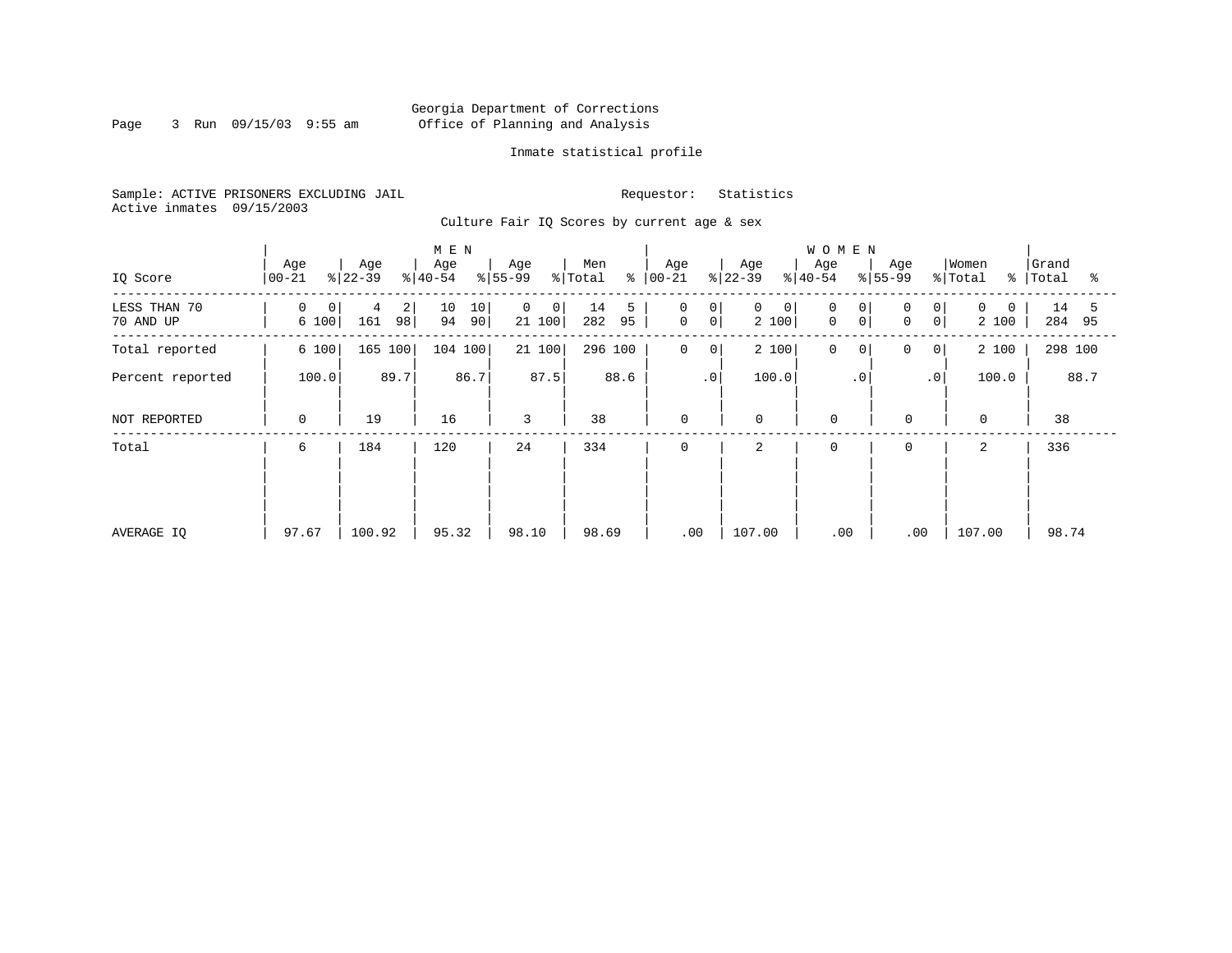#### Georgia Department of Corrections Page 4 Run 09/15/03 9:55 am Office of Planning and Analysis

#### Inmate statistical profile

Sample: ACTIVE PRISONERS EXCLUDING JAIL Requestor: Statistics Active inmates 09/15/2003

Self-Rpt Socioeconomic Class by current age & sex

|                     | M E N           |             |                  |                  |                  |      |                  |                |                |      |                   |                |                  |       | <b>WOMEN</b>     |             |                  |             |                  |          |                |      |
|---------------------|-----------------|-------------|------------------|------------------|------------------|------|------------------|----------------|----------------|------|-------------------|----------------|------------------|-------|------------------|-------------|------------------|-------------|------------------|----------|----------------|------|
| Socioeconomic Class | Age<br>$ 00-21$ |             | Age<br>$ 22-39 $ |                  | Age<br>$8 40-54$ |      | Age<br>$8 55-99$ |                | Men<br>% Total | နွ   | Age<br>$ 00 - 21$ |                | Age<br>$ 22-39 $ |       | Age<br>$8 40-54$ |             | Age<br>$ 55-99 $ |             | Women<br>% Total | % ၂      | Grand<br>Total | °≈   |
| WELFARE             |                 | 20          | 9                | 5                | 4                | 3    |                  | 4              | 15             |      | 0                 | $\mathbf 0$    | 0                | 0     | 0                |             |                  | 0           | 0                |          | 15             |      |
| OCC EMPLOY          | $\Omega$        | $\mathbf 0$ | 10               | $6 \overline{6}$ | 5                | 4    | $\mathbf 0$      | 0 <sup>1</sup> | 15             | 5    | $\mathbf 0$       | $\mathbf 0$    | 0                | 0     | $\mathbf 0$      |             | $\Omega$         | $\mathbf 0$ | $\mathbf 0$      | $\Omega$ | 15             |      |
| MINIMUM STD         |                 | 60          | 100              | 55               | 60               | 51   | 11               | 48             | 174            | 53   | $\Omega$          | $\Omega$       | 0                | 0     | $\Omega$         |             | $\Omega$         | $\Omega$    | $\Omega$         | $\Omega$ | 174            | 53   |
| MIDDLE              |                 | 20          | 60               | 33               | 44               | 37   | 11               | 48             | 116            | 35   | 0                 | $\overline{0}$ |                  | 50    | $\mathbf 0$      |             | 0                | 0           |                  | 50       | 117            | 36   |
| OTHER               |                 | 0           | 2                |                  | 5                | 4    | $\mathbf{0}$     | 0 <sup>1</sup> |                | 2    | 0                 | 0              |                  | 50    | $\mathbf 0$      | $\mathbf 0$ | 0                | $\mathbf 0$ |                  | 50       | 8              |      |
| Total reported      |                 | 5 100       | 181 100          |                  | 118 100          |      |                  | 23 100         | 327 100        |      | 0                 | $\mathbf 0$    |                  | 2 100 | 0                | $\circ$     | 0                | 0           |                  | 2 100    | 329 100        |      |
| Percent reported    |                 | 83.3        |                  | 98.4             |                  | 98.3 |                  | 95.8           |                | 97.9 |                   | $\cdot$ 0      |                  | 100.0 |                  | $\cdot$ 0   |                  | $\cdot$ 0   |                  | 100.0    |                | 97.9 |
| NOT RPTD            |                 |             | 3                |                  | 2                |      |                  |                | $\mathbf{z}$   |      | 0                 |                | $\mathbf 0$      |       | $\mathbf 0$      |             | $\mathbf 0$      |             | 0                |          |                |      |
| Total               | 6               |             | 184              |                  | 120              |      | 24               |                | 334            |      | 0                 |                | 2                |       | 0                |             | 0                |             |                  |          | 336            |      |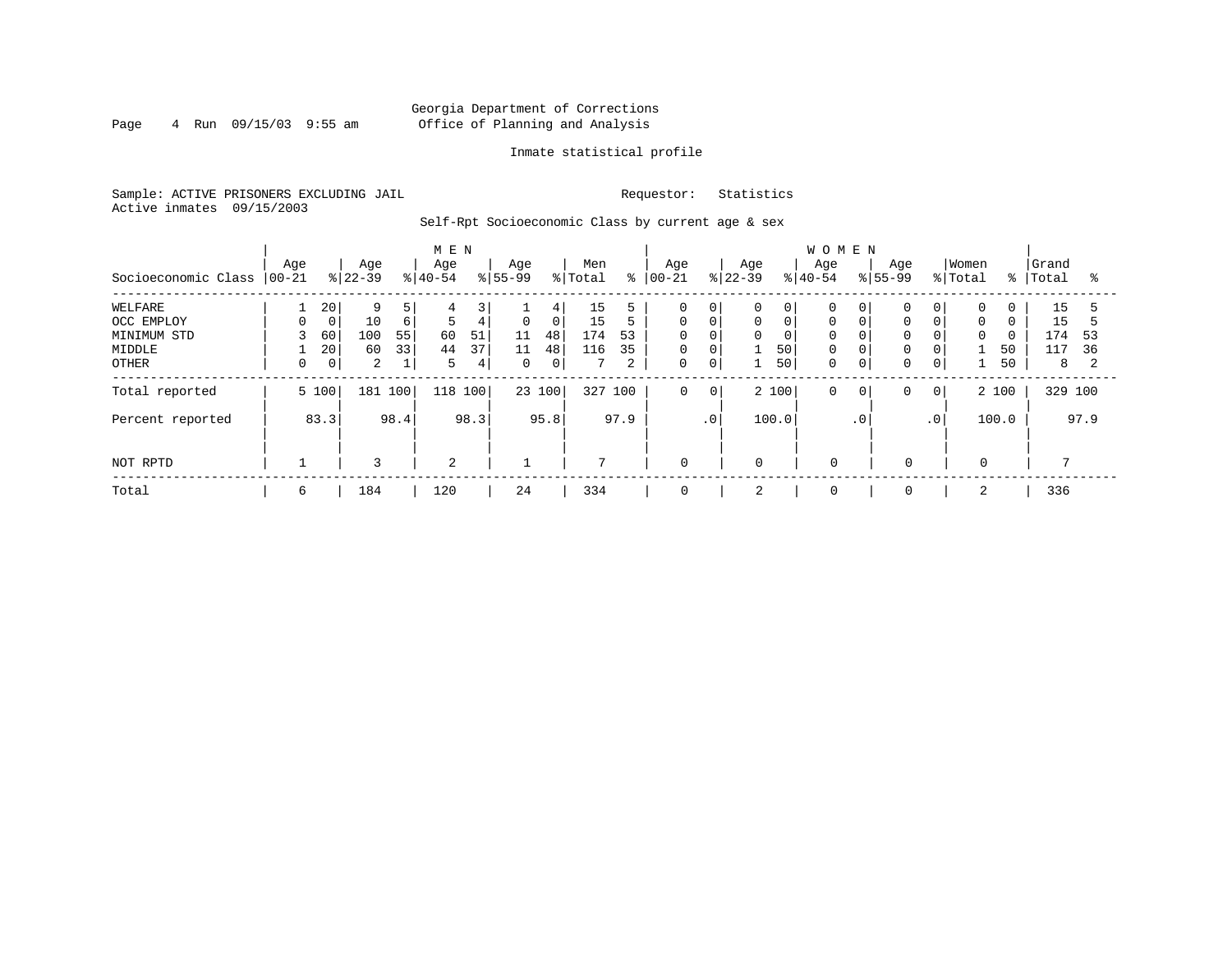Page 5 Run 09/15/03 9:55 am

#### Inmate statistical profile

Sample: ACTIVE PRISONERS EXCLUDING JAIL Requestor: Statistics Active inmates 09/15/2003

Self-Rpt Environment To Age 16 by current age & sex

|                  |                   |                |                  |      | M E N            |              |                  |        |                |      |                  |                |                  |             | WOMEN            |             |                  |                 |                  |             |                |      |
|------------------|-------------------|----------------|------------------|------|------------------|--------------|------------------|--------|----------------|------|------------------|----------------|------------------|-------------|------------------|-------------|------------------|-----------------|------------------|-------------|----------------|------|
| Environment      | Age<br>$ 00 - 21$ |                | Age<br>$ 22-39 $ |      | Age<br>$ 40-54 $ |              | Age<br>$8 55-99$ |        | Men<br>% Total | နွ   | Age<br>$00 - 21$ |                | Age<br>$ 22-39 $ |             | Age<br>$8 40-54$ |             | Age<br>$8 55-99$ |                 | Women<br>% Total | $\approx$ 1 | Grand<br>Total | °    |
| RURAL/FARM       | 0                 | 0              |                  |      | 4                | 3            | 4                | 17     | 9              |      | 0                | 0              | $\Omega$         | 0           | $\Omega$         |             | $\mathbf 0$      | $\overline{0}$  | $\Omega$         | 0           | 9              |      |
| RURAL/NFARM      | 0                 | 0              | 8                | 4    | 9                | 8            | $\overline{a}$   | 8      | 19             | 6    | $\Omega$         | $\overline{0}$ |                  | 50          | $\Omega$         |             | 0                | $\overline{0}$  |                  | 50          | 20             | b    |
| S.M.S.A          | 2                 | 33             | 80               | 45   | 40               | 34           | 7                | 29     | 129            | 39   | 0                | $\mathbf 0$    | 0                | 0           |                  |             | $\mathbf 0$      | 0               | $\Omega$         | $\Omega$    | 129            | 39   |
| URBAN            |                   | 17             | 37               | 21   | 21               | 18           | $\overline{a}$   | 8      | 61             | 19   | 0                | 0              | 0                | 0           |                  |             | $\mathbf 0$      | $\mathbf{0}$    | $\mathbf 0$      | 0           | 61             | 19   |
| SMALL TOWN       | 3                 | 50             | 52               | 29   | 43               | 36           | 9                | 38     | 107            | 33   | 0                | $\mathbf 0$    |                  | 50          |                  |             | $\mathbf 0$      | 0               |                  | 50          | 108            | 33   |
| OTHER            | 0                 | $\overline{0}$ |                  | ┻    |                  | $\mathbf{1}$ | 0                | 0      | 2              |      | $\Omega$         | $\mathbf 0$    | $\Omega$         | $\mathbf 0$ |                  |             | $\mathbf 0$      | 0 <sub>1</sub>  | $\mathbf 0$      | 0           | 2              |      |
| Total reported   | 6 100             |                | 179              | 100  | 118              | 100          |                  | 24 100 | 327            | 100  | $\mathbf 0$      | $\overline{0}$ |                  | 2 100       | $\Omega$         | $\mathbf 0$ | $\mathbf 0$      | $\circ$         |                  | 2 100       | 329 100        |      |
| Percent reported |                   | 100.0          |                  | 97.3 |                  | 98.3         |                  | 100.0  |                | 97.9 |                  | $\cdot$ 0      |                  | 100.0       |                  | $\cdot$ 0   |                  | .0 <sup>1</sup> |                  | 100.0       |                | 97.9 |
|                  |                   |                |                  |      |                  |              |                  |        |                |      |                  |                |                  |             |                  |             |                  |                 |                  |             |                |      |
| NOT RPTD         | $\mathbf 0$       |                | 5                |      | 2                |              | $\Omega$         |        | $\mathcal{L}$  |      | $\mathbf 0$      |                | $\Omega$         |             | $\Omega$         |             | 0                |                 | $\Omega$         |             |                |      |
| Total            | 6                 |                | 184              |      | 120              |              | 24               |        | 334            |      | 0                |                | 2                |             | 0                |             | 0                |                 |                  |             | 336            |      |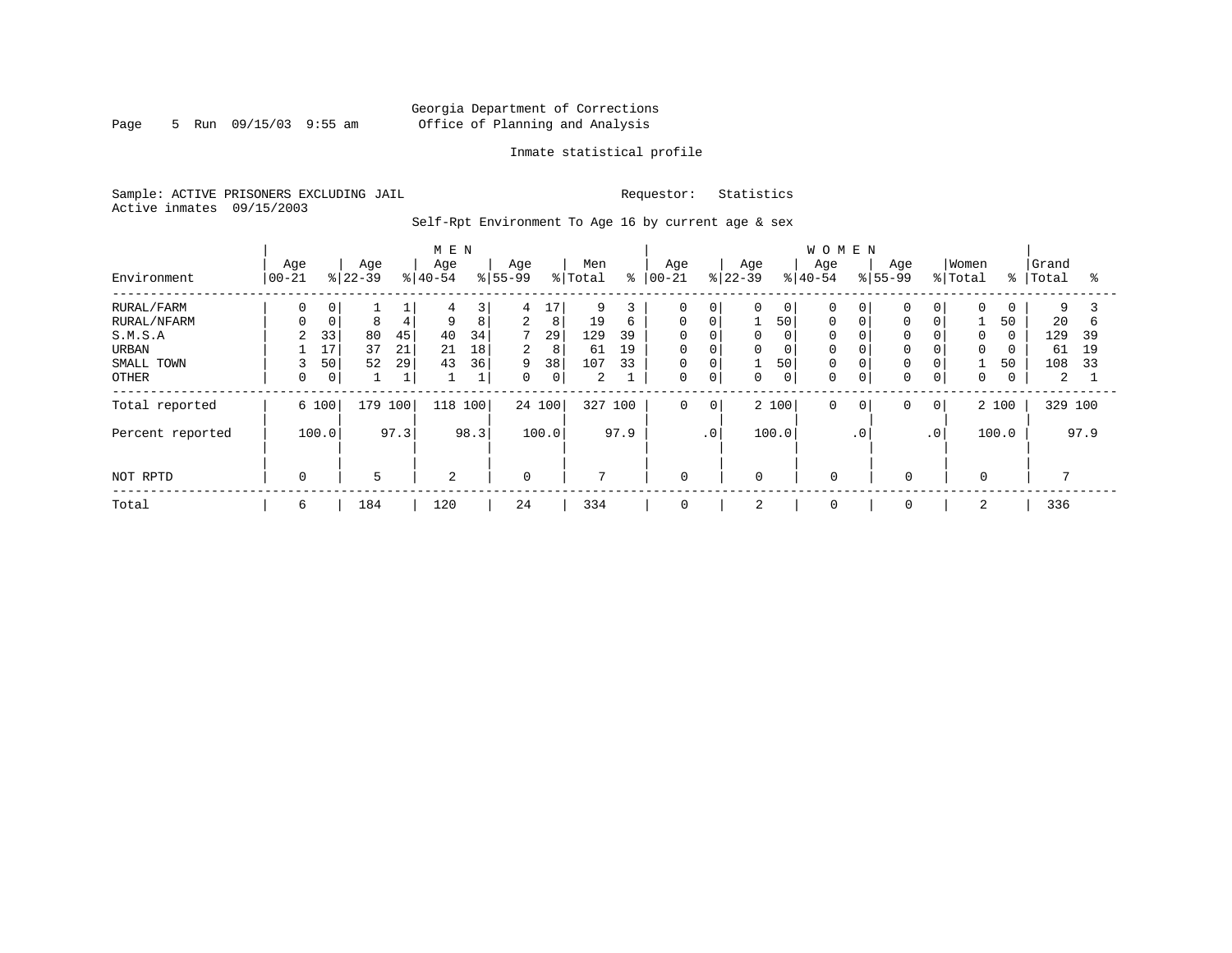Page 6 Run  $09/15/03$  9:55 am

#### Inmate statistical profile

Sample: ACTIVE PRISONERS EXCLUDING JAIL Requestor: Statistics Active inmates 09/15/2003

Self-Rpt Education Level by current age & sex

| M E N               |                  |             |                  |      |                  |      |                  |             |                |         |                  |           |                  | <b>WOMEN</b>   |                  |             |                  |             |                              |               |                |      |
|---------------------|------------------|-------------|------------------|------|------------------|------|------------------|-------------|----------------|---------|------------------|-----------|------------------|----------------|------------------|-------------|------------------|-------------|------------------------------|---------------|----------------|------|
| Education Level     | Age<br>$ 00-21 $ |             | Age<br>$ 22-39 $ |      | Age<br>$ 40-54 $ |      | Age<br>$ 55-99 $ |             | Men<br>% Total | န္      | Age<br>$ 00-21 $ |           | Age<br>$ 22-39 $ |                | Age<br>$ 40-54 $ |             | Age<br>$ 55-99 $ |             | Women<br>$\frac{1}{2}$ Total | $\frac{8}{3}$ | Grand<br>Total | ႜ    |
| LESS THAN GRADE 7   | U                | 0           | 6                | 3    | 5                |      |                  | 13          | 14             | 4       | $\Omega$         | $\Omega$  | U                | 0              | $\Omega$         |             |                  |             | 0                            | 0             | 14             |      |
| GRADE 7             |                  | 17          | 5                | 3    | 8                | 7    | 0                | $\mathbf 0$ | 14             | 4       | 0                | 0         | 0                | 0              | 0                | 0           | <sup>0</sup>     | $\mathbf 0$ | $\mathbf 0$                  | $\Omega$      | 14             | 4    |
| GRADE 8             | 2                | 33          | 20               | 11   |                  | 6    | 4                | 17          | 33             | 10      | $\Omega$         | $\cap$    | $\mathbf 0$      |                | 0                |             |                  |             | 0                            | 0             | 33             | 10   |
| GRADE 9             |                  | $\mathbf 0$ | 29               | 16   | 14               | 12   |                  | 13          | 46             | 14      | $\Omega$         |           | $\mathbf 0$      | 0              | $\Omega$         |             |                  |             | $\Omega$                     | $\Omega$      | 46             | 14   |
| GRADE 10            | 2                | 33          | 41               | 22   | 26               | 22   |                  | 4           | 70             | 21      | $\mathbf 0$      | $\Omega$  | 0                | $\Omega$       | $\mathbf 0$      | $\Omega$    |                  | $\mathbf 0$ | $\Omega$                     |               | 70             | 21   |
| GRADE 11            |                  | $\mathbf 0$ | 31               | 17   | 10               | 8    | 4                | 17          | 45             | 14      | 0                | $\Omega$  | 2 100            |                | 0                |             |                  | 0           | 2                            | 100           | 47             | 14   |
| GRADE 12            |                  | 17          | 33               | 18   | 16               | 14   | 3                | 13          | 53             | 16      | 0                | 0         | 0                | $\Omega$       | $\Omega$         |             |                  |             | 0                            | 0             | 53             | 16   |
| MORE THAN GRADE 12  | 0                | $\mathbf 0$ | 18               | 10   | 32               | 27   | 6                | 25          | 56             | 17      | $\mathbf 0$      | 0         | 0                | $\overline{0}$ | $\Omega$         | $\mathbf 0$ | $\Omega$         | $\mathbf 0$ | 0                            | $\Omega$      | 56             | 17   |
| Total reported      |                  | 6 100       | 183 100          |      | 118 100          |      |                  | 24 100      |                | 331 100 | $\Omega$         | $\Omega$  | 2 100            |                | $\Omega$         | $\Omega$    | 0                | 0           |                              | 2 100         | 333 100        |      |
| Percent reported    |                  | 100.0       |                  | 99.5 |                  | 98.3 |                  | 100.0       |                | 99.1    |                  | $\cdot$ 0 | 100.0            |                |                  | $\cdot$ 0   |                  | $\cdot$ 0   |                              | 100.0         |                | 99.1 |
| NOT REPORTED        | 0                |             |                  |      | 2                |      | $\Omega$         |             | 3              |         | $\mathbf 0$      |           | $\Omega$         |                | $\mathbf 0$      |             | 0                |             | $\Omega$                     |               | 3              |      |
| Total               | 6                |             | 184              |      | 120              |      | 24               |             | 334            |         | $\Omega$         |           | $\mathbf{2}$     |                | $\Omega$         |             | $\Omega$         |             | $\mathcal{L}$                |               | 336            |      |
|                     |                  |             |                  |      |                  |      |                  |             |                |         |                  |           |                  |                |                  |             |                  |             |                              |               |                |      |
| AVG EDUCATION LEVEL | 9.17             |             | 11.11            |      | 11.97            |      | 11.46            |             | 11.41          |         | .00              |           | 11.00            |                | .00              |             | .00              |             | 11.00                        |               | 11.41          |      |

\* NOTE: THE FIELD LABLED "LESS THAN GRADE 7" WAS CORRECTED IN MARCH 1989: MISSING DATA FOR INMATES STILL IN DIAGNOSTICS NOW HAS BEEN REMOVED FROM THIS FIELD AND IDENTIFIED AS "NOT REPORTED" INFORMATION.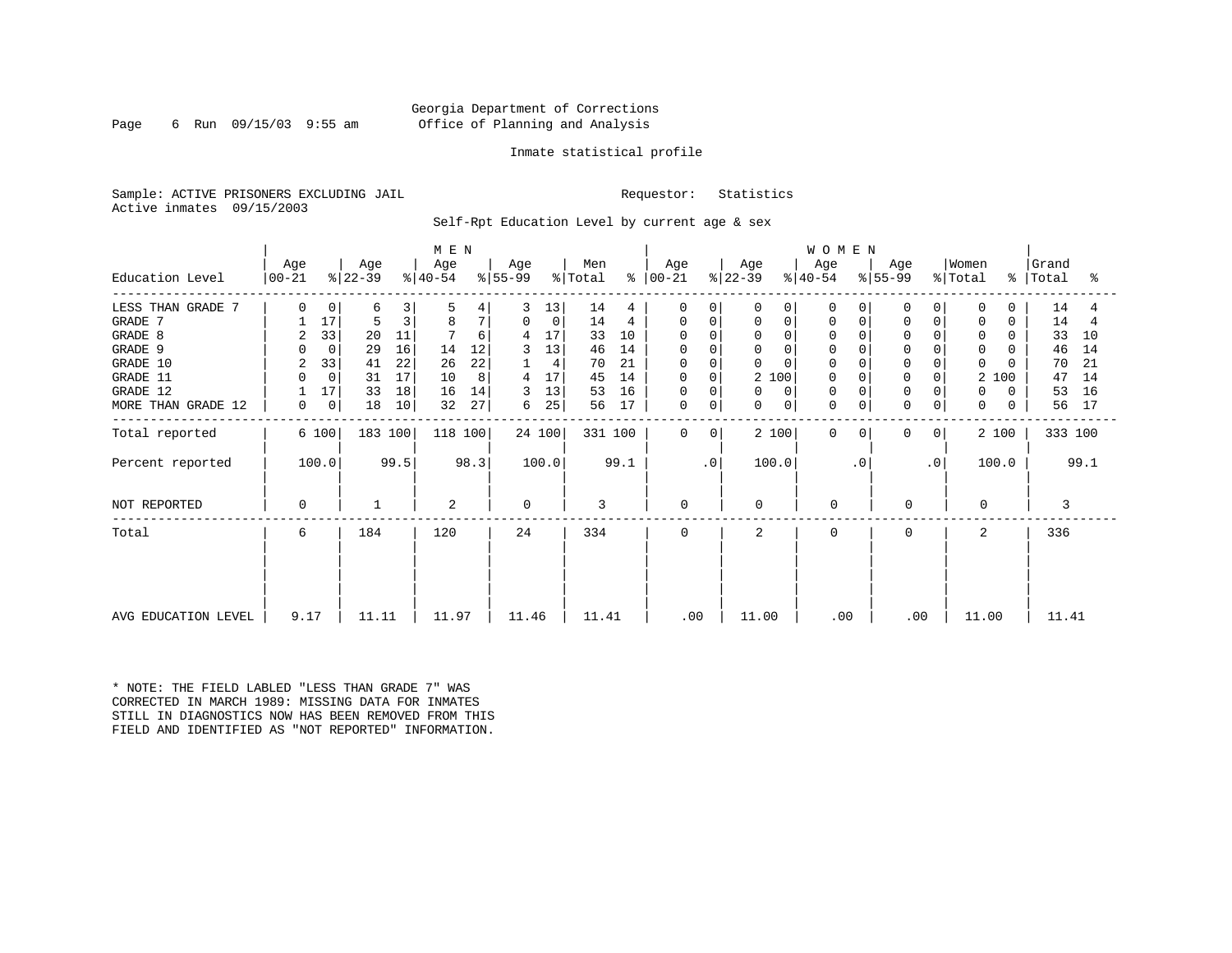Page 7 Run 09/15/03 9:55 am

#### Inmate statistical profile

Sample: ACTIVE PRISONERS EXCLUDING JAIL Requestor: Statistics Active inmates 09/15/2003

Functional Reading Level (WRAT Scores) by current age & sex

|                    |                  |                  | M E N            |                  |                                 |                      |                     | <b>WOMEN</b>        |                   |                  |                         |
|--------------------|------------------|------------------|------------------|------------------|---------------------------------|----------------------|---------------------|---------------------|-------------------|------------------|-------------------------|
| WRAT Reading Score | Age<br>$ 00-21 $ | Age<br>$ 22-39 $ | Age<br>$ 40-54 $ | Age<br>$ 55-99 $ | Men<br>$\frac{1}{2}$ Total<br>⊱ | Age<br>$ 00-21 $     | Age<br>$ 22-39 $    | Age<br>$ 40-54 $    | Age<br>$ 55-99 $  | Women<br>% Total | Grand<br>%   Total<br>ႜ |
| LESS THAN GRADE 6  | 33<br>2          | 52<br>31         | 39<br>37         | 38<br>8          | 101<br>34                       | $\Omega$<br>$\Omega$ | 50                  | $\Omega$            | 0                 | 50               | 102<br>-34              |
| 6TH THRU 8TH GRADE | 67<br>4          | 22<br>36         | 20<br>19         | 19<br>4          | 64<br>21                        | 0<br>0               | 0<br>0              | $\Omega$            | 0<br>$\Omega$     | $\Omega$<br>0    | 64<br>21                |
| GRADE 9            | 0                | 15<br>9          | 14<br>15         | 2<br>10          | 32<br>11                        | 0                    | 0                   | 0                   | 0                 | 0                | 32<br>11                |
| GRADE 10           | 0<br>0           | 5<br>3           |                  | 5                | 10                              | 0<br>0               | 0<br>$\overline{0}$ | 0                   | $\mathbf 0$       | $\mathbf 0$<br>0 | 10                      |
| GRADE 11           |                  |                  | 6<br>6           | 5                | 14                              | $\Omega$             | $\mathbf 0$         |                     |                   | 0                | 14                      |
| GRADE 12           |                  | 32<br>19         | 12<br>11         | 19<br>4          | 48<br>16                        | 0                    | 0                   | $\Omega$            | $\mathbf 0$       | 0<br>0           | 16<br>48                |
| MORE THAN GRADE 12 | 0<br>0           | 19<br>11         | 10<br>9          | 5<br>1           | 30<br>10                        | 0<br>0               | 50                  | $\mathbf 0$<br>0    | 0<br>0            | 50               | 31<br>10                |
| Total reported     | 6 100            | 166 100          | 106 100          | 21100            | 299 100                         | $\mathbf 0$<br>0     | 2 100               | $\Omega$<br>$\circ$ | 0<br>$\mathbf{0}$ | 2 100            | 301 100                 |
| Percent reported   | 100.0            | 90.2             | 88.3             | 87.5             | 89.5                            | $\cdot$ 0            | 100.0               | $\cdot$ 0           | $\cdot$ 0         | 100.0            | 89.6                    |
| NOT REPORTED       | $\mathbf 0$      | 18               | 14               | 3                | 35                              | $\mathbf 0$          | $\mathbf 0$         | $\mathbf 0$         | 0                 | 0                | 35                      |
| Total              | 6                | 184              | 120              | 24               | 334                             | 0                    | 2                   | $\Omega$            | $\mathbf 0$       | 2                | 336                     |
|                    |                  |                  |                  |                  |                                 |                      |                     |                     |                   |                  |                         |
| AVG READING SCORE  | 7.05             | 8.44             | 7.56             | 7.73             | 8.05                            | .00                  | 9.10                | .00                 | .00               | 9.10             | 8.06                    |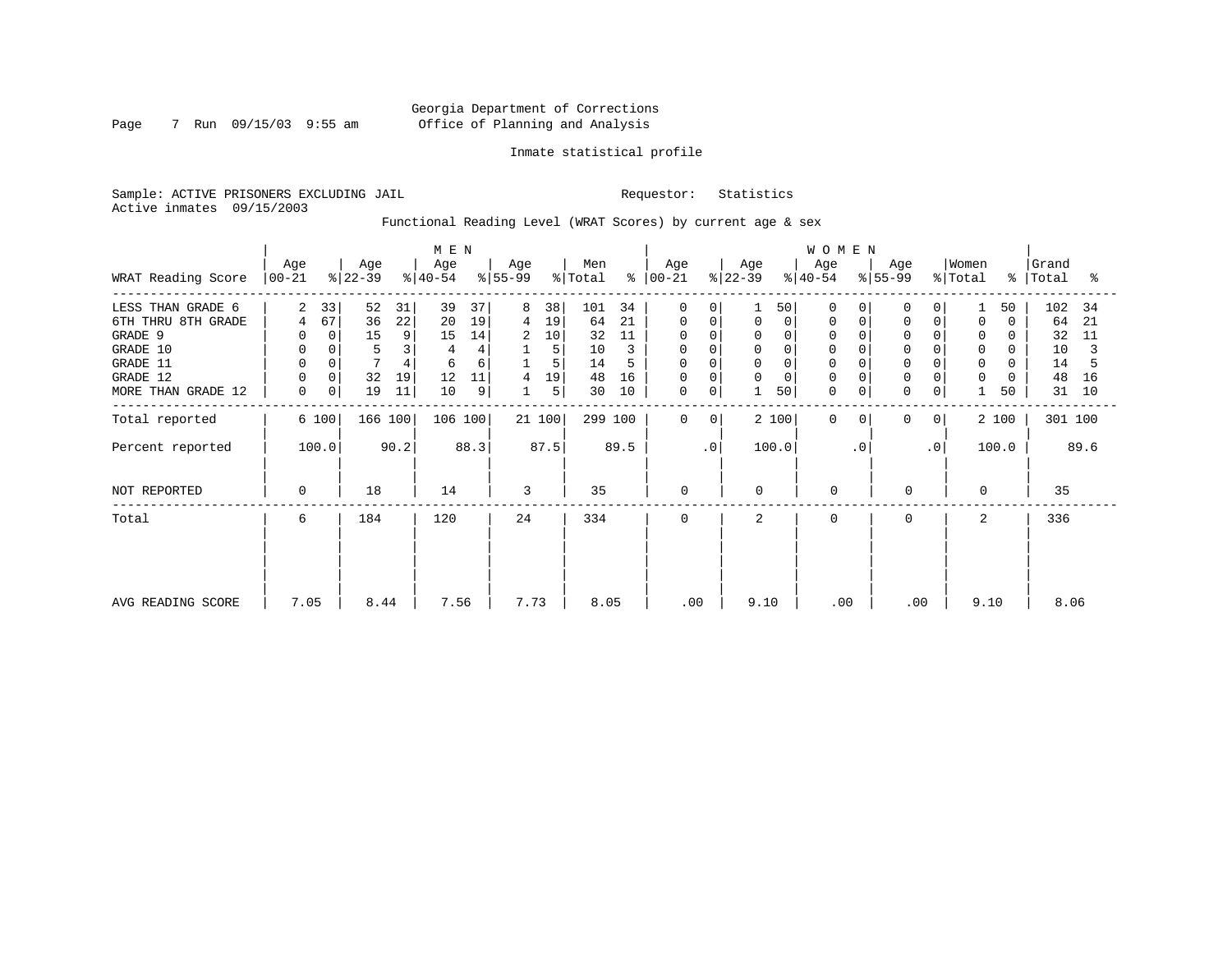Page 8 Run  $09/15/03$  9:55 am

#### Inmate statistical profile

Sample: ACTIVE PRISONERS EXCLUDING JAIL Requestor: Statistics Active inmates 09/15/2003

Functional Math Level (WRAT Scores) by current age & sex

|                    |                  |    |                  | M E N |                  |      |                  |          |                |               |              |              |                  | <b>WOMEN</b> |                  |           |                |           |                  |          |                    |      |
|--------------------|------------------|----|------------------|-------|------------------|------|------------------|----------|----------------|---------------|--------------|--------------|------------------|--------------|------------------|-----------|----------------|-----------|------------------|----------|--------------------|------|
| WRAT Math Score    | Age<br>$00 - 21$ |    | Age<br>$ 22-39 $ |       | Age<br>$ 40-54 $ |      | Age<br>$ 55-99 $ |          | Men<br>% Total | $\frac{8}{6}$ | Age<br>00-21 |              | Age<br>$ 22-39 $ |              | Age<br>$ 40-54 $ |           | Age<br>% 55-99 |           | Women<br>% Total |          | Grand<br>%   Total | ႜ    |
| LESS THAN GRADE 6  | 2                | 33 | 49               | 30    | 45               | 42   | 11               | 52       | 107            | 36            | $\Omega$     | $\Omega$     | 0                | $\Omega$     | O                |           |                |           | 0                | $\Omega$ | 107                | 36   |
| 6TH THRU 8TH GRADE | 3                | 50 | 77               | 46    | 40               | 38   | 5                | 24       | 125            | 42            | 0            | 0            | 0                | $\mathbf 0$  | 0                |           |                |           | 0                | $\Omega$ | 125                | 42   |
| GRADE 9            |                  | 17 | 19               | 11    | 11               | 10   | $\mathbf 0$      | $\Omega$ | 31             | 10            | 0            | $\Omega$     |                  | 50           | 0                |           |                |           |                  | 50       | 32                 | 11   |
| GRADE 10           |                  | 0  | 12               |       |                  |      | 2                | 10       | 18             | 6             | 0            |              |                  | 0            | 0                |           |                |           | 0                | 0        | 18                 | 6    |
| GRADE 11           |                  |    | 6                |       | $\Omega$         | 0    |                  | 5        |                |               | $\mathbf 0$  |              |                  | $\Omega$     |                  |           |                |           | $\Omega$         |          | 7                  |      |
| GRADE 12           |                  |    | $\sqrt{2}$       |       | 4                |      |                  | 5        |                |               | 0            | $\Omega$     | 0                | $\Omega$     | $\Omega$         |           |                |           | $\mathbf 0$      |          |                    |      |
| MORE THAN GRADE 12 | 0                | 0  |                  |       | 2                | 2    |                  | 5        | 4              |               | 0            | 0            |                  | 50           | $\mathbf 0$      | 0         | $\mathbf 0$    | 0         |                  | 50       | 5                  |      |
| Total reported     | 6 100            |    | 166 100          |       | 106 100          |      |                  | 21100    | 299 100        |               | $\mathbf 0$  | $\mathbf{0}$ |                  | 2 100        | $\Omega$         | $\Omega$  | 0              | 0         |                  | 2 100    | 301 100            |      |
| Percent reported   | 100.0            |    |                  | 90.2  |                  | 88.3 |                  | 87.5     |                | 89.5          |              | $\cdot$ 0    |                  | 100.0        |                  | $\cdot$ 0 |                | $\cdot$ 0 |                  | 100.0    |                    | 89.6 |
| NOT REPORTED       | 0                |    | 18               |       | 14               |      | 3                |          | 35             |               | 0            |              | $\Omega$         |              | $\mathbf 0$      |           | 0              |           | $\Omega$         |          | 35                 |      |
| Total              | 6                |    | 184              |       | 120              |      | 24               |          | 334            |               | 0            |              | 2                |              | $\Omega$         |           | $\Omega$       |           | 2                |          | 336                |      |
|                    |                  |    |                  |       |                  |      |                  |          |                |               |              |              |                  |              |                  |           |                |           |                  |          |                    |      |
|                    |                  |    |                  |       |                  |      |                  |          |                |               |              |              |                  |              |                  |           |                |           |                  |          |                    |      |
| AVG MATH SCORE     | 6.35             |    | 7.20             |       | 6.54             |      | 6.55             |          | 6.90           |               | .00          |              | 11.40            |              | .00              |           | .00            |           | 11.40            |          | 6.93               |      |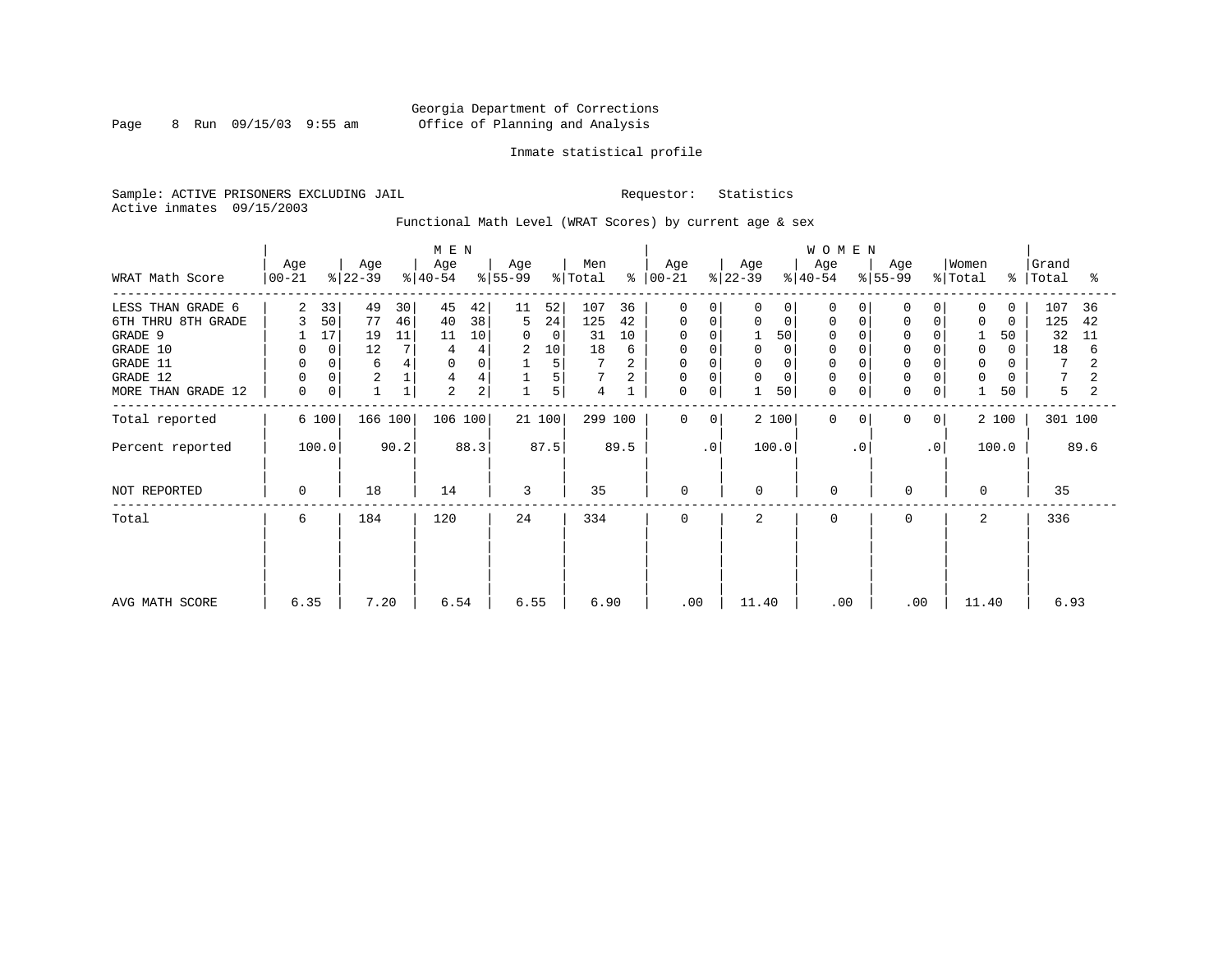Page 9 Run 09/15/03 9:55 am

#### Inmate statistical profile

Sample: ACTIVE PRISONERS EXCLUDING JAIL Requestor: Statistics Active inmates 09/15/2003

Functional Spelling Level (WRAT Scores) by current age & sex

|                     |                 |       |                  |      | M E N            |      |                  |             |                |      |                      |                |                  |             | WOMEN            |           |                  |                |                              |       |                    |      |
|---------------------|-----------------|-------|------------------|------|------------------|------|------------------|-------------|----------------|------|----------------------|----------------|------------------|-------------|------------------|-----------|------------------|----------------|------------------------------|-------|--------------------|------|
| WRAT Spelling Score | Age<br>$ 00-21$ |       | Age<br>$ 22-39 $ |      | Age<br>$8 40-54$ |      | Age<br>$8 55-99$ |             | Men<br>% Total |      | Age<br>$8   00 - 21$ |                | Age<br>$ 22-39 $ |             | Age<br>$ 40-54 $ |           | Age<br>$ 55-99 $ |                | Women<br>$\frac{1}{2}$ Total |       | Grand<br>%   Total | ႜ    |
| LESS THAN GRADE 6   |                 | 17    | 53               | 32   | 49               | 46   | 11               | 52          | 114            | 38   | $\mathbf 0$          | 0              | $\Omega$         | $\mathbf 0$ | $\Omega$         | $\Omega$  | 0                | 0              | $\Omega$                     | 0     | 114                | 38   |
| 6TH THRU 8TH GRADE  |                 | 67    | 50               | 30   | 28               | 26   | 6                | 29          | 88             | 29   | 0                    | 0              |                  | 50          | 0                | 0         | 0                | 0              |                              | 50    | 89                 | 30   |
| GRADE 9             |                 | 17    | 18               | 11   | 5                | 5    |                  | 5           | 25             |      | 0                    |                | 0                | 0           |                  |           | $\Omega$         |                | $\Omega$                     |       | 25                 | 8    |
| GRADE 10            | 0               | 0     | 13               | 8    |                  | 5    | $\mathbf 0$      | $\mathbf 0$ | 18             | 6    | 0                    | 0              | 0                |             | $\Omega$         |           | 0                | 0              | 0                            | U     | 18                 |      |
| GRADE 11            | 0               |       | 8                | 5    |                  | 5    |                  | 5           | 14             |      |                      |                | $\Omega$         |             |                  |           |                  |                | $\Omega$                     |       | 14                 |      |
| GRADE 12            | $\mathbf 0$     | 0     | 14               | 8    |                  | 7    |                  | 5           | 22             |      | 0                    |                | 0                | 0           | $\Omega$         |           | 0                | 0              | 0                            | 0     | 22                 |      |
| MORE THAN GRADE 12  | 0               | 0     | 10               | 6    | 7                | 7    |                  | 5           | 18             | 6    | 0                    | $\mathbf 0$    |                  | 50          | $\mathbf 0$      | 0         | 0                | 0              |                              | 50    | 19                 | 6    |
| Total reported      |                 | 6 100 | 166 100          |      | 106 100          |      |                  | 21 100      | 299 100        |      | $\mathbf 0$          | 0 <sup>1</sup> |                  | 2 100       | $\Omega$         | $\Omega$  | $\mathbf 0$      | 0 <sup>1</sup> |                              | 2 100 | 301 100            |      |
| Percent reported    |                 | 100.0 |                  | 90.2 |                  | 88.3 |                  | 87.5        |                | 89.5 |                      | $\cdot$ 0      |                  | 100.0       |                  | $\cdot$ 0 |                  | $\cdot$ 0      |                              | 100.0 |                    | 89.6 |
| NOT REPORTED        | 0               |       | 18               |      | 14               |      | 3                |             | 35             |      | $\mathbf 0$          |                | $\mathbf 0$      |             | $\Omega$         |           | 0                |                | $\Omega$                     |       | 35                 |      |
| Total               | 6               |       | 184              |      | 120              |      | 24               |             | 334            |      | $\mathbf 0$          |                | 2                |             | $\Omega$         |           | 0                |                | 2                            |       | 336                |      |
|                     |                 |       |                  |      |                  |      |                  |             |                |      |                      |                |                  |             |                  |           |                  |                |                              |       |                    |      |
|                     | 7.30            |       | 7.76             |      |                  |      | 6.47             |             | 7.23           |      | .00                  |                | 9.70             |             | .00              |           | .00              |                | 9.70                         |       | 7.25               |      |
| AVG SPELLING SCORE  |                 |       |                  |      | 6.55             |      |                  |             |                |      |                      |                |                  |             |                  |           |                  |                |                              |       |                    |      |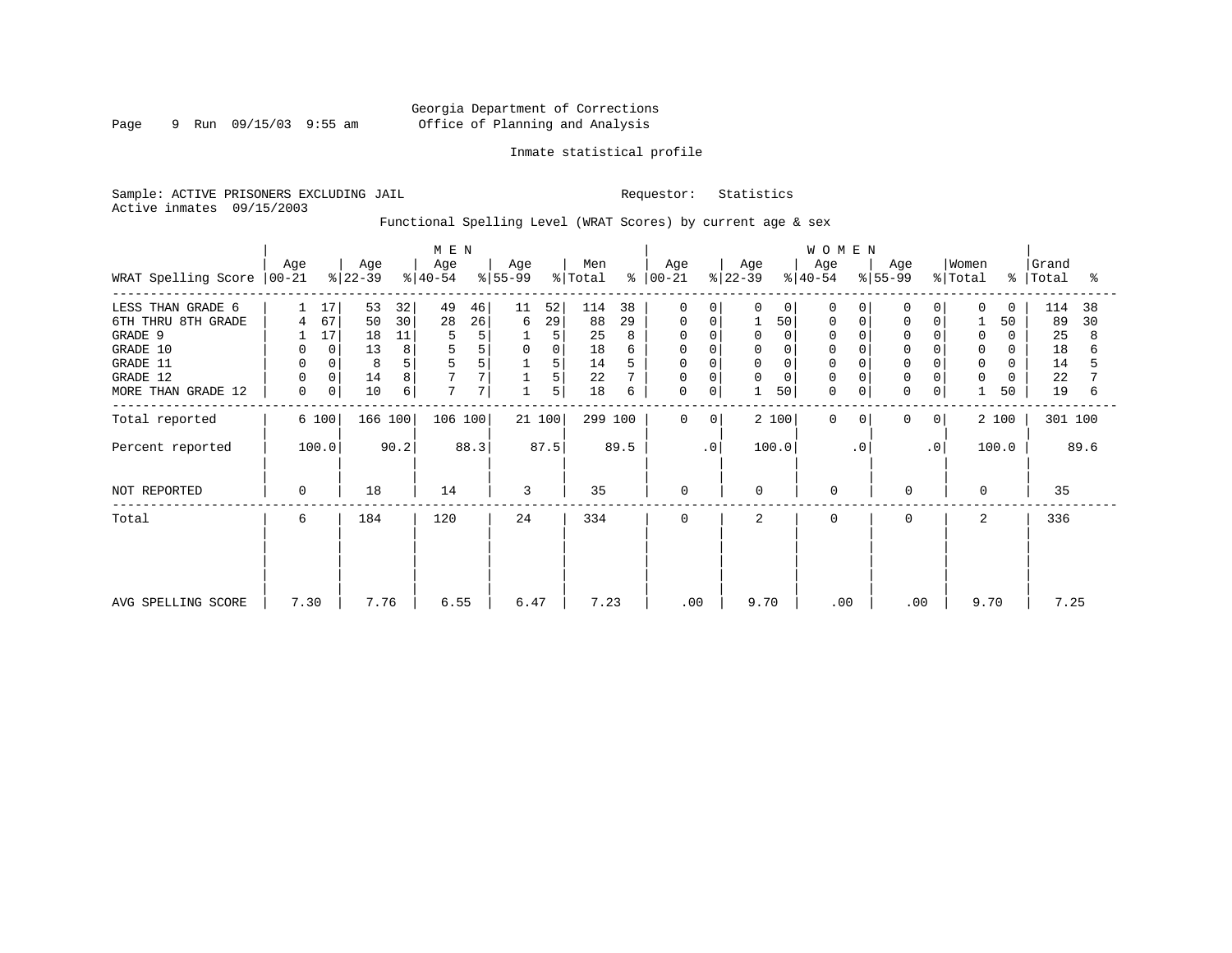Page 10 Run 09/15/03 9:55 am

#### Inmate statistical profile

Sample: ACTIVE PRISONERS EXCLUDING JAIL Requestor: Statistics Active inmates 09/15/2003

Self-Rpt Guardian Status To Age 16 by current age & sex

|                  | M E N             |          |                  |      |                  |      |                 |        |                |      |                    |          |                  |          | W O M E N       |           |                  |           |                  |          |                    |      |
|------------------|-------------------|----------|------------------|------|------------------|------|-----------------|--------|----------------|------|--------------------|----------|------------------|----------|-----------------|-----------|------------------|-----------|------------------|----------|--------------------|------|
| Guardian Status  | Age<br>$ 00 - 21$ |          | Age<br>$ 22-39 $ |      | Age<br>$8 40-54$ |      | Age<br>$ 55-99$ |        | Men<br>% Total | ៖    | Age<br>$ 00 - 21 $ |          | Age<br>$ 22-39 $ |          | Age<br>$ 40-54$ |           | Age<br>$8 55-99$ |           | Women<br>% Total |          | Grand<br>%   Total | °    |
| ORPHANAGE        |                   |          | 0                |      |                  | 0    | $\Omega$        | 0      | 0              | O    | 0                  |          | 0                | $\Omega$ | O               |           |                  |           |                  |          | $\Omega$           |      |
| FATHER ONLY      |                   |          |                  |      |                  | 2    | 0               | 0      | 9              |      | $\Omega$           |          |                  | $\Omega$ | O               |           |                  |           |                  |          | 9                  |      |
| FTR MTR HD       |                   |          | 15               | 8    |                  | 5    | 2               | 8      | 23             |      | <sup>0</sup>       |          |                  |          |                 |           |                  |           | $\Omega$         |          | 23                 |      |
| MOTHER ONLY      |                   | 17       | 72               | 40   | 45               | 38   | 5               | 21     | 123            | 37   | O                  |          | U                |          |                 |           |                  |           | O                | $\Omega$ | 123                | 37   |
| MTR FTR HD       | ζ                 | 50       | 51               | 28   | 49               | 41   | 10              | 42     | 113            | 34   | $\Omega$           |          |                  | 2 100    |                 |           |                  |           | 2                | 100      | 115                | 35   |
| OTH FEMALE       |                   |          | 6                | 3    |                  | 3    | 2               | 8      | 12             | 4    |                    |          |                  | $\Omega$ |                 |           |                  |           | <sup>0</sup>     |          | 12                 |      |
| OTH MALE         |                   |          | 2                |      |                  |      | 0               | 0      | 2              |      |                    |          | O                |          |                 |           |                  |           |                  |          | 2                  |      |
| STEP-PARNTS      |                   | 17       |                  | 3    |                  |      | 2               | 8      | 9              |      | 0                  |          | 0                |          | 0               |           |                  |           |                  |          | 9                  |      |
| FOSTER HOME      |                   | $\Omega$ | 6                | 3    |                  |      |                 | 4      |                |      | 0                  |          | Ω                |          | 0               |           |                  |           |                  |          |                    |      |
| GRAND PRNTS      |                   | 17       | 10               | 5    | 8                |      |                 | 4      | 20             | 6    | 0                  |          | 0                | $\Omega$ | 0               |           | $\Omega$         |           | $\Omega$         |          | 20                 |      |
| <b>OTHER</b>     |                   | 0        | 8                | 4    |                  | 3    |                 | 4      | 13             | 4    | 0                  | $\Omega$ | 0                | 0        | 0               | O         | O                |           | $\Omega$         |          | 13                 |      |
| Total reported   |                   | 6 100    | 182 100          |      | 119 100          |      |                 | 24 100 | 331 100        |      | $\Omega$           | $\Omega$ |                  | 2 100    | $\Omega$        | $\Omega$  | 0                | $\Omega$  |                  | 2 100    | 333 100            |      |
| Percent reported |                   | 100.0    |                  | 98.9 |                  | 99.2 |                 | 100.0  |                | 99.1 |                    | .0'      |                  | 100.0    |                 | $\cdot$ 0 |                  | $\cdot$ 0 |                  | 100.0    |                    | 99.1 |
| NOT RPTD         |                   |          | 2                |      |                  |      | $\Omega$        |        | 3              |      | $\Omega$           |          | $\Omega$         |          | $\Omega$        |           | 0                |           | $\Omega$         |          | 3                  |      |
| Total            | 6                 |          | 184              |      | 120              |      | 24              |        | 334            |      | 0                  |          | $\overline{a}$   |          | $\Omega$        |           | 0                |           | 2                |          | 336                |      |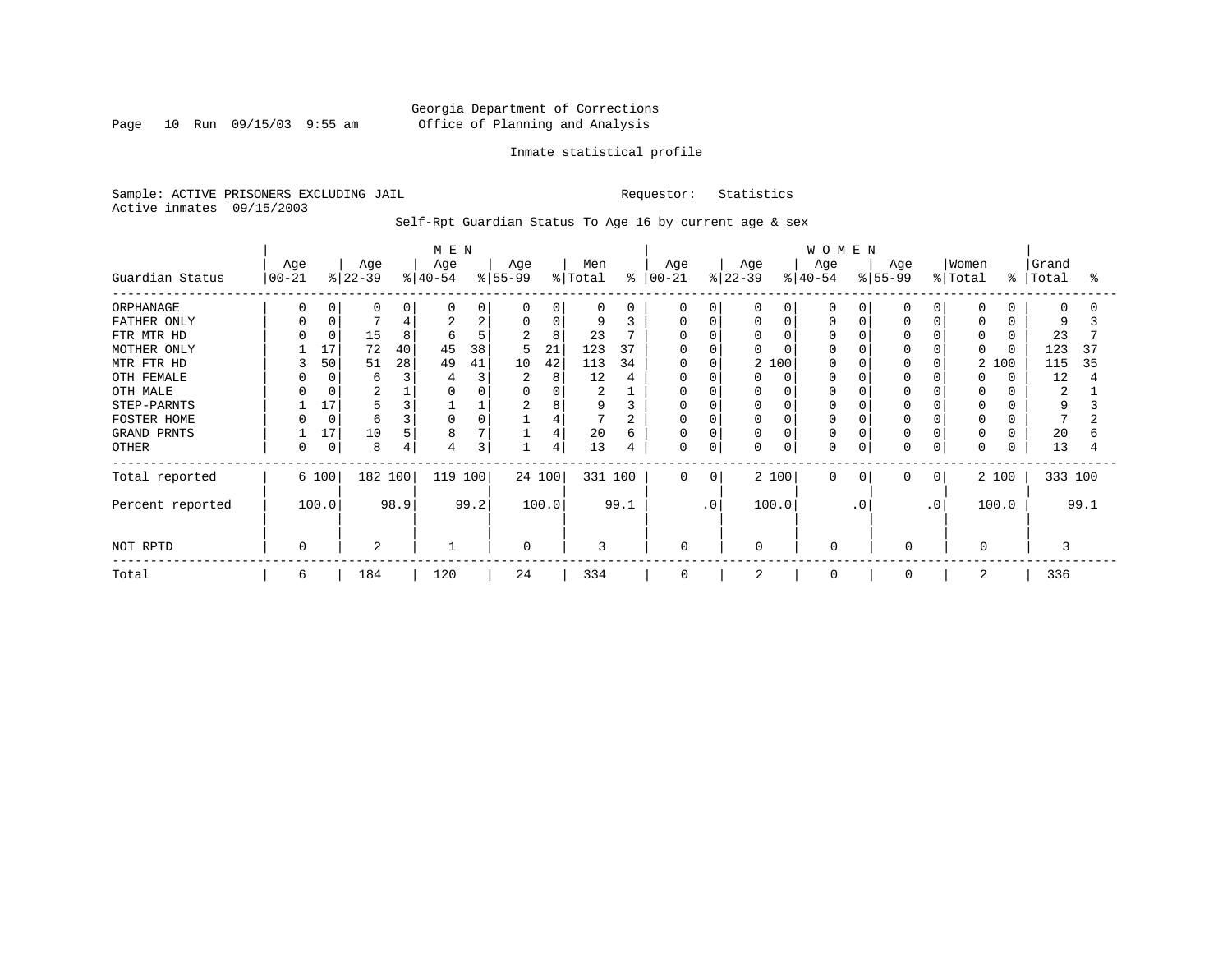#### Georgia Department of Corrections Page 11 Run 09/15/03 9:55 am Office of Planning and Analysis

#### Inmate statistical profile

Sample: ACTIVE PRISONERS EXCLUDING JAIL Requestor: Statistics Active inmates 09/15/2003

Self-Rpt Employment Status Before Prison by current age & sex

|                                                                                                                    |                   |                                    |                            |                                | M E N                                |                              |                                     |                                        |                                        |                                                |                                                |                                                               |                                 |                 | <b>WOMEN</b>                                                  |                |                                                      |                                |                                                                |                   |                                        |                               |
|--------------------------------------------------------------------------------------------------------------------|-------------------|------------------------------------|----------------------------|--------------------------------|--------------------------------------|------------------------------|-------------------------------------|----------------------------------------|----------------------------------------|------------------------------------------------|------------------------------------------------|---------------------------------------------------------------|---------------------------------|-----------------|---------------------------------------------------------------|----------------|------------------------------------------------------|--------------------------------|----------------------------------------------------------------|-------------------|----------------------------------------|-------------------------------|
| Employment                                                                                                         | Age<br>$ 00 - 21$ |                                    | Age<br>$ 22-39 $           |                                | Age<br>$ 40-54 $                     |                              | Age<br>$ 55-99 $                    |                                        | Men<br>% Total                         | ႜ                                              | Age<br>$ 00-21$                                |                                                               | Age<br>$ 22-39 $                |                 | Age<br>$ 40-54 $                                              |                | Age<br>$ 55-99 $                                     |                                | Women<br>% Total                                               | န္ $\vert$        | Grand<br>Total                         | ႜ                             |
| FULL TIME<br>PART TIME<br>UNEMPL < 6M<br>UNEMPL > 6M<br>NEVER WORKD<br><b>STUDENT</b><br>INCAPABLE<br><b>OTHER</b> | 3<br>0<br>0       | 20<br>0<br>20<br>0<br>60<br>0<br>0 | 83<br>12<br>21<br>33<br>20 | 48<br>12<br>19<br>12<br>2<br>0 | 71<br>10<br>16<br>$\Omega$<br>5<br>0 | 67<br>3<br>9<br>15<br>5<br>0 | 15<br>$\overline{0}$<br>0<br>5<br>0 | 65<br>0<br>4<br>4<br>4<br>0<br>22<br>0 | 170<br>15<br>33<br>50<br>25<br>13<br>0 | 55<br>5<br>11<br>16<br>8<br>$\Omega$<br>4<br>0 | 0<br>0<br>0<br>0<br>0<br>0<br>0<br>$\mathbf 0$ | 0<br>0<br>$\Omega$<br>$\Omega$<br>$\mathsf{C}$<br>0<br>C<br>0 | 0<br>0<br>0<br>0<br>0<br>0<br>0 | 2 100<br>0<br>0 | $\Omega$<br>0<br>$\Omega$<br>$\Omega$<br>$\Omega$<br>$\Omega$ | 0              | $\Omega$<br>$\Omega$<br>$\Omega$<br>0<br>0<br>0<br>0 | 0<br>0<br>0                    | $\mathbf 0$<br>$\Omega$<br>$\Omega$<br>0<br>$\Omega$<br>0<br>0 | 2 100<br>$\Omega$ | 172<br>15<br>33<br>50<br>25<br>13<br>0 | 56<br>5<br>11<br>16<br>8<br>O |
| Total reported<br>Percent reported                                                                                 |                   | 5 100<br>83.3                      | 173                        | 100<br>94.0                    | 106 100                              | 88.3                         |                                     | 23 100<br>95.8                         | 307                                    | 100<br>91.9                                    | 0                                              | $\mathbf 0$<br>$\cdot$ 0                                      |                                 | 2 100<br>100.0  | $\mathbf 0$                                                   | 0<br>$\cdot$ 0 | 0                                                    | $\mathbf 0$<br>.0 <sup>°</sup> |                                                                | 2 100<br>100.0    | 309 100                                | 92.0                          |
| NOT RPTD                                                                                                           |                   |                                    | 11                         |                                | 14                                   |                              |                                     |                                        | 27                                     |                                                | $\mathbf 0$                                    |                                                               | $\Omega$                        |                 | $\mathbf 0$                                                   |                | 0                                                    |                                | 0                                                              |                   | 27                                     |                               |
| Total                                                                                                              | 6                 |                                    | 184                        |                                | 120                                  |                              | 24                                  |                                        | 334                                    |                                                | 0                                              |                                                               | 2                               |                 | 0                                                             |                | 0                                                    |                                | 2                                                              |                   | 336                                    |                               |

\* NOTE: THE FIELD LABELD "OTHER" WAS CORRECTED IN APRIL 1989; INMATES CODED "PRE-OTIS NOT REPORTED" NOW HAVE BEEN REMOVED FROM THIS FIELD AND IDENTIFIED AS "NOT REPORTED".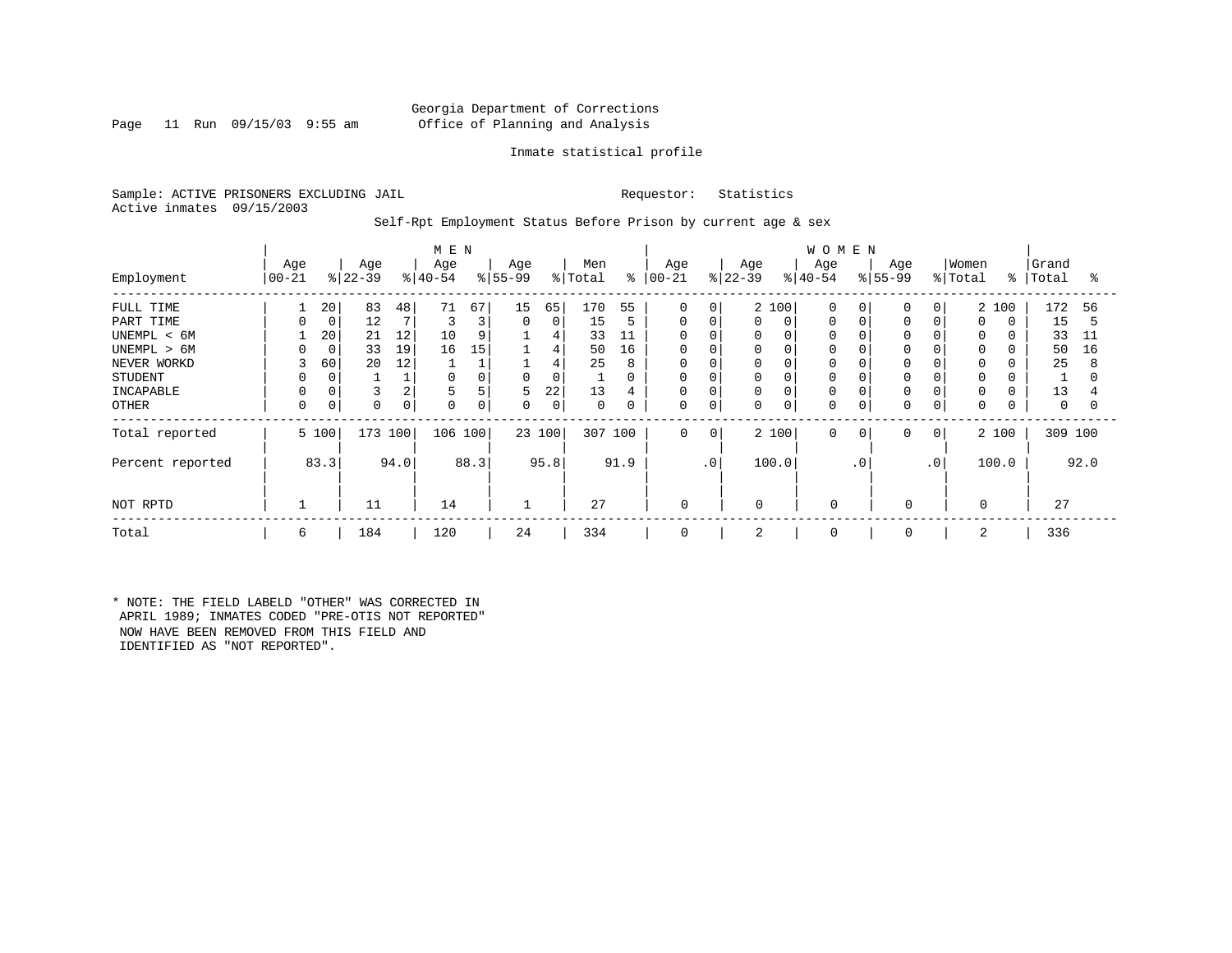Page 12 Run 09/15/03 9:55 am

#### Inmate statistical profile

Sample: ACTIVE PRISONERS EXCLUDING JAIL Requestor: Statistics Active inmates 09/15/2003

Self-Rpt Marital Status At Admission by current age & sex

|                                                                                     |                                  |             |                                |                               | M E N                          |                                |                             |                                     |                                                  |                                     |                                                               |                            |                  |                                                       | <b>WOMEN</b>                                            |                |                    |                             |                                           |                |                                                   |                                |
|-------------------------------------------------------------------------------------|----------------------------------|-------------|--------------------------------|-------------------------------|--------------------------------|--------------------------------|-----------------------------|-------------------------------------|--------------------------------------------------|-------------------------------------|---------------------------------------------------------------|----------------------------|------------------|-------------------------------------------------------|---------------------------------------------------------|----------------|--------------------|-----------------------------|-------------------------------------------|----------------|---------------------------------------------------|--------------------------------|
| Marital Status                                                                      | Age<br>$ 00-21 $                 |             | Age<br>$8 22-39$               |                               | Age<br>$ 40-54 $               |                                | Age<br>$8 55-99$            |                                     | Men<br>% Total                                   | ៖                                   | Age<br>$ 00 - 21$                                             |                            | Age<br>$8 22-39$ |                                                       | Age<br>$ 40-54$                                         |                | Age<br>$8155 - 99$ |                             | Women<br>% Total                          | $\frac{8}{6}$  | Grand<br>Total                                    | °≈                             |
| SINGLE<br>MARRIED<br>SEPARATED<br>DIVORCED<br>WIDOWED<br>COMMON LAW<br><b>OTHER</b> | 6 100<br>0<br>$\Omega$<br>0<br>0 | 0<br>0<br>0 | 132<br>18<br>3<br>2<br>21<br>0 | 72<br>10<br>∠<br>4<br>11<br>0 | 49<br>16<br>8<br>27<br>12<br>0 | 41<br>13<br>23<br>6<br>10<br>0 | 3<br>12<br>0<br>4<br>4<br>0 | 13<br>50<br>0<br>17<br>4<br>17<br>0 | 190<br>46<br>11<br>38<br>10<br>37<br>$\mathbf 0$ | 57<br>14<br>3<br>11<br>3<br>11<br>0 | $\mathbf 0$<br>0<br>$\mathbf 0$<br>0<br>0<br>$\mathbf 0$<br>0 | 0<br>0<br>0<br>0<br>O<br>0 | 0<br>0<br>0<br>0 | 50<br>0<br>$\mathbf 0$<br>0<br>50<br>$\mathbf 0$<br>0 | $\Omega$<br>0<br>0<br>0<br>0<br>$\mathbf 0$<br>$\Omega$ |                |                    | 0<br>0<br>0                 | 0<br>$\mathbf 0$<br>0<br>$\mathbf 0$<br>0 | 50<br>0<br>50  | 191<br>46<br>11<br>38<br>11<br>37<br>$\mathbf{0}$ | 57<br>14<br>3<br>11<br>11<br>0 |
| Total reported<br>Percent reported                                                  | 6 100<br>100.0                   |             | 183                            | 100<br>99.5                   | 119                            | 100<br>99.2                    |                             | 24 100<br>100.0                     | 332 100                                          | 99.4                                | $\mathbf 0$                                                   | 0<br>$\cdot$ 0             |                  | 2 100<br>100.0                                        | $\mathbf 0$                                             | 0<br>$\cdot$ 0 | 0                  | $\overline{0}$<br>$\cdot$ 0 |                                           | 2 100<br>100.0 | 334 100                                           | 99.4                           |
| NOT RPTD                                                                            | $\mathbf 0$                      |             |                                |                               |                                |                                | $\mathbf 0$                 |                                     | 2                                                |                                     | $\mathbf 0$                                                   |                            | $\mathbf 0$      |                                                       | $\mathbf 0$                                             |                | $\mathbf 0$        |                             | $\mathbf 0$                               |                | 2                                                 |                                |
| Total                                                                               | 6                                |             | 184                            |                               | 120                            |                                | 24                          |                                     | 334                                              |                                     | 0                                                             |                            | 2                |                                                       | 0                                                       |                | 0                  |                             | 2                                         |                | 336                                               |                                |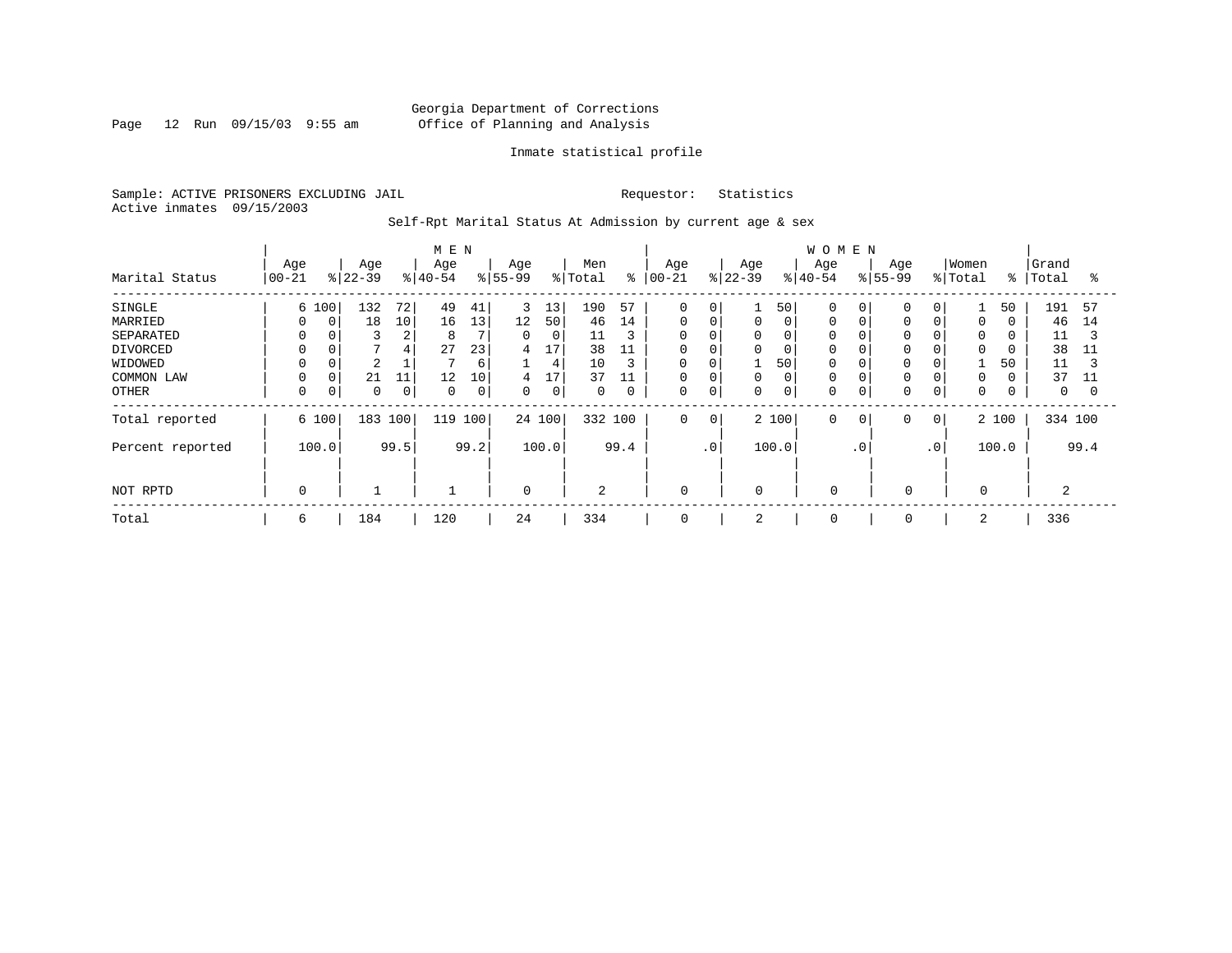#### Georgia Department of Corrections Page 13 Run 09/15/03 9:55 am Office of Planning and Analysis

#### Inmate statistical profile

Sample: ACTIVE PRISONERS EXCLUDING JAIL Requestor: Statistics Active inmates 09/15/2003

#### Self-Rpt Number Of Children At Admission by current age & sex

|                      |                  |             |                  |      | M E N            |        |                  |             |                |          |                  |                |                  |             | WOMEN            |             |                  |           |                  |               |                |      |
|----------------------|------------------|-------------|------------------|------|------------------|--------|------------------|-------------|----------------|----------|------------------|----------------|------------------|-------------|------------------|-------------|------------------|-----------|------------------|---------------|----------------|------|
| Number Of Children   | Age<br>$00 - 21$ |             | Age<br>$ 22-39 $ |      | Age<br>$ 40-54 $ |        | Age<br>$ 55-99 $ |             | Men<br>% Total | ႜ        | Age<br>$ 00-21 $ |                | Age<br>$ 22-39 $ |             | Age<br>$ 40-54 $ |             | Age<br>$ 55-99 $ |           | Women<br>% Total | $\frac{8}{6}$ | Grand<br>Total | °    |
| NO CHILDREN          | 0                | 0           |                  |      | $\mathbf 0$      | 0      | $\Omega$         | $\mathbf 0$ |                | $\Omega$ | 0                | $\Omega$       | 0                | 0           | $\Omega$         |             | $\Omega$         | $\Omega$  | $\mathbf 0$      | $\Omega$      |                |      |
| ONE CHILD            | 2                | 50          | 48               | 46   | 28               | 33     |                  | 32          | 85             | 40       | 0                | 0              | 0                | $\mathbf 0$ | $\Omega$         |             | 0                | 0         | $\Omega$         | $\Omega$      | 85             | 39   |
| TWO CHILDREN         | 2                | 50          | 29               | 28   | 25               | 30     | 5                | 23          | 61             | 28       | 0                | 0              | 1 100            |             | $\Omega$         |             |                  |           |                  | 100           | 62             | 29   |
| THREE CHILDREN       | 0                | 0           | 15               | 14   | 19               | 23     | 4                | 18          | 38             | 18       | 0                |                | 0                | 0           | $\Omega$         |             | $\mathbf 0$      |           | $\Omega$         | $\Omega$      | 38             | 18   |
| FOUR CHILDREN        | 0                | $\Omega$    | 8                | 8    | 4                | 5      | 2                | 9           | 14             |          |                  |                | 0                |             |                  |             |                  |           | $\Omega$         |               | 14             | 6    |
| FIVE CHILDREN        | $\mathbf 0$      | $\mathbf 0$ |                  | 3    | 4                | 5      | $\overline{2}$   | 9           | 9              |          | 0                | $\Omega$       | 0                |             | $\Omega$         |             | $\Omega$         |           | 0                |               | 9              |      |
| MORE THAN 5 CHILDREN | $\mathbf 0$      | 0           |                  |      | 4                | 5      | 2                | 9           | 7              | 3        | 0                | $\mathbf 0$    | $\mathbf 0$      | 0           | $\Omega$         | $\mathbf 0$ | $\mathbf 0$      | 0         | $\mathbf 0$      | 0             | 7              |      |
| Total reported       |                  | 4 100       | 105 100          |      |                  | 84 100 |                  | 22 100      | 215 100        |          | $\mathbf 0$      | 0 <sup>1</sup> | 1 100            |             | $\Omega$         | 0           | 0                | 0         |                  | 1 100         | 216 100        |      |
| Percent reported     |                  | 66.7        |                  | 57.1 |                  | 70.0   |                  | 91.7        |                | 64.4     |                  | $\cdot$ 0      | 50.0             |             |                  | $\cdot$ 0   |                  | $\cdot$ 0 |                  | 50.0          |                | 64.3 |
| NOT REPORTED         | 2                |             | 79               |      | 36               |        | 2                |             | 119            |          | $\mathbf 0$      |                |                  |             | 0                |             | 0                |           | 1                |               | 120            |      |
| Total                | 6                |             | 184              |      | 120              |        | 24               |             | 334            |          | 0                |                | 2                |             | $\Omega$         |             | $\mathbf 0$      |           | 2                |               | 336            |      |
|                      |                  |             |                  |      |                  |        |                  |             |                |          |                  |                |                  |             |                  |             |                  |           |                  |               |                |      |
|                      |                  |             |                  |      |                  |        |                  |             |                |          |                  |                |                  |             |                  |             |                  |           |                  |               |                |      |
| AVG NUM CHILDREN     | 1.50             |             | 1.94             |      | 2.46             |        | 3.05             |             | 2.25           |          | .00              |                | 2.00             |             | .00              |             | .00              |           | 2.00             |               | 2.25           |      |

\* NOTE: THE FIELD LABLED "NO CHILDREN" WAS CORRECTED IN MARCH 1989: MISSING DATA FOR INMATES STILL IN DIAGNOSTICS NOW HAS BEEN REMOVED FROM THIS FIELD AND IDENTIFIED AS "NOT REPORTED" INFORMATION.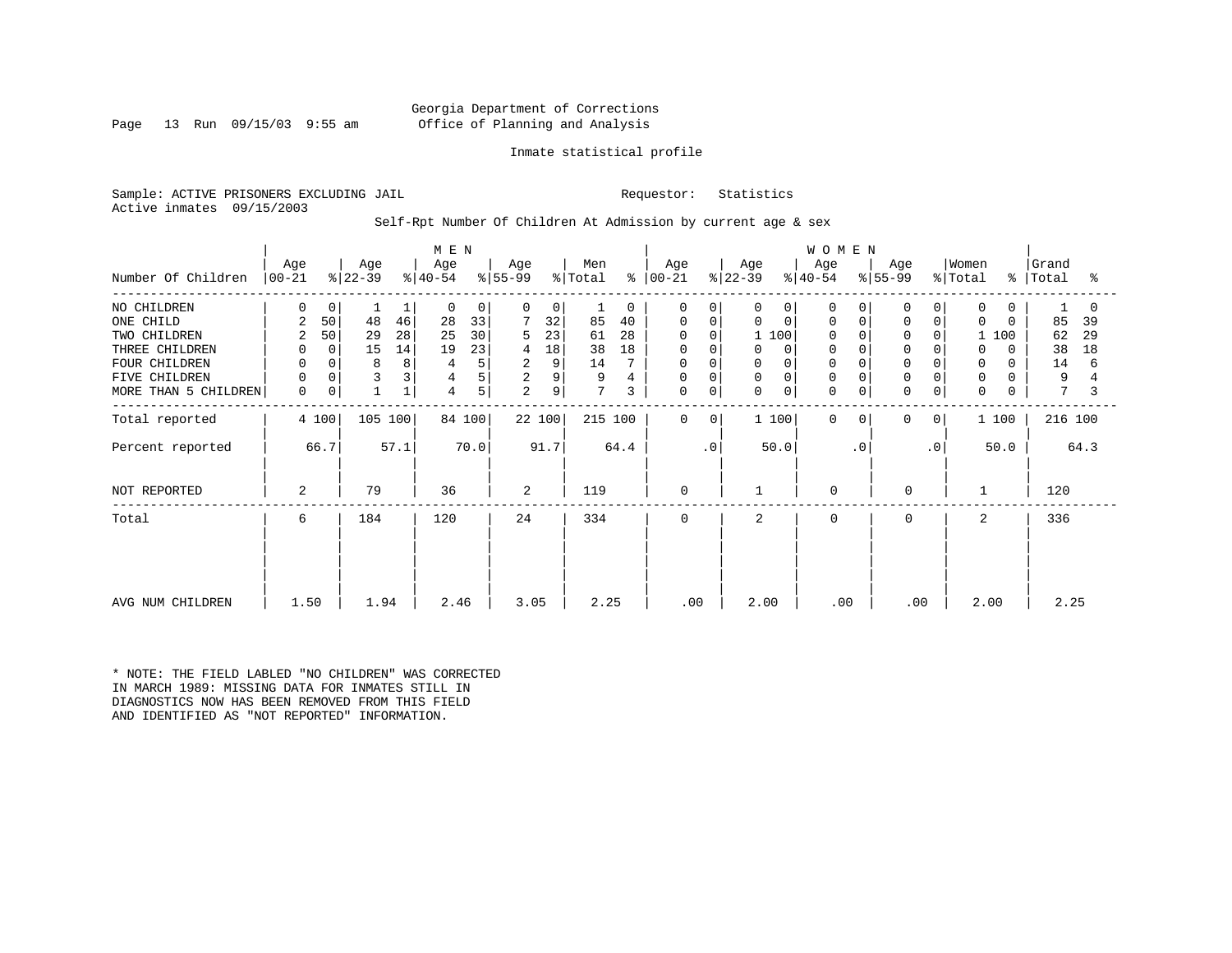Page 14 Run 09/15/03 9:55 am

#### Inmate statistical profile

Sample: ACTIVE PRISONERS EXCLUDING JAIL Requestor: Statistics Active inmates 09/15/2003

### Self-Rpt Religious Affiliation by current age & sex

|                  |           |          |                |                | M E N    |             |                |          |              |                |             |             |          |             | WOMEN       |             |          |           |                |          |         |      |
|------------------|-----------|----------|----------------|----------------|----------|-------------|----------------|----------|--------------|----------------|-------------|-------------|----------|-------------|-------------|-------------|----------|-----------|----------------|----------|---------|------|
|                  | Age       |          | Age            |                | Age      |             | Age            |          | Men          |                | Age         |             | Age      |             | Age         |             | Age      |           | Women          |          | Grand   |      |
| Religion         | $00 - 21$ |          | $ 22-39$       |                | $ 40-54$ |             | $ 55-99$       |          | % Total      | $\frac{8}{6}$  | $00 - 21$   |             | $ 22-39$ |             | $ 40-54 $   |             | $ 55-99$ |           | % Total        | ి        | Total   | ႜ    |
| <b>ISLAM</b>     | O         | 0        | 16             | 9              |          | 6           | 2              | 8        | 25           | 8              | 0           | 0           | 0        | 0           | 0           | 0           | 0        | 0         | 0              | 0        | 25      | 8    |
| CATHOLIC         |           | 17       | 3              | $\overline{2}$ |          | 1           | $\mathbf 0$    | 0        | 5            | 2              | $\Omega$    | $\mathbf 0$ | 0        | $\mathbf 0$ | 0           | $\mathbf 0$ | 0        | $\Omega$  | $\mathbf 0$    | 0        | 5       | 2    |
| <b>BAPTIST</b>   |           | 17       | 58             | 33             | 67       | 56          | 10             | 42       | 136          | 42             | $\Omega$    | 0           |          | 50          | O           | 0           | O        | $\Omega$  | 1              | 50       | 137     | 42   |
| METHODIST        |           | $\Omega$ | 3              | $\overline{2}$ | C        | $\mathbf 0$ | 2              | 8        | 5            | $\overline{2}$ |             | $\Omega$    | $\Omega$ | $\Omega$    | 0           | 0           |          | O         | $\mathbf 0$    | $\Omega$ | 5       | 2    |
| EPISCOPLN        |           | O        | $\Omega$       | $\Omega$       |          | 0           | $\Omega$       | 0        | O            | 0              |             | $\mathbf 0$ | 0        | $\Omega$    | Ω           | $\mathbf 0$ |          | $\Omega$  | $\Omega$       | O        |         |      |
| PRESBYTRN        |           |          | 0              | $\Omega$       |          | O           | 0              | 0        | O            | $\Omega$       |             | $\Omega$    | 0        | $\Omega$    | 0           | 0           |          | $\Omega$  | $\Omega$       |          |         |      |
| CHC OF GOD       |           | U        |                |                |          |             | $\Omega$       | 0        | 2            | 1              |             | $\Omega$    | 0        | $\Omega$    | 0           | $\Omega$    |          | $\Omega$  | $\Omega$       | U        | 2       |      |
| HOLINESS         |           |          | 3              | 2              | 3        | 3           | $\overline{a}$ | 8        | 8            | 2              | U           | $\Omega$    |          | 50          | Ω           | $\Omega$    | U        | O         | $\mathbf{1}$   | 50       | q       |      |
| <b>JEWISH</b>    |           |          |                |                | O        | O           | $\Omega$       | $\Omega$ | $\mathbf{1}$ | 0              | U           | $\Omega$    | $\Omega$ | $\mathbf 0$ | O           | 0           | O        | O         | $\mathbf 0$    | O        |         |      |
| ANGLICAN         |           | $\Omega$ | 0              | O              |          | U           | $\Omega$       | 0        | 0            | 0              | O           | $\Omega$    | 0        | $\mathbf 0$ | O           | $\Omega$    | $\Omega$ | U         | $\Omega$       |          | n       |      |
| GRK ORTHDX       |           | 0        | $\Omega$       | 0              | O        | 0           | 0              | 0        | 0            | 0              | U           | 0           | 0        | $\Omega$    | 0           | 0           |          | O         | 0              |          |         |      |
| <b>HINDU</b>     |           |          | 0              |                |          | 0           | 0              | 0        | 0            | 0              |             | $\Omega$    | 0        | $\Omega$    | Ω           | 0           |          | O         | 0              |          |         |      |
| <b>BUDDHIST</b>  |           |          | $\Omega$       | $\Omega$       |          | O           | $\Omega$       | 0        | 0            | $\Omega$       |             | $\Omega$    | 0        | $\Omega$    | Ω           | 0           |          | $\Omega$  | $\Omega$       |          |         |      |
| TAOIST           |           |          | 0              | U              |          | 0           | 0              | 0        | 0            | 0              |             | $\Omega$    | 0        | $\cap$      | Ω           | $\Omega$    |          | $\Omega$  | $\Omega$       |          |         |      |
| SHINTOIST        |           |          | ∩              |                | U        | O           | U              | 0        | 0            | U              |             | $\Omega$    | U        | $\cap$      | O           | $\Omega$    |          | $\Omega$  | $\Omega$       | ∩        |         |      |
| SEVEN D AD       |           |          |                |                |          | 2           | $\Omega$       | 0        | 3            | 1              | U           | $\Omega$    | O        | ∩           | O           | $\Omega$    |          | $\Omega$  | $\Omega$       |          |         |      |
| JEHOVAH WT       |           | O        | $\overline{2}$ |                |          |             |                | 4        | 4            | 1              | U           | $\Omega$    | 0        | $\Omega$    | 0           | 0           | O        | $\Omega$  | 0              |          |         |      |
| LATR DAY S       |           |          | $\Omega$       | $\Omega$       |          | O           | 0              | 0        | 0            | 0              |             | $\Omega$    | 0        | $\Omega$    | 0           | 0           |          | O         | 0              |          |         |      |
| QUAKER           |           | $\Omega$ | $\Omega$       | O              | n        | $\Omega$    | O              | 0        | 0            | 0              | U           | $\Omega$    | 0        | $\Omega$    | 0           | 0           | O        | O         | 0              | 0        |         |      |
| OTHER PROD       |           | 17       | 28             | 16             | q        | 8           | -1             | 4        | 39           | 12             | $\Omega$    | $\Omega$    | 0        | $\Omega$    | O           | 0           | U        | $\Omega$  | 0              | $\Omega$ | 39      | 12   |
| <b>NONE</b>      |           | 17       | 41             | 23             | 19       | 16          | 6              | 25       | 67           | 20             | $\Omega$    | 0           | 0        | $\mathbf 0$ | 0           | 0           | 0        | 0         | 0              | $\Omega$ | 67      | 20   |
| <b>OTHER</b>     | 2         | 33       | 21             | 12             | 9        | 8           | $\Omega$       | 0        | 32           | 10             | $\Omega$    | 0           | $\Omega$ | 0           | 0           | 0           | 0        | $\Omega$  | $\mathbf 0$    | $\Omega$ | 32      | 10   |
| Total reported   |           | 6 100    | 178 100        |                | 119 100  |             | 24 100         |          | 327 100      |                | $\mathbf 0$ | 0           |          | 2 100       | 0           | 0           | 0        | 0         |                | 2 100    | 329 100 |      |
| Percent reported |           | 100.0    |                | 96.7           |          | 99.2        |                | 100.0    |              | 97.9           |             | $\cdot$ 0   |          | 100.0       |             | . 0         |          | $\cdot$ 0 |                | 100.0    |         | 97.9 |
| NOT RPTD         | $\Omega$  |          | 6              |                |          |             | $\mathbf 0$    |          | 7            |                | $\Omega$    |             | 0        |             | $\mathbf 0$ |             | $\cap$   |           | $\Omega$       |          | 7       |      |
| Total            | 6         |          | 184            |                | 120      |             | 24             |          | 334          |                | 0           |             | 2        |             | 0           |             | 0        |           | $\overline{2}$ |          | 336     |      |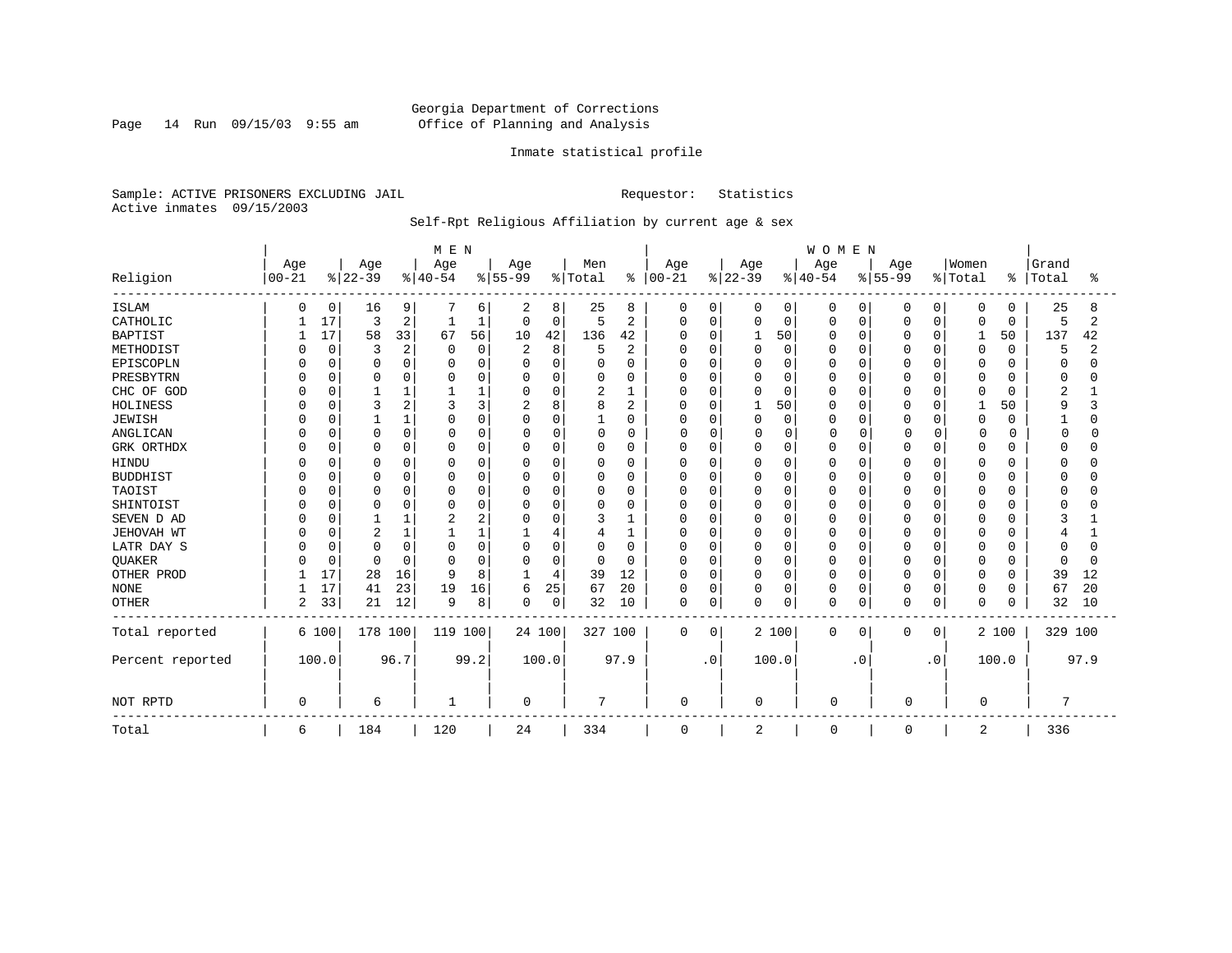#### Georgia Department of Corrections Page 15 Run 09/15/03 9:55 am Office of Planning and Analysis

#### Inmate statistical profile

Sample: ACTIVE PRISONERS EXCLUDING JAIL **Requestor:** Statistics Active inmates 09/15/2003

Self-Rpt Family Behavior Patterns \* by current age & sex

|                  |                |             |           |      | M E N        |      |                |        |         |          |             |           |           |       | <b>WOMEN</b> |             |           |                 |                     |          |         |      |
|------------------|----------------|-------------|-----------|------|--------------|------|----------------|--------|---------|----------|-------------|-----------|-----------|-------|--------------|-------------|-----------|-----------------|---------------------|----------|---------|------|
|                  | Age            |             | Age       |      | Age          |      | Age            |        | Men     |          | Age         |           | Age       |       | Age          |             | Age       |                 | Women               |          | Grand   |      |
| Family Behavior  | $00 - 21$      |             | $ 22-39 $ |      | $ 40-54 $    |      | $ 55-99$       |        | % Total | ႜ        | $00 - 21$   |           | $ 22-39 $ |       | $ 40-54$     |             | $ 55-99 $ |                 | $\frac{1}{2}$ Total | ွေ       | Total   | ႜ    |
| CRIMINLTY        |                | 25          | 54        | 20   | 42           | 25   | 5              | 20     | 105     | 22       | $\Omega$    | $\Omega$  |           | 17    | $\Omega$     | $\Omega$    | $\Omega$  | $\Omega$        |                     | 17       | 106     | 22   |
| ALCOHOLISM       |                | 19          | 39        | 14   | 27           | 16   | 3              | 12     | 72      | 15       | $\Omega$    | $\Omega$  |           | 17    | $\Omega$     |             | $\Omega$  | $\Omega$        |                     | 17       | 73      | 15   |
| DRUG ABUSE       | 2              | 13          | 25        | 9    | 14           | 8    |                | 4      | 42      | 9        | 0           | O         |           | 17    |              |             |           |                 |                     | 17       | 43      | 9    |
| DOMINERING       |                |             |           | 0    |              |      | 0              | 0      |         | 0        | 0           |           |           | 17    |              |             |           |                 |                     |          | 2       | 0    |
| MIGRANT          |                |             |           |      |              | 2    | 0              | 0      | 6       |          | 0           | 0         | 0         | 0     |              |             | 0         |                 | $\Omega$            | 0        | 6       |      |
| INFL BTGS        |                | 6           | 12        | 4    | 6            |      | $\overline{c}$ | 8      | 21      | 4        | 0           | 0         | 0         |       |              |             |           |                 | $\Omega$            |          | 21      |      |
| PERMISSIVE       |                |             |           | 0    | <sup>0</sup> | 0    | $\Omega$       | 0      |         | $\Omega$ | $\Omega$    | $\Omega$  |           | 17    | $\Omega$     |             | $\Omega$  |                 |                     |          | 2       | O    |
| FATH ABSNT       |                | 25          | 104       | 38   | 55           | 33   | 11             | 44     | 174     | 36       | $\Omega$    |           | $\Omega$  |       |              |             | 0         |                 | $\Omega$            | $\Omega$ | 174     | 36   |
| MOTH ABSNT       | $\overline{2}$ | 13          | 33        | 12   | 15           | 9    | 3              | 12     | 53      | 11       | 0           | $\Omega$  | $\Omega$  |       | $\Omega$     |             |           |                 | $\Omega$            |          | 53      | 11   |
| NONE             | 0              | $\mathbf 0$ | 4         |      | 3            | 2    | 0              | 0      |         |          | 0           | 0         |           | 17    | $\Omega$     |             | 0         | 0               |                     | 17       | 8       |      |
| Total reported   | 16 100         |             | 276 100   |      | 165 100      |      |                | 25 100 | 482 100 |          | $\mathbf 0$ | 0         |           | 6 100 | $\mathbf 0$  | $\mathbf 0$ | 0         | $\overline{0}$  |                     | 6 100    | 488 100 |      |
| Percent reported |                | 100.0       |           | 77.7 |              | 75.8 |                | 66.7   |         | 76.6     |             | $\cdot$ 0 |           | 100.0 |              | $\cdot$ 0   |           | .0 <sup>°</sup> |                     | 100.0    |         | 76.8 |
| <b>OTHER</b>     | $\Omega$       |             | 41        |      | 29           |      | 8              |        | 78      |          | 0           |           | $\Omega$  |       | $\Omega$     |             | 0         |                 | $\Omega$            |          | 78      |      |
| Total            | 6              |             | 184       |      | 120          |      | 24             |        | 334     |          | 0           |           | 2         |       | $\mathbf 0$  |             | 0         |                 | 2                   |          | 336     |      |

\* NOTE: SINCE THERE CAN BE UP TO FIVE BEHAVIOR CODES PER INMATE, THE NUMBER OF CASES REPORTED IN THE DETAIL LINES AND THE TOTAL REPORTED LINE MAY EXCEED THE TOTAL NUMBER OF CASES. IN SHORT, THIS TABLE COUNTS THE NUMBER OF BEHAVIOR PROBLEMS, NOT INMATES.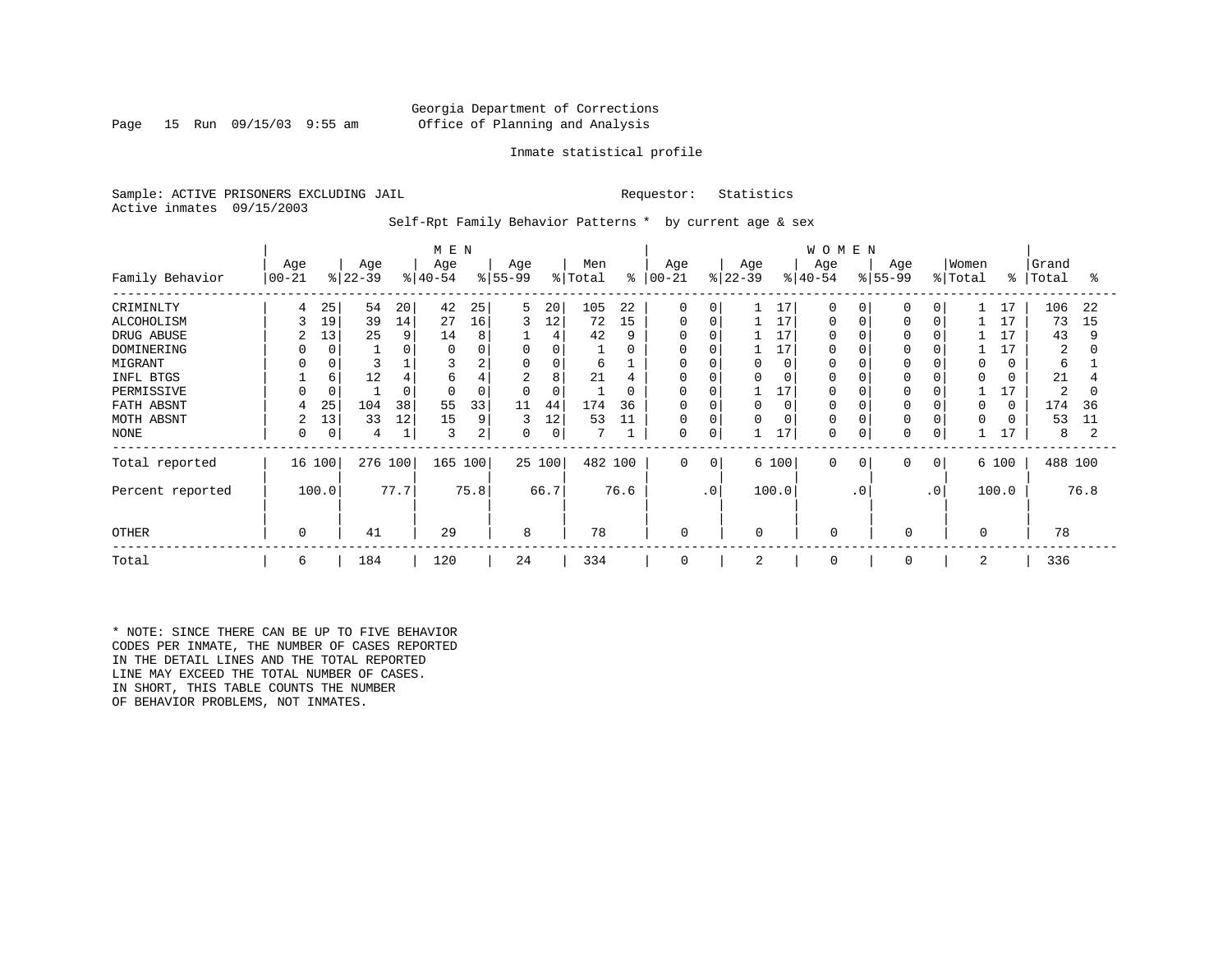#### Georgia Department of Corrections Page 16 Run 09/15/03 9:55 am Office of Planning and Analysis

#### Inmate statistical profile

Sample: ACTIVE PRISONERS EXCLUDING JAIL **Requestor:** Statistics Active inmates 09/15/2003

#### Inmate Diagnostic Behavior Problem \* by current age & sex

|                    | M E N     |             |          |      |              |       |                |          |         |      |               |           |              |             | <b>WOMEN</b> |           |           |           |                |             |         |      |
|--------------------|-----------|-------------|----------|------|--------------|-------|----------------|----------|---------|------|---------------|-----------|--------------|-------------|--------------|-----------|-----------|-----------|----------------|-------------|---------|------|
|                    | Age       |             | Age      |      | Age          |       | Age            |          | Men     |      | Age           |           | Age          |             | Age          |           | Age       |           | Women          |             | Grand   |      |
| Diagnostic Problem | $00 - 21$ |             | $ 22-39$ |      | $ 40-54$     |       | $ 55-99 $      |          | % Total |      | $8   00 - 21$ |           | $ 22-39 $    |             | $ 40-54 $    |           | $ 55-99 $ |           | % Total        | ႜ           | Total   | °≈   |
| <b>ALCOHOLIC</b>   |           | 6           | 10       | 2    | 9            | 3     | 3              |          | 23      | 3    | 0             | 0         |              | 25          | 0            | 0         |           | 0         | 1              | 25          | 24      | 3    |
| <b>ALCOH ABSE</b>  |           | 6           | 42       | 10   | 29           | 10    | 3              |          | 75      | 10   | 0             | 0         | $\Omega$     | 0           |              | 0         |           | $\Omega$  | 0              | $\mathbf 0$ | 75      | 10   |
| DRUG EXP           |           | 19          | 59       | 13   | 36           | 13    | 6              | 13       | 104     | 13   | O             | O         |              | $\mathbf 0$ |              | $\Omega$  |           | $\Omega$  | $\Omega$       | $\mathbf 0$ | 104     | 13   |
| DRUG ABSE          |           | 13          | 73       | 17   | 44           | 16    | 3              |          | 122     | 16   | O             |           |              | 25          |              | $\Omega$  |           | $\Omega$  |                | 25          | 123     | 16   |
| NARC ADDCT         |           | $\mathbf 0$ | 6        |      |              |       | 0              | $\Omega$ | q       |      | 0             | O         |              | $\mathbf 0$ |              | $\Omega$  |           | $\Omega$  | $\Omega$       | O           | 9       |      |
| EPILEPTIC          |           | $\Omega$    |          |      |              |       | $\Omega$       | 0        | 6       |      | $\Omega$      | O         | <sup>0</sup> | $\mathbf 0$ |              | $\Omega$  |           | $\Omega$  | 0              | O           | 6       |      |
| MANIPULTVE         |           | 13          | 45       | 10   | 21           | 8     | 3              |          | 71      | 9    | 0             |           |              | $\Omega$    |              | $\Omega$  |           | $\Omega$  | $\Omega$       | $\Omega$    | 71      |      |
| <b>ASSAULTIVE</b>  | 6         | 38          | 147      | 33   | 95           | 34    | 18             | 40       | 266     | 34   | 0             | O         | 2            | 50          |              | $\Omega$  |           | $\Omega$  | $\overline{2}$ | 50          | 268     | 34   |
| ESCPE TEND         |           | $\Omega$    | 18       |      | 17           | 6     | 4              | 9        | 39      | 5    | $\Omega$      | O         |              | $\mathbf 0$ |              | $\Omega$  |           | $\Omega$  | 0              | O           | 39      |      |
| SUICIDAL           |           | 0           | 16       |      |              |       | $\overline{2}$ |          | 23      |      | $\Omega$      |           |              | 0           |              | $\Omega$  |           | $\Omega$  | $\Omega$       |             | 23      |      |
| WITHDRAWN          |           |             |          |      |              |       | $\Omega$       | O        | 2       | U    | <sup>0</sup>  | O         |              | $\Omega$    |              | $\Omega$  |           | $\Omega$  | 0              |             | 2       |      |
| PR RLTY CT         |           |             |          |      | 2            |       | $\Omega$       |          | 6       |      | 0             | O         | <sup>0</sup> | 0           |              | $\Omega$  |           | $\Omega$  | 0              |             | б       |      |
| HOMOSEXUAL         |           |             |          |      |              |       | $\Omega$       |          | 2       | 0    | O             | 0         |              | $\Omega$    |              | $\Omega$  |           | $\Omega$  | $\Omega$       | ∩           |         |      |
| <b>NONE</b>        |           | $\Omega$    |          |      |              |       |                | 2        | 5       |      | $\Omega$      |           |              | $\Omega$    |              | $\Omega$  |           | $\Omega$  | $\Omega$       |             | 5       |      |
| <b>OTHER</b>       |           | $\Omega$    |          | ∠    | 9            |       | 0              | $\Omega$ | 16      |      | 0             | 0         |              | 0           |              | 0         |           | $\Omega$  | 0              | 0           | 16      |      |
| NOT RPTD           | $\Omega$  | 0           | 5        |      | $\mathbf{3}$ |       | $\overline{2}$ | 4        | 10      |      | 0             | 0         | $\Omega$     | $\mathbf 0$ | O            | 0         |           | 0         | 0              | 0           | 10      |      |
| Total reported     | 16 100    |             | 440 100  |      | 279 100      |       | 45 100         |          | 780 100 |      | $\Omega$      | 0         |              | 4 100       | $\mathbf 0$  | 0         | $\Omega$  | $\Omega$  |                | 4 100       | 784 100 |      |
| Percent reported   | 100.0     |             |          | 99.5 |              | 100.0 |                | 100.0    |         | 99.7 |               | $\cdot$ 0 |              | 100.0       |              | $\cdot$ 0 |           | $\cdot$ 0 |                | 100.0       |         | 99.7 |
| UNKNOWN            | $\Omega$  |             |          |      | 0            |       | $\mathbf 0$    |          | 1       |      | $\Omega$      |           | 0            |             | 0            |           | O         |           | 0              |             |         |      |
| Total              | 6         |             | 184      |      | 120          |       | 24             |          | 334     |      | 0             |           | 2            |             | 0            |           | U         |           | 2              |             | 336     |      |

\* NOTE: SINCE THERE CAN BE UP TO FIVE BEHAVIOR CODES PER INMATE, THE NUMBER OF CASES REPORTED IN THE DETAIL LINES AND THE TOTAL REPORTED LINE MAY EXCEED THE TOTAL NUMBER OF CASES. IN SHORT, THIS TABLE COUNTS THE NUMBER OF BEHAVIOR PROBLEMS, NOT INMATES.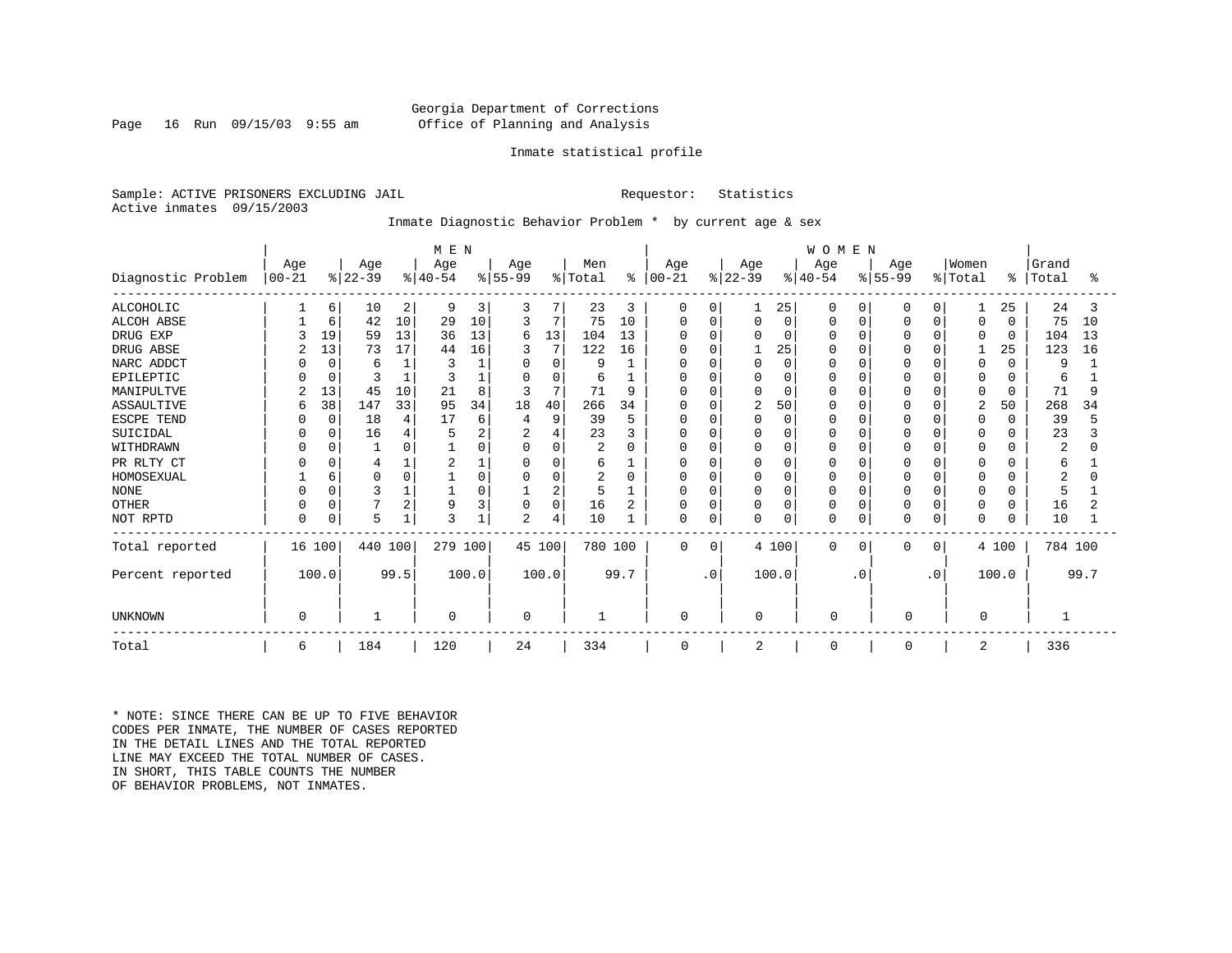Page 17 Run 09/15/03 9:55 am

#### Inmate statistical profile

Sample: ACTIVE PRISONERS EXCLUDING JAIL Requestor: Statistics Active inmates 09/15/2003

Physical Profile (General Condition) by current age & sex

|                                                                                  |                     |                              |                             |                                  | M E N            |                     |                                             |                     |                      |                |                                                          |                             |                      |                              | <b>WOMEN</b>                      |                      |                                              |                                                   |                                       |          |                      |                 |
|----------------------------------------------------------------------------------|---------------------|------------------------------|-----------------------------|----------------------------------|------------------|---------------------|---------------------------------------------|---------------------|----------------------|----------------|----------------------------------------------------------|-----------------------------|----------------------|------------------------------|-----------------------------------|----------------------|----------------------------------------------|---------------------------------------------------|---------------------------------------|----------|----------------------|-----------------|
| Physical Profile                                                                 | Age<br>$00 - 21$    |                              | Age<br>$ 22-39 $            |                                  | Age<br>$8 40-54$ |                     | Age<br>$ 55-99$                             |                     | Men<br>% Total       | ៖              | Age<br>$ 00-21$                                          |                             | Age<br>$ 22-39 $     |                              | Age<br>$8 40-54$                  | $8155 - 99$          | Aqe                                          |                                                   | Women<br>% Total                      | ႜႜ       | Grand<br>Total       | °≈              |
| NO LIMITATION<br>DEFECT NO MAJOR LIMT<br>DEFECT MAJOR LIMIT<br>VERY MAJOR DEFECT | 5.<br>0<br>$\Omega$ | 83<br>17<br>0<br>$\mathbf 0$ | 140<br>21<br>22<br>$\Omega$ | 77<br>11<br>12<br>0 <sup>1</sup> | 53<br>41<br>25   | 44<br>34<br>21<br>1 | 8<br>10 <sup>°</sup><br>4<br>$\overline{2}$ | 33<br>42<br>17<br>8 | 206<br>73<br>51<br>3 | 62<br>22<br>15 | $\mathbf 0$<br>$\mathbf 0$<br>$\mathbf 0$<br>$\mathbf 0$ | 0<br>0<br>0<br>$\mathbf{0}$ | 2 100<br>0<br>0<br>0 | $\Omega$<br>0<br>$\mathbf 0$ | 0<br>$\mathbf 0$<br>0<br>$\Omega$ | 0  <br>$\Omega$<br>0 | $\Omega$<br>$\Omega$<br>$\Omega$<br>$\Omega$ | 0 <sup>1</sup><br>$\Omega$<br>0<br>$\overline{0}$ | 2 100<br>$\Omega$<br>0<br>$\mathbf 0$ | $\Omega$ | 208<br>73<br>51<br>3 | 62<br>2.2<br>15 |
| Total reported                                                                   |                     | 6 100                        | 183 100                     |                                  | 120              | 100                 | 24 100                                      |                     | 333 100              |                | $\mathbf 0$                                              | $\mathbf 0$                 | 2 100                |                              | 0                                 | $\circ$              | 0                                            | 0                                                 | 2 100                                 |          | 335 100              |                 |
| Percent reported                                                                 |                     | 100.0                        |                             | 99.5                             |                  | 100.0               |                                             | 100.0               |                      | 99.7           |                                                          | .0                          | 100.0                |                              |                                   | $\cdot$ 0            |                                              | $\cdot$ 0                                         | 100.0                                 |          |                      | 99.7            |
| NOT REPORTED                                                                     | $\mathbf 0$         |                              |                             |                                  | $\mathbf 0$      |                     | $\mathbf 0$                                 |                     |                      |                | $\mathbf 0$                                              |                             | $\mathbf 0$          |                              | $\Omega$                          |                      | $\mathbf 0$                                  |                                                   | $\mathbf 0$                           |          |                      |                 |
| Total                                                                            | 6                   |                              | 184                         |                                  | 120              |                     | 24                                          |                     | 334                  |                | 0                                                        |                             | 2                    |                              | $\mathbf 0$                       |                      | $\mathbf 0$                                  |                                                   | 2                                     |          | 336                  |                 |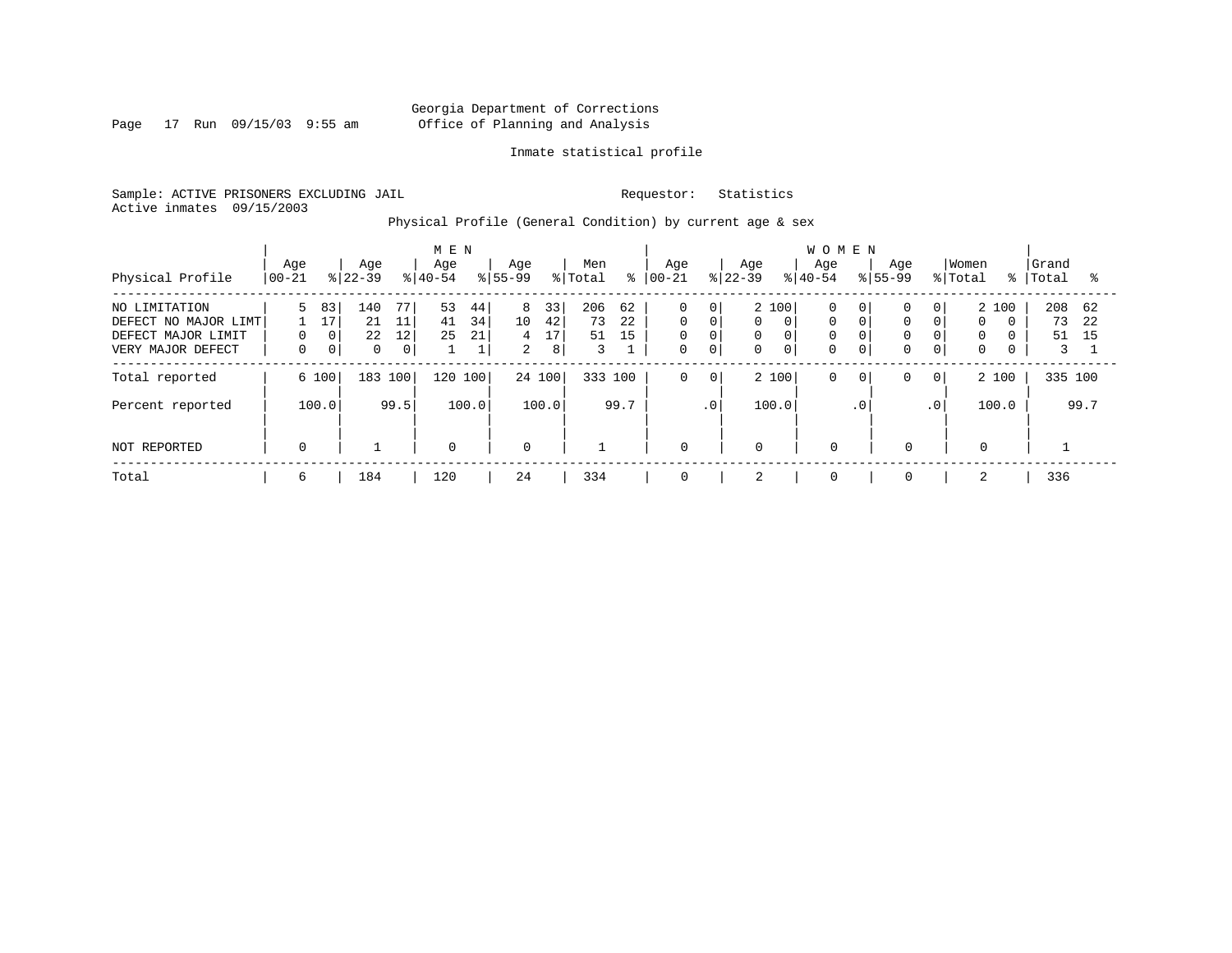#### Georgia Department of Corrections Page 18 Run 09/15/03 9:55 am Office of Planning and Analysis

#### Inmate statistical profile

Sample: ACTIVE PRISONERS EXCLUDING JAIL Requestor: Statistics Active inmates 09/15/2003

Security Status by current age & sex

|                  |             |             |             |             | M E N       |       |             |        |                |       |             |                 |           |             | <b>WOMEN</b> |             |             |                |             |          |         |       |
|------------------|-------------|-------------|-------------|-------------|-------------|-------|-------------|--------|----------------|-------|-------------|-----------------|-----------|-------------|--------------|-------------|-------------|----------------|-------------|----------|---------|-------|
|                  | Age         |             | Age         |             | Age         |       | Age         |        | Men            |       | Age         |                 | Age       |             | Age          |             | Age         |                | Women       |          | Grand   |       |
| Security         | $ 00-21$    |             | $ 22-39$    |             | $ 40-54$    |       | $ 55-99$    |        | % Total        | ి     | $ 00 - 21$  |                 | $ 22-39 $ |             | $8 40-54$    |             | $8 55-99$   |                | % Total     | ႜ        | Total   | ႜႜ    |
| DIAG INCOM       | $\Omega$    | 0           | 0           | 0           | 0           | 0     | $\mathbf 0$ | 0      | 0              |       | $\mathbf 0$ | 0               | 0         | 0           | 0            | $\mathbf 0$ | 0           |                | $\mathbf 0$ | 0        | 0       |       |
| WRK RELEAS       | $\Omega$    | 0           | $\mathbf 0$ | $\mathbf 0$ | $\Omega$    | 0     | $\mathbf 0$ | 0      | $\mathbf 0$    | 0     | 0           | 0               |           | $\mathbf 0$ | 0            | $\mathbf 0$ | $\Omega$    |                | $\Omega$    | 0        | 0       |       |
| TRUSTY           |             |             |             |             | $\Omega$    |       |             | 0      | $\Omega$       |       | $\mathbf 0$ |                 |           | 0           |              |             |             |                | $\Omega$    |          | 0       |       |
| MINIMUM          |             |             |             |             | 2           | 2     | 0           | 0      | $\overline{2}$ |       | 0           |                 |           | 50          | 0            | $\Omega$    | 0           |                |             | 50       | 3       |       |
| MEDIUM           | $\Omega$    |             | 65          | 35          | 51          | 43    | 15          | 63     | 131            | 39    | $\mathbf 0$ |                 | 0         | $\mathbf 0$ |              | 0           |             |                | $\Omega$    | $\Omega$ | 131     | 39    |
| CLOSE            | 6           | 100         | 102         | 55          | 64          | 53    |             | 29     | 179            | 54    | 0           |                 | 0         | $\mathbf 0$ | 0            | 0           | $\Omega$    |                |             | 0        | 179     | 53    |
| MAXIMUM          | 0           | 0           | 12          |             | 2           | 2     | 2           | 8      | 16             | 5     | 0           | $\Omega$        |           | 50          |              | $\mathbf 0$ | 0           |                |             | 50       | 17      | 5     |
| DIAGNOSTIC       | $\mathbf 0$ | $\mathbf 0$ | 5           |             |             |       | $\mathbf 0$ | 0      | 6              | 2     | 0           | 0               | 0         | $\mathbf 0$ | 0            | $\mathbf 0$ | $\Omega$    |                | $\Omega$    |          | 6       |       |
| Total reported   |             | 6 100       | 184         | 100         | 120         | 100   |             | 24 100 | 334 100        |       | 0           | 0               |           | 2 100       | 0            | 0           | 0           | 0 <sup>1</sup> |             | 2 100    | 336 100 |       |
| Percent reported |             | 100.0       |             | 100.0       |             | 100.0 |             | 100.0  |                | 100.0 |             | .0 <sup>′</sup> |           | 100.0       |              | $\cdot$ 0   |             | $\cdot$ 0      |             | 100.0    |         | 100.0 |
| NOT RPTD         | $\Omega$    |             | $\mathbf 0$ |             | $\mathbf 0$ |       | $\mathbf 0$ |        | $\mathbf 0$    |       | 0           |                 | $\Omega$  |             | $\Omega$     |             | $\mathbf 0$ |                | $\mathbf 0$ |          |         |       |
| Total            | 6           |             | 184         |             | 120         |       | 24          |        | 334            |       | 0           |                 | 2         |             | $\Omega$     |             | 0           |                | 2           |          | 336     |       |

\* NOTE: BEGINNING IN JULY 1987, THE FACILITIES DIVISION NO LONGER CODED INMATES AS BEING WORK RELEASE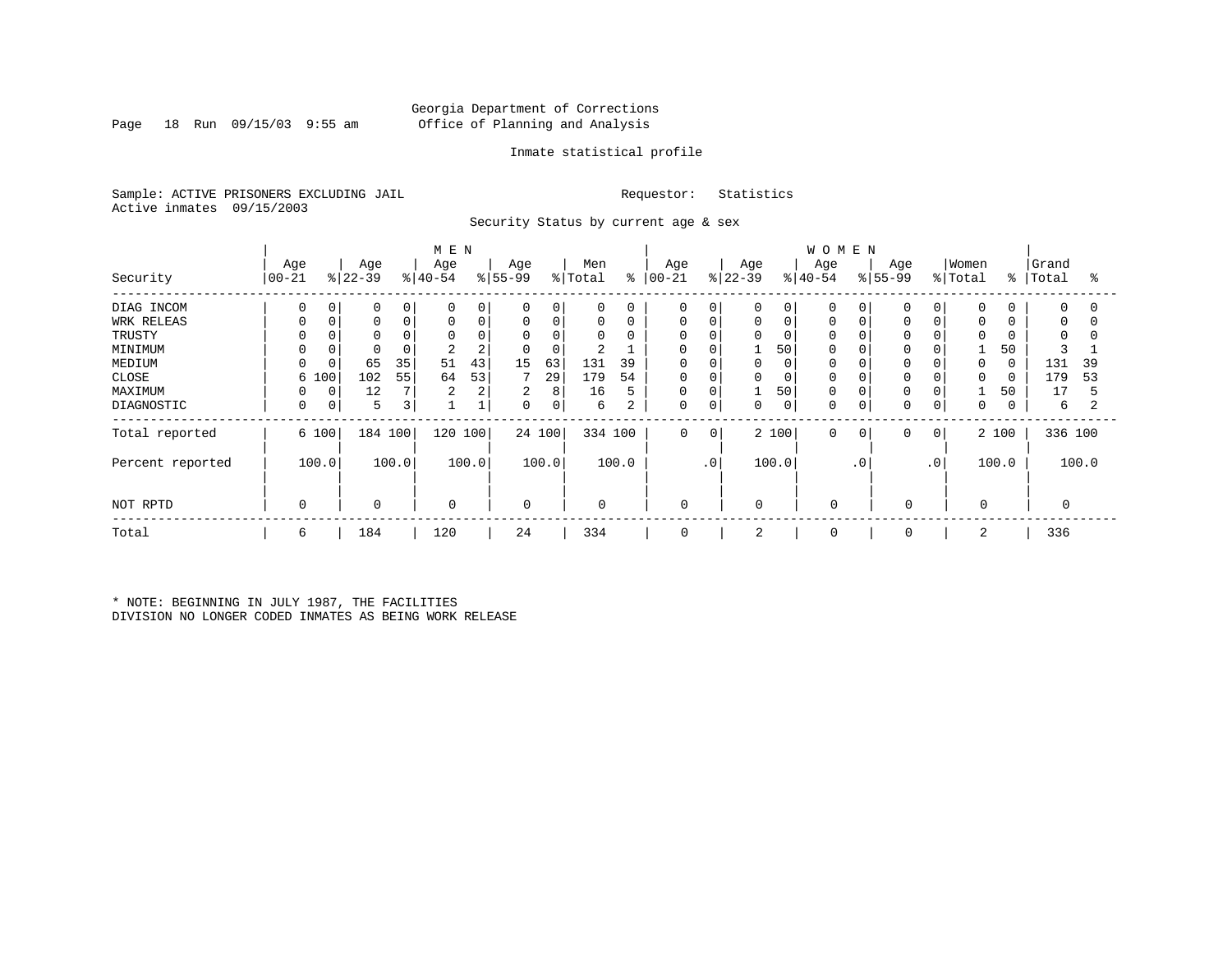Page 19 Run 09/15/03 9:55 am

#### Inmate statistical profile

Sample: ACTIVE PRISONERS EXCLUDING JAIL Requestor: Statistics Active inmates 09/15/2003

Number Of Sentences by current age & sex

|                     |          |       |           |       | M E N     |       |             |        |                     |       |             |           |             |             | <b>WOMEN</b> |           |             |                 |                     |       |           |       |
|---------------------|----------|-------|-----------|-------|-----------|-------|-------------|--------|---------------------|-------|-------------|-----------|-------------|-------------|--------------|-----------|-------------|-----------------|---------------------|-------|-----------|-------|
|                     | Age      |       | Age       |       | Age       |       | Age         |        | Men                 |       | Age         |           | Age         |             | Age          |           | Age         |                 | Women               |       | Grand     |       |
| Number Of Sentences | $ 00-21$ |       | $ 22-39 $ |       | $ 40-54 $ |       | $ 55-99 $   |        | $\frac{1}{2}$ Total | န္    | $ 00 - 21$  |           | $ 22-39 $   |             | $ 40-54 $    |           | $ 55-99 $   |                 | $\frac{1}{2}$ Total |       | %   Total | ႜ     |
| $_{\rm ONE}$        | 0        | 0     | 19        | 10    | 22        | 18    | 4           | 17     | 45                  | 13    | 0           | 0         | 0           | 0           | 0            | 0         | 0           | 0               | 0                   | 0     | 45        | 13    |
| TWO                 | 2        | 33    | 32        | 17    | 25        | 21    | 6           | 25     | 65                  | 19    | 0           | 0         | 1           | 50          | $\mathbf 0$  | 0         | $\mathbf 0$ | 0               |                     | 50    | 66        | 20    |
| THREE               | 2        | 33    | 33        | 18    | 22        | 18    | 4           | 17     | 61                  | 18    | 0           |           | 0           | $\mathbf 0$ |              |           | $\mathbf 0$ |                 | 0                   | 0     | 61        | 18    |
| <b>FOUR</b>         | 0        | 0     | 21        | 11    | 18        | 15    |             | 4      | 40                  | 12    | 0           |           | 0           |             |              |           |             |                 | $\Omega$            |       | 40        | 12    |
| FIVE                | 0        | 0     | 18        | 10    |           | 6     |             | 13     | 28                  | 8     | 0           |           |             | 50          | $\mathbf 0$  |           | 0           |                 |                     | 50    | 29        | 9     |
| MORE THAN FIVE      | 2        | 33    | 61        | 33    | 26        | 22    | 6           | 25     | 95                  | 28    | 0           | 0         | 0           | $\mathbf 0$ | $\mathbf 0$  | 0         | $\mathbf 0$ | 0               | 0                   | 0     | 95        | 28    |
| Total reported      |          | 6 100 | 184 100   |       | 120 100   |       |             | 24 100 | 334 100             |       | $\mathbf 0$ | 0         |             | 2 100       | $\Omega$     | $\Omega$  | $\Omega$    | 0 <sup>1</sup>  |                     | 2 100 | 336 100   |       |
| Percent reported    |          | 100.0 |           | 100.0 |           | 100.0 |             | 100.0  |                     | 100.0 |             | $\cdot$ 0 |             | 100.0       |              | $\cdot$ 0 |             | .0 <sup>1</sup> |                     | 100.0 |           | 100.0 |
| NOT REPORTED        | 0        |       | 0         |       | 0         |       | $\mathbf 0$ |        | 0                   |       | 0           |           | $\mathbf 0$ |             | $\mathbf 0$  |           | 0           |                 | $\Omega$            |       | 0         |       |
| Total               | 6        |       | 184       |       | 120       |       | 24          |        | 334                 |       | $\Omega$    |           | 2           |             | $\Omega$     |           | $\Omega$    |                 | 2                   |       | 336       |       |
|                     |          |       |           |       |           |       |             |        |                     |       |             |           |             |             |              |           |             |                 |                     |       |           |       |
|                     |          |       |           |       |           |       |             |        |                     |       |             |           |             |             |              |           |             |                 |                     |       |           |       |
| AVG NUM SENTENCES   | 4.33     |       | 4.92      |       | 4.10      |       | 4.54        |        | 4.59                |       | .00         |           | 3.50        |             | .00          |           | .00         |                 | 3.50                |       | 4.58      |       |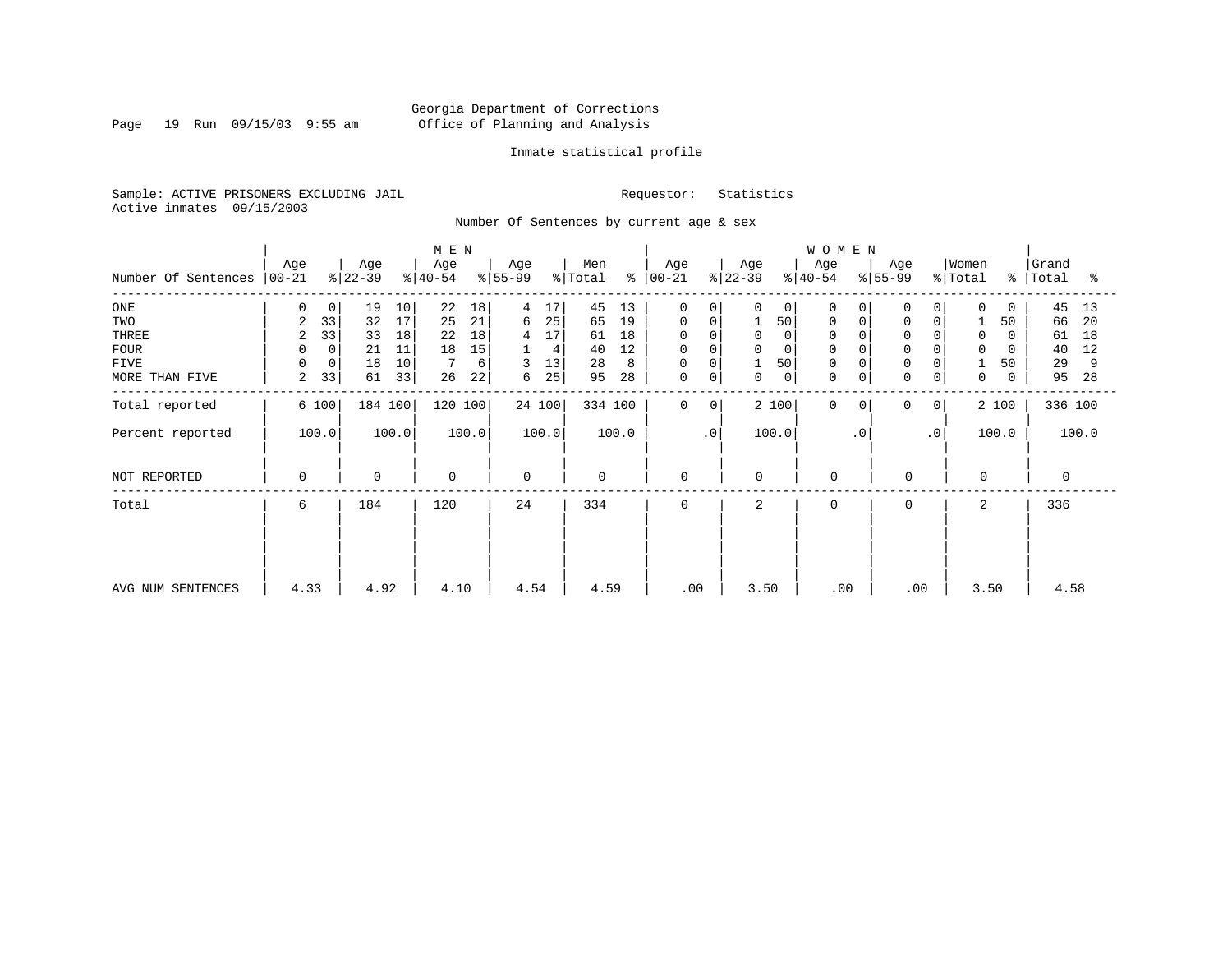Page 20 Run 09/15/03 9:55 am

#### Inmate statistical profile

Sample: ACTIVE PRISONERS EXCLUDING JAIL Requestor: Statistics Active inmates 09/15/2003

Number Of Disciplinaries by current age & sex

|                  |                      |                   | M E N            |                  |                      |                  |                  | WOMEN            |                              |                        |                      |
|------------------|----------------------|-------------------|------------------|------------------|----------------------|------------------|------------------|------------------|------------------------------|------------------------|----------------------|
| Disciplinaries   | Age<br>$ 00-21$      | Age<br>$ 22-39 $  | Age<br>$ 40-54 $ | Age<br>$ 55-99$  | Men<br>% Total<br>န္ | Age<br>$ 00-21$  | Age<br>$ 22-39 $ | Age<br>$ 40-54 $ | Age<br>$\frac{1}{6}$   55-99 | Women<br>% Total<br>ွေ | Grand<br>Total<br>ిక |
| ZERO             | 33<br>2              | 35<br>19          | 38<br>32         | 7<br>29          | 82<br>25             | 0<br>$\Omega$    | 0                | 0<br>0           | $\Omega$<br>0                | $\mathbf 0$            | 82<br>24             |
| $_{\rm ONE}$     | 33<br>$\overline{c}$ | 20<br>11          | 17<br>14         | 25<br>6          | 13<br>45             | $\mathbf 0$<br>0 | $\mathbf 0$      | 0                | $\mathbf 0$<br>$\Omega$      | $\mathbf 0$            | 45<br>13             |
| TWO              |                      | 12<br>$\mathbf 0$ | 8                | 17<br>4          | 24                   | 0<br>$\Omega$    | $\Omega$         | 0                |                              | 0                      | 24                   |
| THREE            | 0                    | 0<br>14<br>8      | 12<br>10         | 13<br>3          | 29<br>9              | 0<br>0           | $\mathbf 0$      | $\mathbf 0$      | $\Omega$                     | $\mathbf 0$            | 29                   |
| <b>FOUR</b>      |                      | 9<br>16           | 13<br>15         | 4                | 32<br>10             | $\mathbf 0$      | 50               | $\mathbf 0$      |                              | 50                     | 33<br>10             |
| <b>FIVE</b>      | 17                   | 12                | 5<br>6           | $\mathbf 0$<br>0 | 19<br>6              | 0<br>0           | 0<br>0           | $\mathbf 0$      | 0<br>$\Omega$                | 0<br>$\Omega$          | 19<br>6              |
| MORE THAN FIVE   | 17<br>1              | 75<br>41          | 24<br>20         | 3<br>13          | 31<br>103            | 0<br>0           | 50               | $\mathbf 0$<br>0 | $\mathbf 0$<br>0             | 50                     | 104<br>31            |
| Total reported   | 6 100                | 184 100           | 120 100          | 24 100           | 334 100              | 0<br>0           | 2 100            | $\mathbf 0$<br>0 | 0<br>0                       | 2 100                  | 336 100              |
| Percent reported | 100.0                | 100.0             | 100.0            | 100.0            | 100.0                | $\cdot$ 0        | 100.0            | $\cdot$ 0        | $\cdot$ 0                    | 100.0                  | 100.0                |
| NOT REPORTED     | 0                    | $\mathbf 0$       | 0                | $\Omega$         | $\mathbf 0$          | 0                | 0                | $\mathbf 0$      | 0                            | $\mathbf 0$            | $\Omega$             |
| Total            | 6                    | 184               | 120              | 24               | 334                  | 0                | 2                | 0                | 0                            | 2                      | 336                  |
|                  |                      |                   |                  |                  |                      |                  |                  |                  |                              |                        |                      |
|                  |                      |                   |                  |                  |                      |                  |                  |                  |                              |                        |                      |
| AVG NUM DISCIP   | 2.50                 | 8.21              | 3.78             | 2.29             | 6.09                 | .00              | 15.50            | .00              | .00                          | 15.50                  | 6.15                 |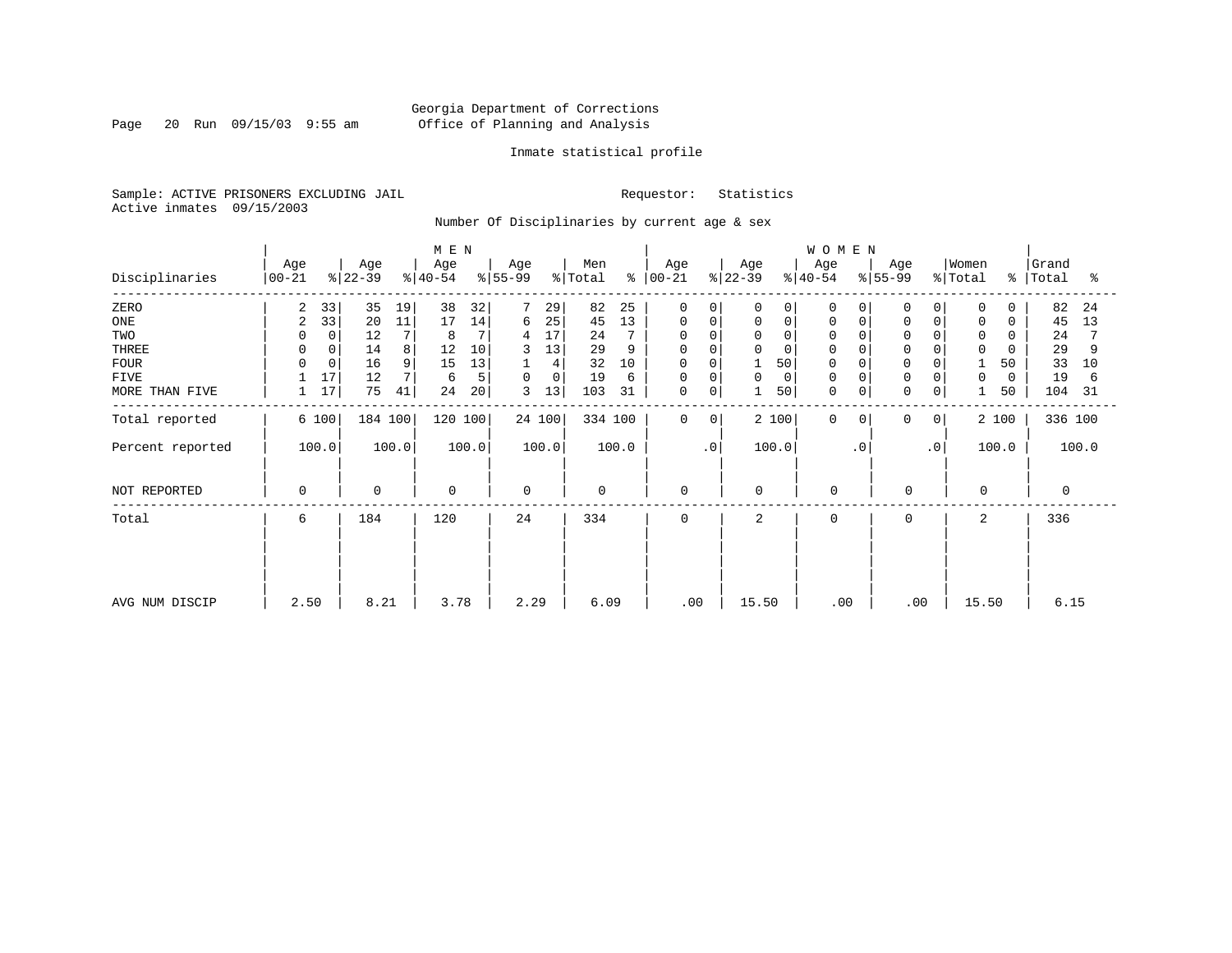Page 21 Run 09/15/03 9:55 am

#### Inmate statistical profile

Sample: ACTIVE PRISONERS EXCLUDING JAIL Requestor: Statistics Active inmates 09/15/2003

Number Of Escapes by current age & sex

|                  |                  |                 | M E N            |                   |                      |                             |                  | WOMEN                |                  |                                     |                     |
|------------------|------------------|-----------------|------------------|-------------------|----------------------|-----------------------------|------------------|----------------------|------------------|-------------------------------------|---------------------|
| Escapes          | Age<br>$00 - 21$ | Age<br>$ 22-39$ | Age<br>$ 40-54 $ | Age<br>$ 55-99 $  | Men<br>% Total<br>န္ | Age<br>$ 00 - 21 $          | Age<br>$ 22-39 $ | Age<br>$ 40-54 $     | Age<br>$ 55-99 $ | Women<br>%   Total<br>$\frac{8}{6}$ | Grand<br>Total<br>ႜ |
| ZERO             | 6 100            | 183<br>99       | 120<br>100       | 24 100            | 333 100              | 0<br>$\Omega$               | 2 100            | $\Omega$<br>$\Omega$ | $\Omega$<br>0    | 2 100                               | 335 100             |
| ONE              | 0<br>0           |                 | 0<br>$\Omega$    | $\mathbf 0$<br>0  | 0                    | 0<br>0                      | 0<br>0           | 0<br>0               | 0<br>0           | $\mathbf 0$<br>$\Omega$             | 0                   |
| TWO              | 0                | 0               | $\Omega$         | 0<br>$\Omega$     | 0<br>0               | 0<br>0                      | 0<br>$\Omega$    | 0                    | 0                | 0                                   | 0                   |
| THREE            | 0                | $\Omega$        | $\Omega$         | $\mathsf{O}$<br>0 | 0<br>0               | 0<br>$\Omega$               | 0<br>0           | 0                    | $\overline{0}$   | 0                                   | 0                   |
| <b>FOUR</b>      | $\Omega$         |                 | $\Omega$         | 0<br>$\Omega$     | $\Omega$<br>$\Omega$ | $\Omega$                    | 0                | $\Omega$             | $\Omega$         | $\Omega$                            |                     |
| FIVE             | 0<br>0           | 0               | $\Omega$<br>0    | 0<br>0            | 0<br>0               | 0<br>0                      | 0<br>$\Omega$    | 0                    | $\Omega$         | 0                                   | 0                   |
| MORE THAN FIVE   | $\mathsf 0$<br>0 | $\Omega$<br>0   | 0<br>0           | $\mathbf 0$<br>0  | 0<br>0               | 0<br>0                      | 0<br>0           | $\mathbf 0$<br>0     | 0<br>0           | 0<br>U                              | 0                   |
| Total reported   | 6 100            | 184 100         | 120 100          | 24 100            | 334 100              | $\mathbf 0$<br>$\mathbf{0}$ | 2 100            | $\mathbf 0$<br>0     | 0<br>0           | 2 100                               | 336 100             |
| Percent reported | 100.0            | 100.0           | 100.0            | 100.0             | 100.0                | $\cdot$ 0                   | 100.0            | $\cdot$ 0            | $\cdot$ 0        | 100.0                               | 100.0               |
| NOT REPORTED     | 0                | $\mathbf 0$     | $\mathbf 0$      | $\mathbf 0$       | $\mathbf 0$          | 0                           | 0                | $\overline{0}$       | 0                | 0                                   | 0                   |
| Total            | 6                | 184             | 120              | 24                | 334                  | $\mathbf 0$                 | $\overline{a}$   | $\Omega$             | $\mathbf 0$      | 2                                   | 336                 |
| AVG NUM ESCAPES  | .00              | .01             | .00              | .00               | .00                  | .00                         | .00              | .00                  | .00              | .00                                 | .00                 |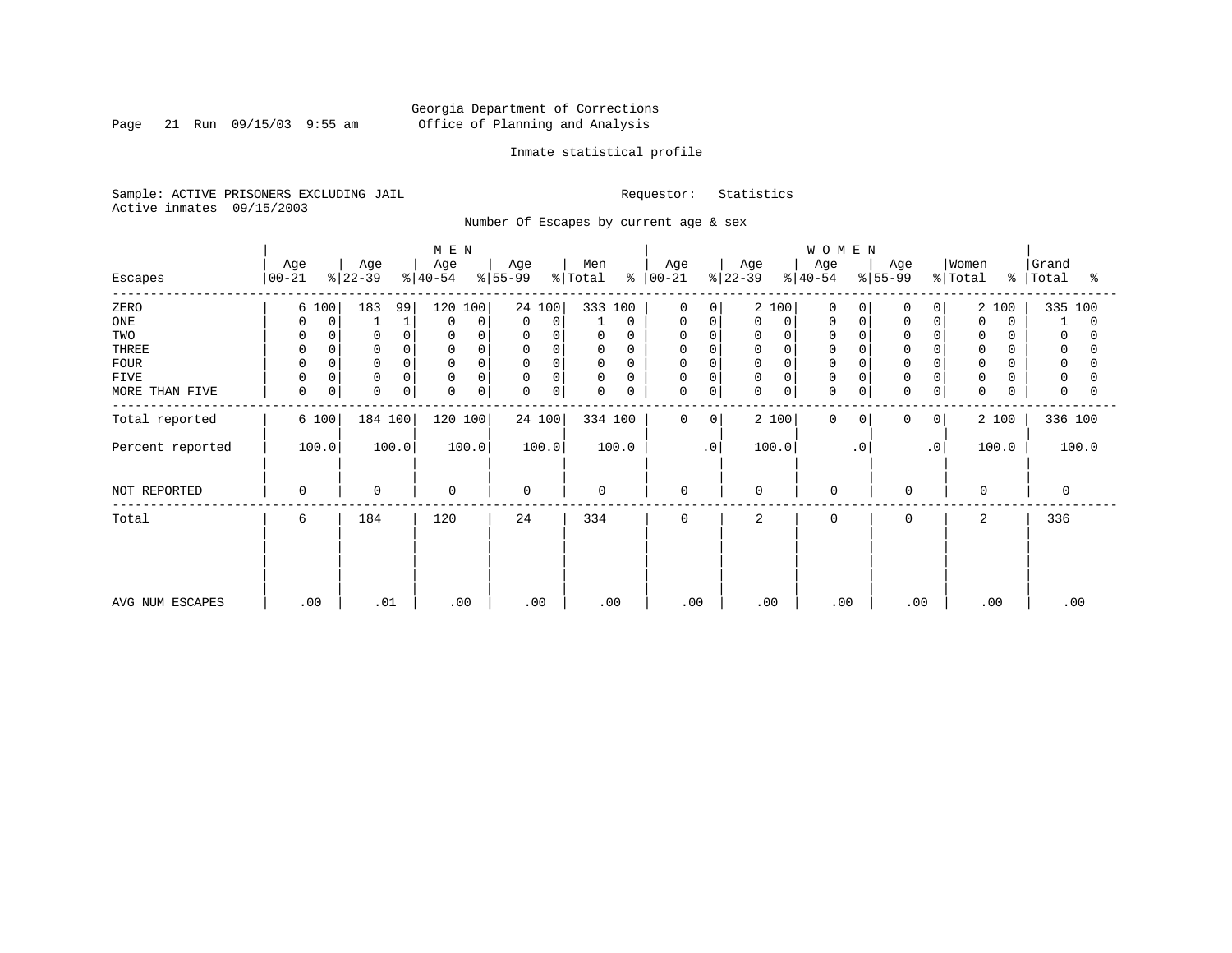#### Georgia Department of Corrections Page 22 Run 09/15/03 9:55 am Office of Planning and Analysis

#### Inmate statistical profile

Sample: ACTIVE PRISONERS EXCLUDING JAIL **Requestor:** Statistics Active inmates 09/15/2003

Number Of Prior Georgia Incarcerations \* by current age & sex

|                            |               |                  | M E N               |                  |                      |                               |                  | WOMEN                      |                               |                                   |                     |
|----------------------------|---------------|------------------|---------------------|------------------|----------------------|-------------------------------|------------------|----------------------------|-------------------------------|-----------------------------------|---------------------|
| Prior Incarcerations 00-21 | Age           | Age<br>$ 22-39 $ | Age<br>$ 40-54 $    | Age<br>$ 55-99 $ | Men<br>% Total<br>န္ | Age<br>$ 00-21$               | Age<br>$ 22-39 $ | Age<br>$ 40-54 $           | Age<br>$ 55-99 $              | Women<br>% Total<br>$\frac{8}{6}$ | Grand<br>Total<br>ႜ |
| ZERO                       | 6 100         | 57<br>104        | 35<br>42            | 12<br>50         | 164<br>49            | 0<br>0                        | 2 100            | $\Omega$                   | 0<br>0                        | 2 100                             | 166<br>49           |
| ONE                        | 0<br>$\Omega$ | 39<br>21         | 21<br>25            | 21<br>5          | 69<br>21             | 0<br>0                        | 0<br>0           | 0<br>0                     | 0<br>0                        | $\Omega$<br>0                     | 69<br>21            |
| TWO                        | $\Omega$      | 17<br>9          | 13<br>16            | 2<br>8           | 35<br>10             | $\mathbf 0$                   | 0                | $\Omega$                   | 0                             | 0                                 | 35<br>10            |
| THREE                      | 0<br>0        | 8<br>15          | 12<br>14            | 3<br>13          | 32<br>10             | 0<br>0                        | 0                | $\mathbf 0$                | 0<br>$\Omega$                 | $\mathbf 0$<br>0                  | 32<br>10            |
| <b>FOUR</b>                | $\mathbf 0$   | 4                | 11<br>13            | 4                | 21<br>6              | 0                             | 0                | $\Omega$                   | $\Omega$                      | 0<br>0                            | 21<br>6             |
| FIVE                       | $\mathbf 0$   |                  | б                   | 0                | 8<br>$\overline{2}$  | 0                             | 0                | $\Omega$                   | $\Omega$<br>0                 | $\mathbf 0$                       | 8                   |
| MORE THAN FIVE             | 0<br>0        |                  | $\overline{3}$<br>3 | 4                | 5                    | 0<br>0                        | 0<br>$\mathbf 0$ | $\mathbf 0$<br>$\mathbf 0$ | $\mathbf 0$<br>0              | $\mathbf 0$<br>O                  | 5                   |
| Total reported             | 6 100         | 184 100          | 120 100             | 24 100           | 334 100              | $\mathbf 0$<br>0 <sup>1</sup> | 2 100            | $\Omega$<br>$\Omega$       | $\mathbf 0$<br>0 <sup>1</sup> | 2 100                             | 336 100             |
| Percent reported           | 100.0         | 100.0            | 100.0               | 100.0            | 100.0                | $\cdot$ 0                     | 100.0            | $\cdot$ 0                  | $\cdot$ 0                     | 100.0                             | 100.0               |
| NOT REPORTED               | $\mathbf 0$   | $\mathbf 0$      | $\mathbf 0$         | $\mathbf 0$      | $\mathbf 0$          | $\mathbf 0$                   | $\mathbf 0$      | $\Omega$                   | $\mathbf 0$                   | $\Omega$                          | $\Omega$            |
| Total                      | 6             | 184              | 120                 | 24               | 334                  | $\mathbf 0$                   | 2                | $\Omega$                   | 0                             | 2                                 | 336                 |
|                            |               |                  |                     |                  |                      |                               |                  |                            |                               |                                   |                     |
|                            |               |                  |                     |                  |                      |                               |                  |                            |                               |                                   |                     |
| AVG # INCARCERATIONS       | .00           | .86              | 1.73                | 1.17             | 1.18                 | .00                           | .00              | .00                        | .00                           | .00                               | 1.17                |

\* This data counts a parole revocation on an existing sentenCE AS A prior incarceration. Also, this data counts, for any cohort of inmates, the total number of Georgia incarcerations the inmate has had during his entire criminal career. For example, if an inmate was admitted to prison first in FY72, and then re-admitted in FY79 and FY85, he had two prior incarcerations before the FY85 admission. This inmate's records show two prior incarcerations in all three of his records since he has had two prior incarcerations in his criminal career. If the cohort of FY72 admissions is selected for analysis, two prior incarcerations will be listed for this inmate even though in FY72, he had no prior incarcerations.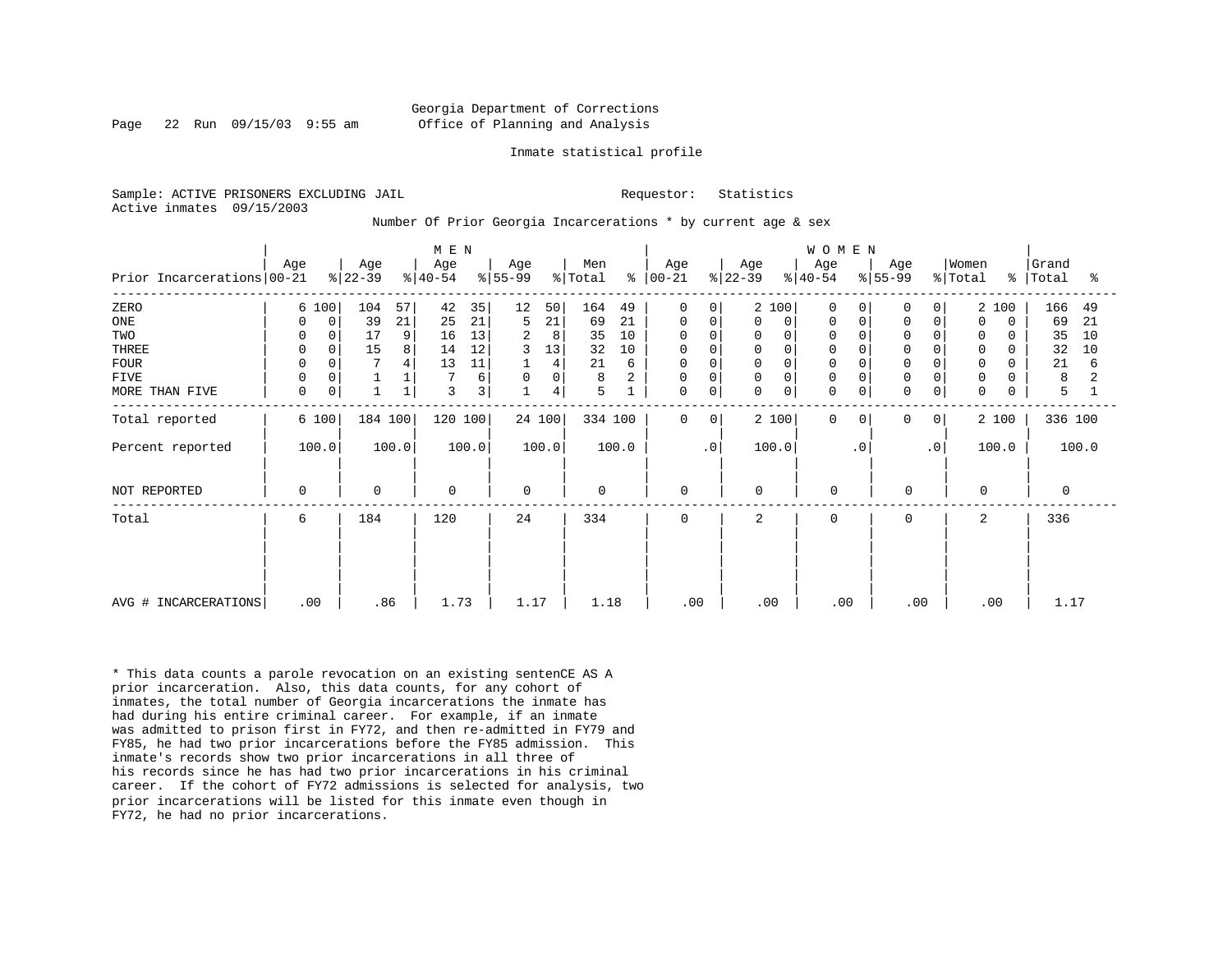Page 23 Run 09/15/03 9:55 am

#### Inmate statistical profile

Sample: ACTIVE PRISONERS EXCLUDING JAIL Requestor: Statistics Active inmates 09/15/2003

Number Of Transfers by current age & sex

|                   |                    |                |                  |       | M E N            |       |                  |        |                |       |                      |           |                  |             | <b>WOMEN</b>     |           |                  |           |                  |       |                    |       |
|-------------------|--------------------|----------------|------------------|-------|------------------|-------|------------------|--------|----------------|-------|----------------------|-----------|------------------|-------------|------------------|-----------|------------------|-----------|------------------|-------|--------------------|-------|
| Transfers         | Age<br>$ 00 - 21 $ |                | Age<br>$ 22-39 $ |       | Age<br>$ 40-54 $ |       | Age<br>$ 55-99 $ |        | Men<br>% Total |       | Age<br>$8   00 - 21$ |           | Age<br>$ 22-39 $ |             | Age<br>$ 40-54 $ |           | Age<br>$ 55-99 $ |           | Women<br>% Total |       | Grand<br>%   Total | °≈    |
| ZERO              | <sup>0</sup>       | 0              | 7                | 4     | 2                | 2     | 0                | 0      | 9              | 3     | $\mathbf 0$          | $\Omega$  |                  | 50          | 0                | 0         | <sup>0</sup>     | 0         |                  | 50    | 10                 | 3     |
| ONE               | 4                  | 67             | 77               | 42    | 51               | 43    | 10               | 42     | 142            | 43    | 0                    | 0         |                  | 50          | 0                |           |                  | 0         |                  | 50    | 143                | 43    |
| TWO               |                    | $\mathbf 0$    | 41               | 22    | 29               | 24    | 7                | 29     | 77             | 23    | $\Omega$             | $\Omega$  | 0                | 0           | 0                |           |                  |           | 0                |       | 77                 | 23    |
| THREE             |                    | 17             | 28               | 15    | 23               | 19    | 3                | 13     | 55             | 16    | 0                    |           |                  | 0           | 0                |           | $\Omega$         |           | 0                |       | 55                 | 16    |
| <b>FOUR</b>       |                    | 17             | 11               | 6     | 6                | 5     | 4                | 17     | 22             |       | 0                    | $\Omega$  | 0                | $\mathbf 0$ | $\Omega$         |           |                  |           | 0                |       | 22                 |       |
| FIVE              |                    | 0              | 8                |       |                  |       | 0                | 0      | 11             |       | 0                    | $\Omega$  | 0                | 0           | 0                |           | $\Omega$         |           | 0                |       | 11                 |       |
| MORE THAN FIVE    | 0                  | 0 <sup>1</sup> | 12               | 7 I   | 6                | 5     | 0                | 0      | 18             | 5     | $\mathbf 0$          | 0         | 0                | $\mathbf 0$ | $\mathbf 0$      | 0         | 0                | 0         | $\mathbf 0$      |       | 18                 | 5     |
| Total reported    | 6 100              |                | 184 100          |       | 120 100          |       |                  | 24 100 | 334 100        |       | $\mathbf 0$          | 0         |                  | 2 100       | $\mathbf 0$      | $\Omega$  | 0                | 0         |                  | 2 100 | 336 100            |       |
| Percent reported  | 100.0              |                |                  | 100.0 |                  | 100.0 |                  | 100.0  |                | 100.0 |                      | $\cdot$ 0 |                  | 100.0       |                  | $\cdot$ 0 |                  | $\cdot$ 0 |                  | 100.0 |                    | 100.0 |
| NOT REPORTED      | $\Omega$           |                | $\mathbf 0$      |       | 0                |       | $\Omega$         |        | $\mathbf 0$    |       | $\mathbf 0$          |           | $\Omega$         |             | 0                |           | 0                |           | $\mathbf 0$      |       | $\Omega$           |       |
| Total             | 6                  |                | 184              |       | 120              |       | 24               |        | 334            |       | $\mathbf 0$          |           | 2                |             | $\mathbf 0$      |           | $\mathbf 0$      |           | 2                |       | 336                |       |
|                   |                    |                |                  |       |                  |       |                  |        |                |       |                      |           |                  |             |                  |           |                  |           |                  |       |                    |       |
|                   |                    |                |                  |       |                  |       |                  |        |                |       |                      |           |                  |             |                  |           |                  |           |                  |       |                    |       |
| AVG NUM TRANSFERS | 1.83               |                | 2.24             |       | 2.14             |       | 2.04             |        | 2.18           |       | .00                  |           | .50              |             | $.00 \,$         |           | .00              |           |                  | .50   | 2.17               |       |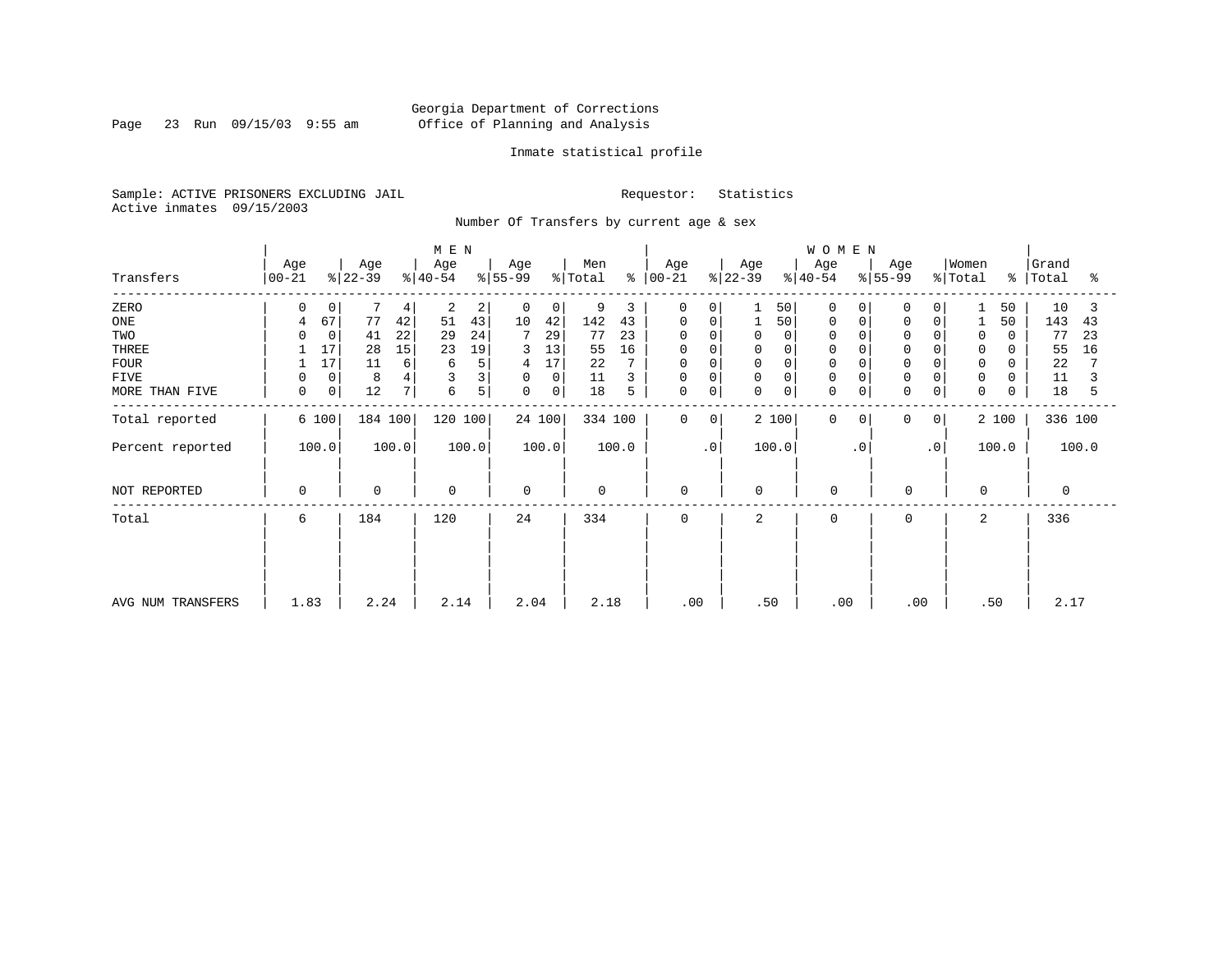#### Georgia Department of Corrections Page 24 Run 09/15/03 9:55 am Office of Planning and Analysis

#### Inmate statistical profile

Sample: ACTIVE PRISONERS EXCLUDING JAIL Requestor: Statistics Active inmates 09/15/2003

County Of Conviction by current age & sex

|                              |              |             |                |                | M E N          |                |              |                |                |                |             |             |             |             | WOMEN          |             |             |             |             |             |                |              |
|------------------------------|--------------|-------------|----------------|----------------|----------------|----------------|--------------|----------------|----------------|----------------|-------------|-------------|-------------|-------------|----------------|-------------|-------------|-------------|-------------|-------------|----------------|--------------|
|                              | Age          |             | Age            |                | Age            |                | Age          |                | Men            |                | Age         |             | Age         |             | Age            |             | Age         |             | Women       |             | Grand          |              |
| County Of Conviction 00-21   |              |             | $8 22-39$      |                | $ 40-54$       |                | $8 55-99$    |                | % Total        | ႜ              | $00 - 21$   |             | $ 22 - 39$  |             | $8 40-54$      |             | $8 55-99$   |             | % Total     | ႜ           | Total          | ిక           |
| Appling                      | 0            | 0           | 1              | $\mathbf{1}$   | 1              | 1              | 0            | 0              | 2              | 1              | 0           | 0           | 0           | 0           | 0              | 0           | 0           | $\mathbf 0$ | $\mathbf 0$ | $\mathbf 0$ | 2              | 1            |
| Atkinson                     | 0            | 0           | $\mathbf 0$    | 0              | $\mathbf 0$    | $\mathsf 0$    | $\mathbf{1}$ | $\overline{4}$ | $\mathbf{1}$   | $\mathsf 0$    | $\mathbf 0$ | 0           | $\mathbf 0$ | 0           | $\Omega$       | $\mathbf 0$ | $\mathbf 0$ | $\mathbf 0$ | $\mathbf 0$ | 0           | $\mathbf{1}$   | 0            |
| Bacon                        | O            | 0           | $\mathbf 0$    | 0              | $\mathbf{1}$   | $\mathbf{1}$   | $\Omega$     | $\mathbf 0$    | 1              | 0              | $\mathbf 0$ | $\mathbf 0$ | $\mathbf 0$ | 0           | $\mathbf 0$    | 0           | $\Omega$    | $\Omega$    | $\mathbf 0$ | 0           | $\mathbf{1}$   | 0            |
| Baldwin                      | O            | 0           | $\mathbf{1}$   | $\mathbf 1$    | 3              | 3              | $\Omega$     | $\mathbf 0$    | 4              | $\mathbf{1}$   | $\Omega$    | $\Omega$    | $\Omega$    | 0           | $\Omega$       | $\Omega$    | $\cap$      | $\Omega$    | $\mathbf 0$ | $\Omega$    | 4              |              |
| Banks                        | U            | $\Omega$    | $\Omega$       | $\mathbf 0$    | $\Omega$       | $\Omega$       | 1            | 4              | $\mathbf{1}$   | $\Omega$       | U           | $\Omega$    | $\Omega$    | $\Omega$    | $\Omega$       | $\Omega$    | $\cap$      | $\Omega$    | $\mathbf 0$ | U           | 1              | $\Omega$     |
| Barrow                       | U            | 0           | $\overline{2}$ | $\mathbf 1$    | $\Omega$       | $\mathbf 0$    | $\mathbf{1}$ | $\overline{4}$ | 3              | 1              | 0           | 0           | $\Omega$    | $\Omega$    | $\Omega$       | $\Omega$    | $\Omega$    | $\Omega$    | $\mathbf 0$ | $\Omega$    | 3              | 1            |
| Bartow                       |              | 0           | $\Omega$       | 0              | $\overline{c}$ | 2              | $\mathbf 0$  | $\mathbf 0$    | 2              | $\mathbf{1}$   | 0           | 0           | 0           | 0           | $\mathbf 0$    | 0           | $\Omega$    | $\mathbf 0$ | $\mathbf 0$ | 0           | 2              | 1            |
| Ben Hill                     | O            | 0           | $\mathbf{1}$   | $\mathbf{1}$   | $\cap$         | $\mathbf 0$    | $\Omega$     | $\mathbf 0$    | $\mathbf{1}$   | $\mathbf 0$    | $\mathbf 0$ | 0           | $\Omega$    | 0           | $\Omega$       | 0           | $\cap$      | $\Omega$    | $\mathbf 0$ | $\Omega$    | $\mathbf{1}$   | $\Omega$     |
| Berrien                      | O            | 0           | 1              | $1\,$          | 0              | $\mathbf 0$    | 0            | $\mathbf 0$    | 1              | 0              | 0           | 0           | 0           | 0           | $\Omega$       | 0           | $\Omega$    | $\Omega$    | $\mathbf 0$ | $\Omega$    | $\mathbf{1}$   | O            |
| <b>Bibb</b>                  | O            | 0           | 7              | $\overline{4}$ | 3              | 3              | 2            | 8              | 12             | $\overline{4}$ | $\mathbf 0$ | 0           | $\Omega$    | 0           | $\Omega$       | $\mathbf 0$ | $\Omega$    | $\Omega$    | $\mathbf 0$ | 0           | 12             | 4            |
| Bleckley                     | 0            | $\Omega$    | $\mathbf{1}$   | $\mathbf 1$    | $\Omega$       | $\Omega$       | $\Omega$     | $\Omega$       | $\mathbf{1}$   | $\Omega$       | $\Omega$    | $\Omega$    | $\Omega$    | $\Omega$    | $\Omega$       | $\Omega$    | $\Omega$    | $\Omega$    | $\Omega$    | $\Omega$    | $\mathbf{1}$   | $\Omega$     |
| Brantley                     | 0            | $\Omega$    | $\mathbf 0$    | $\mathbf 0$    | 1              | $\mathbf{1}$   | $\Omega$     | $\mathbf 0$    | $\mathbf{1}$   | 0              | 0           | $\mathbf 0$ | 0           | $\Omega$    | $\Omega$       | $\Omega$    | O           | $\Omega$    | $\mathbf 0$ | O           | $\mathbf{1}$   | 0            |
| Brooks                       |              | 0           | 0              | 0              |                | $\mathbf{1}$   | $\Omega$     | $\mathsf 0$    | $1\,$          | $\mathbf 0$    | 0           | 0           | 0           | 0           | $\overline{0}$ | 0           | $\Omega$    | $\mathbf 0$ | $\mathbf 0$ | 0           | $\mathbf{1}$   | 0            |
| Bulloch                      |              | 0           | $\mathbf{1}$   | $1\,$          | $\Omega$       | $\mathbf 0$    | $\Omega$     | $\Omega$       | $\mathbf 1$    | $\mathbf 0$    | 0           | 0           | $\Omega$    | 0           | $\Omega$       | 0           | $\Omega$    | $\Omega$    | $\mathbf 0$ | O           | $\mathbf{1}$   | 0            |
| <b>Burke</b>                 | O            | 0           | 3              | $\overline{c}$ | $\overline{2}$ | $\overline{2}$ | $\Omega$     | $\mathbf 0$    | 5              | 1              | 0           | 0           | 0           | 0           | $\Omega$       | 0           | $\Omega$    | $\Omega$    | $\mathbf 0$ | 0           | 5              |              |
| <b>Butts</b>                 | O            | 0           | 1              | $\mathbf 1$    |                | 1              |              | 4              | 3              | 1              | $\mathbf 0$ | $\Omega$    | 0           | 0           | $\Omega$       | $\Omega$    | $\Omega$    | $\Omega$    | $\mathbf 0$ | 0           | 3              | 1            |
| Camden                       | 0            | $\Omega$    | $\Omega$       | $\Omega$       | $\mathbf{1}$   | $\mathbf{1}$   | $\Omega$     | $\Omega$       | 1              | $\Omega$       | 0           | $\Omega$    | $\Omega$    | $\Omega$    | $\Omega$       | $\Omega$    | $\Omega$    | $\Omega$    | $\Omega$    | $\Omega$    | $\mathbf{1}$   | $\Omega$     |
| Carroll                      | 0            | $\Omega$    | $\overline{2}$ | $\mathbf 1$    | $\Omega$       | $\mathbf 0$    | $\Omega$     | $\mathbf 0$    | $\overline{2}$ | $\mathbf{1}$   | 0           | $\mathbf 0$ | $\Omega$    | $\Omega$    | $\Omega$       | $\Omega$    | 0           | $\Omega$    | $\mathbf 0$ | 0           | $\overline{2}$ |              |
| Catoosa                      |              | 0           | $\Omega$       | 0              |                | $\mathbf{1}$   | $\mathbf{1}$ | $\overline{4}$ | 2              | $\mathbf{1}$   | 0           | $\Omega$    | $\Omega$    | $\mathbf 0$ | $\Omega$       | $\Omega$    | $\Omega$    | $\Omega$    | $\mathbf 0$ | $\Omega$    | $\overline{2}$ | $\mathbf{1}$ |
| Chatham                      | O            | 0           | $\overline{7}$ | $\overline{4}$ | 3              | 3              | $\mathbf{1}$ | $\overline{4}$ | 11             | 3              | $\Omega$    | $\mathbf 0$ | $\mathbf 0$ | $\Omega$    | $\Omega$       | $\Omega$    | $\Omega$    | $\Omega$    | $\mathbf 0$ | $\Omega$    | 11             | 3            |
| Chattooga                    | O            | 0           | 1              | $\mathbf 1$    | $\Omega$       | $\mathbf 0$    | $\Omega$     | $\mathbf 0$    | $\mathbf{1}$   | 0              | 0           | $\Omega$    | 0           | 0           | $\Omega$       | 0           | $\Omega$    | $\Omega$    | $\mathbf 0$ | 0           | $\mathbf{1}$   | $\Omega$     |
| Cherokee                     | U            | 0           | $\mathbf{1}$   | $\mathbf{1}$   | $\mathbf{1}$   | $\mathbf{1}$   | $\Omega$     | $\mathbf 0$    | 2              | $\mathbf{1}$   | $\Omega$    | $\Omega$    | $\Omega$    | $\Omega$    | $\Omega$       | $\Omega$    | $\cap$      | $\cap$      | $\mathbf 0$ | $\Omega$    | $\overline{2}$ | $\mathbf{1}$ |
| Clarke                       | U            | 0           | 5              | 3              | 6              | 5              | $\mathbf 0$  | $\mathbf 0$    | 11             | 3              | $\mathbf 0$ | $\mathbf 0$ | $\Omega$    | 0           | $\Omega$       | $\Omega$    | $\Omega$    | $\Omega$    | $\mathbf 0$ | 0           | 11             | 3            |
| Clayton                      | 0            | 0           | 8              | $\overline{4}$ | 2              | $\overline{c}$ |              | $\overline{4}$ | 11             | 3              | 0           | $\Omega$    | $\Omega$    | $\Omega$    | $\Omega$       | $\Omega$    | 0           | $\Omega$    | $\mathbf 0$ | $\Omega$    | 11             | 3            |
| Cobb                         | $\mathbf{1}$ | 17          | 4              | $\overline{c}$ | 4              | 3              | $\mathbf{1}$ | $\overline{4}$ | 10             | 3              | $\Omega$    | $\Omega$    | $\Omega$    | $\mathbf 0$ | $\Omega$       | $\mathbf 0$ | $\Omega$    | $\Omega$    | $\mathbf 0$ | 0           | 10             | 3            |
| Coffee                       | O            | $\mathbf 0$ | $\mathbf{1}$   | $\mathbf 1$    | $\mathbf{1}$   | $\mathbf{1}$   | $\Omega$     | $\mathbf 0$    | 2              | $\mathbf{1}$   | $\Omega$    | $\Omega$    | $\Omega$    | 0           | $\Omega$       | $\Omega$    | $\Omega$    | $\Omega$    | $\mathbf 0$ | $\Omega$    | $\overline{2}$ | $\mathbf{1}$ |
| Colquit                      | O            | 0           | 1              | $1\,$          | $\overline{c}$ | 2              | $\Omega$     | $\mathbf 0$    | 3              | 1              | 0           | $\Omega$    | $\Omega$    | $\Omega$    | $\Omega$       | $\Omega$    | $\Omega$    | $\Omega$    | $\mathbf 0$ | O           | 3              | 1            |
| Columbia                     | U            | 0           | $\mathbf{1}$   | $\mathbf{1}$   | 2              | $\overline{c}$ | $\Omega$     | $\Omega$       | 3              | $\mathbf{1}$   | O           | 0           | $\Omega$    | $\Omega$    | $\Omega$       | $\Omega$    | $\Omega$    | $\cap$      | $\mathbf 0$ | 0           | 3              | 1            |
| Cook                         | U            | $\Omega$    | $\overline{2}$ | $\mathbf 1$    | $\Omega$       | $\mathbf 0$    | $\Omega$     | $\mathbf 0$    | 2              | $\mathbf{1}$   | 0           | $\Omega$    | $\Omega$    | $\Omega$    | $\Omega$       | $\Omega$    | $\cap$      | $\Omega$    | $\mathbf 0$ | $\Omega$    | $\overline{2}$ | $\mathbf{1}$ |
| Coweta                       | U            | 0           | $\overline{c}$ | $\mathbf 1$    | 0              | $\mathbf 0$    | $\Omega$     | $\mathbf 0$    | 2              | $\mathbf{1}$   | 0           | $\Omega$    | 0           | 0           | $\Omega$       | $\Omega$    | $\Omega$    | $\Omega$    | $\mathbf 0$ | O           | $\overline{2}$ | 1            |
| Crisp                        | 0            | 0           | $\mathbf 0$    | 0              |                | $\mathbf{1}$   | $\Omega$     | $\mathbf 0$    | $\mathbf{1}$   | $\mathbf 0$    | 0           | 0           | $\Omega$    | 0           | $\Omega$       | 0           | $\Omega$    | $\Omega$    | $\mathbf 0$ | O           | $\mathbf{1}$   | 0            |
| Dade                         | U            | 0           | 1              | 1              | $\Omega$       | $\mathbf 0$    | 0            | $\mathbf 0$    | 1              | 0              | $\mathbf 0$ | 0           | 0           | 0           | $\Omega$       | 0           | $\Omega$    | $\Omega$    | $\mathbf 0$ | 0           | $\mathbf{1}$   | 0            |
| Decatur                      | U            | 0           | $\mathbf 0$    | 0              |                | 1              | $\mathbf 0$  | $\mathbf 0$    | 1              | 0              | $\mathbf 0$ | 0           | 0           | 0           | $\mathbf 0$    | 0           | $\Omega$    | $\Omega$    | $\mathbf 0$ | 0           | $\mathbf{1}$   | O            |
| DeKalb                       | 0            | 0           | 16             | 9              | 7              | 6              | 2            | 8              | 25             | 7              | $\Omega$    | $\Omega$    | $\mathbf 0$ | $\Omega$    | $\Omega$       | $\Omega$    | $\Omega$    | $\Omega$    | $\mathbf 0$ | $\Omega$    | 25             | 7            |
| Dodge                        | 0            | 0           | $\mathbf{1}$   | 1              | $\Omega$       | 0              | $\Omega$     | $\mathbf 0$    | $\mathbf{1}$   | $\mathbf 0$    | 0           | $\Omega$    | $\Omega$    | 0           | $\Omega$       | 0           | 0           | $\mathbf 0$ | $\mathbf 0$ | 0           | $\mathbf{1}$   | 0            |
| Dougherty<br>--------------- | 1            | 17          | 5              | 3              | $\overline{2}$ | 2              |              | $\overline{4}$ | 9              | 3              | 0           | 0           | 0           | 0           | $\mathbf 0$    | 0           | $\mathbf 0$ | $\mathsf 0$ | $\mathbf 0$ | 0           | 9              | 3            |

(continued)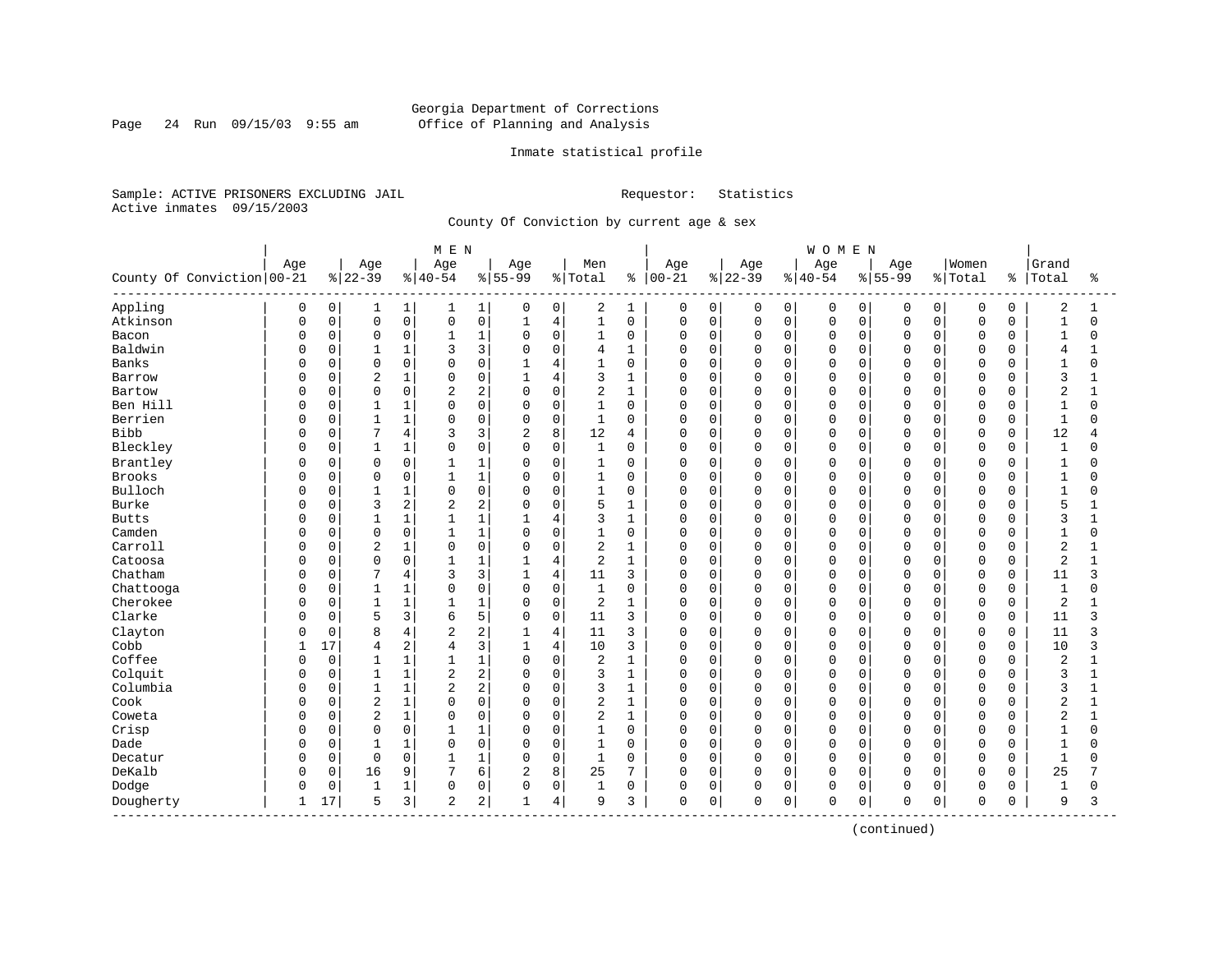Page 25 Run  $09/15/03$  9:55 am

#### Inmate statistical profile

Sample: ACTIVE PRISONERS EXCLUDING JAIL Requestor: Statistics Active inmates 09/15/2003

County Of Conviction by current age & sex (continued)

|                                  |              |             |                |                | M E N          |                |                |                |                |              |             |             |             |             | <b>WOMEN</b>   |             |             |             |          |          |                |                |
|----------------------------------|--------------|-------------|----------------|----------------|----------------|----------------|----------------|----------------|----------------|--------------|-------------|-------------|-------------|-------------|----------------|-------------|-------------|-------------|----------|----------|----------------|----------------|
|                                  | Age          |             | Age            |                | Age            |                | Age            |                | Men            |              | Age         |             | Age         |             | Age            |             | Age         |             | Women    |          | Grand          |                |
| County Of Conviction 00-21       |              |             | $ 22-39$       |                | $ 40-54$       |                | $8 55-99$      |                | % Total        | ႜ            | $00 - 21$   |             | $ 22-39$    |             | $ 40-54$       |             | $8 55-99$   |             | % Total  | ి        | Total          | ႜ              |
| Douglas                          | $\Omega$     | 0           | 8              | 4              | 3              | 3              | 0              | 0              | 11             | 3            | 0           | 0           | 0           | $\mathbf 0$ | 0              | 0           | 0           | 0           | 0        | 0        | 11             | 3              |
| Elbert                           | $\Omega$     | $\mathsf 0$ | $\mathbf 0$    | $\mathbf 0$    | 0              | $\mathbf 0$    | 1              | $\overline{4}$ | $\mathbf{1}$   | 0            | $\mathbf 0$ | $\mathbf 0$ | $\mathbf 0$ | $\mathsf 0$ | $\mathbf 0$    | $\mathbf 0$ | $\mathbf 0$ | $\mathbf 0$ | 0        | 0        |                | 0              |
| Emanuel                          | $\Omega$     | $\mathsf 0$ |                | $\mathbf{1}$   | $\Omega$       | $\mathbf 0$    | 0              | $\mathbf 0$    | $\mathbf 1$    | 0            | $\Omega$    | 0           | $\Omega$    | $\mathbf 0$ | $\mathbf 0$    | 0           | 0           | $\mathbf 0$ | 0        | 0        | 1              | $\Omega$       |
| Fayette                          |              | $\mathbf 0$ | $\Omega$       | $\Omega$       | $\mathbf{1}$   | 1              | $\mathbf{1}$   | $\overline{4}$ | 2              | $\mathbf{1}$ | $\Omega$    | $\Omega$    | $\Omega$    | $\Omega$    | $\Omega$       | $\Omega$    | $\Omega$    | $\Omega$    | $\Omega$ | 0        | 2              | $\mathbf{1}$   |
| Floyd                            | $\Omega$     | $\mathbf 0$ | 3              | $\overline{2}$ |                | $\mathbf{1}$   | $\Omega$       | $\mathbf 0$    | 4              | 1            | $\Omega$    | 0           | $\Omega$    | $\mathbf 0$ | $\mathbf 0$    | $\mathbf 0$ | $\cap$      | $\Omega$    | 0        | 0        | 4              | $\mathbf{1}$   |
| Forsyth                          |              | $\mathsf 0$ | $\Omega$       | $\mathbf 0$    |                | $\mathbf{1}$   | 0              | $\mathbf 0$    | 1              | 0            | $\Omega$    | 0           | O           | $\Omega$    | $\overline{0}$ | 0           | O           | $\Omega$    | $\Omega$ | 0        |                | $\Omega$       |
| Franklin                         |              | 0           | $\mathbf{1}$   | $\mathbf{1}$   | $\mathbf 0$    | $\mathbf 0$    | $\Omega$       | $\mathbf 0$    | $\mathbf{1}$   | 0            | $\Omega$    | $\Omega$    | $\Omega$    | $\Omega$    | $\mathbf 0$    | $\Omega$    | $\Omega$    | $\Omega$    | $\Omega$ | $\Omega$ |                | $\Omega$       |
| Fulton                           |              | 17          | 17             | 9              | 13             | 11             | $\overline{2}$ | 8              | 33             | 10           | $\Omega$    | $\Omega$    | $\Omega$    | $\Omega$    | $\Omega$       | $\Omega$    | $\Omega$    | $\Omega$    | $\Omega$ | 0        | 33             | 10             |
| Gilmer                           | <sup>0</sup> | $\mathbf 0$ | 1              | $\mathbf{1}$   | $\mathbf 0$    | $\Omega$       | 0              | $\mathbf 0$    | $\mathbf{1}$   | $\Omega$     | $\Omega$    | $\Omega$    | $\Omega$    | $\Omega$    | $\Omega$       | $\Omega$    | 0           | $\Omega$    | 0        | 0        | $\mathbf{1}$   | $\Omega$       |
| Glynn                            | 0            | $\mathbf 0$ | 6              | 3              | 3              | 3              |                | $\overline{4}$ | 10             | 3            | $\Omega$    | $\mathbf 0$ | $\Omega$    | $\mathbf 0$ | $\mathbf 0$    | 0           | 0           | 0           | 0        | 0        | 10             | 3              |
| Gordon                           | 0            | $\mathbf 0$ | $\Omega$       | $\mathbf 0$    | 0              | $\mathbf 0$    |                | 4              | 1              | $\Omega$     | $\Omega$    | 0           | 0           | $\Omega$    | $\mathbf 0$    | 0           | 0           | $\Omega$    | $\Omega$ | 0        |                | $\Omega$       |
| Greene                           | <sup>0</sup> | $\mathbf 0$ | 1              | $\mathbf{1}$   | $\Omega$       | $\Omega$       | 0              | $\mathbf 0$    | $\mathbf{1}$   | $\Omega$     | $\Omega$    | $\Omega$    | $\Omega$    | $\Omega$    | $\Omega$       | 0           | O           | $\Omega$    | $\Omega$ | 0        | $\mathbf{1}$   | $\Omega$       |
| Gwinnett                         | $\Omega$     | $\mathbf 0$ | $\overline{2}$ | $\mathbf{1}$   | 1              | 1              | $\Omega$       | $\mathbf 0$    | 3              | 1            | $\Omega$    | 0           | $\Omega$    | $\mathbf 0$ | $\mathbf 0$    | $\mathbf 0$ | $\Omega$    | $\Omega$    | 0        | 0        | 3              | $\mathbf{1}$   |
| Habersham                        | $\Omega$     | $\mathsf 0$ | $\Omega$       | $\mathbf 0$    |                | $\mathbf{1}$   | 0              | $\mathbf 0$    | 1              | 0            | $\Omega$    | 0           | $\Omega$    | $\mathbf 0$ | $\mathbf 0$    | $\Omega$    | O           | $\Omega$    | $\Omega$ | 0        |                | $\Omega$       |
| Hall                             | $\Omega$     | $\mathbf 0$ | 3              | $\overline{2}$ | $\mathbf{1}$   | $\mathbf{1}$   | $\Omega$       | $\mathbf 0$    | 4              | $\mathbf{1}$ | $\Omega$    | $\mathbf 0$ | $\Omega$    | $\Omega$    | $\mathbf 0$    | $\Omega$    | $\Omega$    | $\Omega$    | $\Omega$ | 0        | 4              | $\mathbf{1}$   |
| Harris                           | $\Omega$     | $\mathbf 0$ | $\mathbf{1}$   | $\mathbf{1}$   | $\Omega$       | $\Omega$       | 0              | $\mathbf 0$    | 1              | $\Omega$     | $\Omega$    | $\Omega$    | $\Omega$    | $\Omega$    | $\mathbf 0$    | $\Omega$    | $\Omega$    | $\cap$      | 0        | 0        |                | $\Omega$       |
| Hart                             | <sup>0</sup> | $\Omega$    | $\overline{c}$ | $\mathbf{1}$   | 2              | $\overline{2}$ | 0              | $\mathbf 0$    | 4              | 1            | $\Omega$    | $\Omega$    | $\Omega$    | $\Omega$    | $\mathbf 0$    | $\Omega$    | $\Omega$    | $\Omega$    | $\Omega$ | 0        | 4              | 1              |
| Henry                            |              | $\mathbf 0$ | 4              | $\overline{2}$ | $\overline{0}$ | $\mathbf 0$    | 0              | $\mathbf 0$    | $\overline{4}$ | $\mathbf{1}$ | $\mathbf 0$ | $\mathbf 0$ | 0           | $\mathbf 0$ | $\overline{0}$ | 0           | $\Omega$    | $\Omega$    | 0        | 0        | 4              | 1              |
| Houston                          |              | $\mathsf 0$ | $\overline{c}$ | $\mathbf{1}$   | 5              | $\overline{4}$ | 0              | $\mathbf 0$    | 7              | 2            | $\Omega$    | 0           | $\Omega$    | $\mathbf 0$ | $\overline{0}$ | 0           | O           | $\Omega$    | 0        | 0        | $\mathbf{r}$   | $\overline{2}$ |
| Jackson                          | 1            | 17          | $\overline{2}$ | 1              | $\overline{2}$ | 2              | $\Omega$       | $\mathbf 0$    | 5              | $\mathbf{1}$ | $\Omega$    | $\Omega$    | $\Omega$    | $\Omega$    | $\mathbf 0$    | $\Omega$    | O           | $\Omega$    | $\Omega$ | 0        | 5              | $\mathbf{1}$   |
| Jasper                           | $\Omega$     | 0           |                | $\mathbf{1}$   | 0              | $\mathbf 0$    | 0              | 0              | 1              | 0            | $\Omega$    | 0           | $\Omega$    | 0           | 0              | 0           | O           | $\Omega$    | 0        | 0        |                | $\Omega$       |
| Jeff Davis                       | $\Omega$     | $\mathsf 0$ |                | $\mathbf{1}$   | $\Omega$       | $\mathbf 0$    | 0              | $\mathbf 0$    | 1              | 0            | $\Omega$    | 0           | $\Omega$    | $\Omega$    | $\mathbf 0$    | $\Omega$    | 0           | $\Omega$    | $\Omega$ | 0        |                | $\Omega$       |
| Jones                            | <sup>0</sup> | 0           |                | $\mathbf{1}$   | 0              | $\mathbf 0$    | 0              | $\mathbf 0$    | 1              | 0            | $\Omega$    | 0           | O           | $\Omega$    | $\mathbf 0$    | $\Omega$    | O           | $\Omega$    | $\Omega$ | 0        |                | $\Omega$       |
| Laurens                          | $\Omega$     | $\mathbf 0$ | $\mathbf{1}$   | $\mathbf{1}$   | $\Omega$       | $\Omega$       | 0              | $\mathbf 0$    | $\mathbf{1}$   | O            | $\Omega$    | $\Omega$    | $\Omega$    | $\Omega$    | $\mathbf 0$    | $\Omega$    | $\Omega$    | $\Omega$    | $\Omega$ | O        |                | $\Omega$       |
| Lee                              | <sup>0</sup> | $\Omega$    | 1              | $\mathbf{1}$   | $\Omega$       | $\Omega$       | 0              | $\Omega$       | 1              | $\Omega$     | $\Omega$    | $\Omega$    | $\Omega$    | $\Omega$    | $\Omega$       | $\Omega$    | 0           | $\Omega$    | $\Omega$ | 0        | 1              | $\Omega$       |
| Liberty                          | <sup>0</sup> | $\mathbf 0$ |                | $\mathbf{1}$   | 1              | $\mathbf{1}$   | 0              | $\mathbf 0$    | $\overline{c}$ | $\mathbf{1}$ | $\Omega$    | 0           | $\Omega$    | $\mathbf 0$ | $\mathbf 0$    | $\mathbf 0$ | 0           | $\Omega$    | 0        | 0        | $\overline{2}$ | 1              |
| Long                             |              | $\mathsf 0$ | 3              | 2              | $\Omega$       | $\mathbf 0$    | $\Omega$       | $\mathsf 0$    | 3              | $\mathbf{1}$ | $\Omega$    | $\mathbf 0$ | $\Omega$    | $\mathbf 0$ | $\overline{0}$ | 0           | 0           | $\mathbf 0$ | $\Omega$ | 0        | 3              | $\mathbf{1}$   |
| Lowndes                          |              | 0           | 2              | $\mathbf{1}$   | $\mathbf{1}$   | $\mathbf{1}$   | $\Omega$       | $\mathbf 0$    | 3              | $\mathbf{1}$ | $\Omega$    | $\mathbf 0$ | $\Omega$    | $\mathbf 0$ | $\mathbf 0$    | 0           | O           | $\Omega$    | 0        | 0        | 3              | $\mathbf{1}$   |
| Madison                          | $\Omega$     | $\mathbf 0$ | $\mathbf{1}$   | $\mathbf{1}$   | 0              | $\Omega$       | 0              | $\mathbf 0$    | 1              | $\Omega$     | $\Omega$    | $\Omega$    | $\Omega$    | $\Omega$    | $\Omega$       | $\Omega$    | $\Omega$    | $\Omega$    | $\Omega$ | 0        | $\mathbf{1}$   | $\Omega$       |
| Marion                           | $\Omega$     | $\mathbf 0$ |                | $\mathbf{1}$   | 0              | $\mathbf 0$    | 0              | 0              | 1              | $\Omega$     | $\Omega$    | 0           | $\Omega$    | $\Omega$    | $\Omega$       | $\Omega$    | $\Omega$    | $\Omega$    | $\Omega$ | 0        |                | $\Omega$       |
| McIntosh                         | <sup>0</sup> | $\mathbf 0$ |                | $\mathbf{1}$   | 0              | $\mathbf 0$    | 0              | $\mathbf 0$    | $\mathbf{1}$   | 0            | $\Omega$    | 0           | $\Omega$    | $\mathbf 0$ | $\mathbf 0$    | 0           | n           | $\Omega$    | 0        | 0        |                | $\cap$         |
| Miller                           | $\Omega$     | $\mathbf 0$ | $\mathbf{1}$   | $\mathbf{1}$   | $\mathbf 0$    | $\Omega$       | $\Omega$       | $\mathbf 0$    | $\mathbf{1}$   | $\Omega$     | $\Omega$    | $\Omega$    | $\Omega$    | $\Omega$    | $\mathbf 0$    | $\mathbf 0$ | $\Omega$    | $\Omega$    | 0        | 0        | 1              | $\Omega$       |
| Monroe                           | 0            | $\mathbf 0$ | $\mathbf 0$    | $\mathbf 0$    | 2              | $\overline{2}$ | $\Omega$       | $\mathbf 0$    | 2              | 1            | $\Omega$    | $\mathbf 0$ | $\Omega$    | $\mathbf 0$ | $\mathbf 0$    | 0           | $\Omega$    | $\mathbf 0$ | 0        | 0        | 2              |                |
| Muscogee                         | $\Omega$     | $\mathbf 0$ | 5              | 3              | 5              | 4              | 0              | $\mathbf 0$    | 10             | 3            | $\Omega$    | 0           | O           | $\mathbf 0$ | 0              | 0           | 0           | 0           | 0        | 0        | 10             | 3              |
| Newton<br>---------------------- | 0            | $\mathsf 0$ |                | 1              | $\overline{0}$ | 0              | 0              | $\mathsf 0$    | 1              | 0            | $\mathbf 0$ | 0           | 0           | $\mathsf 0$ | $\mathbf 0$    | 0           | 0           | 0           | $\Omega$ | 0        |                | $\Omega$       |

(continued)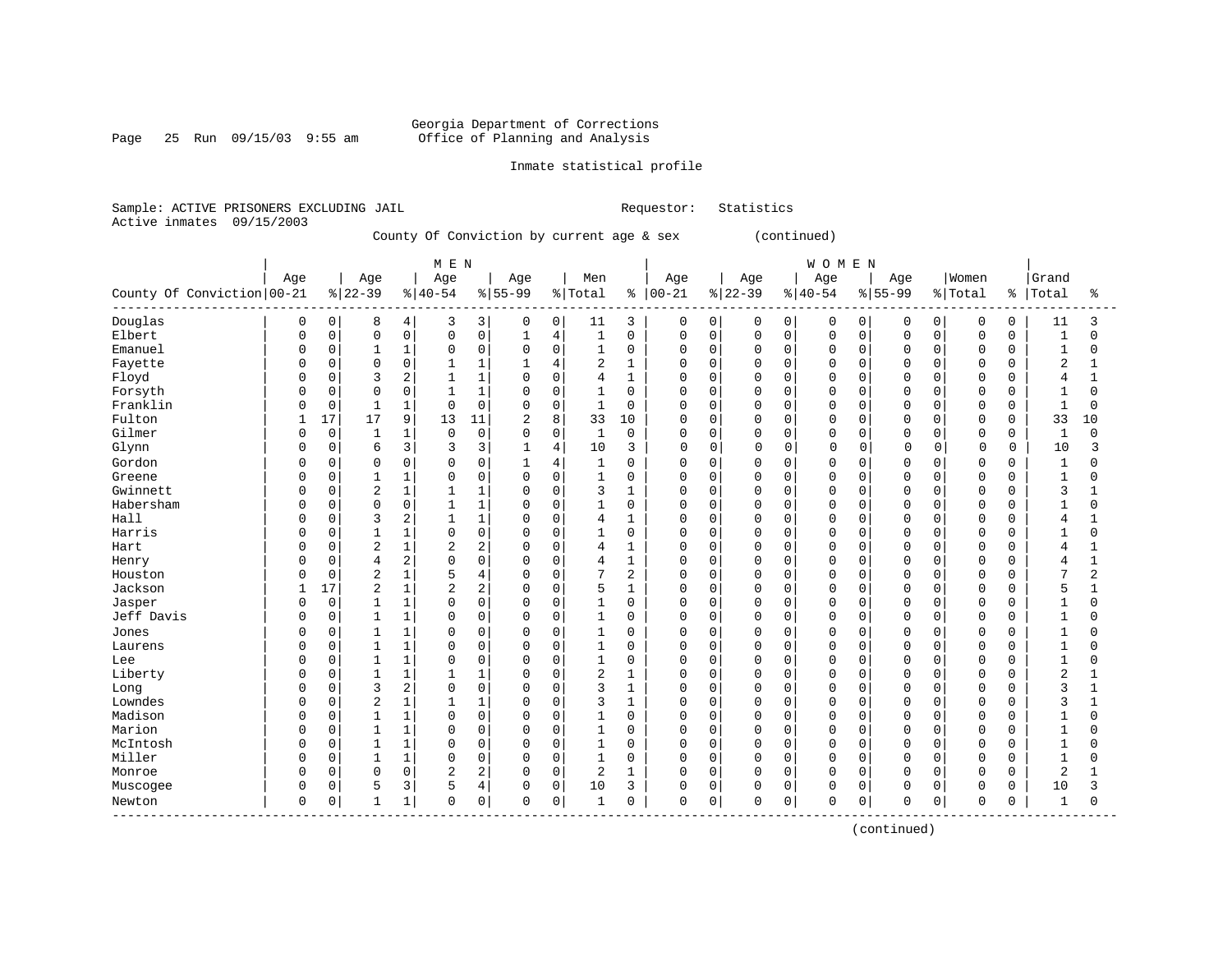### Georgia Department of Corrections

Page 26 Run 09/15/03 9:55 am Office of Planning and Analysis

#### Inmate statistical profile

Sample: ACTIVE PRISONERS EXCLUDING JAIL Requestor: Statistics Active inmates 09/15/2003

County Of Conviction by current age & sex (continued)

|                              |          |             |                |                | M E N        |                |           |             |                |              |               |           |             |             | WOMEN       |              |             |             |              |       |                |                |
|------------------------------|----------|-------------|----------------|----------------|--------------|----------------|-----------|-------------|----------------|--------------|---------------|-----------|-------------|-------------|-------------|--------------|-------------|-------------|--------------|-------|----------------|----------------|
|                              | Age      |             | Age            |                | Age          |                | Age       |             | Men            |              | Age           |           | Age         |             | Age         |              | Age         |             | Women        |       | Grand          |                |
| County Of Conviction   00-21 |          |             | $ 22-39$       |                | $ 40-54$     |                | $8 55-99$ |             | % Total        |              | $8   00 - 21$ |           | $ 22-39$    |             | $ 40-54$    |              | $8 55-99$   |             | % Total      | ి     | Total          | ႜ              |
| Oglethorpe                   | 0        | 0           | 0              | 0              | 1            | 1              | 0         | 0           | 1              | 0            | 0             | 0         | 0           | 0           | 0           | 0            | 0           | 0           | 0            | 0     |                | $\Omega$       |
| Paulding                     | $\Omega$ | $\mathsf 0$ | $\mathbf 0$    | $\mathsf 0$    | 1            | $1\,$          | 0         | $\mathbf 0$ | $\mathbf{1}$   | $\mathbf 0$  | $\mathbf 0$   | $\Omega$  | 0           | $\mathbf 0$ | $\mathbf 0$ | $\mathsf{O}$ | $\Omega$    | $\mathbf 0$ | 0            | 0     |                | $\Omega$       |
| Pierce                       |          | $\mathbf 0$ | 0              | 0              | 1            | $\mathbf 1$    | $\Omega$  | 0           | $\mathbf{1}$   | 0            | $\Omega$      | $\Omega$  | $\Omega$    | $\mathbf 0$ | $\mathbf 0$ | 0            | 0           | 0           | 0            | 0     |                | $\Omega$       |
| Pike                         |          | 0           |                | $\mathbf{1}$   | $\mathbf{1}$ | $\mathbf{1}$   |           | 4           | 3              | $\mathbf{1}$ | $\Omega$      | $\Omega$  | $\Omega$    | $\Omega$    | $\Omega$    | $\mathbf 0$  | O           | $\Omega$    | $\Omega$     | 0     | 3              | $\mathbf{1}$   |
| Pulaski                      |          | 0           |                | $\mathbf{1}$   | $\Omega$     | $\mathbf 0$    | $\Omega$  | $\Omega$    | 1              | 0            | $\Omega$      | 0         | 0           | 0           | 0           | $\mathbf 0$  | n           | 0           | 0            | 0     |                | $\Omega$       |
| Putnam                       |          | 0           | 3              | $\overline{2}$ |              | $\mathbf{1}$   | 0         | $\Omega$    | $\overline{4}$ |              | $\Omega$      | $\Omega$  | $\Omega$    | $\Omega$    | $\mathbf 0$ | 0            | O           | $\Omega$    | 0            | 0     | 4              |                |
| Rabun                        |          | $\Omega$    |                | $\mathbf{1}$   | $\Omega$     | $\mathbf 0$    | $\Omega$  | $\Omega$    | $\mathbf{1}$   | O            | $\Omega$      | $\Omega$  | $\mathbf 0$ | $\Omega$    | $\Omega$    | 0            | n           | $\Omega$    | $\Omega$     | O     |                | $\Omega$       |
| Randolph                     |          | $\mathbf 0$ |                | $\mathbf{1}$   | 0            | $\mathbf 0$    | $\Omega$  | $\Omega$    | $\mathbf{1}$   | O            | $\Omega$      | $\Omega$  | $\Omega$    | $\Omega$    | $\Omega$    | $\mathbf 0$  | $\Omega$    | $\Omega$    | 0            | 0     | $\mathbf{1}$   | $\Omega$       |
| Richmond                     |          | 17          | 7              | $\overline{4}$ | 5            | $\overline{4}$ |           | 4           | 14             | 4            | $\Omega$      | $\Omega$  | 1           | 50          | $\Omega$    | 0            | 0           | $\Omega$    | 1            | 50    | 15             | 4              |
| Rockdale                     |          | $\mathbf 0$ | 3              | $\overline{2}$ |              | $\mathbf{1}$   | 0         | $\mathbf 0$ | $\overline{4}$ |              | $\mathbf 0$   | 0         | $\mathbf 0$ | $\mathbf 0$ | $\mathbf 0$ | 0            | 0           | 0           | 0            | 0     | 4              | 1              |
| Spalding                     |          | $\mathbf 0$ | 3              | $\overline{2}$ | 2            | $\overline{c}$ | 0         | $\mathbf 0$ | 5              |              | $\Omega$      | $\Omega$  | $\Omega$    | $\Omega$    | 0           | 0            | 0           | 0           | 0            | 0     | 5              | $\mathbf{1}$   |
| Sumter                       |          | $\mathbf 0$ | 0              | $\Omega$       |              | $\mathbf{1}$   | $\Omega$  | $\Omega$    | $\mathbf{1}$   | 0            | $\Omega$      | $\Omega$  | $\Omega$    | $\Omega$    | $\Omega$    | 0            | O           | $\Omega$    | $\Omega$     | 0     |                | $\Omega$       |
| Terrell                      |          | 0           | $\Omega$       | $\mathbf 0$    | $\mathbf{1}$ | $\mathbf{1}$   | $\Omega$  | $\Omega$    | $\mathbf{1}$   | 0            | $\Omega$      | $\Omega$  | $\mathbf 0$ | $\mathbf 0$ | $\mathbf 0$ | $\mathbf 0$  | $\Omega$    | $\Omega$    | 0            | 0     | 1              | $\Omega$       |
| Thomas                       |          | 0           |                | 1              |              | $\mathbf{1}$   | 0         | $\Omega$    | $\overline{2}$ |              | 0             | $\Omega$  | 0           | $\Omega$    | $\mathbf 0$ | 0            | O           | $\Omega$    | 0            | 0     | 2              |                |
| Tift                         |          | $\Omega$    | $\Omega$       | $\mathbf 0$    |              | $\mathbf{1}$   | 1         | 4           | $\overline{2}$ | 1            | $\Omega$      | $\Omega$  | $\Omega$    | $\Omega$    | $\Omega$    | 0            | n           | $\Omega$    | $\Omega$     | 0     | 2              | 1              |
| Toombs                       |          | 0           | $\overline{2}$ | 1              | 1            | 1              | $\Omega$  | $\Omega$    | 3              | 1            | $\Omega$      | $\Omega$  | $\Omega$    | $\Omega$    | $\Omega$    | $\mathbf 0$  | O           | $\Omega$    | 0            | 0     | 3              | 1              |
| Towns                        |          | $\Omega$    |                | $\mathbf{1}$   | 0            | $\mathbf 0$    | $\Omega$  | $\Omega$    | $\mathbf{1}$   | $\Omega$     | $\Omega$      | $\Omega$  | $\Omega$    | $\Omega$    | $\Omega$    | $\mathbf 0$  | O           | $\Omega$    | $\Omega$     | 0     |                | $\Omega$       |
| Troup                        |          | 0           | $\mathbf 0$    | $\mathbf 0$    | 1            | $\mathbf{1}$   | 0         | $\mathbf 0$ | $\mathbf{1}$   | 0            | $\Omega$      | $\Omega$  | $\Omega$    | $\Omega$    | $\mathbf 0$ | $\mathbf 0$  | 0           | 0           | 0            | 0     |                | $\Omega$       |
| Union                        |          | 0           | 0              | $\mathbf 0$    |              | $\mathbf{1}$   | $\Omega$  | $\Omega$    | $\mathbf{1}$   | 0            | $\Omega$      | $\Omega$  | $\Omega$    | $\mathbf 0$ | $\mathbf 0$ | 0            | O           | $\Omega$    | 0            | 0     |                | $\Omega$       |
| Upson                        |          | 0           | $\Omega$       | $\Omega$       | 1            | $\mathbf{1}$   | $\Omega$  | $\Omega$    | $\mathbf{1}$   | 0            | $\Omega$      | $\Omega$  | $\mathbf 0$ | $\Omega$    | $\Omega$    | 0            | n           | $\Omega$    | $\Omega$     | 0     | 1              | $\Omega$       |
| Walker                       |          | 0           | 2              | 1              | $\Omega$     | $\mathbf 0$    | 0         | $\Omega$    | $\sqrt{2}$     | 1            | $\Omega$      | 0         | 1           | 50          | $\Omega$    | 0            | O           | 0           | $\mathbf{1}$ | 50    | 3              |                |
| Walton                       |          | $\mathbf 0$ | $\Omega$       | $\mathbf 0$    | 2            | $\overline{a}$ | $\Omega$  | 0           | $\overline{c}$ | 1            | $\Omega$      | $\Omega$  | 0           | $\mathbf 0$ | 0           | 0            | 0           | $\Omega$    | $\Omega$     | 0     | $\overline{2}$ | $\mathbf{1}$   |
| Ware                         |          | $\mathbf 0$ | 3              | 2              | 3            | 3              | 0         | $\mathbf 0$ | 6              | 2            | $\Omega$      | $\Omega$  | $\Omega$    | $\Omega$    | $\mathbf 0$ | 0            | O           | $\Omega$    | 0            | 0     | 6              | $\overline{2}$ |
| Washington                   |          | 17          | $\mathbf{1}$   | $\mathbf{1}$   | $\Omega$     | $\mathbf 0$    | $\Omega$  | $\cap$      | $\overline{2}$ | $\mathbf{1}$ | $\Omega$      | $\Omega$  | 0           | $\Omega$    | $\Omega$    | 0            | $\Omega$    | $\Omega$    | $\Omega$     | O     | $\overline{2}$ | 1              |
| Wayne                        | U        | $\Omega$    |                | $\mathbf{1}$   | $\Omega$     | $\mathbf 0$    | 0         | $\Omega$    | $\mathbf{1}$   | 0            | $\Omega$      | 0         | $\Omega$    | $\Omega$    | $\Omega$    | $\mathbf 0$  | $\Omega$    | $\Omega$    | $\Omega$     | 0     | 1              | $\Omega$       |
| Whitfield                    | U        | $\mathbf 0$ | $\mathbf 0$    | $\mathbf 0$    | 2            | $\overline{c}$ | 2         | 8           | $\overline{4}$ | 1            | 0             | 0         | $\mathbf 0$ | $\mathbf 0$ | $\mathbf 0$ | $\mathbf 0$  | 0           | 0           | 0            | 0     | 4              | $\mathbf{1}$   |
| Wilkes                       | 0        | $\mathsf 0$ |                | 1              | $\Omega$     | $\mathsf 0$    | 0         | $\mathsf 0$ | $\mathbf{1}$   | 0            | $\mathbf 0$   | 0         | $\mathbf 0$ | $\mathsf 0$ | $\Omega$    | 0            | $\Omega$    | 0           | 0            | 0     |                | $\Omega$       |
| Total reported               |          | 6 100       | 184 100        |                | 120 100      |                | 24 100    |             | 334 100        |              | $\mathbf 0$   | 0         |             | 2 100       | $\mathbf 0$ | $\mathbf 0$  | $\mathbf 0$ | 0           |              | 2 100 | 336 100        |                |
| Percent reported             |          | 100.0       | 100.0          |                | 100.0        |                | 100.0     |             | 100.0          |              |               | $\cdot$ 0 |             | 100.0       |             | $\cdot$ 0    |             | $\cdot$ 0   |              | 100.0 |                | 100.0          |
| Not reported                 | 0        |             | 0              |                | 0            |                | 0         |             | 0              |              | $\mathbf 0$   |           | 0           |             | $\mathbf 0$ |              | 0           |             | $\mathbf 0$  |       | 0              |                |
| Total                        | 6        |             | 184            |                | 120          |                | 24        |             | 334            |              | $\mathbf 0$   |           | 2           |             | $\mathbf 0$ |              | 0           |             | 2            |       | 336            |                |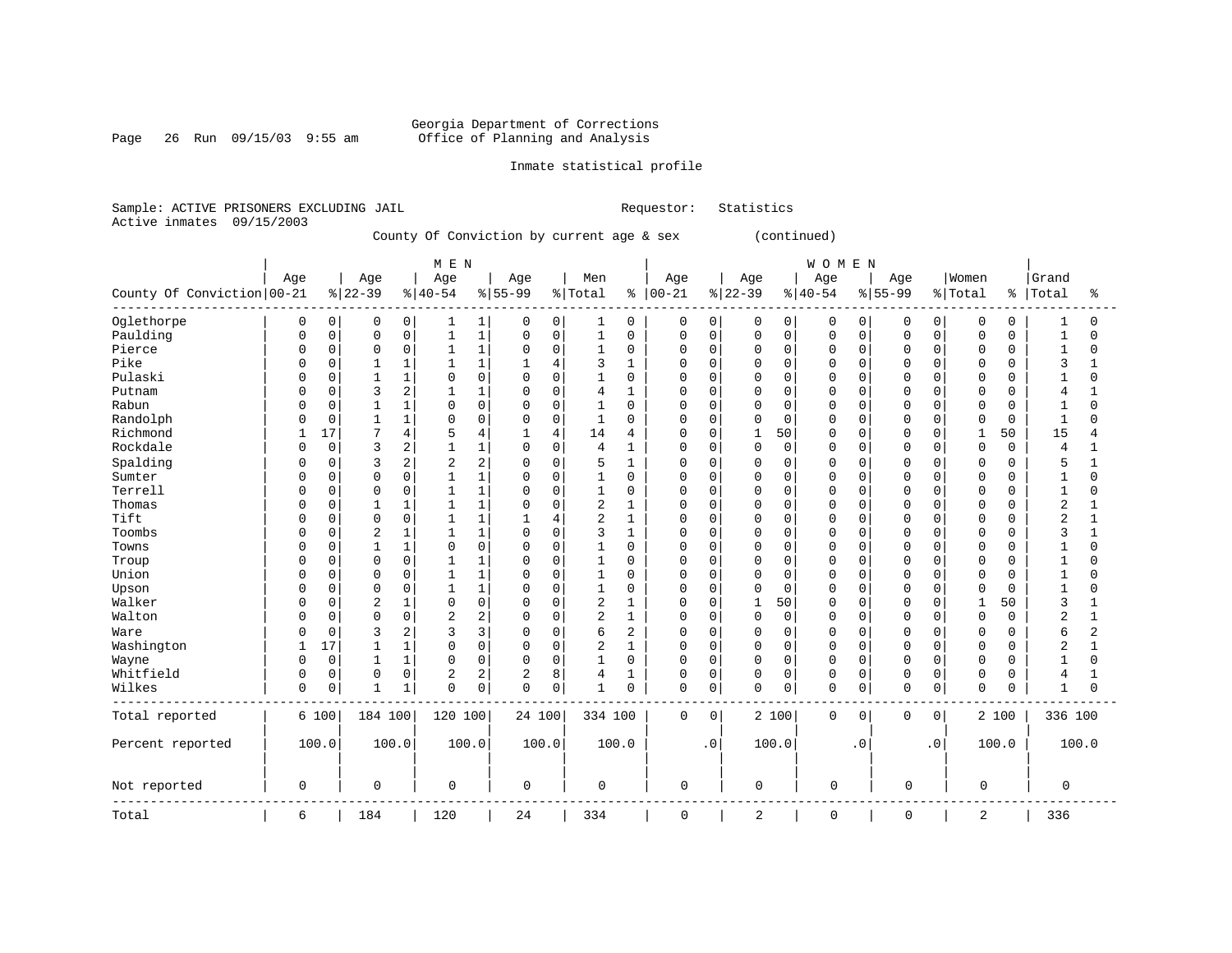Page 27 Run  $09/15/03$  9:55 am

#### Inmate statistical profile

Sample: ACTIVE PRISONERS EXCLUDING JAIL Requestor: Statistics Active inmates 09/15/2003

Circ Of Conviction by current age & sex

| Age<br>Age<br>Women<br>Grand<br>Age<br>Age<br>Age<br>Men<br>Age<br>Age<br>Age<br>Circ Of Conviction<br>$00 - 21$<br>$ 22-39$<br>$8 40-54$<br>$8 55-99$<br>% Total<br>$ 00 - 21$<br>$ 22-39$<br>$ 40-54$<br>$8 55-99$<br>% Total<br>Total<br>ႜ<br>နွ<br>ႜ<br>Alapaha<br>$\mathbf 0$<br>2<br>0<br>$\mathbf 0$<br>0<br>$\overline{0}$<br>0<br>3<br>0<br>4<br>4<br>1<br>0<br>0<br>0<br>0<br>0<br>0<br>0<br>4<br>1<br>1<br>$\mathbf 1$<br>2<br>$\mathsf 0$<br>$\mathbf 1$<br>Alcovy<br>$\mathbf 0$<br>$\mathbf{1}$<br>$\overline{2}$<br>$\mathbf 0$<br>3<br>0<br>$\mathbf 0$<br>$\mathsf 0$<br>$\mathbf 0$<br>$\mathbf 0$<br>$\mathbf 0$<br>3<br>0<br>$\mathbf 0$<br>0<br>$\mathbf 0$<br>$\mathbf{1}$<br>C<br>9<br>17<br>17<br>8<br>33<br>Atlanta<br>13<br>11<br>2<br>33<br>10<br>0<br>$\mathbf 0$<br>0<br>$\mathbf 0$<br>$\mathbf 0$<br>$\Omega$<br>$\mathbf 0$<br>10<br>0<br>$\Omega$<br>0<br>1<br>Atlantic<br>$\mathbf 0$<br>5<br>3<br>$\mathbf{1}$<br>$\mathbf 0$<br>2<br>$\mathbf{1}$<br>6<br>$\mathbf 0$<br>$\Omega$<br>$\mathbf 0$<br>$\mathbf 0$<br>$\Omega$<br>$\Omega$<br>$\Omega$<br>6<br>$\overline{2}$<br>$\Omega$<br>O<br>$\Omega$<br>$\Omega$<br>C<br>17<br>6<br>8<br>23<br>Augusta<br>11<br>9<br>$\overline{4}$<br>22<br>7<br>$\mathbf 0$<br>$\mathbf{1}$<br>50<br>$\mathbf{1}$<br>50<br>1<br>U<br>U<br>$\Omega$<br>U<br>U<br>$\mathbf 0$<br>$\mathbf 0$<br>1<br>Blue Ridge<br>$\mathbf{1}$<br>1<br>$\mathbf 0$<br>2<br>$\mathbf{1}$<br>$\mathbf 0$<br>0<br>$\mathbf 0$<br>0<br>$\mathbf 0$<br>$\Omega$<br>$\overline{2}$<br>0<br>0<br>$\Omega$<br>0<br>1<br>C<br>5<br>Brunswick<br>15<br>15<br>$\mathbf 0$<br>9<br>4<br>$\mathbf{1}$<br>4<br>5<br>$\mathbf 0$<br>$\mathbf 0$<br>0<br>0<br>$\mathbf 0$<br>0<br>0<br>$\Omega$<br>0<br>0<br>4<br>C<br>Chattahoochee<br>7<br>$\mathbf 0$<br>12<br>12<br>0<br>4<br>5<br>$\Omega$<br>4<br>0<br>$\mathbf 0$<br>0<br>O<br>$\Omega$<br>$\Omega$<br>$\Omega$<br>4<br>0<br>0<br>0<br>C<br>Cherokee<br>$\overline{2}$<br>$\overline{4}$<br>3<br>0<br>3<br>$\mathbf 0$<br>0<br>0<br>$\Omega$<br>2<br>1<br>0<br>0<br>0<br>$\Omega$<br>$\Omega$<br>O<br>$\Omega$<br>0<br>2<br>Clayton<br>8<br>$\overline{4}$<br>11<br>$\mathbf 0$<br>$\mathbf 0$<br>$\Omega$<br>11<br>0<br>4<br>$\mathbf{1}$<br>3<br>0<br>$\Omega$<br>$\Omega$<br>$\Omega$<br>$\Omega$<br>$\Omega$<br>$\mathbf 0$<br>ς<br>3<br>17<br>2<br>4<br>Cobb<br>10<br>$\mathbf 0$<br>$\Omega$<br>$\Omega$<br>10<br>$\mathbf{1}$<br>3<br>0<br>$\Omega$<br>$\Omega$<br>$\Omega$<br>$\Omega$<br>$\Omega$<br>$\Omega$<br>ζ<br>4<br>4<br>2<br>8<br>$\mathbf 0$<br>0<br>$\Omega$<br>$\overline{2}$<br>2<br>$\mathbf{1}$<br>$\mathbf 0$<br>$\Omega$<br>0<br>0<br>Conasauga<br>4<br>0<br>0<br>$\Omega$<br>$\Omega$<br>$\Omega$<br>4<br>$\Omega$<br>С<br>Cordele<br>$\mathbf 0$<br>1<br>$\mathsf 0$<br>$\overline{2}$<br>$\mathbf{1}$<br>$\mathbf 0$<br>$\Omega$<br>$\overline{c}$<br>$\mathbf{1}$<br>1<br>$\Omega$<br>0<br>0<br>0<br>0<br>$\mathbf 0$<br>0<br>$\Omega$<br>$\Omega$<br>2<br>1<br>$\mathbf 0$<br>2<br>5<br>Coweta<br>0<br>$\overline{4}$<br>$\mathbf{1}$<br>5<br>0<br>$\mathbf 0$<br>$\Omega$<br>0<br>$\Omega$<br>$\Omega$<br>0<br>$\Omega$<br>$\Omega$<br>O<br>$\Omega$<br>Dougherty<br>3<br>2<br>17<br>5<br>$\overline{4}$<br>9<br>3<br>$\mathbf 0$<br>0<br>9<br>0<br>0<br>0<br>$\Omega$<br>$\Omega$<br>O<br>$\Omega$<br>0<br>3<br>Dublin<br>$\mathbf 0$<br>1<br>0<br>$\mathbf 0$<br>$\mathbf 0$<br>$\Omega$<br>$\mathbf{1}$<br>$\Omega$<br>$\Omega$<br>$\mathbf{1}$<br>0<br>0<br>0<br>0<br>$\Omega$<br>$\Omega$<br>$\Omega$<br>O<br>0<br>$\mathbf{1}$<br>7<br>3<br>$\overline{4}$<br>$\Omega$<br>4<br>11<br>$\Omega$<br>0<br>$\Omega$<br>Eastern<br>3<br>$\mathbf{1}$<br>3<br>0<br>$\Omega$<br>$\Omega$<br>$\Omega$<br>$\Omega$<br>0<br>$\Omega$<br>11<br>3<br>2<br>$\mathbf 0$<br>Flint<br>$\Omega$<br>$\mathbf 0$<br>$\overline{4}$<br>0<br>$\Omega$<br>4<br>$\mathbf{1}$<br>0<br>0<br>$\Omega$<br>0<br>$\Omega$<br>$\Omega$<br>0<br>$\Omega$<br>$\Omega$<br>4<br>$\Omega$<br>C<br>Griffin<br>2<br>$\overline{c}$<br>8<br>3<br>$\mathbf 0$<br>0<br>$\Omega$<br>4<br>11<br>O<br>$\Omega$<br>$\Omega$<br>$\Omega$<br>$\Omega$<br>0<br>$\Omega$<br>$\Omega$<br>11<br>4<br>3<br>C<br>$\overline{2}$<br>$\mathbf{1}$<br>$\mathbf 0$<br>3<br>Gwinnett<br>$\Omega$<br>$\mathbf{1}$<br>$\mathbf{1}$<br>$\Omega$<br>3<br>$\mathbf 1$<br>O<br>$\mathbf 0$<br>$\Omega$<br>$\Omega$<br>0<br>$\Omega$<br>$\Omega$<br>$\Omega$<br>$\Omega$<br>C<br>0<br>$\mathbf{1}$<br>Houston<br>2<br>1<br>$\mathbf 0$<br>2<br>$\Omega$<br>7<br>$\overline{2}$<br>0<br>5<br>4<br>7<br>0<br>$\mathbf 0$<br>$\mathbf 0$<br>$\Omega$<br>$\Omega$<br>$\Omega$<br>0<br>$\Omega$<br>O<br>$\Omega$<br>2<br>$\overline{4}$<br>$\mathbf 0$<br>$\mathbf{1}$<br>7<br>Lookout Mountain<br>$\Omega$<br>$\overline{4}$<br>$\mathbf{1}$<br>1<br>$\mathbf{1}$<br>6<br>2<br>O<br>50<br>$\Omega$<br>$\Omega$<br>$\Omega$<br>$\cap$<br>1<br>50<br>$\overline{2}$<br>C<br>3<br>7<br>4<br>$\overline{2}$<br>8<br>0<br>3<br>12<br>$\mathbf 0$<br>$\Omega$<br>$\mathbf 0$<br>$\mathbf 0$<br>$\Omega$<br>$\mathbf 0$<br>$\Omega$<br>12<br>Macon<br>4<br>0<br>$\Omega$<br>0<br>4<br>C<br>Middle<br>2<br>$\mathbf 0$<br>17<br>1<br>2<br>$\mathbf 0$<br>$\Omega$<br>6<br>0<br>$\Omega$<br>0<br>$\Omega$<br>0<br>6<br>2<br>0<br>$\Omega$<br>$\Omega$<br>$\Omega$<br>4<br>1<br>Mountain<br>$\mathbf 0$<br>$\mathbf{1}$<br>$\mathbf 1$<br>$\mathsf 0$<br>$\overline{2}$<br>$\mathbf{1}$<br>$\mathbf 0$<br>$\Omega$<br>$\Omega$<br>$\overline{2}$<br>$\Omega$<br>0<br>$\Omega$<br>0<br>0<br>$\Omega$<br>0<br>$\Omega$<br>С<br>2<br>Northeastern<br>$\Omega$<br>3<br>$\mathbf{1}$<br>1<br>$\Omega$<br>$\mathbf{1}$<br>$\mathbf 0$<br>$\Omega$<br>O<br>$\Omega$<br>$\Omega$<br>$\Omega$<br>$\Omega$<br>$\Omega$<br>$\overline{4}$<br>$\Omega$<br>4<br>$\Omega$<br>0<br>$\mathbf{1}$<br>2<br>Northern<br>3<br>$\overline{4}$<br>$\Omega$<br>8<br>2<br>$\mathbf 0$<br>0<br>$\Omega$<br>8<br>$\overline{2}$<br>4<br>0<br>0<br>$\Omega$<br>$\Omega$<br>$\Omega$<br>O<br>$\Omega$<br>C<br>Ocmulgee<br>7<br>4<br>3<br>$\mathbf 0$<br>$\Omega$<br>11<br>3<br>O<br>$\mathbf 0$<br>$\Omega$<br>$\Omega$<br>$\mathbf 0$<br>$\Omega$<br>11<br>ς<br>$\Omega$<br>$\Omega$<br><sup>0</sup><br>U<br>$\Omega$<br>4<br>3<br>2<br>$\Omega$<br>$\mathbf 0$<br>Oconee<br>$\Omega$<br>$\Omega$<br>3<br>$\mathbf{1}$<br>$\mathbf 0$<br>$\Omega$<br>$\Omega$<br>0<br>$\Omega$<br>$\Omega$<br>3<br>0<br>$\Omega$<br>$\Omega$<br>$\Omega$<br>U<br>C<br>Ogeechee<br>1<br>$\Omega$<br>$\mathsf 0$<br>0<br>$\mathbf{1}$<br>$\mathbf 0$<br>$\mathbf 0$<br>$\Omega$<br>0<br>0<br>$\mathbf 0$<br>$\Omega$<br>$\Omega$<br>1<br>0<br>0<br>$\Omega$<br>0<br>$\Omega$<br>1<br>O<br>C<br>$\overline{2}$<br>Pataula<br>$\mathbf 1$<br>$\mathbf 0$<br>3<br>0<br>$\mathbf{1}$<br>1<br>0<br>3<br>1<br>0<br>$\Omega$<br>0<br>$\Omega$<br>$\mathbf 0$<br>$\Omega$<br>0<br>$\Omega$<br>$\Omega$<br>$\Omega$<br>Piedmont<br>2<br>2<br>8<br>17<br>$\overline{c}$<br>$\overline{2}$<br>9<br>3<br>$\mathbf 0$<br>$\mathbf 0$<br>9<br>0<br>0<br>0<br>0<br>$\Omega$<br>0<br>$\Omega$<br>3<br>4<br>$\Omega$<br>2<br>$\mathbf 0$<br>$\mathbf 0$<br>3<br>1<br>$\mathbf 0$<br>0<br>$\mathbf 0$<br>$\Omega$<br>$\Omega$<br>1<br>0<br>0<br>$\Omega$<br>$\Omega$<br>O<br>4<br>Rome<br>4<br>$\Omega$<br>C<br>South Georgia<br>0<br>0<br>1<br>$\mathbf 0$<br>$\Omega$<br>$\Omega$<br>$\mathbf{1}$<br>$\Omega$<br>$\mathbf{1}$<br>$\Omega$<br>0<br>$\mathbf 0$<br>$\Omega$<br>$\Omega$<br>$\Omega$<br>$\Omega$<br>0<br>$\Omega$<br>$\mathbf{1}$<br>$\Omega$<br>$\Omega$<br>C<br>Southern<br>2<br>4<br>$\mathbf 0$<br>0<br>9<br>3<br>$\mathbf 0$<br>0<br>$\mathbf 0$<br>0<br>9<br>5<br>$\Omega$<br>0<br>0<br>$\Omega$<br>$\Omega$<br>$\Omega$<br>3<br>C<br>4<br>O<br>0<br>Southwestern<br>1<br>1<br>0<br>$\overline{2}$<br>0<br>$\mathbf 0$<br>0<br>$\mathbf 0$<br>0<br>$\Omega$<br>2<br>0<br>$\mathbf{1}$<br>1<br>1<br>0<br>0<br>$\Omega$<br>$\Omega$<br>O |  |  | MEN |  |  |  |  | <b>WOMEN</b> |  |  |  |  |
|---------------------------------------------------------------------------------------------------------------------------------------------------------------------------------------------------------------------------------------------------------------------------------------------------------------------------------------------------------------------------------------------------------------------------------------------------------------------------------------------------------------------------------------------------------------------------------------------------------------------------------------------------------------------------------------------------------------------------------------------------------------------------------------------------------------------------------------------------------------------------------------------------------------------------------------------------------------------------------------------------------------------------------------------------------------------------------------------------------------------------------------------------------------------------------------------------------------------------------------------------------------------------------------------------------------------------------------------------------------------------------------------------------------------------------------------------------------------------------------------------------------------------------------------------------------------------------------------------------------------------------------------------------------------------------------------------------------------------------------------------------------------------------------------------------------------------------------------------------------------------------------------------------------------------------------------------------------------------------------------------------------------------------------------------------------------------------------------------------------------------------------------------------------------------------------------------------------------------------------------------------------------------------------------------------------------------------------------------------------------------------------------------------------------------------------------------------------------------------------------------------------------------------------------------------------------------------------------------------------------------------------------------------------------------------------------------------------------------------------------------------------------------------------------------------------------------------------------------------------------------------------------------------------------------------------------------------------------------------------------------------------------------------------------------------------------------------------------------------------------------------------------------------------------------------------------------------------------------------------------------------------------------------------------------------------------------------------------------------------------------------------------------------------------------------------------------------------------------------------------------------------------------------------------------------------------------------------------------------------------------------------------------------------------------------------------------------------------------------------------------------------------------------------------------------------------------------------------------------------------------------------------------------------------------------------------------------------------------------------------------------------------------------------------------------------------------------------------------------------------------------------------------------------------------------------------------------------------------------------------------------------------------------------------------------------------------------------------------------------------------------------------------------------------------------------------------------------------------------------------------------------------------------------------------------------------------------------------------------------------------------------------------------------------------------------------------------------------------------------------------------------------------------------------------------------------------------------------------------------------------------------------------------------------------------------------------------------------------------------------------------------------------------------------------------------------------------------------------------------------------------------------------------------------------------------------------------------------------------------------------------------------------------------------------------------------------------------------------------------------------------------------------------------------------------------------------------------------------------------------------------------------------------------------------------------------------------------------------------------------------------------------------------------------------------------------------------------------------------------------------------------------------------------------------------------------------------------------------------------------------------------------------------------------------------------------------------------------------------------------------------------------------------------------------------------------------------------------------------------------------------------------------------------------------------------------------------------------------------------------------------------------------------------------------------------------------------------------------------------------------------------------------------------------------------------------------------------------------------------------------------------------------------------------------------------------------------------------------------------------------------------------------------------------------------------------------------------------------------------------------------------------------------------------------------------------------------------------------------------------------------------------------------------------------------------------------------------------------------------------------------------------------------------------------------------------------------------------------------------------------------------------------------------------------------------------------------------------------------------------------------------------------------------------------------------------------------------------------------------------------------------------------------------------------------------------------------------------------------------------------------------------------------------------------------------------------------------------------------------------------------------------------------------------------------------------------------------------------------------------------------------------------------------------------------------------------------------------------------------------------------------------------------------------------------------------------|--|--|-----|--|--|--|--|--------------|--|--|--|--|
|                                                                                                                                                                                                                                                                                                                                                                                                                                                                                                                                                                                                                                                                                                                                                                                                                                                                                                                                                                                                                                                                                                                                                                                                                                                                                                                                                                                                                                                                                                                                                                                                                                                                                                                                                                                                                                                                                                                                                                                                                                                                                                                                                                                                                                                                                                                                                                                                                                                                                                                                                                                                                                                                                                                                                                                                                                                                                                                                                                                                                                                                                                                                                                                                                                                                                                                                                                                                                                                                                                                                                                                                                                                                                                                                                                                                                                                                                                                                                                                                                                                                                                                                                                                                                                                                                                                                                                                                                                                                                                                                                                                                                                                                                                                                                                                                                                                                                                                                                                                                                                                                                                                                                                                                                                                                                                                                                                                                                                                                                                                                                                                                                                                                                                                                                                                                                                                                                                                                                                                                                                                                                                                                                                                                                                                                                                                                                                                                                                                                                                                                                                                                                                                                                                                                                                                                                                                                                                                                                                                                                                                                                                                                                                                                                                                                                                                                                                                                                                                                                                                                                                                                                                                                                                                                                                                                                                                                                                                                                   |  |  |     |  |  |  |  |              |  |  |  |  |
|                                                                                                                                                                                                                                                                                                                                                                                                                                                                                                                                                                                                                                                                                                                                                                                                                                                                                                                                                                                                                                                                                                                                                                                                                                                                                                                                                                                                                                                                                                                                                                                                                                                                                                                                                                                                                                                                                                                                                                                                                                                                                                                                                                                                                                                                                                                                                                                                                                                                                                                                                                                                                                                                                                                                                                                                                                                                                                                                                                                                                                                                                                                                                                                                                                                                                                                                                                                                                                                                                                                                                                                                                                                                                                                                                                                                                                                                                                                                                                                                                                                                                                                                                                                                                                                                                                                                                                                                                                                                                                                                                                                                                                                                                                                                                                                                                                                                                                                                                                                                                                                                                                                                                                                                                                                                                                                                                                                                                                                                                                                                                                                                                                                                                                                                                                                                                                                                                                                                                                                                                                                                                                                                                                                                                                                                                                                                                                                                                                                                                                                                                                                                                                                                                                                                                                                                                                                                                                                                                                                                                                                                                                                                                                                                                                                                                                                                                                                                                                                                                                                                                                                                                                                                                                                                                                                                                                                                                                                                                   |  |  |     |  |  |  |  |              |  |  |  |  |
|                                                                                                                                                                                                                                                                                                                                                                                                                                                                                                                                                                                                                                                                                                                                                                                                                                                                                                                                                                                                                                                                                                                                                                                                                                                                                                                                                                                                                                                                                                                                                                                                                                                                                                                                                                                                                                                                                                                                                                                                                                                                                                                                                                                                                                                                                                                                                                                                                                                                                                                                                                                                                                                                                                                                                                                                                                                                                                                                                                                                                                                                                                                                                                                                                                                                                                                                                                                                                                                                                                                                                                                                                                                                                                                                                                                                                                                                                                                                                                                                                                                                                                                                                                                                                                                                                                                                                                                                                                                                                                                                                                                                                                                                                                                                                                                                                                                                                                                                                                                                                                                                                                                                                                                                                                                                                                                                                                                                                                                                                                                                                                                                                                                                                                                                                                                                                                                                                                                                                                                                                                                                                                                                                                                                                                                                                                                                                                                                                                                                                                                                                                                                                                                                                                                                                                                                                                                                                                                                                                                                                                                                                                                                                                                                                                                                                                                                                                                                                                                                                                                                                                                                                                                                                                                                                                                                                                                                                                                                                   |  |  |     |  |  |  |  |              |  |  |  |  |
|                                                                                                                                                                                                                                                                                                                                                                                                                                                                                                                                                                                                                                                                                                                                                                                                                                                                                                                                                                                                                                                                                                                                                                                                                                                                                                                                                                                                                                                                                                                                                                                                                                                                                                                                                                                                                                                                                                                                                                                                                                                                                                                                                                                                                                                                                                                                                                                                                                                                                                                                                                                                                                                                                                                                                                                                                                                                                                                                                                                                                                                                                                                                                                                                                                                                                                                                                                                                                                                                                                                                                                                                                                                                                                                                                                                                                                                                                                                                                                                                                                                                                                                                                                                                                                                                                                                                                                                                                                                                                                                                                                                                                                                                                                                                                                                                                                                                                                                                                                                                                                                                                                                                                                                                                                                                                                                                                                                                                                                                                                                                                                                                                                                                                                                                                                                                                                                                                                                                                                                                                                                                                                                                                                                                                                                                                                                                                                                                                                                                                                                                                                                                                                                                                                                                                                                                                                                                                                                                                                                                                                                                                                                                                                                                                                                                                                                                                                                                                                                                                                                                                                                                                                                                                                                                                                                                                                                                                                                                                   |  |  |     |  |  |  |  |              |  |  |  |  |
|                                                                                                                                                                                                                                                                                                                                                                                                                                                                                                                                                                                                                                                                                                                                                                                                                                                                                                                                                                                                                                                                                                                                                                                                                                                                                                                                                                                                                                                                                                                                                                                                                                                                                                                                                                                                                                                                                                                                                                                                                                                                                                                                                                                                                                                                                                                                                                                                                                                                                                                                                                                                                                                                                                                                                                                                                                                                                                                                                                                                                                                                                                                                                                                                                                                                                                                                                                                                                                                                                                                                                                                                                                                                                                                                                                                                                                                                                                                                                                                                                                                                                                                                                                                                                                                                                                                                                                                                                                                                                                                                                                                                                                                                                                                                                                                                                                                                                                                                                                                                                                                                                                                                                                                                                                                                                                                                                                                                                                                                                                                                                                                                                                                                                                                                                                                                                                                                                                                                                                                                                                                                                                                                                                                                                                                                                                                                                                                                                                                                                                                                                                                                                                                                                                                                                                                                                                                                                                                                                                                                                                                                                                                                                                                                                                                                                                                                                                                                                                                                                                                                                                                                                                                                                                                                                                                                                                                                                                                                                   |  |  |     |  |  |  |  |              |  |  |  |  |
|                                                                                                                                                                                                                                                                                                                                                                                                                                                                                                                                                                                                                                                                                                                                                                                                                                                                                                                                                                                                                                                                                                                                                                                                                                                                                                                                                                                                                                                                                                                                                                                                                                                                                                                                                                                                                                                                                                                                                                                                                                                                                                                                                                                                                                                                                                                                                                                                                                                                                                                                                                                                                                                                                                                                                                                                                                                                                                                                                                                                                                                                                                                                                                                                                                                                                                                                                                                                                                                                                                                                                                                                                                                                                                                                                                                                                                                                                                                                                                                                                                                                                                                                                                                                                                                                                                                                                                                                                                                                                                                                                                                                                                                                                                                                                                                                                                                                                                                                                                                                                                                                                                                                                                                                                                                                                                                                                                                                                                                                                                                                                                                                                                                                                                                                                                                                                                                                                                                                                                                                                                                                                                                                                                                                                                                                                                                                                                                                                                                                                                                                                                                                                                                                                                                                                                                                                                                                                                                                                                                                                                                                                                                                                                                                                                                                                                                                                                                                                                                                                                                                                                                                                                                                                                                                                                                                                                                                                                                                                   |  |  |     |  |  |  |  |              |  |  |  |  |
|                                                                                                                                                                                                                                                                                                                                                                                                                                                                                                                                                                                                                                                                                                                                                                                                                                                                                                                                                                                                                                                                                                                                                                                                                                                                                                                                                                                                                                                                                                                                                                                                                                                                                                                                                                                                                                                                                                                                                                                                                                                                                                                                                                                                                                                                                                                                                                                                                                                                                                                                                                                                                                                                                                                                                                                                                                                                                                                                                                                                                                                                                                                                                                                                                                                                                                                                                                                                                                                                                                                                                                                                                                                                                                                                                                                                                                                                                                                                                                                                                                                                                                                                                                                                                                                                                                                                                                                                                                                                                                                                                                                                                                                                                                                                                                                                                                                                                                                                                                                                                                                                                                                                                                                                                                                                                                                                                                                                                                                                                                                                                                                                                                                                                                                                                                                                                                                                                                                                                                                                                                                                                                                                                                                                                                                                                                                                                                                                                                                                                                                                                                                                                                                                                                                                                                                                                                                                                                                                                                                                                                                                                                                                                                                                                                                                                                                                                                                                                                                                                                                                                                                                                                                                                                                                                                                                                                                                                                                                                   |  |  |     |  |  |  |  |              |  |  |  |  |
|                                                                                                                                                                                                                                                                                                                                                                                                                                                                                                                                                                                                                                                                                                                                                                                                                                                                                                                                                                                                                                                                                                                                                                                                                                                                                                                                                                                                                                                                                                                                                                                                                                                                                                                                                                                                                                                                                                                                                                                                                                                                                                                                                                                                                                                                                                                                                                                                                                                                                                                                                                                                                                                                                                                                                                                                                                                                                                                                                                                                                                                                                                                                                                                                                                                                                                                                                                                                                                                                                                                                                                                                                                                                                                                                                                                                                                                                                                                                                                                                                                                                                                                                                                                                                                                                                                                                                                                                                                                                                                                                                                                                                                                                                                                                                                                                                                                                                                                                                                                                                                                                                                                                                                                                                                                                                                                                                                                                                                                                                                                                                                                                                                                                                                                                                                                                                                                                                                                                                                                                                                                                                                                                                                                                                                                                                                                                                                                                                                                                                                                                                                                                                                                                                                                                                                                                                                                                                                                                                                                                                                                                                                                                                                                                                                                                                                                                                                                                                                                                                                                                                                                                                                                                                                                                                                                                                                                                                                                                                   |  |  |     |  |  |  |  |              |  |  |  |  |
|                                                                                                                                                                                                                                                                                                                                                                                                                                                                                                                                                                                                                                                                                                                                                                                                                                                                                                                                                                                                                                                                                                                                                                                                                                                                                                                                                                                                                                                                                                                                                                                                                                                                                                                                                                                                                                                                                                                                                                                                                                                                                                                                                                                                                                                                                                                                                                                                                                                                                                                                                                                                                                                                                                                                                                                                                                                                                                                                                                                                                                                                                                                                                                                                                                                                                                                                                                                                                                                                                                                                                                                                                                                                                                                                                                                                                                                                                                                                                                                                                                                                                                                                                                                                                                                                                                                                                                                                                                                                                                                                                                                                                                                                                                                                                                                                                                                                                                                                                                                                                                                                                                                                                                                                                                                                                                                                                                                                                                                                                                                                                                                                                                                                                                                                                                                                                                                                                                                                                                                                                                                                                                                                                                                                                                                                                                                                                                                                                                                                                                                                                                                                                                                                                                                                                                                                                                                                                                                                                                                                                                                                                                                                                                                                                                                                                                                                                                                                                                                                                                                                                                                                                                                                                                                                                                                                                                                                                                                                                   |  |  |     |  |  |  |  |              |  |  |  |  |
|                                                                                                                                                                                                                                                                                                                                                                                                                                                                                                                                                                                                                                                                                                                                                                                                                                                                                                                                                                                                                                                                                                                                                                                                                                                                                                                                                                                                                                                                                                                                                                                                                                                                                                                                                                                                                                                                                                                                                                                                                                                                                                                                                                                                                                                                                                                                                                                                                                                                                                                                                                                                                                                                                                                                                                                                                                                                                                                                                                                                                                                                                                                                                                                                                                                                                                                                                                                                                                                                                                                                                                                                                                                                                                                                                                                                                                                                                                                                                                                                                                                                                                                                                                                                                                                                                                                                                                                                                                                                                                                                                                                                                                                                                                                                                                                                                                                                                                                                                                                                                                                                                                                                                                                                                                                                                                                                                                                                                                                                                                                                                                                                                                                                                                                                                                                                                                                                                                                                                                                                                                                                                                                                                                                                                                                                                                                                                                                                                                                                                                                                                                                                                                                                                                                                                                                                                                                                                                                                                                                                                                                                                                                                                                                                                                                                                                                                                                                                                                                                                                                                                                                                                                                                                                                                                                                                                                                                                                                                                   |  |  |     |  |  |  |  |              |  |  |  |  |
|                                                                                                                                                                                                                                                                                                                                                                                                                                                                                                                                                                                                                                                                                                                                                                                                                                                                                                                                                                                                                                                                                                                                                                                                                                                                                                                                                                                                                                                                                                                                                                                                                                                                                                                                                                                                                                                                                                                                                                                                                                                                                                                                                                                                                                                                                                                                                                                                                                                                                                                                                                                                                                                                                                                                                                                                                                                                                                                                                                                                                                                                                                                                                                                                                                                                                                                                                                                                                                                                                                                                                                                                                                                                                                                                                                                                                                                                                                                                                                                                                                                                                                                                                                                                                                                                                                                                                                                                                                                                                                                                                                                                                                                                                                                                                                                                                                                                                                                                                                                                                                                                                                                                                                                                                                                                                                                                                                                                                                                                                                                                                                                                                                                                                                                                                                                                                                                                                                                                                                                                                                                                                                                                                                                                                                                                                                                                                                                                                                                                                                                                                                                                                                                                                                                                                                                                                                                                                                                                                                                                                                                                                                                                                                                                                                                                                                                                                                                                                                                                                                                                                                                                                                                                                                                                                                                                                                                                                                                                                   |  |  |     |  |  |  |  |              |  |  |  |  |
|                                                                                                                                                                                                                                                                                                                                                                                                                                                                                                                                                                                                                                                                                                                                                                                                                                                                                                                                                                                                                                                                                                                                                                                                                                                                                                                                                                                                                                                                                                                                                                                                                                                                                                                                                                                                                                                                                                                                                                                                                                                                                                                                                                                                                                                                                                                                                                                                                                                                                                                                                                                                                                                                                                                                                                                                                                                                                                                                                                                                                                                                                                                                                                                                                                                                                                                                                                                                                                                                                                                                                                                                                                                                                                                                                                                                                                                                                                                                                                                                                                                                                                                                                                                                                                                                                                                                                                                                                                                                                                                                                                                                                                                                                                                                                                                                                                                                                                                                                                                                                                                                                                                                                                                                                                                                                                                                                                                                                                                                                                                                                                                                                                                                                                                                                                                                                                                                                                                                                                                                                                                                                                                                                                                                                                                                                                                                                                                                                                                                                                                                                                                                                                                                                                                                                                                                                                                                                                                                                                                                                                                                                                                                                                                                                                                                                                                                                                                                                                                                                                                                                                                                                                                                                                                                                                                                                                                                                                                                                   |  |  |     |  |  |  |  |              |  |  |  |  |
|                                                                                                                                                                                                                                                                                                                                                                                                                                                                                                                                                                                                                                                                                                                                                                                                                                                                                                                                                                                                                                                                                                                                                                                                                                                                                                                                                                                                                                                                                                                                                                                                                                                                                                                                                                                                                                                                                                                                                                                                                                                                                                                                                                                                                                                                                                                                                                                                                                                                                                                                                                                                                                                                                                                                                                                                                                                                                                                                                                                                                                                                                                                                                                                                                                                                                                                                                                                                                                                                                                                                                                                                                                                                                                                                                                                                                                                                                                                                                                                                                                                                                                                                                                                                                                                                                                                                                                                                                                                                                                                                                                                                                                                                                                                                                                                                                                                                                                                                                                                                                                                                                                                                                                                                                                                                                                                                                                                                                                                                                                                                                                                                                                                                                                                                                                                                                                                                                                                                                                                                                                                                                                                                                                                                                                                                                                                                                                                                                                                                                                                                                                                                                                                                                                                                                                                                                                                                                                                                                                                                                                                                                                                                                                                                                                                                                                                                                                                                                                                                                                                                                                                                                                                                                                                                                                                                                                                                                                                                                   |  |  |     |  |  |  |  |              |  |  |  |  |
|                                                                                                                                                                                                                                                                                                                                                                                                                                                                                                                                                                                                                                                                                                                                                                                                                                                                                                                                                                                                                                                                                                                                                                                                                                                                                                                                                                                                                                                                                                                                                                                                                                                                                                                                                                                                                                                                                                                                                                                                                                                                                                                                                                                                                                                                                                                                                                                                                                                                                                                                                                                                                                                                                                                                                                                                                                                                                                                                                                                                                                                                                                                                                                                                                                                                                                                                                                                                                                                                                                                                                                                                                                                                                                                                                                                                                                                                                                                                                                                                                                                                                                                                                                                                                                                                                                                                                                                                                                                                                                                                                                                                                                                                                                                                                                                                                                                                                                                                                                                                                                                                                                                                                                                                                                                                                                                                                                                                                                                                                                                                                                                                                                                                                                                                                                                                                                                                                                                                                                                                                                                                                                                                                                                                                                                                                                                                                                                                                                                                                                                                                                                                                                                                                                                                                                                                                                                                                                                                                                                                                                                                                                                                                                                                                                                                                                                                                                                                                                                                                                                                                                                                                                                                                                                                                                                                                                                                                                                                                   |  |  |     |  |  |  |  |              |  |  |  |  |
|                                                                                                                                                                                                                                                                                                                                                                                                                                                                                                                                                                                                                                                                                                                                                                                                                                                                                                                                                                                                                                                                                                                                                                                                                                                                                                                                                                                                                                                                                                                                                                                                                                                                                                                                                                                                                                                                                                                                                                                                                                                                                                                                                                                                                                                                                                                                                                                                                                                                                                                                                                                                                                                                                                                                                                                                                                                                                                                                                                                                                                                                                                                                                                                                                                                                                                                                                                                                                                                                                                                                                                                                                                                                                                                                                                                                                                                                                                                                                                                                                                                                                                                                                                                                                                                                                                                                                                                                                                                                                                                                                                                                                                                                                                                                                                                                                                                                                                                                                                                                                                                                                                                                                                                                                                                                                                                                                                                                                                                                                                                                                                                                                                                                                                                                                                                                                                                                                                                                                                                                                                                                                                                                                                                                                                                                                                                                                                                                                                                                                                                                                                                                                                                                                                                                                                                                                                                                                                                                                                                                                                                                                                                                                                                                                                                                                                                                                                                                                                                                                                                                                                                                                                                                                                                                                                                                                                                                                                                                                   |  |  |     |  |  |  |  |              |  |  |  |  |
|                                                                                                                                                                                                                                                                                                                                                                                                                                                                                                                                                                                                                                                                                                                                                                                                                                                                                                                                                                                                                                                                                                                                                                                                                                                                                                                                                                                                                                                                                                                                                                                                                                                                                                                                                                                                                                                                                                                                                                                                                                                                                                                                                                                                                                                                                                                                                                                                                                                                                                                                                                                                                                                                                                                                                                                                                                                                                                                                                                                                                                                                                                                                                                                                                                                                                                                                                                                                                                                                                                                                                                                                                                                                                                                                                                                                                                                                                                                                                                                                                                                                                                                                                                                                                                                                                                                                                                                                                                                                                                                                                                                                                                                                                                                                                                                                                                                                                                                                                                                                                                                                                                                                                                                                                                                                                                                                                                                                                                                                                                                                                                                                                                                                                                                                                                                                                                                                                                                                                                                                                                                                                                                                                                                                                                                                                                                                                                                                                                                                                                                                                                                                                                                                                                                                                                                                                                                                                                                                                                                                                                                                                                                                                                                                                                                                                                                                                                                                                                                                                                                                                                                                                                                                                                                                                                                                                                                                                                                                                   |  |  |     |  |  |  |  |              |  |  |  |  |
|                                                                                                                                                                                                                                                                                                                                                                                                                                                                                                                                                                                                                                                                                                                                                                                                                                                                                                                                                                                                                                                                                                                                                                                                                                                                                                                                                                                                                                                                                                                                                                                                                                                                                                                                                                                                                                                                                                                                                                                                                                                                                                                                                                                                                                                                                                                                                                                                                                                                                                                                                                                                                                                                                                                                                                                                                                                                                                                                                                                                                                                                                                                                                                                                                                                                                                                                                                                                                                                                                                                                                                                                                                                                                                                                                                                                                                                                                                                                                                                                                                                                                                                                                                                                                                                                                                                                                                                                                                                                                                                                                                                                                                                                                                                                                                                                                                                                                                                                                                                                                                                                                                                                                                                                                                                                                                                                                                                                                                                                                                                                                                                                                                                                                                                                                                                                                                                                                                                                                                                                                                                                                                                                                                                                                                                                                                                                                                                                                                                                                                                                                                                                                                                                                                                                                                                                                                                                                                                                                                                                                                                                                                                                                                                                                                                                                                                                                                                                                                                                                                                                                                                                                                                                                                                                                                                                                                                                                                                                                   |  |  |     |  |  |  |  |              |  |  |  |  |
|                                                                                                                                                                                                                                                                                                                                                                                                                                                                                                                                                                                                                                                                                                                                                                                                                                                                                                                                                                                                                                                                                                                                                                                                                                                                                                                                                                                                                                                                                                                                                                                                                                                                                                                                                                                                                                                                                                                                                                                                                                                                                                                                                                                                                                                                                                                                                                                                                                                                                                                                                                                                                                                                                                                                                                                                                                                                                                                                                                                                                                                                                                                                                                                                                                                                                                                                                                                                                                                                                                                                                                                                                                                                                                                                                                                                                                                                                                                                                                                                                                                                                                                                                                                                                                                                                                                                                                                                                                                                                                                                                                                                                                                                                                                                                                                                                                                                                                                                                                                                                                                                                                                                                                                                                                                                                                                                                                                                                                                                                                                                                                                                                                                                                                                                                                                                                                                                                                                                                                                                                                                                                                                                                                                                                                                                                                                                                                                                                                                                                                                                                                                                                                                                                                                                                                                                                                                                                                                                                                                                                                                                                                                                                                                                                                                                                                                                                                                                                                                                                                                                                                                                                                                                                                                                                                                                                                                                                                                                                   |  |  |     |  |  |  |  |              |  |  |  |  |
|                                                                                                                                                                                                                                                                                                                                                                                                                                                                                                                                                                                                                                                                                                                                                                                                                                                                                                                                                                                                                                                                                                                                                                                                                                                                                                                                                                                                                                                                                                                                                                                                                                                                                                                                                                                                                                                                                                                                                                                                                                                                                                                                                                                                                                                                                                                                                                                                                                                                                                                                                                                                                                                                                                                                                                                                                                                                                                                                                                                                                                                                                                                                                                                                                                                                                                                                                                                                                                                                                                                                                                                                                                                                                                                                                                                                                                                                                                                                                                                                                                                                                                                                                                                                                                                                                                                                                                                                                                                                                                                                                                                                                                                                                                                                                                                                                                                                                                                                                                                                                                                                                                                                                                                                                                                                                                                                                                                                                                                                                                                                                                                                                                                                                                                                                                                                                                                                                                                                                                                                                                                                                                                                                                                                                                                                                                                                                                                                                                                                                                                                                                                                                                                                                                                                                                                                                                                                                                                                                                                                                                                                                                                                                                                                                                                                                                                                                                                                                                                                                                                                                                                                                                                                                                                                                                                                                                                                                                                                                   |  |  |     |  |  |  |  |              |  |  |  |  |
|                                                                                                                                                                                                                                                                                                                                                                                                                                                                                                                                                                                                                                                                                                                                                                                                                                                                                                                                                                                                                                                                                                                                                                                                                                                                                                                                                                                                                                                                                                                                                                                                                                                                                                                                                                                                                                                                                                                                                                                                                                                                                                                                                                                                                                                                                                                                                                                                                                                                                                                                                                                                                                                                                                                                                                                                                                                                                                                                                                                                                                                                                                                                                                                                                                                                                                                                                                                                                                                                                                                                                                                                                                                                                                                                                                                                                                                                                                                                                                                                                                                                                                                                                                                                                                                                                                                                                                                                                                                                                                                                                                                                                                                                                                                                                                                                                                                                                                                                                                                                                                                                                                                                                                                                                                                                                                                                                                                                                                                                                                                                                                                                                                                                                                                                                                                                                                                                                                                                                                                                                                                                                                                                                                                                                                                                                                                                                                                                                                                                                                                                                                                                                                                                                                                                                                                                                                                                                                                                                                                                                                                                                                                                                                                                                                                                                                                                                                                                                                                                                                                                                                                                                                                                                                                                                                                                                                                                                                                                                   |  |  |     |  |  |  |  |              |  |  |  |  |
|                                                                                                                                                                                                                                                                                                                                                                                                                                                                                                                                                                                                                                                                                                                                                                                                                                                                                                                                                                                                                                                                                                                                                                                                                                                                                                                                                                                                                                                                                                                                                                                                                                                                                                                                                                                                                                                                                                                                                                                                                                                                                                                                                                                                                                                                                                                                                                                                                                                                                                                                                                                                                                                                                                                                                                                                                                                                                                                                                                                                                                                                                                                                                                                                                                                                                                                                                                                                                                                                                                                                                                                                                                                                                                                                                                                                                                                                                                                                                                                                                                                                                                                                                                                                                                                                                                                                                                                                                                                                                                                                                                                                                                                                                                                                                                                                                                                                                                                                                                                                                                                                                                                                                                                                                                                                                                                                                                                                                                                                                                                                                                                                                                                                                                                                                                                                                                                                                                                                                                                                                                                                                                                                                                                                                                                                                                                                                                                                                                                                                                                                                                                                                                                                                                                                                                                                                                                                                                                                                                                                                                                                                                                                                                                                                                                                                                                                                                                                                                                                                                                                                                                                                                                                                                                                                                                                                                                                                                                                                   |  |  |     |  |  |  |  |              |  |  |  |  |
|                                                                                                                                                                                                                                                                                                                                                                                                                                                                                                                                                                                                                                                                                                                                                                                                                                                                                                                                                                                                                                                                                                                                                                                                                                                                                                                                                                                                                                                                                                                                                                                                                                                                                                                                                                                                                                                                                                                                                                                                                                                                                                                                                                                                                                                                                                                                                                                                                                                                                                                                                                                                                                                                                                                                                                                                                                                                                                                                                                                                                                                                                                                                                                                                                                                                                                                                                                                                                                                                                                                                                                                                                                                                                                                                                                                                                                                                                                                                                                                                                                                                                                                                                                                                                                                                                                                                                                                                                                                                                                                                                                                                                                                                                                                                                                                                                                                                                                                                                                                                                                                                                                                                                                                                                                                                                                                                                                                                                                                                                                                                                                                                                                                                                                                                                                                                                                                                                                                                                                                                                                                                                                                                                                                                                                                                                                                                                                                                                                                                                                                                                                                                                                                                                                                                                                                                                                                                                                                                                                                                                                                                                                                                                                                                                                                                                                                                                                                                                                                                                                                                                                                                                                                                                                                                                                                                                                                                                                                                                   |  |  |     |  |  |  |  |              |  |  |  |  |
|                                                                                                                                                                                                                                                                                                                                                                                                                                                                                                                                                                                                                                                                                                                                                                                                                                                                                                                                                                                                                                                                                                                                                                                                                                                                                                                                                                                                                                                                                                                                                                                                                                                                                                                                                                                                                                                                                                                                                                                                                                                                                                                                                                                                                                                                                                                                                                                                                                                                                                                                                                                                                                                                                                                                                                                                                                                                                                                                                                                                                                                                                                                                                                                                                                                                                                                                                                                                                                                                                                                                                                                                                                                                                                                                                                                                                                                                                                                                                                                                                                                                                                                                                                                                                                                                                                                                                                                                                                                                                                                                                                                                                                                                                                                                                                                                                                                                                                                                                                                                                                                                                                                                                                                                                                                                                                                                                                                                                                                                                                                                                                                                                                                                                                                                                                                                                                                                                                                                                                                                                                                                                                                                                                                                                                                                                                                                                                                                                                                                                                                                                                                                                                                                                                                                                                                                                                                                                                                                                                                                                                                                                                                                                                                                                                                                                                                                                                                                                                                                                                                                                                                                                                                                                                                                                                                                                                                                                                                                                   |  |  |     |  |  |  |  |              |  |  |  |  |
|                                                                                                                                                                                                                                                                                                                                                                                                                                                                                                                                                                                                                                                                                                                                                                                                                                                                                                                                                                                                                                                                                                                                                                                                                                                                                                                                                                                                                                                                                                                                                                                                                                                                                                                                                                                                                                                                                                                                                                                                                                                                                                                                                                                                                                                                                                                                                                                                                                                                                                                                                                                                                                                                                                                                                                                                                                                                                                                                                                                                                                                                                                                                                                                                                                                                                                                                                                                                                                                                                                                                                                                                                                                                                                                                                                                                                                                                                                                                                                                                                                                                                                                                                                                                                                                                                                                                                                                                                                                                                                                                                                                                                                                                                                                                                                                                                                                                                                                                                                                                                                                                                                                                                                                                                                                                                                                                                                                                                                                                                                                                                                                                                                                                                                                                                                                                                                                                                                                                                                                                                                                                                                                                                                                                                                                                                                                                                                                                                                                                                                                                                                                                                                                                                                                                                                                                                                                                                                                                                                                                                                                                                                                                                                                                                                                                                                                                                                                                                                                                                                                                                                                                                                                                                                                                                                                                                                                                                                                                                   |  |  |     |  |  |  |  |              |  |  |  |  |
|                                                                                                                                                                                                                                                                                                                                                                                                                                                                                                                                                                                                                                                                                                                                                                                                                                                                                                                                                                                                                                                                                                                                                                                                                                                                                                                                                                                                                                                                                                                                                                                                                                                                                                                                                                                                                                                                                                                                                                                                                                                                                                                                                                                                                                                                                                                                                                                                                                                                                                                                                                                                                                                                                                                                                                                                                                                                                                                                                                                                                                                                                                                                                                                                                                                                                                                                                                                                                                                                                                                                                                                                                                                                                                                                                                                                                                                                                                                                                                                                                                                                                                                                                                                                                                                                                                                                                                                                                                                                                                                                                                                                                                                                                                                                                                                                                                                                                                                                                                                                                                                                                                                                                                                                                                                                                                                                                                                                                                                                                                                                                                                                                                                                                                                                                                                                                                                                                                                                                                                                                                                                                                                                                                                                                                                                                                                                                                                                                                                                                                                                                                                                                                                                                                                                                                                                                                                                                                                                                                                                                                                                                                                                                                                                                                                                                                                                                                                                                                                                                                                                                                                                                                                                                                                                                                                                                                                                                                                                                   |  |  |     |  |  |  |  |              |  |  |  |  |
|                                                                                                                                                                                                                                                                                                                                                                                                                                                                                                                                                                                                                                                                                                                                                                                                                                                                                                                                                                                                                                                                                                                                                                                                                                                                                                                                                                                                                                                                                                                                                                                                                                                                                                                                                                                                                                                                                                                                                                                                                                                                                                                                                                                                                                                                                                                                                                                                                                                                                                                                                                                                                                                                                                                                                                                                                                                                                                                                                                                                                                                                                                                                                                                                                                                                                                                                                                                                                                                                                                                                                                                                                                                                                                                                                                                                                                                                                                                                                                                                                                                                                                                                                                                                                                                                                                                                                                                                                                                                                                                                                                                                                                                                                                                                                                                                                                                                                                                                                                                                                                                                                                                                                                                                                                                                                                                                                                                                                                                                                                                                                                                                                                                                                                                                                                                                                                                                                                                                                                                                                                                                                                                                                                                                                                                                                                                                                                                                                                                                                                                                                                                                                                                                                                                                                                                                                                                                                                                                                                                                                                                                                                                                                                                                                                                                                                                                                                                                                                                                                                                                                                                                                                                                                                                                                                                                                                                                                                                                                   |  |  |     |  |  |  |  |              |  |  |  |  |
|                                                                                                                                                                                                                                                                                                                                                                                                                                                                                                                                                                                                                                                                                                                                                                                                                                                                                                                                                                                                                                                                                                                                                                                                                                                                                                                                                                                                                                                                                                                                                                                                                                                                                                                                                                                                                                                                                                                                                                                                                                                                                                                                                                                                                                                                                                                                                                                                                                                                                                                                                                                                                                                                                                                                                                                                                                                                                                                                                                                                                                                                                                                                                                                                                                                                                                                                                                                                                                                                                                                                                                                                                                                                                                                                                                                                                                                                                                                                                                                                                                                                                                                                                                                                                                                                                                                                                                                                                                                                                                                                                                                                                                                                                                                                                                                                                                                                                                                                                                                                                                                                                                                                                                                                                                                                                                                                                                                                                                                                                                                                                                                                                                                                                                                                                                                                                                                                                                                                                                                                                                                                                                                                                                                                                                                                                                                                                                                                                                                                                                                                                                                                                                                                                                                                                                                                                                                                                                                                                                                                                                                                                                                                                                                                                                                                                                                                                                                                                                                                                                                                                                                                                                                                                                                                                                                                                                                                                                                                                   |  |  |     |  |  |  |  |              |  |  |  |  |
|                                                                                                                                                                                                                                                                                                                                                                                                                                                                                                                                                                                                                                                                                                                                                                                                                                                                                                                                                                                                                                                                                                                                                                                                                                                                                                                                                                                                                                                                                                                                                                                                                                                                                                                                                                                                                                                                                                                                                                                                                                                                                                                                                                                                                                                                                                                                                                                                                                                                                                                                                                                                                                                                                                                                                                                                                                                                                                                                                                                                                                                                                                                                                                                                                                                                                                                                                                                                                                                                                                                                                                                                                                                                                                                                                                                                                                                                                                                                                                                                                                                                                                                                                                                                                                                                                                                                                                                                                                                                                                                                                                                                                                                                                                                                                                                                                                                                                                                                                                                                                                                                                                                                                                                                                                                                                                                                                                                                                                                                                                                                                                                                                                                                                                                                                                                                                                                                                                                                                                                                                                                                                                                                                                                                                                                                                                                                                                                                                                                                                                                                                                                                                                                                                                                                                                                                                                                                                                                                                                                                                                                                                                                                                                                                                                                                                                                                                                                                                                                                                                                                                                                                                                                                                                                                                                                                                                                                                                                                                   |  |  |     |  |  |  |  |              |  |  |  |  |
|                                                                                                                                                                                                                                                                                                                                                                                                                                                                                                                                                                                                                                                                                                                                                                                                                                                                                                                                                                                                                                                                                                                                                                                                                                                                                                                                                                                                                                                                                                                                                                                                                                                                                                                                                                                                                                                                                                                                                                                                                                                                                                                                                                                                                                                                                                                                                                                                                                                                                                                                                                                                                                                                                                                                                                                                                                                                                                                                                                                                                                                                                                                                                                                                                                                                                                                                                                                                                                                                                                                                                                                                                                                                                                                                                                                                                                                                                                                                                                                                                                                                                                                                                                                                                                                                                                                                                                                                                                                                                                                                                                                                                                                                                                                                                                                                                                                                                                                                                                                                                                                                                                                                                                                                                                                                                                                                                                                                                                                                                                                                                                                                                                                                                                                                                                                                                                                                                                                                                                                                                                                                                                                                                                                                                                                                                                                                                                                                                                                                                                                                                                                                                                                                                                                                                                                                                                                                                                                                                                                                                                                                                                                                                                                                                                                                                                                                                                                                                                                                                                                                                                                                                                                                                                                                                                                                                                                                                                                                                   |  |  |     |  |  |  |  |              |  |  |  |  |
|                                                                                                                                                                                                                                                                                                                                                                                                                                                                                                                                                                                                                                                                                                                                                                                                                                                                                                                                                                                                                                                                                                                                                                                                                                                                                                                                                                                                                                                                                                                                                                                                                                                                                                                                                                                                                                                                                                                                                                                                                                                                                                                                                                                                                                                                                                                                                                                                                                                                                                                                                                                                                                                                                                                                                                                                                                                                                                                                                                                                                                                                                                                                                                                                                                                                                                                                                                                                                                                                                                                                                                                                                                                                                                                                                                                                                                                                                                                                                                                                                                                                                                                                                                                                                                                                                                                                                                                                                                                                                                                                                                                                                                                                                                                                                                                                                                                                                                                                                                                                                                                                                                                                                                                                                                                                                                                                                                                                                                                                                                                                                                                                                                                                                                                                                                                                                                                                                                                                                                                                                                                                                                                                                                                                                                                                                                                                                                                                                                                                                                                                                                                                                                                                                                                                                                                                                                                                                                                                                                                                                                                                                                                                                                                                                                                                                                                                                                                                                                                                                                                                                                                                                                                                                                                                                                                                                                                                                                                                                   |  |  |     |  |  |  |  |              |  |  |  |  |
|                                                                                                                                                                                                                                                                                                                                                                                                                                                                                                                                                                                                                                                                                                                                                                                                                                                                                                                                                                                                                                                                                                                                                                                                                                                                                                                                                                                                                                                                                                                                                                                                                                                                                                                                                                                                                                                                                                                                                                                                                                                                                                                                                                                                                                                                                                                                                                                                                                                                                                                                                                                                                                                                                                                                                                                                                                                                                                                                                                                                                                                                                                                                                                                                                                                                                                                                                                                                                                                                                                                                                                                                                                                                                                                                                                                                                                                                                                                                                                                                                                                                                                                                                                                                                                                                                                                                                                                                                                                                                                                                                                                                                                                                                                                                                                                                                                                                                                                                                                                                                                                                                                                                                                                                                                                                                                                                                                                                                                                                                                                                                                                                                                                                                                                                                                                                                                                                                                                                                                                                                                                                                                                                                                                                                                                                                                                                                                                                                                                                                                                                                                                                                                                                                                                                                                                                                                                                                                                                                                                                                                                                                                                                                                                                                                                                                                                                                                                                                                                                                                                                                                                                                                                                                                                                                                                                                                                                                                                                                   |  |  |     |  |  |  |  |              |  |  |  |  |
|                                                                                                                                                                                                                                                                                                                                                                                                                                                                                                                                                                                                                                                                                                                                                                                                                                                                                                                                                                                                                                                                                                                                                                                                                                                                                                                                                                                                                                                                                                                                                                                                                                                                                                                                                                                                                                                                                                                                                                                                                                                                                                                                                                                                                                                                                                                                                                                                                                                                                                                                                                                                                                                                                                                                                                                                                                                                                                                                                                                                                                                                                                                                                                                                                                                                                                                                                                                                                                                                                                                                                                                                                                                                                                                                                                                                                                                                                                                                                                                                                                                                                                                                                                                                                                                                                                                                                                                                                                                                                                                                                                                                                                                                                                                                                                                                                                                                                                                                                                                                                                                                                                                                                                                                                                                                                                                                                                                                                                                                                                                                                                                                                                                                                                                                                                                                                                                                                                                                                                                                                                                                                                                                                                                                                                                                                                                                                                                                                                                                                                                                                                                                                                                                                                                                                                                                                                                                                                                                                                                                                                                                                                                                                                                                                                                                                                                                                                                                                                                                                                                                                                                                                                                                                                                                                                                                                                                                                                                                                   |  |  |     |  |  |  |  |              |  |  |  |  |
|                                                                                                                                                                                                                                                                                                                                                                                                                                                                                                                                                                                                                                                                                                                                                                                                                                                                                                                                                                                                                                                                                                                                                                                                                                                                                                                                                                                                                                                                                                                                                                                                                                                                                                                                                                                                                                                                                                                                                                                                                                                                                                                                                                                                                                                                                                                                                                                                                                                                                                                                                                                                                                                                                                                                                                                                                                                                                                                                                                                                                                                                                                                                                                                                                                                                                                                                                                                                                                                                                                                                                                                                                                                                                                                                                                                                                                                                                                                                                                                                                                                                                                                                                                                                                                                                                                                                                                                                                                                                                                                                                                                                                                                                                                                                                                                                                                                                                                                                                                                                                                                                                                                                                                                                                                                                                                                                                                                                                                                                                                                                                                                                                                                                                                                                                                                                                                                                                                                                                                                                                                                                                                                                                                                                                                                                                                                                                                                                                                                                                                                                                                                                                                                                                                                                                                                                                                                                                                                                                                                                                                                                                                                                                                                                                                                                                                                                                                                                                                                                                                                                                                                                                                                                                                                                                                                                                                                                                                                                                   |  |  |     |  |  |  |  |              |  |  |  |  |
|                                                                                                                                                                                                                                                                                                                                                                                                                                                                                                                                                                                                                                                                                                                                                                                                                                                                                                                                                                                                                                                                                                                                                                                                                                                                                                                                                                                                                                                                                                                                                                                                                                                                                                                                                                                                                                                                                                                                                                                                                                                                                                                                                                                                                                                                                                                                                                                                                                                                                                                                                                                                                                                                                                                                                                                                                                                                                                                                                                                                                                                                                                                                                                                                                                                                                                                                                                                                                                                                                                                                                                                                                                                                                                                                                                                                                                                                                                                                                                                                                                                                                                                                                                                                                                                                                                                                                                                                                                                                                                                                                                                                                                                                                                                                                                                                                                                                                                                                                                                                                                                                                                                                                                                                                                                                                                                                                                                                                                                                                                                                                                                                                                                                                                                                                                                                                                                                                                                                                                                                                                                                                                                                                                                                                                                                                                                                                                                                                                                                                                                                                                                                                                                                                                                                                                                                                                                                                                                                                                                                                                                                                                                                                                                                                                                                                                                                                                                                                                                                                                                                                                                                                                                                                                                                                                                                                                                                                                                                                   |  |  |     |  |  |  |  |              |  |  |  |  |
|                                                                                                                                                                                                                                                                                                                                                                                                                                                                                                                                                                                                                                                                                                                                                                                                                                                                                                                                                                                                                                                                                                                                                                                                                                                                                                                                                                                                                                                                                                                                                                                                                                                                                                                                                                                                                                                                                                                                                                                                                                                                                                                                                                                                                                                                                                                                                                                                                                                                                                                                                                                                                                                                                                                                                                                                                                                                                                                                                                                                                                                                                                                                                                                                                                                                                                                                                                                                                                                                                                                                                                                                                                                                                                                                                                                                                                                                                                                                                                                                                                                                                                                                                                                                                                                                                                                                                                                                                                                                                                                                                                                                                                                                                                                                                                                                                                                                                                                                                                                                                                                                                                                                                                                                                                                                                                                                                                                                                                                                                                                                                                                                                                                                                                                                                                                                                                                                                                                                                                                                                                                                                                                                                                                                                                                                                                                                                                                                                                                                                                                                                                                                                                                                                                                                                                                                                                                                                                                                                                                                                                                                                                                                                                                                                                                                                                                                                                                                                                                                                                                                                                                                                                                                                                                                                                                                                                                                                                                                                   |  |  |     |  |  |  |  |              |  |  |  |  |
|                                                                                                                                                                                                                                                                                                                                                                                                                                                                                                                                                                                                                                                                                                                                                                                                                                                                                                                                                                                                                                                                                                                                                                                                                                                                                                                                                                                                                                                                                                                                                                                                                                                                                                                                                                                                                                                                                                                                                                                                                                                                                                                                                                                                                                                                                                                                                                                                                                                                                                                                                                                                                                                                                                                                                                                                                                                                                                                                                                                                                                                                                                                                                                                                                                                                                                                                                                                                                                                                                                                                                                                                                                                                                                                                                                                                                                                                                                                                                                                                                                                                                                                                                                                                                                                                                                                                                                                                                                                                                                                                                                                                                                                                                                                                                                                                                                                                                                                                                                                                                                                                                                                                                                                                                                                                                                                                                                                                                                                                                                                                                                                                                                                                                                                                                                                                                                                                                                                                                                                                                                                                                                                                                                                                                                                                                                                                                                                                                                                                                                                                                                                                                                                                                                                                                                                                                                                                                                                                                                                                                                                                                                                                                                                                                                                                                                                                                                                                                                                                                                                                                                                                                                                                                                                                                                                                                                                                                                                                                   |  |  |     |  |  |  |  |              |  |  |  |  |
|                                                                                                                                                                                                                                                                                                                                                                                                                                                                                                                                                                                                                                                                                                                                                                                                                                                                                                                                                                                                                                                                                                                                                                                                                                                                                                                                                                                                                                                                                                                                                                                                                                                                                                                                                                                                                                                                                                                                                                                                                                                                                                                                                                                                                                                                                                                                                                                                                                                                                                                                                                                                                                                                                                                                                                                                                                                                                                                                                                                                                                                                                                                                                                                                                                                                                                                                                                                                                                                                                                                                                                                                                                                                                                                                                                                                                                                                                                                                                                                                                                                                                                                                                                                                                                                                                                                                                                                                                                                                                                                                                                                                                                                                                                                                                                                                                                                                                                                                                                                                                                                                                                                                                                                                                                                                                                                                                                                                                                                                                                                                                                                                                                                                                                                                                                                                                                                                                                                                                                                                                                                                                                                                                                                                                                                                                                                                                                                                                                                                                                                                                                                                                                                                                                                                                                                                                                                                                                                                                                                                                                                                                                                                                                                                                                                                                                                                                                                                                                                                                                                                                                                                                                                                                                                                                                                                                                                                                                                                                   |  |  |     |  |  |  |  |              |  |  |  |  |
|                                                                                                                                                                                                                                                                                                                                                                                                                                                                                                                                                                                                                                                                                                                                                                                                                                                                                                                                                                                                                                                                                                                                                                                                                                                                                                                                                                                                                                                                                                                                                                                                                                                                                                                                                                                                                                                                                                                                                                                                                                                                                                                                                                                                                                                                                                                                                                                                                                                                                                                                                                                                                                                                                                                                                                                                                                                                                                                                                                                                                                                                                                                                                                                                                                                                                                                                                                                                                                                                                                                                                                                                                                                                                                                                                                                                                                                                                                                                                                                                                                                                                                                                                                                                                                                                                                                                                                                                                                                                                                                                                                                                                                                                                                                                                                                                                                                                                                                                                                                                                                                                                                                                                                                                                                                                                                                                                                                                                                                                                                                                                                                                                                                                                                                                                                                                                                                                                                                                                                                                                                                                                                                                                                                                                                                                                                                                                                                                                                                                                                                                                                                                                                                                                                                                                                                                                                                                                                                                                                                                                                                                                                                                                                                                                                                                                                                                                                                                                                                                                                                                                                                                                                                                                                                                                                                                                                                                                                                                                   |  |  |     |  |  |  |  |              |  |  |  |  |

(continued)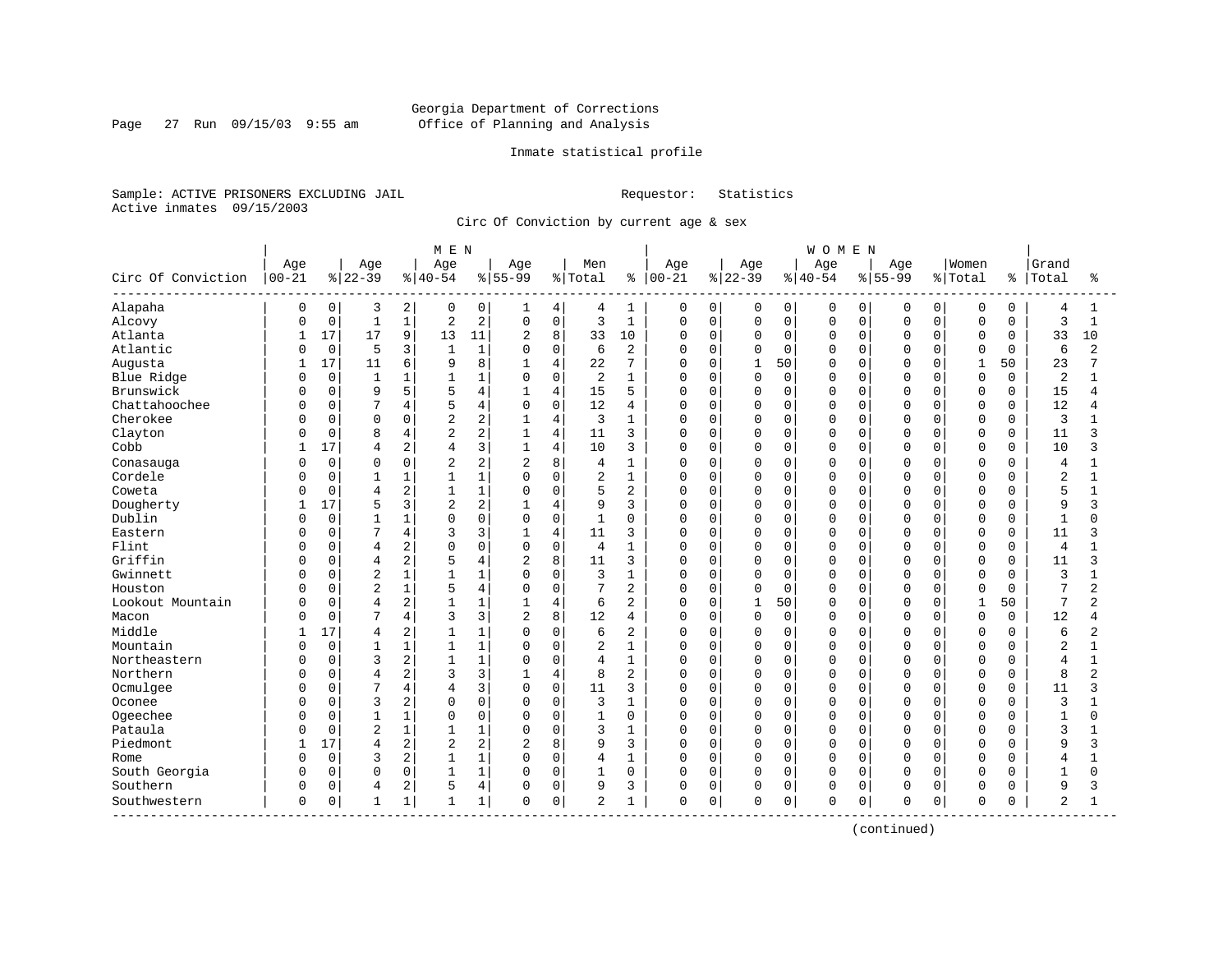#### Georgia Department of Corrections Page 28 Run 09/15/03 9:55 am Office of Planning and Analysis

#### Inmate statistical profile

Sample: ACTIVE PRISONERS EXCLUDING JAIL Requestor: Statistics Active inmates 09/15/2003

Circ Of Conviction by current age & sex (continued)

|                    |           |       |             |          | M E N    |      |             |                |                |      |              |                |             |       | WOMEN       |           |              |           |          |             |         |      |
|--------------------|-----------|-------|-------------|----------|----------|------|-------------|----------------|----------------|------|--------------|----------------|-------------|-------|-------------|-----------|--------------|-----------|----------|-------------|---------|------|
|                    | Age       |       | Age         |          | Age      |      | Age         |                | Men            | ፠    | Age          |                | Age         |       | Age         |           | Age          |           | Women    |             | Grand   |      |
| Circ Of Conviction | $00 - 21$ |       | $ 22-39 $   |          | $ 40-54$ |      | $ 55-99$    |                | % Total        |      | $00 - 21$    |                | $ 22-39 $   |       | $ 40-54$    |           | $ 55-99 $    |           | % Total  | $\approx$ 1 | Total   | °    |
| Stone Mountain     | 0         |       | 16          | 9        |          | 6    | 2           | 8              | 25             |      | 0            |                | O           |       |             |           | <sup>0</sup> | 0         | $\Omega$ | 0           | 25      |      |
| Tifton             |           |       | $\Omega$    | $\Omega$ |          |      |             | $\overline{4}$ | $\overline{2}$ |      | U            |                | 0           |       |             |           |              |           | $\Omega$ |             | 2       |      |
| Toombs             |           |       |             |          |          |      |             | $\Omega$       |                |      |              |                |             |       |             |           |              |           | $\Omega$ |             |         |      |
| Waycross           |           |       |             | 2        |          | б    |             |                | 11             |      |              |                |             |       |             |           |              |           | 0        |             | 11      |      |
| Western            |           |       |             |          |          |      |             | $\Omega$       | 11             |      |              |                |             |       |             |           |              |           | $\Omega$ |             | 11      |      |
| Rockdale           |           |       |             | 2        |          |      |             |                | 4              |      |              |                |             |       |             |           |              |           |          |             |         |      |
| Douglas            |           |       |             |          |          |      |             |                | 11             |      |              |                |             |       |             |           |              |           |          |             | 11      |      |
| Appalachian        | 0         |       |             |          |          |      |             | 0              |                |      |              |                | 0           |       |             |           |              |           |          |             |         |      |
| Enotah             |           |       |             |          |          |      |             |                | $\overline{2}$ |      | <sup>0</sup> |                | 0           |       |             |           |              |           |          |             |         |      |
| Forsyth-Bell       | 0         |       | $\Omega$    | 0        |          |      |             | $\Omega$       |                |      | 0            |                | 0           |       |             |           |              |           | $\Omega$ |             |         |      |
| Towaliga           | 0         |       |             |          |          | 3    |             | 4              | 5              |      | 0            | 0              | 0           |       | $\Omega$    |           | 0            | 0         | $\Omega$ |             |         |      |
| Total reported     |           | 6 100 | 184 100     |          | 119 100  |      |             | 24 100         | 333 100        |      | $\mathbf 0$  | $\overline{0}$ |             | 2 100 | $\Omega$    | 0         | 0            | $\circ$   |          | 2 100       | 335 100 |      |
| Percent reported   |           | 100.0 |             | 100.0    |          | 99.2 |             | 100.0          |                | 99.7 |              | $\cdot$ 0      |             | 100.0 |             | $\cdot$ 0 |              | $\cdot$ 0 |          | 100.0       |         | 99.7 |
| Not reported       | 0         |       | $\mathbf 0$ |          | 1        |      | $\mathbf 0$ |                | $\mathbf{1}$   |      | $\mathbf 0$  |                | $\mathbf 0$ |       | $\mathbf 0$ |           | 0            |           | $\Omega$ |             |         |      |
| Total              | 6         |       | 184         |          | 120      |      | 24          |                | 334            |      | 0            |                | 2           |       | $\Omega$    |           | 0            |           | 2        |             | 336     |      |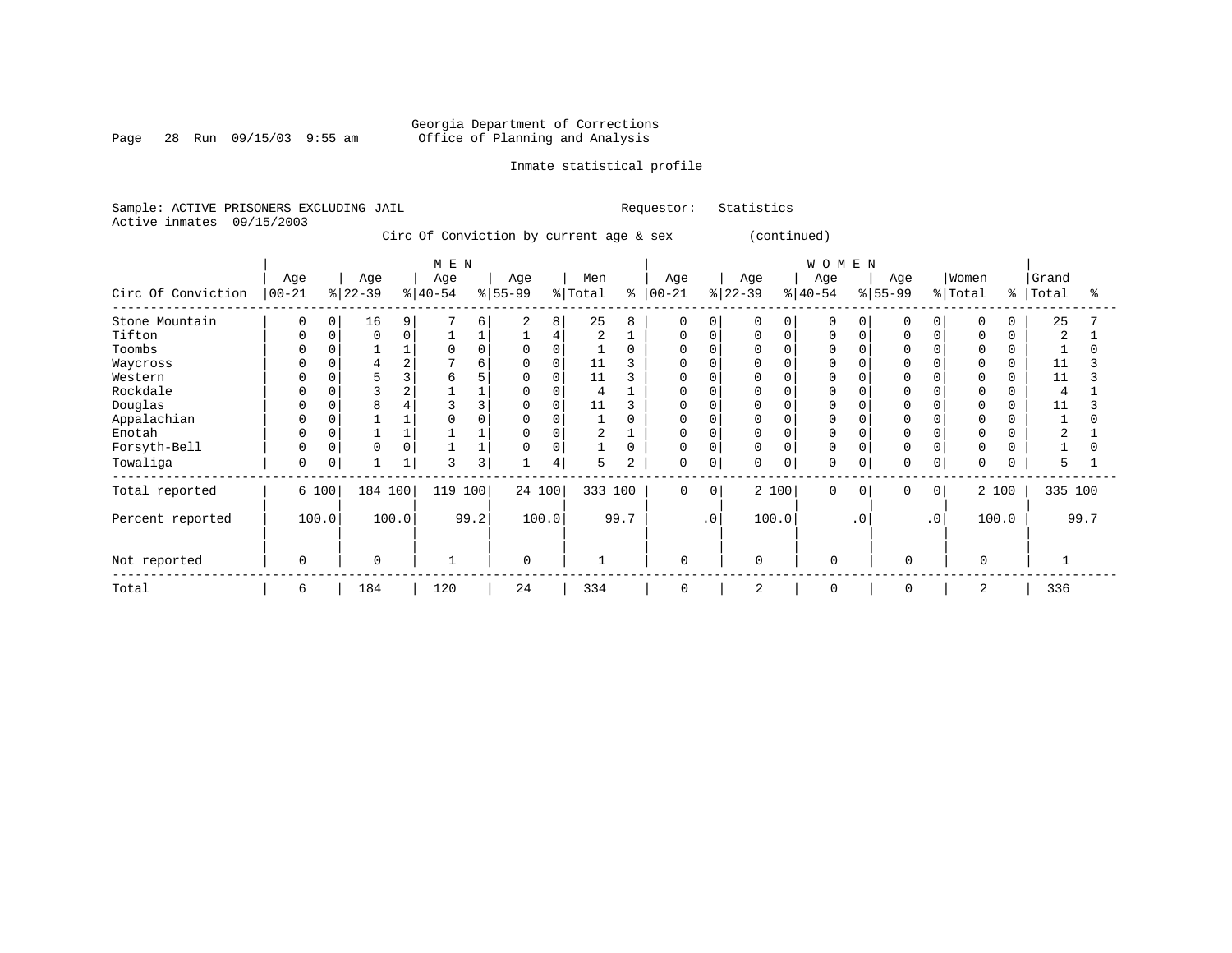#### Georgia Department of Corrections Page 29 Run 09/15/03 9:55 am Office of Planning and Analysis

#### Inmate statistical profile

Sample: ACTIVE PRISONERS EXCLUDING JAIL Requestor: Statistics Active inmates 09/15/2003

Home County by current age & sex

|              |           |             |                |              | M E N          |                |              |             |                |                |            |             |          |              | <b>WOMEN</b> |             |             |          |             |             |                |                |
|--------------|-----------|-------------|----------------|--------------|----------------|----------------|--------------|-------------|----------------|----------------|------------|-------------|----------|--------------|--------------|-------------|-------------|----------|-------------|-------------|----------------|----------------|
|              | Age       |             | Age            |              | Age            |                | Age          |             | Men            |                | Age        |             | Age      |              | Age          |             | Age         |          | Women       |             | Grand          |                |
| Home County  | $00 - 21$ |             | $ 22-39$       |              | $8 40-54$      |                | $8155 - 99$  |             | % Total        | ႜ              | $ 00 - 21$ |             | $ 22-39$ |              | $8 40-54$    |             | $8155 - 99$ |          | % Total     | နွ          | Total          | ႜ              |
| Appling      | 0         | 0           | 1              | 1            | 1              | 1              | 0            | 0           | 2              | 1              | 0          | $\mathbf 0$ | 0        | 0            | 0            | $\mathbf 0$ | 0           | 0        | 0           | 0           | $\overline{2}$ | 1              |
| Atkinson     | 0         | $\mathbf 0$ | $\mathsf 0$    | 0            | $\mathbf 0$    | 0              | $\mathbf{1}$ | 6           | $\mathbf{1}$   | $\mathbf 0$    | 0          | $\mathbf 0$ | 0        | $\mathsf{O}$ | $\mathbf 0$  | 0           | $\mathbf 0$ | 0        | $\mathsf 0$ | $\mathbf 0$ | $\mathbf{1}$   | $\mathbf 0$    |
| Baldwin      | C         | 0           | $\mathbf{1}$   | 1            | 2              | 2              | $\Omega$     | $\mathbf 0$ | 3              | 1              | 0          | $\mathbf 0$ | 0        | $\mathbf 0$  | $\mathbf 0$  | 0           | $\Omega$    | $\Omega$ | $\mathbf 0$ | $\mathbf 0$ | 3              | 1              |
| Barrow       | O         | $\Omega$    | $\overline{2}$ | $\mathbf{1}$ | $\Omega$       | 0              | $\mathbf{1}$ | 6           | 3              | $\mathbf{1}$   | 0          | $\mathbf 0$ | 0        | $\mathbf 0$  | $\mathbf 0$  | $\Omega$    | $\Omega$    | 0        | $\mathbf 0$ | $\Omega$    | 3              |                |
| Bartow       | C         | $\Omega$    | $\mathbf 0$    | $\mathbf 0$  |                | 3              | $\Omega$     | $\mathbf 0$ | 3              | $\mathbf{1}$   | 0          | $\mathbf 0$ | $\Omega$ | $\Omega$     | $\mathbf 0$  | $\Omega$    | $\cap$      | $\cap$   | $\Omega$    | $\Omega$    | 3              |                |
| Ben Hill     | C         | $\Omega$    | $\mathbf{1}$   | 1            | $\Omega$       | $\Omega$       | $\Omega$     | $\mathbf 0$ | 1              | $\mathbf 0$    | 0          | $\mathbf 0$ | 0        | $\Omega$     | $\mathbf 0$  | $\Omega$    | $\Omega$    | $\Omega$ | $\Omega$    | $\cap$      | $\mathbf{1}$   | $\Omega$       |
| <b>Bibb</b>  | C         | $\Omega$    | 3              | 2            | $\overline{2}$ | 2              |              | 6           | 6              | 2              | 0          | $\mathbf 0$ | 0        | $\mathbf 0$  | $\mathbf 0$  | $\mathbf 0$ | $\Omega$    | $\Omega$ | $\Omega$    | $\Omega$    | 6              | 2              |
| Bleckley     | C         | $\Omega$    | $\sqrt{2}$     | $\mathbf 1$  | $\mathbf{1}$   | 1              | $\Omega$     | $\mathbf 0$ | 3              | $\mathbf{1}$   | 0          | $\mathbf 0$ | $\Omega$ | $\mathbf 0$  | 0            | $\Omega$    | $\Omega$    | 0        | $\mathbf 0$ | $\Omega$    | 3              |                |
| Brooks       | C         | 0           | $\mathbf{1}$   | $\mathbf 1$  | $\Omega$       | 0              | $\mathbf 0$  | $\mathbf 0$ | 1              | $\mathbf 0$    | 0          | $\mathbf 0$ | 0        | 0            | $\mathbf 0$  | 0           | $\Omega$    | $\Omega$ | $\mathbf 0$ | $\Omega$    | 1              | $\Omega$       |
| Bulloch      | C         | 0           | $\mathbf{1}$   | 1            | $\Omega$       | 0              | $\Omega$     | $\mathsf 0$ | 1              | 0              | 0          | $\mathbf 0$ | 0        | $\mathbf 0$  | $\mathbf 0$  | $\Omega$    | $\Omega$    | O        | $\Omega$    | $\Omega$    | $\mathbf{1}$   |                |
| <b>Burke</b> | C         | $\Omega$    | $\overline{2}$ | $\mathbf 1$  | 1              | 1              | $\Omega$     | $\mathbf 0$ | 3              | 1              | 0          | $\mathbf 0$ | 0        | $\mathbf 0$  | $\Omega$     | $\Omega$    | $\Omega$    | U        | $\Omega$    | $\cap$      | 3              |                |
| <b>Butts</b> | C         | $\Omega$    | $\Omega$       | 0            | $\Omega$       | $\Omega$       | $\mathbf{1}$ | 6           | $\mathbf{1}$   | $\Omega$       | 0          | $\mathbf 0$ | 0        | $\Omega$     | $\Omega$     | $\Omega$    | $\Omega$    | 0        | $\Omega$    | $\Omega$    | 1              | U              |
| Camden       | C         | $\Omega$    | $\mathbf 0$    | 0            | 1              | 1              | $\Omega$     | $\mathbf 0$ | $\mathbf{1}$   | $\mathbf 0$    | 0          | $\mathbf 0$ | 0        | $\Omega$     | $\mathbf 0$  | $\Omega$    | $\Omega$    | $\Omega$ | $\Omega$    | $\Omega$    | $\mathbf{1}$   | O              |
| Carroll      | C         | 0           | $\sqrt{2}$     | $1\,$        | $\Omega$       | 0              | $\Omega$     | $\mathsf 0$ | $\overline{2}$ | $\mathbf{1}$   | 0          | $\mathbf 0$ | $\Omega$ | $\mathbf 0$  | $\mathbf 0$  | $\mathbf 0$ | $\Omega$    | 0        | $\Omega$    | $\Omega$    | $\overline{a}$ |                |
| Catoosa      | C         | $\Omega$    | $\Omega$       | 0            | $\mathbf{1}$   | 1              | $\Omega$     | $\mathbf 0$ | $\mathbf{1}$   | $\Omega$       | 0          | $\mathbf 0$ | $\Omega$ | $\Omega$     | $\mathbf 0$  | $\Omega$    | $\Omega$    | 0        | $\Omega$    | $\Omega$    | $\mathbf{1}$   | $\Omega$       |
| Chatham      | C         | $\Omega$    | 8              | 5            | 5              | 5              |              | 6           | 14             | 5              | 0          | $\mathbf 0$ | 0        | 0            | $\mathbf 0$  | $\Omega$    | $\Omega$    | O        | $\Omega$    | $\Omega$    | 14             |                |
| Chattooga    | C         | $\Omega$    | $\overline{1}$ | $\mathbf 1$  | $\Omega$       | $\Omega$       | $\Omega$     | $\Omega$    | $\mathbf{1}$   | $\Omega$       | O          | $\mathbf 0$ | 0        | $\Omega$     | $\Omega$     | $\Omega$    | $\Omega$    | $\Omega$ | $\Omega$    | $\Omega$    | $\mathbf{1}$   | U              |
| Cherokee     | C         | $\Omega$    | $\overline{1}$ | $\mathbf{1}$ | 1              | $\mathbf{1}$   | $\Omega$     | $\mathbf 0$ | $\overline{2}$ | $\mathbf{1}$   | 0          | $\mathbf 0$ | $\Omega$ | $\Omega$     | $\mathbf 0$  | $\Omega$    | $\Omega$    | $\Omega$ | $\mathbf 0$ | $\Omega$    | $\overline{2}$ |                |
| Clarke       | C         | 0           | 5              | 3            | 4              | 4              | $\Omega$     | $\mathsf 0$ | 9              | 3              | 0          | $\mathbf 0$ | $\Omega$ | $\mathbf 0$  | $\Omega$     | 0           | $\Omega$    | $\Omega$ | $\Omega$    | $\Omega$    | 9              | 3              |
| Clayton      | C         | $\Omega$    | 5              | 3            | $\mathbf{1}$   | 1              | $\mathbf{1}$ | 6           | 7              | $\overline{c}$ | O          | $\mathbf 0$ | $\Omega$ | $\Omega$     | $\Omega$     | $\Omega$    | $\Omega$    | 0        | $\Omega$    | $\Omega$    | 7              | $\overline{a}$ |
| Cobb         |           | 17          | 3              | 2            | 4              | 4              |              | 6           | 9              | 3              | 0          | $\mathbf 0$ | 0        | 0            | $\mathbf 0$  | $\Omega$    | $\Omega$    | O        | $\mathbf 0$ | $\Omega$    | 9              |                |
| Coffee       | C         | $\mathbf 0$ | $\Omega$       | 0            | $\mathbf{1}$   | $\mathbf{1}$   | $\Omega$     | $\mathbf 0$ | $\mathbf{1}$   | 0              | 0          | $\mathbf 0$ | $\Omega$ | $\Omega$     | $\mathbf 0$  | $\Omega$    | $\Omega$    | $\Omega$ | $\Omega$    | $\Omega$    | $\mathbf{1}$   |                |
| Colquit      | U         | $\mathbf 0$ | $\Omega$       | 0            | $\overline{2}$ | 2              | $\Omega$     | $\mathbf 0$ | $\overline{2}$ | $\mathbf{1}$   | 0          | $\mathbf 0$ | 0        | $\Omega$     | $\mathbf 0$  | $\Omega$    | $\Omega$    | $\Omega$ | $\Omega$    | $\Omega$    | $\overline{2}$ |                |
| Columbia     | C         | 0           | $\Omega$       | 0            | 0              | $\Omega$       | $\mathbf{1}$ | 6           | 1              | $\mathbf 0$    | 0          | $\mathbf 0$ | 0        | $\mathbf 0$  | $\mathbf 0$  | $\Omega$    | $\Omega$    | $\Omega$ | $\Omega$    | $\Omega$    | 1              | O              |
| Cook         | C         | 0           | $\mathbf{1}$   | 1            | $\Omega$       | 0              | $\Omega$     | $\mathsf 0$ | 1              | 0              | 0          | $\mathbf 0$ | 0        | $\mathbf 0$  | $\mathbf 0$  | 0           | $\Omega$    | 0        | $\mathbf 0$ | 0           | $\mathbf 1$    | O              |
| Coweta       |           | 0           | $\mathbf{1}$   | $\mathbf{1}$ | $\Omega$       | 0              | $\Omega$     | $\mathbf 0$ | $\mathbf{1}$   | $\mathbf 0$    | 0          | $\mathbf 0$ | 0        | $\Omega$     | $\mathbf 0$  | $\mathbf 0$ | $\Omega$    | 0        | $\mathbf 0$ | $\Omega$    | $\mathbf{1}$   | $\Omega$       |
| Crisp        | C         | 0           | $\mathbf 0$    | $\mathbf 0$  | $\mathbf{1}$   | 1              | $\Omega$     | $\mathbf 0$ | $\mathbf{1}$   | 0              | 0          | $\mathbf 0$ | 0        | 0            | $\mathbf 0$  | $\Omega$    | $\Omega$    | O        | $\mathbf 0$ | 0           | $\mathbf{1}$   | O              |
| Decatur      | C         | $\Omega$    | $\Omega$       | $\mathbf 0$  | $\overline{c}$ | $\overline{2}$ | $\Omega$     | $\mathbf 0$ | 2              | $\mathbf{1}$   | 0          | $\mathbf 0$ | $\Omega$ | $\Omega$     | $\mathbf 0$  | $\Omega$    | $\Omega$    | $\Omega$ | $\Omega$    | $\Omega$    | $\overline{2}$ |                |
| DeKalb       | C         | $\Omega$    | 19             | 12           | 3              | 3              | $\Omega$     | $\Omega$    | 22             | 8              | 0          | $\Omega$    | 0        | $\Omega$     | $\Omega$     | $\Omega$    | $\Omega$    | $\Omega$ | $\Omega$    | $\Omega$    | 22             | 8              |
| Dougherty    |           | 17          | 3              | 2            | $\overline{2}$ | 2              |              | 6           | 7              | 2              | 0          | $\mathbf 0$ | 0        | $\Omega$     | $\mathbf 0$  | $\Omega$    | $\Omega$    | $\Omega$ | $\mathbf 0$ | $\Omega$    | 7              | 2              |
| Douglas      | C         | $\mathbf 0$ | 3              | 2            | $\overline{c}$ | 2              | $\Omega$     | $\mathbf 0$ | 5              | 2              | 0          | $\mathbf 0$ | $\Omega$ | $\Omega$     | $\mathbf 0$  | $\mathbf 0$ | $\Omega$    | 0        | $\Omega$    | $\Omega$    | 5              | 2              |
| Elbert       | C         | $\mathbf 0$ | $\Omega$       | $\mathbf 0$  | $\Omega$       | $\Omega$       | $\mathbf{1}$ | 6           | $\mathbf{1}$   | $\mathbf 0$    | 0          | $\mathbf 0$ | $\Omega$ | $\Omega$     | $\mathbf 0$  | $\Omega$    | $\Omega$    | $\Omega$ | $\mathbf 0$ | $\Omega$    | $\mathbf{1}$   | $\Omega$       |
| Fayette      | C         | 0           | $\Omega$       | $\mathsf 0$  | 1              | 1              |              | 6           | $\overline{2}$ | 1              | 0          | $\mathbf 0$ | $\Omega$ | $\mathbf 0$  | $\mathbf 0$  | $\Omega$    | $\Omega$    | 0        | $\Omega$    | $\Omega$    | $\overline{2}$ |                |
| Floyd        | U         | 0           | 3              | 2            | $\Omega$       | 0              | $\Omega$     | $\mathbf 0$ | 3              | 1              | 0          | $\mathbf 0$ | 0        | $\Omega$     | $\mathbf 0$  | $\mathbf 0$ | $\Omega$    | $\Omega$ | $\Omega$    | $\Omega$    | 3              | $\mathbf{1}$   |
| Franklin     | 0         | 0           | $\overline{2}$ | $\mathbf{1}$ | $\Omega$       | 0              | $\Omega$     | $\mathsf 0$ | $\overline{2}$ | $\mathbf{1}$   | 0          | $\mathbf 0$ | $\Omega$ | 0            | $\mathbf 0$  | $\mathbf 0$ | $\Omega$    | 0        | $\mathbf 0$ | $\Omega$    | $\overline{2}$ | 1              |
| Fulton       | 1         | 17          | 24             | 15           | 16             | 15             | 2            | 11          | 43             | 15             | 0          | $\mathbf 0$ | 0        | 0            | $\mathbf 0$  | 0           | $\Omega$    | 0        | $\mathbf 0$ | 0           | 43             | 15             |

(continued)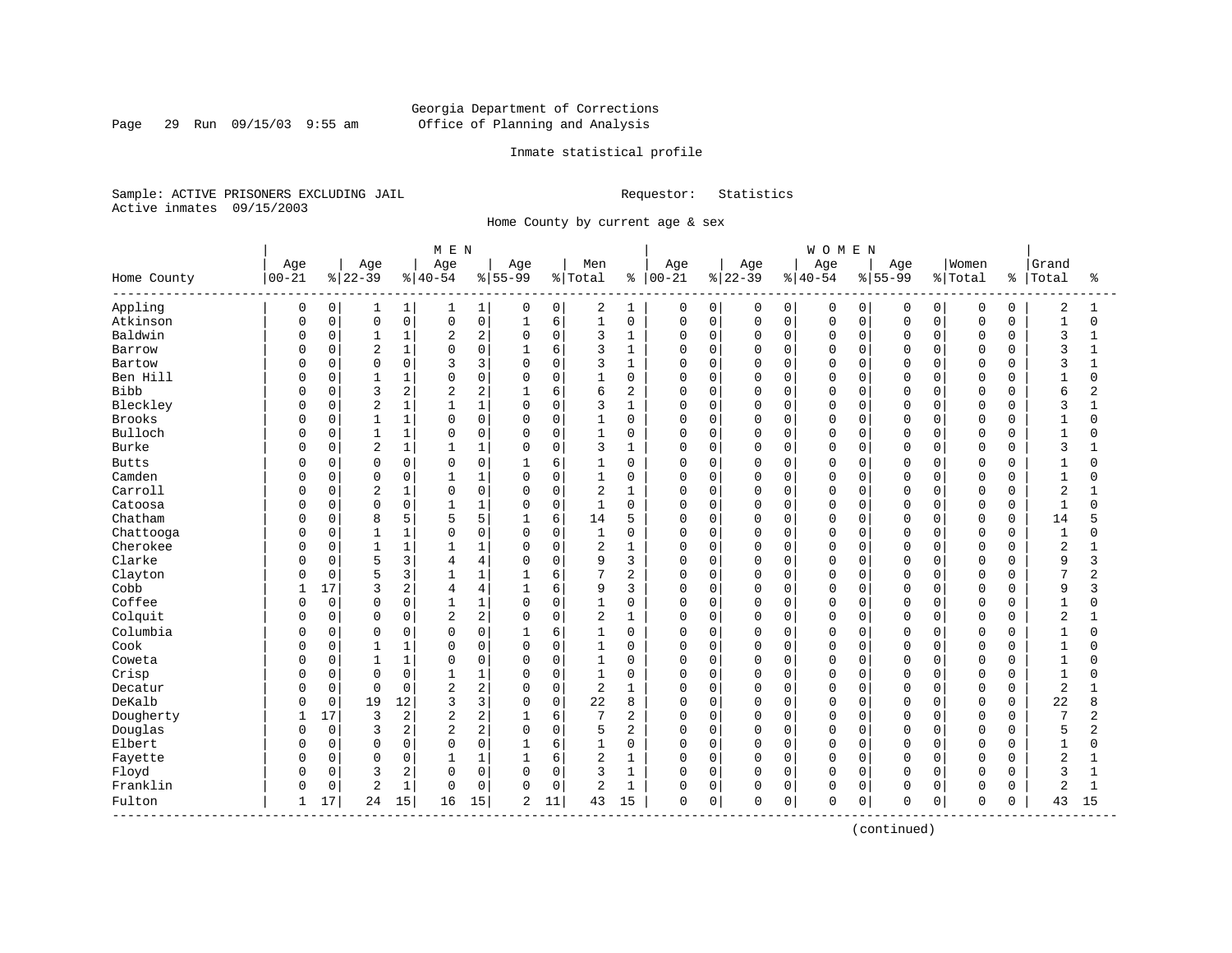#### Georgia Department of Corrections Page 30 Run 09/15/03 9:55 am Office of Planning and Analysis

#### Inmate statistical profile

Sample: ACTIVE PRISONERS EXCLUDING JAIL Requestor: Statistics Active inmates 09/15/2003

Home County by current age & sex (continued)

 | M E N | W O M E N | | Age | Age | Age | Age | Men | Age | Age | Age | Age |Women |Grand Home County |00-21 %|22-39 %|40-54 %|55-99 %|Total % |00-21 %|22-39 %|40-54 %|55-99 %|Total % |Total % ------------------------------------------------------------------------------------------------------------------------------------ Gilmer | 0 0| 1 1| 0 0| 0 0| 1 0 | 0 0| 0 0| 0 0| 0 0| 0 0 | 1 0 Glynn | 0 0| 4 3| 1 1| 1 6| 6 2 | 0 0| 0 0| 0 0| 0 0| 0 0 | 6 2 Gordon | 0 0| 0 0| 1 1| 1 6| 2 1 | 0 0| 0 0| 0 0| 0 0| 0 0 | 2 1 Greene | 0 0| 1 1| 0 0| 0 0| 1 0 | 0 0| 0 0| 0 0| 0 0| 0 0 | 1 0 Gwinnett | 0 0| 1 1| 3 3| 0 0| 4 1 | 0 0| 0 0| 0 0| 0 0| 0 0 | 4 1 Habersham | 0 0| 0 0| 1 1| 0 0| 1 0 | 0 0| 0 0| 0 0| 0 0| 0 0 | 1 0 Hall | 0 0| 3 2| 2 2| 0 0| 5 2 | 0 0| 0 0| 0 0| 0 0| 0 0 | 5 2 Hancock | 0 0| 0 0| 2 2| 0 0| 2 1 | 0 0| 0 0| 0 0| 0 0| 0 0 | 2 1 Harris | 0 0| 0 0| 1 1| 0 0| 1 0 | 0 0| 0 0| 0 0| 0 0| 0 0 | 1 0 Hart | 0 0| 1 1| 1 1| 0 0| 2 1 | 0 0| 0 0| 0 0| 0 0| 0 0 | 2 1 Henry | 0 0| 2 1| 1 1| 0 0| 3 1 | 0 0| 0 0| 0 0| 0 0| 0 0 | 3 1 Houston | 0 0| 2 1| 3 3| 0 0| 5 2 | 0 0| 0 0| 0 0| 0 0| 0 0 | 5 2 Jackson | 1 17| 0 0| 1 1| 1 6| 3 1 | 0 0| 0 0| 0 0| 0 0| 0 0 | 3 1 Jeff Davis | 0 0| 1 1| 0 0| 0 0| 1 0 | 0 0| 0 0| 0 0| 0 0| 0 0 | 1 0 Jenkins | 0 0| 2 1| 0 0| 0 0| 2 1 | 0 0| 0 0| 0 0| 0 0| 0 0 | 2 1 Laurens | 0 0| 2 1| 0 0| 0 0| 2 1 | 0 0| 0 0| 0 0| 0 0| 0 0 | 2 1 Liberty | 0 0| 2 1| 2 2| 0 0| 4 1 | 0 0| 0 0| 0 0| 0 0| 0 0 | 4 1 Lincoln | 0 0| 1 1| 0 0| 0 0| 1 0 | 0 0| 0 0| 0 0| 0 0| 0 0 | 1 0 Long | 0 0| 1 1| 0 0| 0 0| 1 0 | 0 0| 0 0| 0 0| 0 0| 0 0 | 1 0 Lowndes | 0 0| 1 1| 1 1| 0 0| 2 1 | 0 0| 0 0| 0 0| 0 0| 0 0 | 2 1 Marion | 0 0| 1 1| 0 0| 0 0| 1 0 | 0 0| 0 0| 0 0| 0 0| 0 0 | 1 0 McDuffie | 0 0| 0 0| 1 1| 0 0| 1 0 | 0 0| 0 0| 0 0| 0 0| 0 0 | 1 0 McIntosh | 0 0| 2 1| 0 0| 0 0| 2 1 | 0 0| 0 0| 0 0| 0 0| 0 0 | 2 1 Miller | 0 0| 1 1| 0 0| 0 0| 1 0 | 0 0| 0 0| 0 0| 0 0| 0 0 | 1 0 Mitchell | 0 0| 1 1| 0 0| 0 0| 1 0 | 0 0| 0 0| 0 0| 0 0| 0 0 | 1 0 Monroe | 0 0| 0 0| 1 1| 0 0| 1 0 | 0 0| 0 0| 0 0| 0 0| 0 0 | 1 0 Morgan | 0 0| 1 1| 0 0| 0 0| 1 0 | 0 0| 0 0| 0 0| 0 0| 0 0 | 1 0 Muscogee | 0 0| 5 3| 4 4| 0 0| 9 3 | 0 0| 0 0| 0 0| 0 0| 0 0 | 9 3 Newton | 0 0| 1 1| 0 0| 0 0| 1 0 | 0 0| 0 0| 0 0| 0 0| 0 0 | 1 0 Oglethorpe | 0 0| 1 1| 0 0| 1 6| 2 1 | 0 0| 0 0| 0 0| 0 0| 0 0 | 2 1 Paulding | 0 0| 0 0| 1 1| 0 0| 1 0 | 0 0| 0 0| 0 0| 0 0| 0 0 | 1 0 Pierce | 0 0| 0 0| 1 1| 0 0| 1 0 | 0 0| 0 0| 0 0| 0 0| 0 0 | 1 0 Pike | 0 0| 1 1| 1 1| 0 0| 2 1 | 0 0| 0 0| 0 0| 0 0| 0 0 | 2 1 Putnam | 0 0| 1 1| 1 1| 0 0| 2 1 | 0 0| 0 0| 0 0| 0 0| 0 0 | 2 1 Rabun | 0 0| 1 1| 0 0| 0 0| 1 0 | 0 0| 0 0| 0 0| 0 0| 0 0 | 1 0 ------------------------------------------------------------------------------------------------------------------------------------

(continued)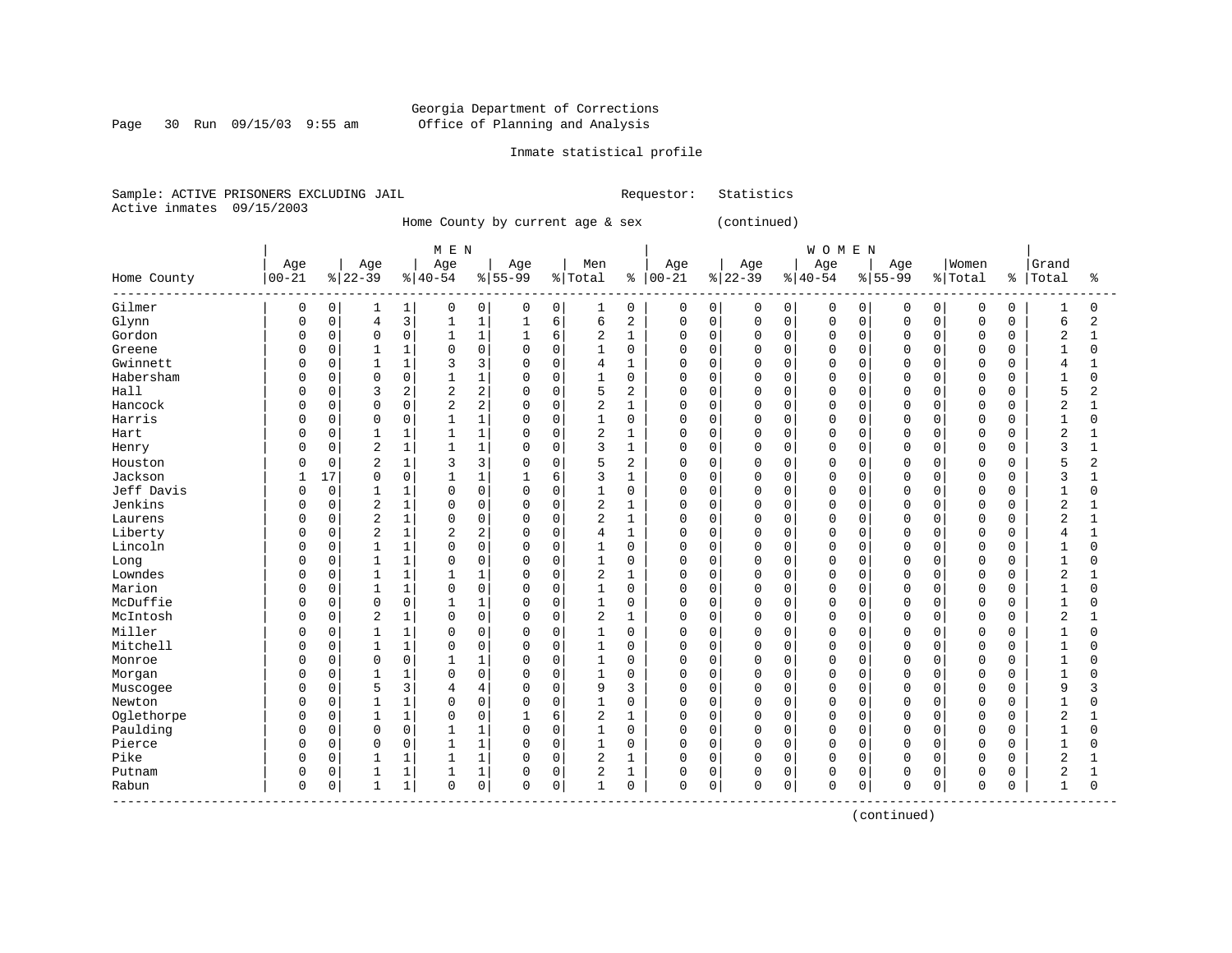Page 31 Run  $09/15/03$  9:55 am

### Inmate statistical profile

Sample: ACTIVE PRISONERS EXCLUDING JAIL Requestor: Statistics Active inmates 09/15/2003

Home County by current age & sex (continued)

|                  |             |             |                |                | M E N    |                |             |              |                |          |             |          |              |          | WOMEN        |           |             |           |             |               |                |      |
|------------------|-------------|-------------|----------------|----------------|----------|----------------|-------------|--------------|----------------|----------|-------------|----------|--------------|----------|--------------|-----------|-------------|-----------|-------------|---------------|----------------|------|
|                  | Age         |             | Age            |                | Age      |                | Age         |              | Men            |          | Age         |          | Age          |          | Age          |           | Age         |           | Women       |               | Grand          |      |
| Home County      | $00 - 21$   |             | $ 22-39$       |                | $ 40-54$ |                | $8 55-99$   |              | % Total        | နွ       | $00 - 21$   |          | $ 22-39$     |          | $ 40-54$     |           | $8 55-99$   |           | % Total     | $\frac{6}{6}$ | Total          | ႜ    |
| Randolph         | 0           | 0           |                | $\mathbf{1}$   |          | 1              | 0           | 0            | 2              |          | 0           | 0        | 0            | 0        | 0            | 0         | $\Omega$    | 0         | 0           | $\Omega$      | 2              |      |
| Richmond         |             | 17          | 5              | 3              | 5        | 5              | $\mathbf 0$ | $\mathsf 0$  | 11             | 4        | 0           | 0        | $\mathbf{1}$ | 50       | 0            | 0         | $\Omega$    | 0         | 1           | 50            | 12             |      |
| Rockdale         |             | $\mathbf 0$ | $\Omega$       | 0              |          | $\mathbf{1}$   | $\Omega$    | $\mathbf 0$  | $\mathbf{1}$   | $\Omega$ | U           | $\Omega$ | $\Omega$     | $\Omega$ | $\Omega$     | $\Omega$  |             | $\Omega$  | $\mathbf 0$ | $\Omega$      | -1             | O    |
| Seminole         |             | $\Omega$    |                | 1              |          | $\Omega$       | $\cap$      | $\Omega$     | $\mathbf{1}$   | $\Omega$ | U           | $\Omega$ | <sup>0</sup> | $\Omega$ | $\Omega$     | $\Omega$  |             |           | $\Omega$    | $\Omega$      |                | U    |
| Spalding         | U           | 0           |                | $1\,$          |          | $\overline{2}$ |             | $\Omega$     | 4              |          |             | $\Omega$ | 0            | $\Omega$ | $\Omega$     | O         |             |           | $\Omega$    | $\Omega$      |                |      |
| Stephens         |             | $\Omega$    | $\Omega$       | 0              |          | $\mathbf{1}$   |             | $\Omega$     |                | $\Omega$ | U           | $\Omega$ | 0            | $\Omega$ | $\Omega$     | O         |             | U         | $\Omega$    | <sup>0</sup>  |                |      |
| Sumter           | O           | 0           | 0              | 0              |          | $\mathbf{1}$   | n           | $\Omega$     | 1              | $\Omega$ | U           | $\Omega$ | 0            | 0        | $\Omega$     | 0         |             | $\Omega$  | $\Omega$    | $\Omega$      |                |      |
| Tattnall         |             | U           |                | 1              |          | $\Omega$       |             | $\Omega$     |                | U        |             | $\Omega$ | 0            | U        | $\Omega$     | O         |             | U         | $\Omega$    | O             |                |      |
| Thomas           |             | $\Omega$    |                | 1              |          | $\mathbf{1}$   |             | $\Omega$     | 2              |          | U           | $\Omega$ | <sup>0</sup> | $\Omega$ | $\Omega$     | $\Omega$  | ∩           | ∩         | $\Omega$    | $\Omega$      | $\overline{c}$ |      |
| Tift             | U           | 0           | $\Omega$       | 0              |          | $\mathbf{1}$   |             | 6            | 2              |          | U           | $\Omega$ | 0            | $\Omega$ | $\Omega$     | O         | ∩           | O         | $\Omega$    | $\Omega$      |                |      |
| Toombs           | U           | 0           | $\overline{2}$ | 1              |          | $\mathbf{1}$   | $\Omega$    | $\mathbf 0$  | 3              |          | U           | $\Omega$ | 0            | 0        | $\Omega$     | 0         |             | $\Omega$  | $\Omega$    | $\Omega$      | κ              |      |
| Troup            |             | 0           |                | 1              |          | $\mathbf 0$    | O           | $\mathbf 0$  |                | $\Omega$ |             | $\Omega$ | 0            | $\Omega$ | $\Omega$     | 0         |             | $\Omega$  | $\Omega$    | $\Omega$      |                |      |
| Union            |             | $\Omega$    | $\Omega$       | 0              |          | 1              |             | $\Omega$     |                | $\Omega$ | U           | $\Omega$ | 0            | $\Omega$ | $\Omega$     | $\Omega$  | $\Omega$    | $\cap$    | $\Omega$    | $\Omega$      |                |      |
| Upson            | U           | 0           | $\Omega$       | 0              |          | $\mathbf{1}$   |             | $\Omega$     |                | O        | U           | $\Omega$ | $\Omega$     | 0        | $\Omega$     | O         | ∩           | U         | $\Omega$    | <sup>0</sup>  |                |      |
| Walker           | U           | $\Omega$    |                | $\mathbf 1$    |          | $\mathbf 0$    |             | $\Omega$     | 2              |          |             | $\Omega$ |              | 50       | <sup>0</sup> | O         |             |           |             | 50            | κ              |      |
| Walton           |             | 0           | <sup>0</sup>   | 0              | 2        | 2              |             | $\Omega$     | 2              |          | U           | $\Omega$ | 0            | $\Omega$ | $\Omega$     | $\Omega$  | ∩           | U         | 0           | <sup>0</sup>  | 2              |      |
| Ware             |             | 0           |                | $\overline{2}$ |          | $\mathbf{1}$   |             | $\mathbf 0$  | 4              |          |             | 0        | 0            | $\Omega$ | $\Omega$     | 0         |             | U         | 0           | $\Omega$      |                |      |
| Washington       |             | 17          |                | $\mathbf{1}$   |          | $\Omega$       | O           | $\mathbf{0}$ | 2              |          |             | $\Omega$ | $\Omega$     | $\Omega$ | $\Omega$     | 0         |             | $\cap$    | 0           | $\Omega$      | $\overline{2}$ |      |
| Wayne            |             | $\mathbf 0$ | $\overline{2}$ | $\mathbf{1}$   | $\Omega$ | $\mathbf 0$    | $\cap$      | $\mathbf 0$  | $\overline{2}$ |          | 0           | $\Omega$ | 0            | $\Omega$ | $\Omega$     | $\Omega$  | $\Omega$    | $\cap$    | $\mathbf 0$ | $\Omega$      | $\overline{2}$ |      |
| Whitfield        | 0           | 0           | $\Omega$       | 0              |          | $\mathbf{1}$   | $\Omega$    | $\Omega$     |                | $\Omega$ | 0           | $\Omega$ | $\mathbf 0$  | $\Omega$ | $\Omega$     | $\Omega$  | $\Omega$    | $\Omega$  | $\Omega$    | $\Omega$      |                | U    |
| Wilkinson        | $\mathbf 0$ | 0           | 1              | 1              | $\Omega$ | 0              | $\Omega$    | 0            | $\mathbf{1}$   | O        | 0           | 0        | 0            | 0        | $\Omega$     | 0         | $\mathbf 0$ | 0         | $\Omega$    | $\Omega$      | -1             | U    |
| Total reported   |             | 6 100       | 159 100        |                | 107 100  |                | 18 100      |              | 290 100        |          | $\mathbf 0$ | 0        |              | 2 100    | 0            | 0         | 0           | 0         |             | 2 100         | 292 100        |      |
| Percent reported |             | 100.0       |                | 86.4           |          | 89.2           |             | 75.0         |                | 86.8     |             | . 0      |              | 100.0    |              | $\cdot$ 0 |             | $\cdot$ 0 |             | 100.0         |                | 86.9 |
| Not reported     | 0           |             | 25             |                | 13       |                | 6           |              | 44             |          | 0           |          | 0            |          | 0            |           | 0           |           | $\Omega$    |               | 44             |      |
| Total            | 6           |             | 184            |                | 120      |                | 24          |              | 334            |          | 0           |          | 2            |          | 0            |           | 0           |           | 2           |               | 336            |      |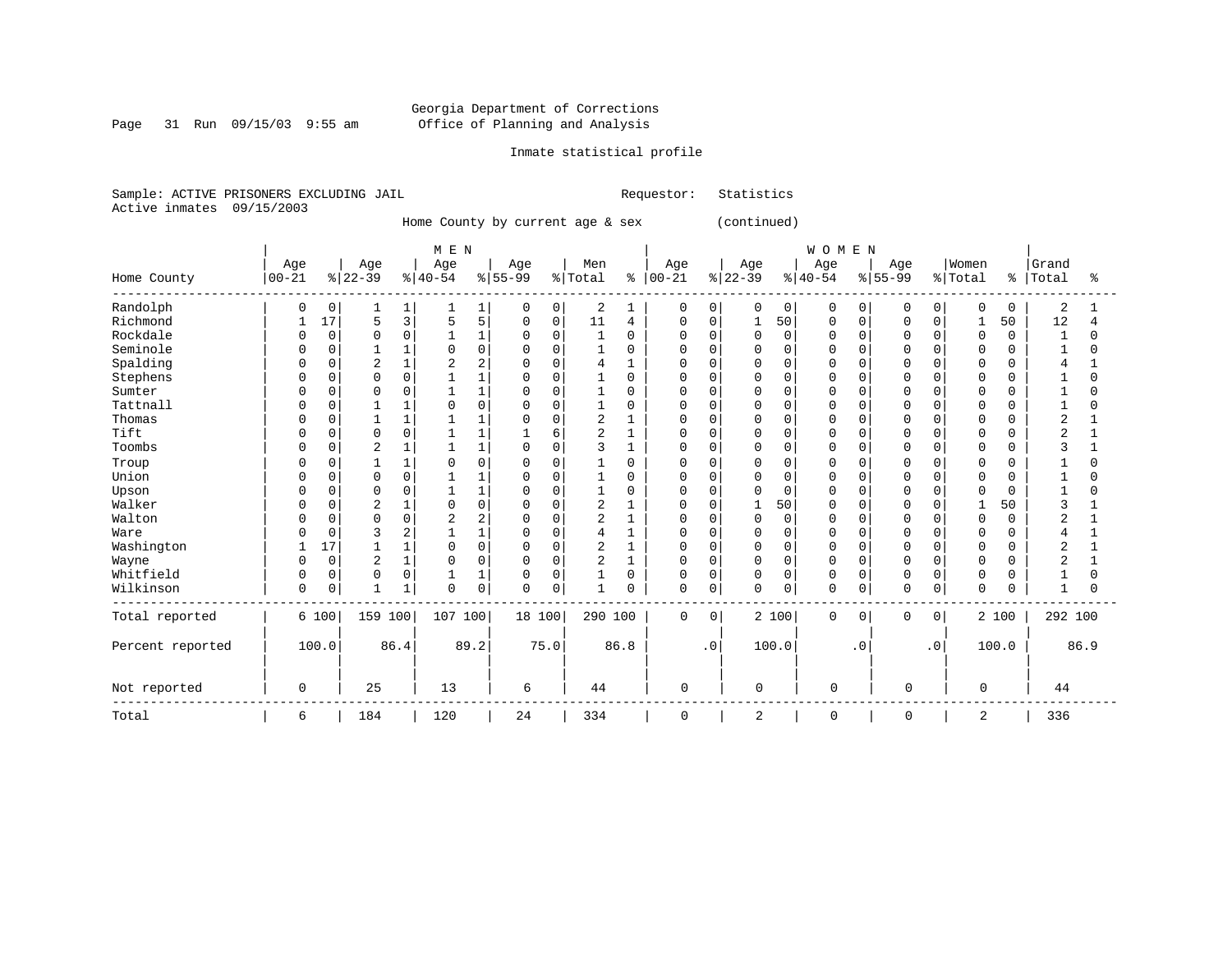Georgia Department of Corrections Page 32 Run 09/15/03 9:55 am Office of Planning and Analysis Inmate statistical profile Sample: ACTIVE PRISONERS EXCLUDING JAIL Requestor: Statistics

Active inmates 09/15/2003

### Prison Sentence In Years by current age & sex

|                                    |                     |                 | M E N           |                 |                |                      |                  | <b>WOMEN</b>     |                 |                  |                         |
|------------------------------------|---------------------|-----------------|-----------------|-----------------|----------------|----------------------|------------------|------------------|-----------------|------------------|-------------------------|
| Sentence In Years<br>$- - - - -$   | Age<br>$00 - 21$    | Age<br>$ 22-39$ | Age<br>$ 40-54$ | Age<br>$ 55-99$ | Men<br>% Total | Age<br>$8   00 - 21$ | Age<br>$ 22-39 $ | Age<br>$ 40-54$  | Age<br>$ 55-99$ | Women<br>% Total | Grand<br>%   Total<br>ႜ |
| $0 - 1$                            | 0                   | 0               | 0               | 0               | 0              | 0                    | $\mathbf 0$      | $\overline{0}$   | 0               | 0                | 0                       |
|                                    | 0                   | 0               | 0               | 0               | 0              | 0                    | 0                | 0                | 0               | 0                | $\Omega$                |
| $1.1 - 2$                          | $\mathsf 0$         | $\mathbf 0$     | $\mathsf 0$     | 0               | 0              | 0                    | 0                | $\mathbf 0$      | $\mathbf 0$     | 0                | $\Omega$                |
|                                    | $\Omega$            | $\mathsf 0$     | $\mathbf 0$     | 0               | 0              | 0                    | $\mathbf 0$      | $\mathbf 0$      | 0               | 0                | 0                       |
| $2.1 - 3$                          | $\mathsf{O}\xspace$ | $\Omega$        | 0               | $\mathbf 0$     | 0              | 0                    | 0                | $\mathbf 0$      | $\mathbf 0$     | 0                | $\Omega$                |
|                                    | 0                   | $\mathbf 0$     | $\mathbf 0$     | 0               | $\mathbf 0$    | 0                    | $\mathbf 0$      | 0                | $\Omega$        | 0                | $\Omega$                |
| $3.1 - 4$                          | $\mathbf 0$         | $\mathbf 0$     | $\mathbf 0$     | $\mathbf 0$     | 0              | $\Omega$             | $\mathbf 0$      | $\mathbf 0$      | $\Omega$        | $\Omega$         | $\Omega$                |
|                                    | 0                   | $\Omega$        | $\mathbf 0$     | 0               | 0              | $\Omega$             | $\Omega$         | $\Omega$         | $\Omega$        | 0                | $\Omega$                |
| $4.1 - 5$                          | 0                   | $\mathbf 0$     | 0               | 0               | 0              | $\mathbf 0$          | $\mathbf 0$      | $\mathbf 0$      | $\mathbf 0$     | 0                | $\Omega$                |
|                                    | <sup>0</sup>        | $\mathbf 0$     | $\mathbf 0$     | $\mathbf 0$     | 0              | 0                    | $\mathbf 0$      | $\mathbf 0$      | $\Omega$        | 0                | 0                       |
| $5.1 - 6$                          | $\mathbf 0$         | $\mathbf 0$     | $\mathbf 0$     | $\mathbf 0$     | 0              | $\mathbf 0$          | $\mathbf 0$      | $\mathbf 0$      | $\mathbf 0$     | 0                | 0                       |
|                                    | <sup>0</sup>        | 0               | $\mathbf 0$     | 0               | 0              | 0                    | $\mathbf 0$      | $\mathbf 0$      | O               | 0                | $\Omega$                |
| $6.1 - 7$                          | $\Omega$            | $\Omega$        | $\Omega$        | $\Omega$        | 0              | $\Omega$             | 0                | $\mathbf 0$      | $\Omega$        | $\mathbf 0$      | $\cap$                  |
|                                    | $\Omega$            | $\Omega$        | 0               | 0               | 0              | $\Omega$             | $\Omega$         | $\Omega$         | $\Omega$        | O                | $\Omega$                |
| $7.1 - 8$                          | $\mathsf 0$         | $\mathbf 0$     | 0               | 0               | 0              | 0                    | 0                | $\mathbf 0$      | $\mathbf 0$     | 0                | 0                       |
|                                    | 0                   | $\mathbf 0$     | $\mathbf 0$     | 0               | $\Omega$       | 0                    | $\mathbf 0$      | 0                | $\Omega$        | 0                | $\Omega$                |
| $8.1 - 9$                          | $\mathbf 0$         | $\mathbf 0$     | $\mathbf 0$     | $\mathbf 0$     | 0              | $\mathbf 0$          | $\mathbf 0$      | $\mathbf 0$      | $\mathbf 0$     | 0                | $\Omega$                |
|                                    | $\Omega$            | $\Omega$        | $\Omega$        | 0               | $\Omega$       | $\Omega$             | $\Omega$         | 0                | O               | 0                | $\Omega$                |
| $9.1 - 10$                         | $\mathbf 0$         | $\mathbf 0$     | $\mathbf 0$     | $\mathbf 0$     | 0              | $\Omega$             | 0                | $\mathbf 0$      | $\Omega$        | 0                | $\Omega$                |
|                                    | 0                   | $\mathbf 0$     | $\mathbf 0$     | 0               | $\mathbf 0$    | 0                    | $\Omega$         | $\mathbf 0$      | $\Omega$        | 0                | $\cap$                  |
| $10.1 - 12$                        | $\mathbf 0$         | $\mathbf 0$     | $\mathbf 0$     | $\mathbf 0$     | 0              | 0                    | $\mathbf 0$      | $\mathbf 0$      | $\mathbf 0$     | 0                | 0                       |
|                                    | 0                   | 0               | $\mathbf 0$     | 0               | $\Omega$       | 0                    | 0                | 0                | 0               | 0                | $\Omega$                |
| $12.1 - 15$                        | $\mathbf 0$         | $\mathbf 0$     | $\mathbf 0$     | 0               | 0              | $\mathbf 0$          | $\mathbf 0$      | $\mathbf 0$      | $\Omega$        | 0                | $\mathbf 0$             |
|                                    | $\Omega$            | $\mathbf 0$     | $\mathbf 0$     | $\mathbf 0$     | $\Omega$       | $\mathbf 0$          | $\mathbf 0$      | $\mathbf 0$      | $\mathbf 0$     | 0                | $\cap$                  |
| $15.1 - 20$                        | $\mathbf 0$         | $\mathbf 0$     | $\mathbf 0$     | $\mathbf 0$     | 0              | 0                    | 0                | $\mathbf 0$      | $\Omega$        | 0                | $\Omega$                |
|                                    | 0                   | 0               | 0               | 0               | 0              | 0                    | $\mathbf 0$      | $\mathbf 0$      | 0               | 0                | $\Omega$                |
| 20.1-OVER                          | $\mathsf 0$         | $\mathbf 0$     | $\mathbf 0$     | $\Omega$        | 0              | 0                    | 0                | $\mathbf 0$      | $\mathbf 0$     | 0                | 0                       |
|                                    | <sup>0</sup>        | $\mathbf 0$     | $\mathbf 0$     | $\mathbf 0$     | $\Omega$       | 0                    | $\mathbf 0$      | 0                | $\Omega$        | 0                | U                       |
| LIFE                               | $\mathbf 0$         | $\mathbf 0$     | $\mathbf 0$     | $\mathbf 0$     | 0              | $\mathbf 0$          | $\mathbf 0$      | $\mathbf 0$      | $\mathbf 0$     | 0                | 0                       |
|                                    | $\Omega$            | $\Omega$        | $\mathbf 0$     | 0               | 0              | 0                    | $\mathbf 0$      | $\mathbf 0$      | $\Omega$        | 0                | $\Omega$                |
| <b>DEATH</b>                       | $\mathbf 0$         | $\Omega$        | $\Omega$        | $\mathbf 0$     | 0              | $\mathbf 0$          | $\mathbf 0$      | $\mathbf 0$      | $\Omega$        | 0                | $\cap$                  |
|                                    | $\Omega$            | $\cap$          | $\Omega$        | 0               | $\Omega$       | $\Omega$             | $\Omega$         | $\mathbf 0$      | 0               | 0                | $\Omega$                |
| LIFE W/O PAROLE                    | 100<br>6            | 184<br>100      | 120<br>100      | 24 100          | 334 100        | $\mathbf 0$<br>0     | 2<br>100         | $\mathbf 0$<br>0 | 0<br>0          | 2<br>100         | 336 100                 |
| YOUTHFUL OFFENDERS                 | 0                   | $\mathbf 0$     | 0               | 0               | 0              | 0                    | $\mathbf 0$      | $\mathbf 0$      | $\mathbf 0$     | 0                | 0                       |
|                                    | 0                   | 0               | 0               | 0               | 0              | 0                    | 0                | $\overline{0}$   | 0               | 0                | 0                       |
|                                    |                     |                 |                 |                 |                |                      |                  |                  |                 |                  |                         |
| Total reported                     | 6 100               | 184 100         | 120 100         | 24 100          | 334 100        | $\mathbf 0$<br>0     | 2 100            | $\mathbf 0$<br>0 | 0<br>0          | 2 100            | 336 100                 |
| Percent reported                   | 100.0               | 100.0           | 100.0           | 100.0           | 100.0          | $\cdot$ 0            | 100.0            | $\cdot$ 0        | $\cdot$ 0       | 100.0            | 100.0                   |
| NOT REPORTED                       | 0                   | 0               | 0               | 0               | 0              | 0                    | 0                | 0                | 0               | 0                | 0                       |
| Total                              | 6                   | 184             | 120             | 24              | 334            | $\mathbf 0$          | 2                | 0                | $\mathbf 0$     | 2                | 336                     |
|                                    |                     |                 |                 |                 |                |                      |                  |                  |                 |                  |                         |
| AVG EXCLUDING<br>LIFE, DEATH, YO   | .00                 | .00             | .00             | .00             | .00            | .00                  | .00              | .00              | .00             | .00              | .00                     |
| AVG INCLUDING<br>LIFE=21, YO=3 YRS | 3.00                | 3.00            | 3.00            | 3.00            | 3.00           | .00                  | 3.00             | .00              | .00             | 3.00             | 3.00                    |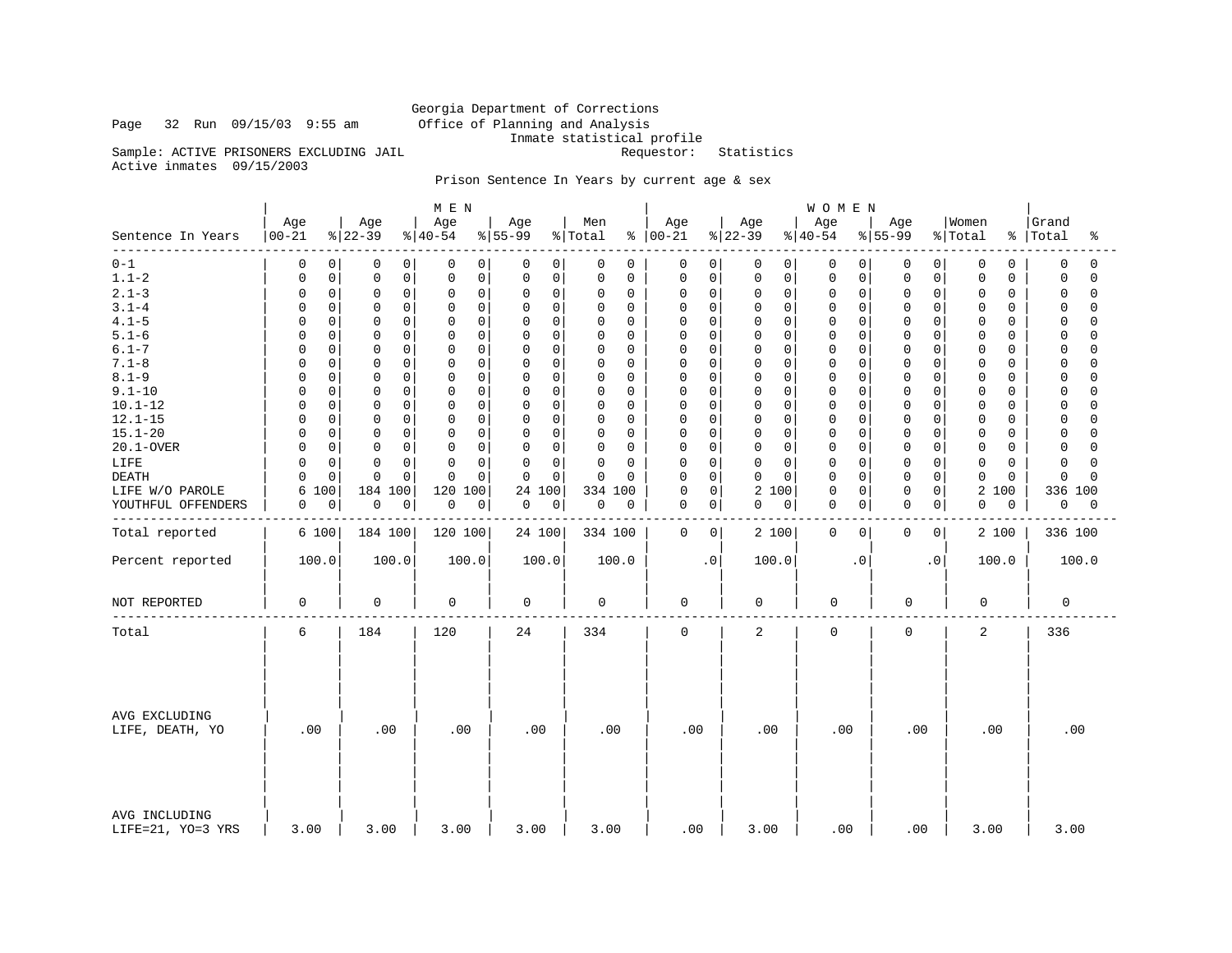Page 33 Run 09/15/03 9:55 am

#### Inmate statistical profile

Sample: ACTIVE PRISONERS EXCLUDING JAIL Requestor: Statistics Active inmates 09/15/2003

Probation To Follow Prison by current age & sex

| Prob After Prison                   | Age<br>$ 00 - 21$                   | Aqe<br>$ 22-39 $    | M E N<br>Age<br>$ 40-54 $ | Aqe<br>$8155 - 99$                         | Men<br>% Total<br>ွေ | Age<br>$ 00-21$  | Age<br>$ 22-39 $                       | <b>WOMEN</b><br>Aqe<br>Age<br>$8 40-54$<br>$8155 - 99$           | Women<br>% Total<br>ႜႜႜ            | Grand<br>Total<br>ႜ |
|-------------------------------------|-------------------------------------|---------------------|---------------------------|--------------------------------------------|----------------------|------------------|----------------------------------------|------------------------------------------------------------------|------------------------------------|---------------------|
| PROBATION TO FOLLOW<br>NO PROBATION | $\overline{0}$<br>$\Omega$<br>6 100 | 8<br>4<br>96<br>176 | 9<br>8'<br>93<br>111      | $\overline{0}$<br>0 <sup>1</sup><br>24 100 | 5<br>317<br>95       | 0<br>$\mathbf 0$ | 0<br>0<br>$\mathbf{0}$<br> 0 <br>2 100 | 0<br>$\overline{0}$<br>$\mathbf 0$<br>0 <sup>1</sup><br>$\Omega$ | 0 <br>$\Omega$<br>$\circ$<br>2 100 | 17<br>319<br>95     |
| Total reported                      | 6 100                               | 184 100             | 120 100                   | 24 100                                     | 334 100              | 0                | 2 100<br>$\overline{0}$                | 0<br>0<br>0                                                      | 2 100<br> 0                        | 336 100             |
| Percent reported                    | 100.0                               | 100.0               | 100.0                     | 100.0                                      | 100.0                | $\cdot$ 0        | 100.0                                  | $\cdot$ 0                                                        | 100.0<br>.0 <sup>1</sup>           | 100.0               |
| NOT REPORTED                        | 0                                   | $\mathbf 0$         | 0                         | $\mathbf 0$                                | 0                    | 0                | $\mathbf 0$                            | $\mathbf 0$<br>$\mathbf 0$                                       | 0                                  |                     |
| Total                               | 6                                   | 184                 | 120                       | 24                                         | 334                  | 0                | 2                                      | $\mathbf 0$<br>$\mathbf 0$                                       |                                    | 336                 |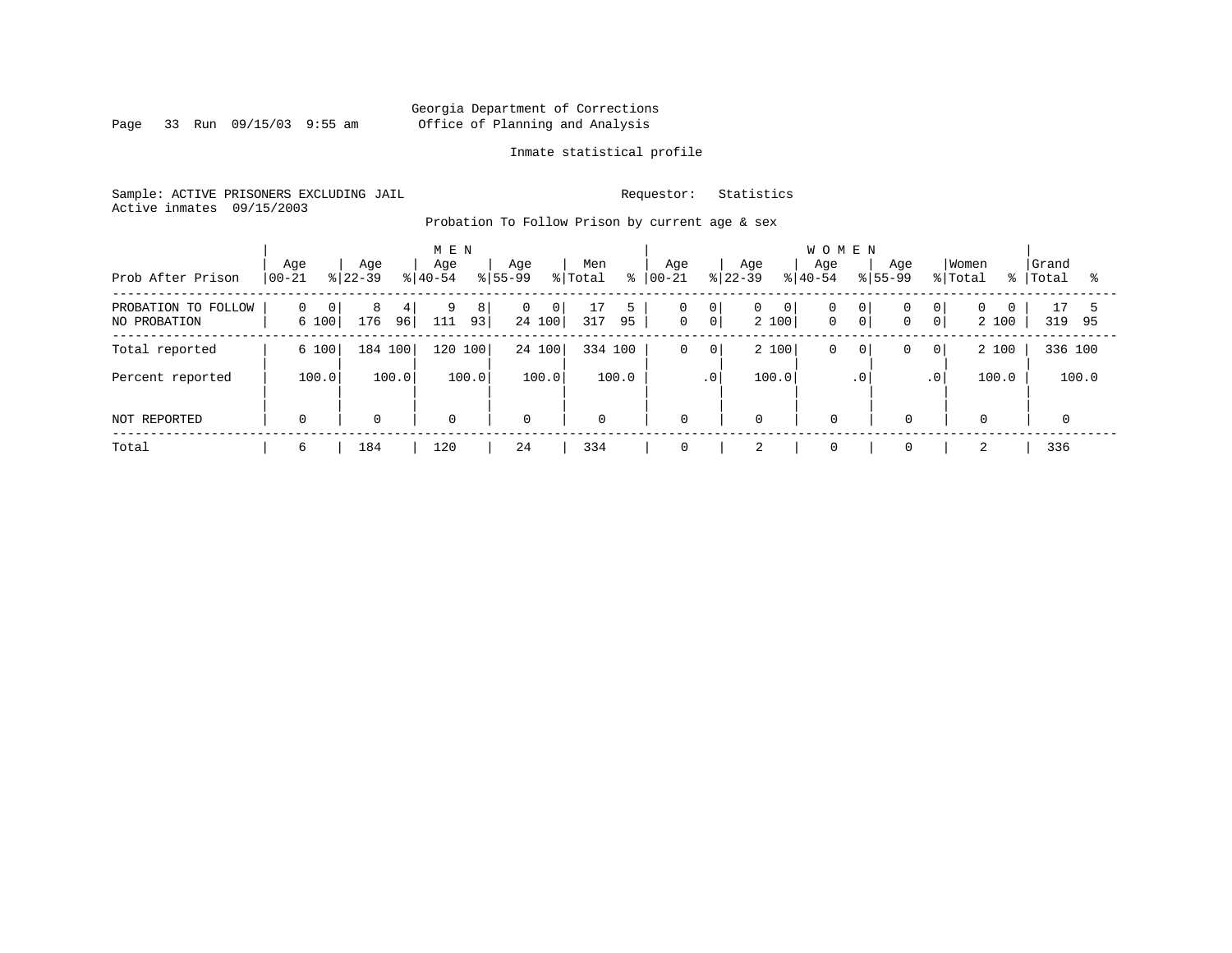Page 34 Run 09/15/03 9:55 am

#### Inmate statistical profile

Sample: ACTIVE PRISONERS EXCLUDING JAIL Requestor: Statistics Active inmates 09/15/2003

Admission Type by current age & sex

|                      |              |              |              |             | M E N     |             |             |          |          |                |            |          |              |          | <b>WOMEN</b> |          |           |              |          |              |          |       |
|----------------------|--------------|--------------|--------------|-------------|-----------|-------------|-------------|----------|----------|----------------|------------|----------|--------------|----------|--------------|----------|-----------|--------------|----------|--------------|----------|-------|
|                      | Age          |              | Age          |             | Age       |             | Age         |          | Men      |                | Age        |          | Age          |          | Age          |          | Age       |              | Women    |              | Grand    |       |
| Admission Type       | $00 - 21$    |              | $ 22-39 $    |             | $ 40-54 $ |             | $8 55-99$   |          | % Total  | ⊱              | $ 00 - 21$ |          | $ 22-39 $    |          | $ 40-54$     |          | $8 55-99$ |              | % Total  | ៖            | Total    | °     |
| COMMITTED FROM COURT |              | 17           | 50           | 27          | 34        | 28          | 6           | 25       | 91       | 27             | 0          | 0        |              | 2 100    | O            | 0        | O         | 0            | 2        | 100          | 93       | 28    |
| RETURN APPEAL/BOND   | U            | $\mathbf 0$  | 0            | $\mathbf 0$ | $\Omega$  | $\mathbf 0$ | $\Omega$    | 0        | 0        | 0              | 0          | 0        | 0            | 0        | O            | $\Omega$ | $\Omega$  | O            | $\Omega$ | $\Omega$     | $\Omega$ | ∩     |
| PAROLE REV/NEW SENT  |              | $\Omega$     | 12           | 7           | 15        | 13          |             | 13       | 30       | 9              | N          | 0        | N            | 0        | O            | $\Omega$ | $\Omega$  | O            | $\Omega$ | 0            | 30       | 9     |
| PAR REV/NO NEW SENT  |              |              | 4            | 2           |           |             |             | $\Omega$ |          |                |            | $\Omega$ |              | $\Omega$ | O            | O        | O         | O            |          |              | 5        |       |
| PROB VIOL/TOTAL REV  |              | $\Omega$     | $\Omega$     | 0           |           | $\Omega$    | $\Omega$    | U        | O        | 0              | U          | $\Omega$ | 0            | $\Omega$ | O            | O        |           | O            |          | 0            | Ω        |       |
| PROB VIOL/PARTIAL    |              | 17           | ∩            | 0           |           |             | O           | O        |          |                | N          | $\Omega$ | N            | $\Omega$ | O            | O        | U         | U            | ∩        | 0            |          |       |
| ADMIT FM OTHER CUST  |              | $\Omega$     | <sup>0</sup> | 0           |           | 0           | $\Omega$    | $\Omega$ | U        | $\Omega$       | ∩          | $\Omega$ | ი            | $\Omega$ | U            | U        | U         | U            | ∩        | 0            | Λ        |       |
| SHOCK INCARCERATION  |              | $\Omega$     | $\Omega$     | 0           |           | U           | O           | $\Omega$ | U        | <sup>0</sup>   | በ          | $\Omega$ | U            | $\Omega$ | U            | U        | U         | 0            | ∩        | <sup>n</sup> |          |       |
| PROB REV/REMAINDER   |              | $\Omega$     | Д            | 3           |           | 3           |             | $\Omega$ |          | $\overline{2}$ | በ          | $\Omega$ | U            | $\Omega$ | U            | U        | U         | 0            | ∩        | <sup>n</sup> |          |       |
| NEW SENT/PAR REV PND |              | $\Omega$     | C            | 0           |           | 1           | $\Omega$    | 0        |          | $\Omega$       |            | 0        | ი            | $\Omega$ | O            | O        | U         | 0            | $\Omega$ | 0            |          | U     |
| LIFE W/O PAROLE      |              | 67           | 113          | 61          | 65        | 54          | 15          | 63       | 197      | 59             |            | 0        | O            | $\Omega$ | O            | $\Omega$ | $\Omega$  | 0            | $\Omega$ | 0            | 197      | 59    |
| PAROLE REV BOOT CAMP |              | $\Omega$     | $\Omega$     | $\Omega$    | O         | $\Omega$    | $\Omega$    | $\Omega$ | O        | $\Omega$       | ი          | $\Omega$ | U            | $\Omega$ | O            | U        | U         | U            | $\Omega$ | 0            | n        | ∩     |
| PAR REV/RSN UNKNOWN  |              | $\Omega$     | n            | $\Omega$    |           | $\Omega$    | $\Omega$    | U        | U        | O              | ი          | $\Omega$ | U            | $\Omega$ | O            | U        | ∩         | U            | ∩        | 0            | Λ        |       |
| PROBATION/PAROLE REV |              | <sup>0</sup> | <sup>0</sup> | 0           |           | O           | O           | U        | O        | O              | ი          | $\Omega$ | U            | $\Omega$ | O            | O        | ∩         | U            | ∩        | 0            | Ω        |       |
| PB PAROLE RESCINDED  |              | $\cap$       | $\Omega$     | 0           |           | U           | O           | U        | U        | U              | በ          | $\Omega$ | በ            | $\Omega$ | U            | U        | ∩         | U            | $\cap$   | U            | Λ        |       |
| PROB REVOC/SPEC COND |              | U            | $\Omega$     | 0           |           | O           | O           | U        | O        | U              |            | 0        | ი            | $\Omega$ | U            | O        | U         | U            |          |              |          |       |
| PAR REV/REVOC CENTER |              |              | <sup>0</sup> | O           |           | O           |             | U        | O        | O              |            | $\Omega$ |              | $\Omega$ | U            | O        |           | U            |          |              |          |       |
| INFORMATION ONLY     |              |              | <sup>0</sup> | O           |           | O           |             | U        | U        | 0              | በ          | $\Omega$ | ი            | $\Omega$ | U            | O        | U         | U            |          | U            |          |       |
| INCOMPLETE SENT PKG  |              | U            | <sup>0</sup> | 0           |           | O           | O           | U        | O        | 0              | U          | $\Omega$ | ი            | $\Omega$ | O            | O        | U         | U            | ∩        | 0            |          |       |
| HANCOCK REVOC CENTER |              | $\Omega$     | $\Omega$     | 0           |           | O           | $\Omega$    | $\Omega$ | O        | $\Omega$       | U          | $\Omega$ | U            | $\Omega$ | U            | $\Omega$ | $\cap$    | $\Omega$     | $\cap$   | 0            |          |       |
| WHITWORTH DETENTION  |              | $\Omega$     | $\Omega$     | 0           |           | O           | $\Omega$    | $\Omega$ | O        | $\Omega$       | U          | $\Omega$ | U            | $\Omega$ | U            | $\Omega$ | $\cap$    | $\Omega$     | $\cap$   | 0            |          |       |
| DCYS AT RISK         |              | $\Omega$     | $\Omega$     | 0           |           | 0           | 0           | 0        | $\Omega$ | O              | 0          | 0        | 0            | 0        | 0            | 0        | $\cap$    | 0            | $\Omega$ | 0            |          |       |
| <b>OTHER</b>         | <sup>0</sup> | 0            | $\Omega$     | 0           | $\cap$    | 0           | 0           | 0        | $\Omega$ | O              | 0          | $\Omega$ | <sup>0</sup> | 0        | O            | 0        | $\cap$    | 0            | $\Omega$ | U            |          |       |
| Total reported       |              | 6 100        | 184 100      |             | 120 100   |             |             | 24 100   | 334 100  |                | 0          | $\Omega$ |              | 2 100    | $\mathbf{0}$ | 0        | 0         | $\mathbf{0}$ |          | 2 100        | 336 100  |       |
| Percent reported     |              | 100.0        |              | 100.0       |           | 100.0       |             | 100.0    |          | 100.0          |            | . 0      |              | 100.0    |              | . 0      |           | . 0          |          | 100.0        |          | 100.0 |
| <b>UNKNOWN</b>       | 0            |              | $\mathbf 0$  |             | 0         |             | $\mathbf 0$ |          | 0        |                | 0          |          | 0            |          | 0            |          | 0         |              | 0        |              | 0        |       |
| Total                | 6            |              | 184          |             | 120       |             | 24          |          | 334      |                | 0          |          | 2            |          | 0            |          | 0         |              | 2        |              | 336      |       |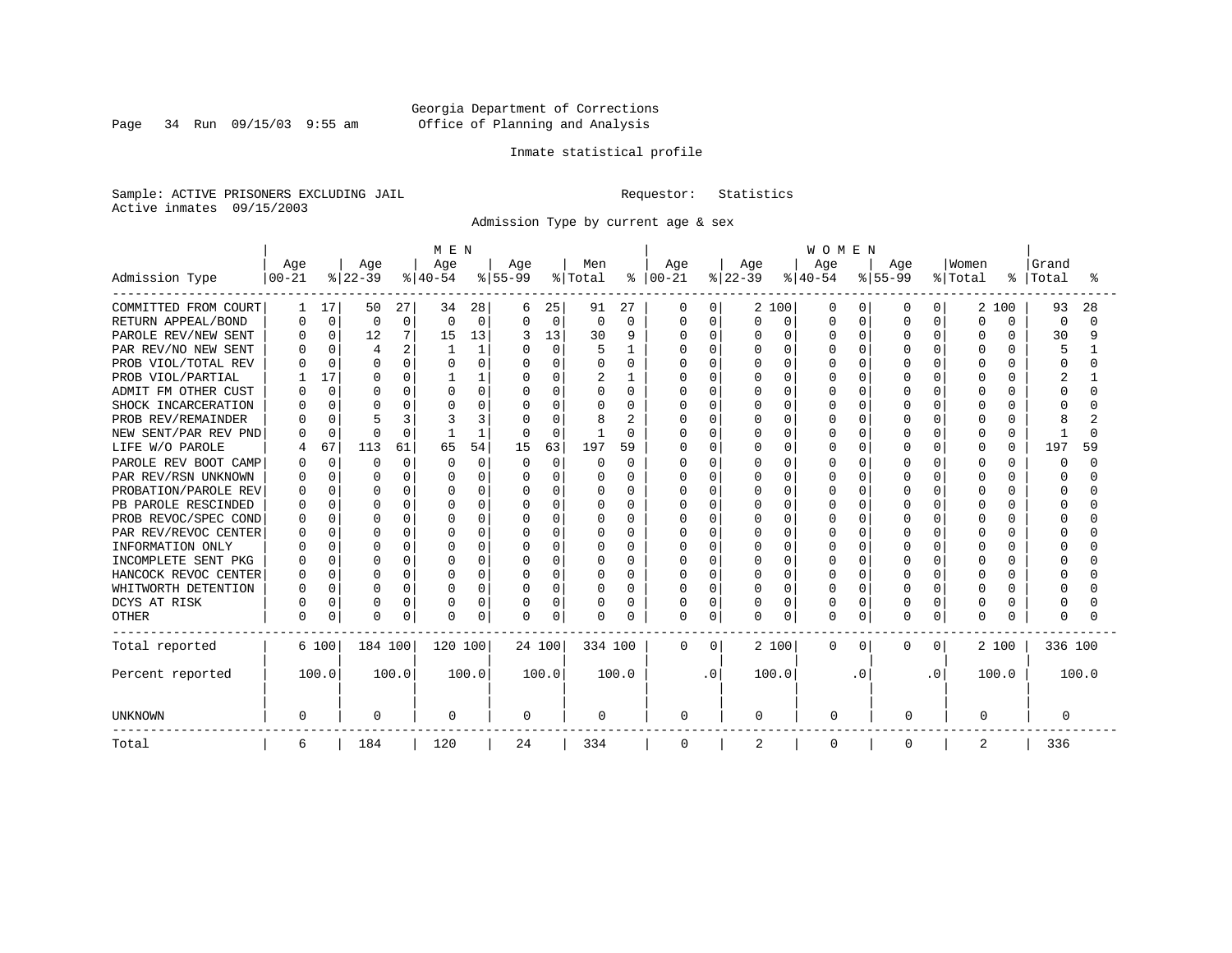Page 35 Run 09/15/03 9:55 am

#### Inmate statistical profile

Sample: ACTIVE PRISONERS EXCLUDING JAIL Requestor: Statistics Active inmates 09/15/2003 Release Type by current age & sex

|              |                   |                 |                    | MEN |                                                                                          |       |     |     |     | <b>WOMEN</b>                                                                                                       |     |                                        |                            |       |  |
|--------------|-------------------|-----------------|--------------------|-----|------------------------------------------------------------------------------------------|-------|-----|-----|-----|--------------------------------------------------------------------------------------------------------------------|-----|----------------------------------------|----------------------------|-------|--|
| Release Type | Age<br>$100 - 21$ |                 | Age<br>$8122 - 39$ | Age | $ 40-54 \t  55-99$                                                                       | , Age | Men | Age | Age | Age<br>$\frac{1}{2}$ Total $\frac{1}{2}$   00-21 $\frac{1}{2}$   22-39 $\frac{1}{2}$   40-54 $\frac{1}{2}$   55-99 | Aqe |                                        | Women<br>% Total % Total % | Grand |  |
| Active       |                   |                 |                    |     | 6 100   184 100   120 100   24 100   334 100   0 0   2 100   0 0   0 0   2 100   336 100 |       |     |     |     |                                                                                                                    |     |                                        |                            |       |  |
| Total        |                   | $6 \quad \vert$ |                    |     | 184   120   24   334                                                                     |       |     |     |     |                                                                                                                    |     | $\begin{array}{ccc} 0 & & \end{array}$ |                            | 336   |  |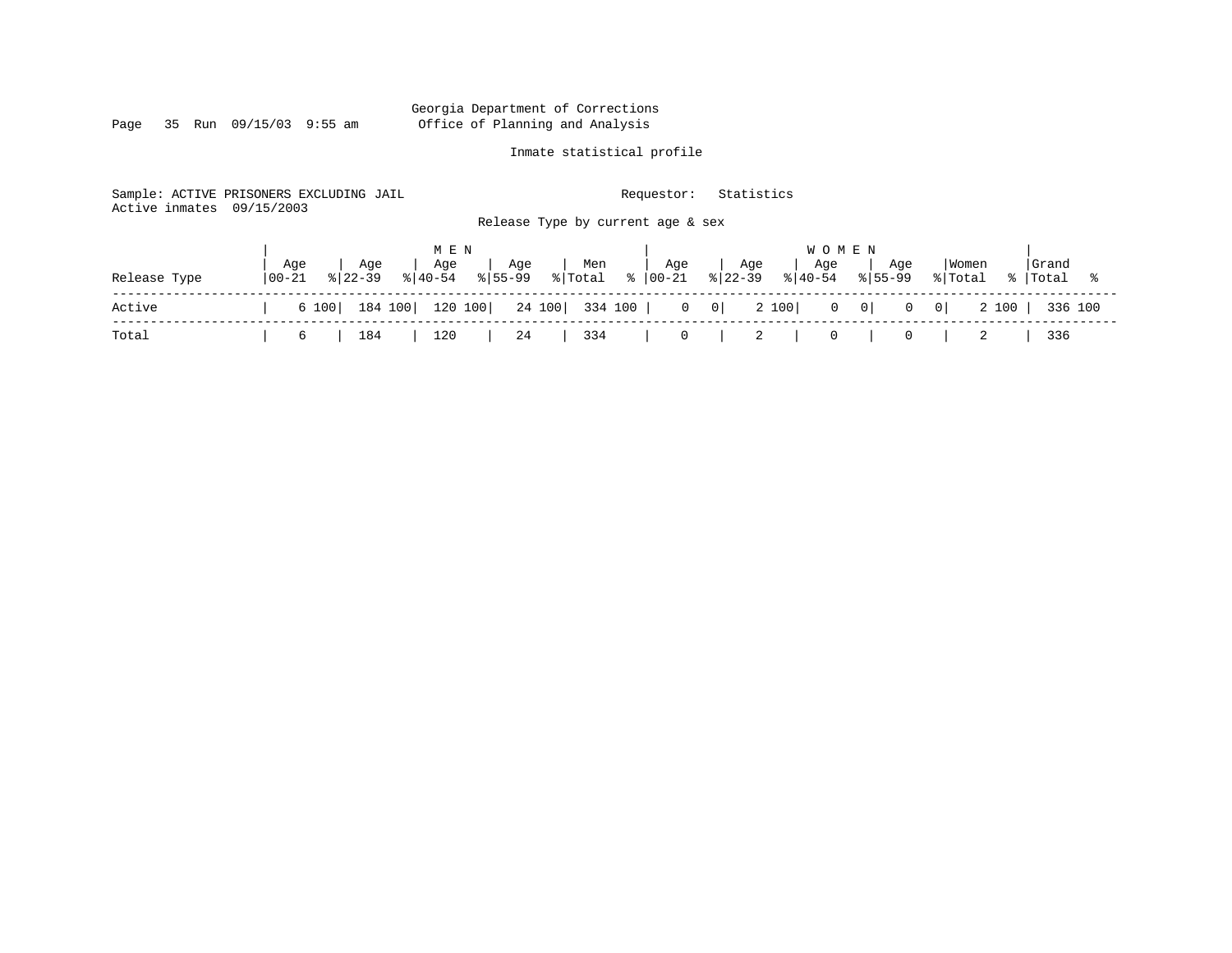Page 36 Run  $09/15/03$  9:55 am

#### Inmate statistical profile

Sample: ACTIVE PRISONERS EXCLUDING JAIL Requestor: Statistics Active inmates 09/15/2003

Inst By Group by current age & sex

|                      |             |             |           |             | M E N       |          |             |          |             |           |             |             |           |          | <b>WOMEN</b> |           |             |                 |             |       |          |          |
|----------------------|-------------|-------------|-----------|-------------|-------------|----------|-------------|----------|-------------|-----------|-------------|-------------|-----------|----------|--------------|-----------|-------------|-----------------|-------------|-------|----------|----------|
|                      | Age         |             | Age       |             | Age         |          | Age         |          | Men         |           | Age         |             | Age       |          | Age          |           | Age         |                 | Women       |       | Grand    |          |
| Inst By Group        | $ 00 - 21$  |             | $ 22-39 $ |             | $8 40-54$   |          | $ 55-99$    |          | % Total     | $\approx$ | $ 00 - 21$  |             | $ 22-39 $ |          | $8 40-54$    |           | $8 55-99$   |                 | % Total     | န္    | Total    |          |
| County jails         | $\Omega$    | 0           |           | 0           | $\Omega$    | $\Omega$ | $\Omega$    |          | $\Omega$    | $\Omega$  | $\Omega$    |             |           | $\Omega$ |              |           |             |                 | $\Omega$    |       | 0        |          |
| Transitional centers | 0           | $\Omega$    |           | 0           | $\mathbf 0$ | 0        | 0           | $\Omega$ | 0           | 0         | 0           |             | 0         | $\Omega$ | 0            |           | $\Omega$    |                 | 0           |       | 0        |          |
| County camps         |             |             |           |             | $\Omega$    | $\Omega$ | $\mathbf 0$ | 0        | $\Omega$    |           | $\Omega$    |             | 0         | $\Omega$ | $\Omega$     |           |             |                 | $\Omega$    |       | $\Omega$ |          |
| Inmate boot camps    | $\Omega$    |             |           |             |             | 0        | $\mathbf 0$ |          |             |           | $\Omega$    |             | 0         |          |              |           |             |                 | $\Omega$    |       |          |          |
| State prisons        |             | 6 100       | 184       | 100         | 120         | 100      |             | 24 100   |             | 334 100   |             | $\Omega$    |           | 2 100    | $\Omega$     |           |             |                 |             | 2 100 | 336 100  |          |
| Private prisons      | $\Omega$    | $\Omega$    | $\Omega$  | 0           | $\Omega$    | $\Omega$ | $\mathbf 0$ | $\Omega$ | $\Omega$    | $\Omega$  | $\mathbf 0$ |             | 0         | $\Omega$ | $\Omega$     |           |             |                 | $\Omega$    |       | $\Omega$ | $\Omega$ |
| Other                | $\mathbf 0$ | $\mathbf 0$ | $\Omega$  | $\mathbf 0$ | $\Omega$    | 0        | $\mathbf 0$ | 0        | $\mathbf 0$ | $\Omega$  | $\mathbf 0$ | $\mathbf 0$ | 0         | $\Omega$ | $\Omega$     |           | $\Omega$    | 0               | $\mathbf 0$ |       | 0        |          |
| Total reported       |             | 6 100       | 184 100   |             | 120 100     |          |             | 24 100   |             | 334 100   | $\mathbf 0$ | $\circ$     |           | 2 100    | $\Omega$     | $\Omega$  | $\Omega$    | $\circ$         |             | 2 100 | 336 100  |          |
| Percent reported     |             | 100.0       |           | 100.0       |             | 100.0    |             | 100.0    |             | 100.0     |             | $\cdot$ 0   |           | 100.0    |              | $\cdot$ 0 |             | .0 <sup>′</sup> |             | 100.0 |          | 100.0    |
|                      |             |             |           |             |             |          |             |          |             |           |             |             |           |          |              |           |             |                 |             |       |          |          |
| Not reported         | $\Omega$    |             | $\Omega$  |             | 0           |          | $\Omega$    |          | $\mathbf 0$ |           | $\mathbf 0$ |             | $\Omega$  |          | $\Omega$     |           | $\Omega$    |                 | $\Omega$    |       |          |          |
| Total                | 6           |             | 184       |             | 120         |          | 24          |          | 334         |           | 0           |             | 2         |          | 0            |           | $\mathbf 0$ |                 | 2           |       | 336      |          |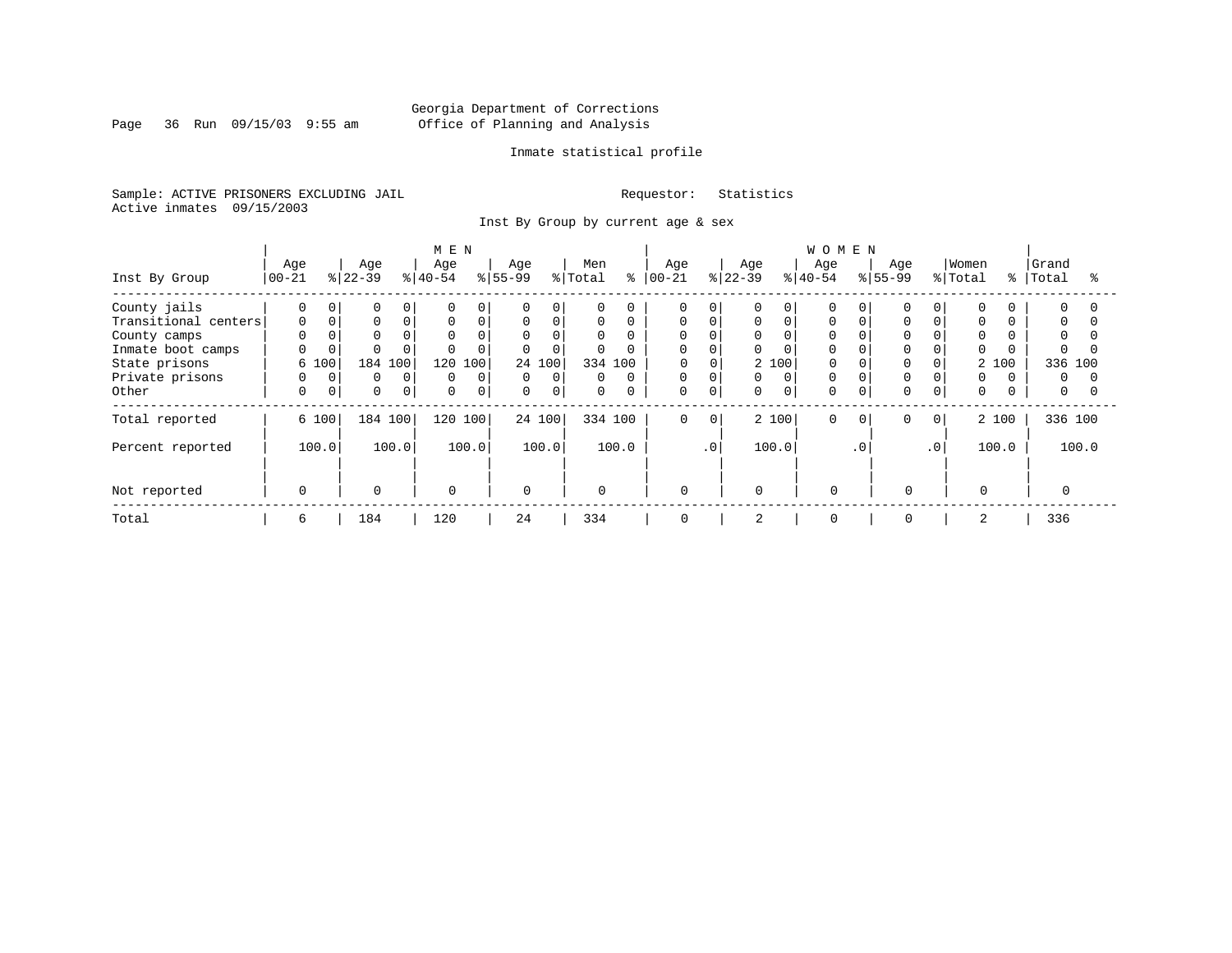Page 37 Run  $09/15/03$  9:55 am

#### Inmate statistical profile

Sample: ACTIVE PRISONERS EXCLUDING JAIL Requestor: Statistics Active inmates 09/15/2003

Institution by current age & sex

|                      |          |             |                |             |              |              | <b>WOMEN</b> |          |                     |              |              |           |              |          |          |           |           |           |          |              |         |       |
|----------------------|----------|-------------|----------------|-------------|--------------|--------------|--------------|----------|---------------------|--------------|--------------|-----------|--------------|----------|----------|-----------|-----------|-----------|----------|--------------|---------|-------|
|                      | Age      |             | Age            |             | Age          |              | Age          |          | Men                 |              | Age          |           | Age          |          | Age      |           | Age       |           | Women    |              | Grand   |       |
| Institution          | 00-21    |             | $ 22-39 $      |             | $ 40-54$     |              | $ 55-99$     |          | $\frac{1}{2}$ Total | ႜ            | $ 00 - 21 $  |           | $ 22-39 $    |          | $ 40-54$ |           | $8 55-99$ |           | % Total  | ႜ            | Total   | °     |
| Ware Prison          |          | 17          | 14             | 8           | 13           | 11           |              | 13       | 31                  | q            | 0            |           |              | $\Omega$ | O        |           | U         |           | $\cap$   |              | 31      |       |
| Phillips Prison      |          | $\mathbf 0$ | 6              | 3           |              | 2            | $\Omega$     | $\Omega$ | 8                   | $\mathbf{2}$ | 0            | $\Omega$  |              | $\Omega$ | O        | U         |           | 0         | ∩        | <sup>0</sup> | 8       |       |
| Arrendale Prison     |          | 17          | $\overline{5}$ | 3           |              | 3            | $\Omega$     | $\Omega$ | 9                   | 3            | U            | $\Omega$  |              | $\cap$   | U        |           |           |           |          | <sup>n</sup> | q       |       |
| Georgia State Prison |          | $\Omega$    | 31             | 17          | 16           | 13           |              | 21       | 52                  | 16           |              |           |              |          |          |           |           |           |          |              | 52      | 15    |
| Jackson Prison-Diag  | O        |             | 5              | 3           |              | O            |              | $\Omega$ | 5                   |              |              | $\Omega$  |              |          |          |           |           |           |          |              | 5       |       |
| Jackson Prison-Perm  | $\Omega$ |             |                | $\Omega$    |              |              |              | U        |                     | <sup>n</sup> |              |           |              | $\cap$   | U        |           |           |           |          |              |         |       |
| Coastal Prison       |          | $\Omega$    |                |             |              | ζ            |              | $\Omega$ | 6                   |              |              | $\Omega$  |              | $\cap$   | O        |           |           |           |          |              | 6       |       |
| Augusta Med Prison   |          | 17          | 10             | 5           |              | $\mathbf{3}$ |              | 21       | 20                  |              | U            | $\cap$    |              | $\Omega$ | U        |           |           |           |          |              | 20      |       |
| Valdosta Prison      |          | $\Omega$    | 24             | 13          | 16           | 13           |              | $\Omega$ | 40                  | 12           |              | $\cap$    |              | U        |          |           |           |           |          |              | 40      | 12    |
| Hays Prison          |          | 0           | 11             | 6           | 10           | 8            |              | 13       | 24                  |              | U            | $\cap$    |              | $\Omega$ | U        |           |           |           | n        |              | 24      |       |
| Hancock Prison       |          | $\Omega$    | 10             | 5           |              | 5            | $\Omega$     | 0        | 16                  | 5            |              | 0         |              | $\Omega$ |          |           |           |           | $\Omega$ |              | 16      |       |
| Telfair Prison       |          | 17          | 24             | 13          | 18           | 15           | O            | O        | 43                  | 13           | U            | $\cap$    |              |          |          |           |           |           |          |              | 43      | 13    |
| Macon Prison         |          | $\Omega$    | 21             | 11          | 17           | 14           |              | 21       | 43                  | 13           | U            | $\cap$    |              | $\Omega$ | O        |           |           |           |          |              | 43      | 13    |
| Smith Prison         | 2        | 33          | 20             | 11          | 10           | 8            |              | 13       | 35                  | 10           | U            | $\cap$    |              | $\Omega$ | U        |           |           |           | $\Omega$ |              | 35      | 10    |
| Baldwin Prison       |          | $\Omega$    |                | $\mathbf 1$ | $\Omega$     | 0            | $\Omega$     | 0        |                     | $\Omega$     | <sup>0</sup> | $\Omega$  | U            | $\Omega$ | O        |           |           |           |          |              |         |       |
| Metro Womens Prison  | $\Omega$ | $\Omega$    | $\Omega$       | $\Omega$    | 0            | $\Omega$     | $\Omega$     | $\Omega$ | $\Omega$            | $\Omega$     | <sup>0</sup> | $\Omega$  |              | 50       | U        |           |           |           |          | 50           |         |       |
| Pulaski Womens Pris  | 0        | 0           | $\Omega$       | 0           | <sup>n</sup> | 0            |              | 0        | $\Omega$            | 0            | 0            | 0         |              | 50       | 0        | 0         | U         | O         |          | 50           |         |       |
| Total reported       |          | 6 100       | 184 100        |             | 120 100      |              |              | 24 100   | 334 100             |              | $\Omega$     | $\Omega$  |              | 2 100    | $\Omega$ |           | 0         | $\Omega$  |          | 2 100        | 336 100 |       |
| Percent reported     |          | 100.0       |                | 100.0       |              | 100.0        |              | 100.0    |                     | 100.0        |              | $\cdot$ 0 |              | 100.0    |          | $\cdot$ 0 |           | $\cdot$ 0 |          | 100.0        |         | 100.0 |
| Not Reported         | $\Omega$ |             | $\Omega$       |             | $\Omega$     |              | <sup>n</sup> |          | $\Omega$            |              | U            |           | <sup>0</sup> |          | ∩        |           | $\Omega$  |           | $\Omega$ |              |         |       |
| Total                | 6        |             | 184            |             | 120          |              | 24           |          | 334                 |              | 0            |           | 2            |          |          |           | 0         |           | 2        |              | 336     |       |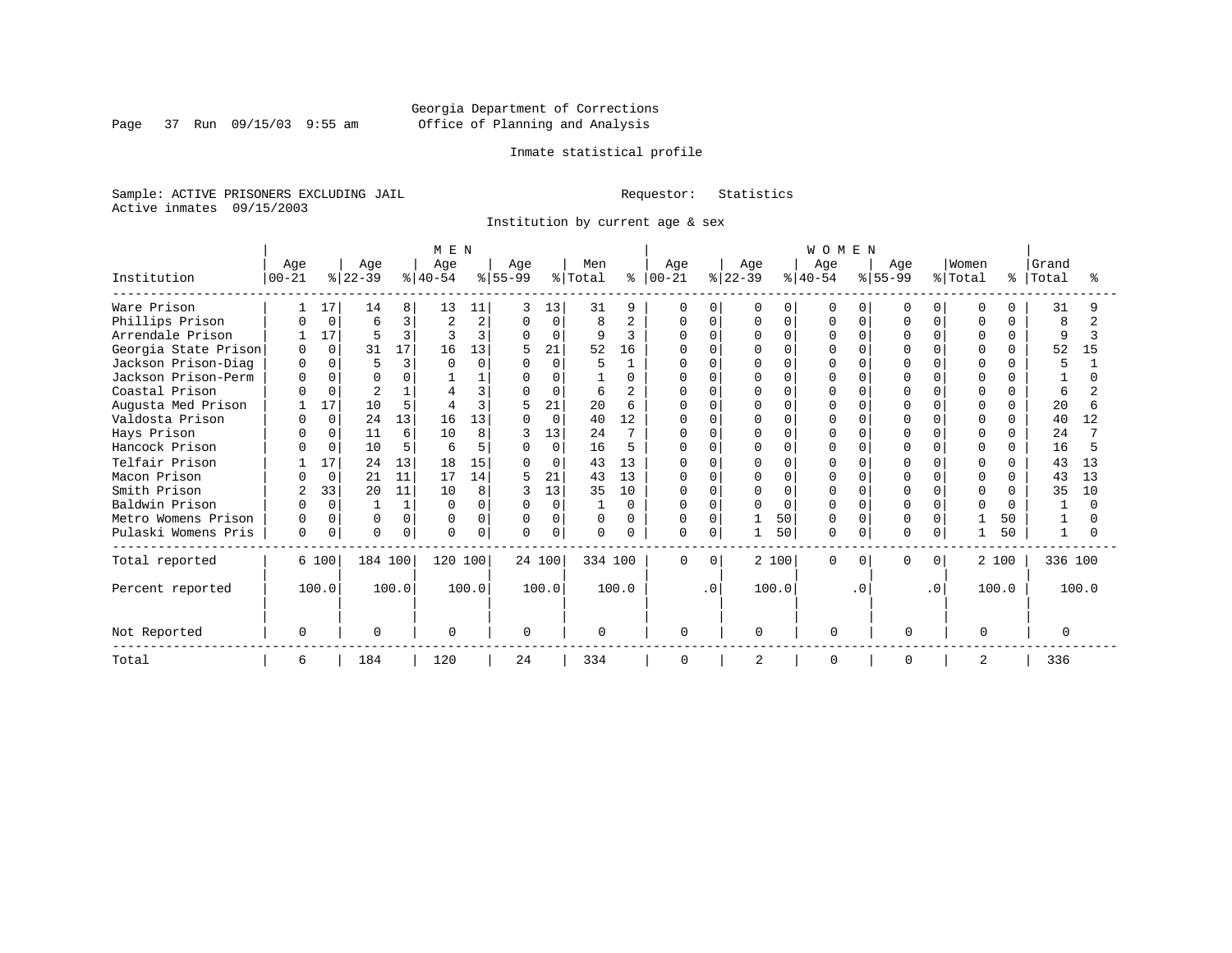Page 38 Run 09/15/03 9:55 am

#### Inmate statistical profile

Sample: ACTIVE PRISONERS EXCLUDING JAIL Requestor: Statistics Active inmates 09/15/2003

Misdemeanors And Felonies by current age & sex

| Crime Type            | Age<br>$ 00-21$ | Age<br>$8 22-39$                      | M E N<br>Age<br>$8 40-54$ | Age<br>% Total<br>$ 55-99 $                | Men<br>ႜ                    | Aqe<br>$ 00-21 $                          | Age<br>$ 22-39 $ | <b>WOMEN</b><br>Aqe<br>Age<br>$8155 - 99$<br>$8 40-54$ | Women<br>% Total                                               | Grand<br>ႜႜ<br>Total<br>°≈         |
|-----------------------|-----------------|---------------------------------------|---------------------------|--------------------------------------------|-----------------------------|-------------------------------------------|------------------|--------------------------------------------------------|----------------------------------------------------------------|------------------------------------|
| MISDEMEANOR<br>FELONY | 0<br>6 100      | $\Omega$<br>0 <sup>1</sup><br>184 100 | 0<br>0<br>120 100         | $\overline{0}$<br>0 <sup>1</sup><br>24 100 | $\mathbf 0$<br>0<br>334 100 | 0<br>$\overline{0}$<br> 0 <br>$\mathbf 0$ | 0<br>0<br>2 100  | 0<br>0 <sup>1</sup><br>$\mathbf 0$<br>$\mathbf 0$      | 0 <sup>1</sup><br>$\mathbf{0}$<br>$\overline{0}$<br>0<br>2 100 | $0 \quad 0$<br>$\Omega$<br>336 100 |
| Total reported        | 6 100           | 184 100                               | 120 100                   | 24 100                                     | 334 100                     | 0<br>$\mathbf 0$                          | 2 100            | 0<br>0                                                 | $\mathbf{0}$<br>2 100<br>0                                     | 336 100                            |
| Percent reported      | 100.0           | 100.0                                 | 100.0                     | 100.0                                      | 100.0                       | $\cdot$ 0                                 | 100.0            | .0 <sup>1</sup>                                        | 100.0<br>.0 <sup>1</sup>                                       | 100.0                              |
| NOT REPORTED          | $\Omega$        | $\mathbf 0$                           | $\mathbf 0$               | $\mathbf 0$                                | $\mathbf{0}$                | $\mathbf 0$                               | $\mathbf 0$      | $\Omega$                                               | $\mathbf 0$<br>0                                               |                                    |
| Total                 | 6               | 184                                   | 120                       | 24                                         | 334                         | 0                                         | $\bigcap$<br>∠   | $\mathbf 0$                                            | $\mathbf 0$<br>2                                               | 336                                |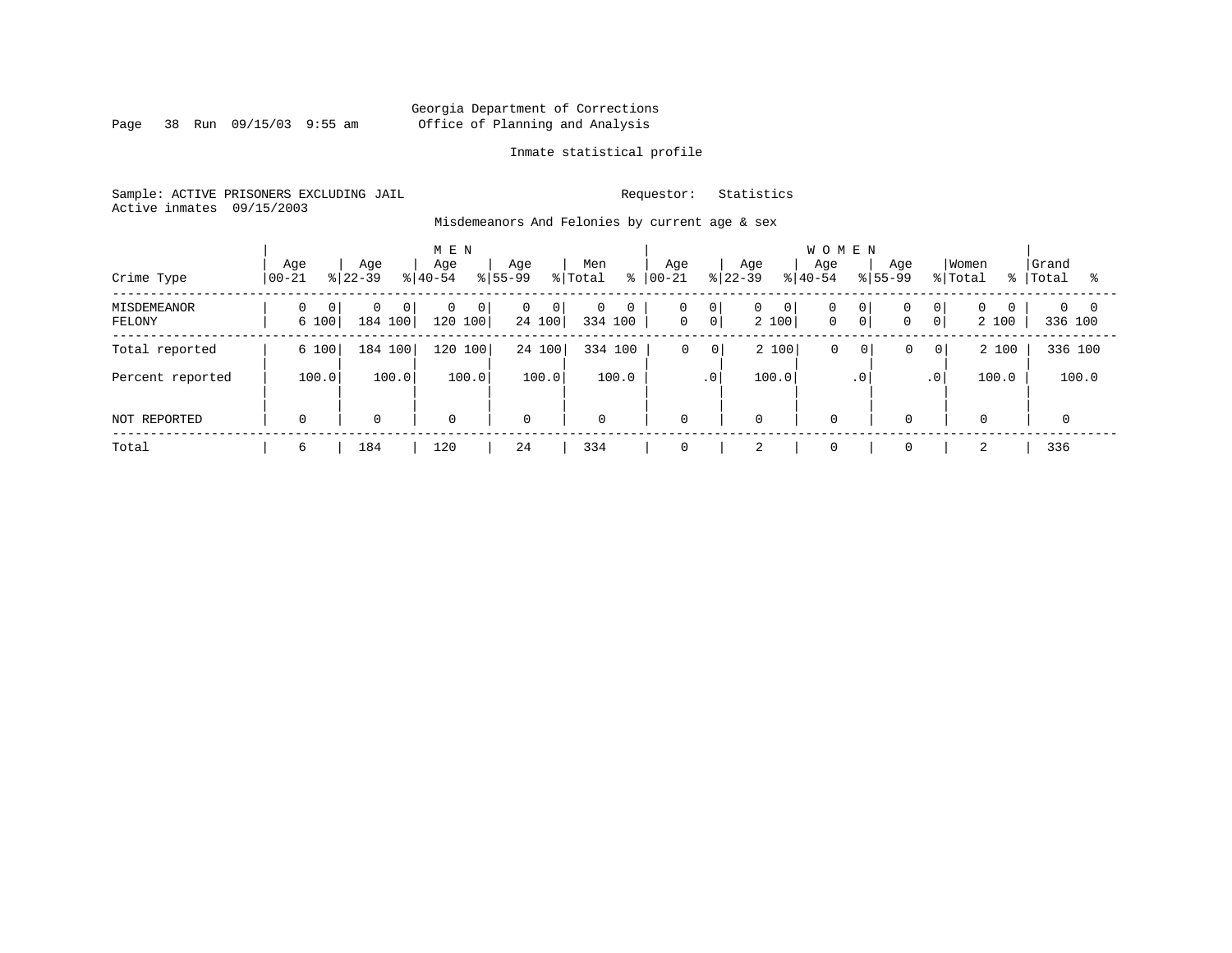Page 39 Run 09/15/03 9:55 am

#### Inmate statistical profile

Sample: ACTIVE PRISONERS EXCLUDING JAIL Requestor: Statistics Active inmates 09/15/2003

Crimes By Group by current age & sex

|                      |           | MEN<br><b>WOMEN</b> |              |       |          |             |             |        |          |                |          |             |                |          |             |          |             |                |          |              |             |          |
|----------------------|-----------|---------------------|--------------|-------|----------|-------------|-------------|--------|----------|----------------|----------|-------------|----------------|----------|-------------|----------|-------------|----------------|----------|--------------|-------------|----------|
|                      | Age       |                     | Age          |       | Age      |             | Age         |        | Men      |                | Age      |             | Age            |          | Age         |          | Age         |                | Women    |              | Grand       |          |
| Crimes By Group      | $00 - 21$ |                     | $ 22-39$     |       | $ 40-54$ |             | $8 55-99$   |        | % Total  | ∻              | $ 00-21$ |             | $ 22-39$       |          | $ 40-54$    |          | $8 55-99$   |                | % Total  | °            | Total       | °        |
| HOMICIDE             |           | 6 100               | 120          | 65    | 55       | 46          | 13          | 54     | 194      | 58             | 0        | 0           |                | 2 100    | 0           | 0        | 0           | 0              |          | 2 100        | 196         | 58       |
| ABORTION             | 0         | $\mathbf 0$         | 0            | 0     | 0        | 0           | $\mathbf 0$ | 0      | $\Omega$ | $\mathbf 0$    | 0        | $\mathbf 0$ | 0              | 0        | 0           | 0        | 0           | 0              | $\Omega$ | $\Omega$     | $\mathbf 0$ | $\Omega$ |
| BODILY INJRY&REL OFF | U         | 0                   | 17           | 9     | 19       | 16          | 2           | 8      | 38       | 11             | 0        | 0           | 0              | 0        | 0           | 0        | 0           | 0              | $\Omega$ | 0            | 38          | 11       |
| ARSON & REL OFF      |           | 0                   | 0            | O     | O        | 0           | 0           | 0      | $\Omega$ | 0              | Ω        | 0           | C              | $\Omega$ | 0           | $\Omega$ | O           | O              | $\Omega$ | O            | $\Omega$    | $\Omega$ |
| DAMAGE OF PROPERTY   |           | $\Omega$            | <sup>0</sup> | 0     |          | 0           | $\Omega$    | O      | $\Omega$ | $\Omega$       | Ω        | 0           | U              | $\Omega$ | O           | $\Omega$ | O           | U              | $\Omega$ | U            | ∩           |          |
| BURGLARY & REL OFF   |           | $\Omega$            | <sup>0</sup> | 0     | 1        | 1           | 0           | 0      |          | $\Omega$       | Ω        | $\mathbf 0$ | 0              | $\Omega$ | 0           | 0        | $\Omega$    | 0              | $\Omega$ | O            | -1          |          |
| FORGERY & REL OFF    |           | $\Omega$            | C            | O     |          | 0           | 0           | 0      | $\Omega$ | $\Omega$       | Ω        | $\mathbf 0$ | C              | $\Omega$ | 0           | 0        | $\Omega$    | O              | $\Omega$ | $\cap$       | $\Omega$    |          |
| <b>THEFT</b>         |           | 0                   | $\Omega$     | 0     | $\Omega$ | $\mathbf 0$ | O           | 0      | $\Omega$ | 0              | Ω        | 0           | O              | $\Omega$ | O           | $\Omega$ | O           | 0              | $\Omega$ | $\Omega$     | $\Omega$    | n        |
| <b>ROBBERY</b>       |           | 0                   | 23           | 13    | 21       | 18          |             | 29     | 51       | 15             | O        | 0           | N              | $\Omega$ | 0           | $\Omega$ | $\Omega$    | O              | $\Omega$ | O            | 51          | 15       |
| SEXUAL OFFENSES      |           | $\Omega$            | 18           | 10    | 21       | 18          | 2           | 8      | 41       | 12             | U        | 0           | O              | $\Omega$ | O           | $\Omega$ | O           | O              | $\Omega$ | $\Omega$     | 41          | 12       |
| OBSCENITY CRIMES     |           | $\Omega$            | $\mathbf 0$  | 0     | $\Omega$ | $\Omega$    | $\Omega$    | 0      | O        | $\Omega$       | Ω        | $\mathbf 0$ | 0              | $\Omega$ | O           | 0        | $\Omega$    | 0              | $\Omega$ | <sup>0</sup> | $\Omega$    | $\cap$   |
| TREASON & REL OFF    |           | $\Omega$            | 0            | 0     | O        | 0           | 0           | 0      | O        | $\Omega$       | 0        | 0           | 0              | $\Omega$ | 0           | 0        | $\Omega$    | 0              | $\Omega$ | $\Omega$     | $\Omega$    |          |
| CRIMES INVOLVNG GOVT |           | 0                   | C            | 0     |          | 0           | $\Omega$    | 0      |          | 0              | Ω        | $\mathbf 0$ | C              | $\Omega$ | 0           | 0        | $\Omega$    | O              | $\Omega$ | $\Omega$     | $\Omega$    |          |
| FALSIFICATIONS       |           | 0                   | $\Omega$     | 0     | U        | 0           | 0           | 0      | $\Omega$ | 0              | Ω        | 0           | 0              | $\Omega$ | 0           | $\Omega$ | $\Omega$    | 0              | $\Omega$ | O            | $\Omega$    |          |
| OBSTRUCT LAW ENFORCE |           | $\Omega$            | <sup>0</sup> | 0     | O        | $\Omega$    | 0           | 0      | $\Omega$ | $\Omega$       | Ω        | 0           | C              | $\Omega$ | 0           | 0        | O           | O              | $\Omega$ | O            | ∩           |          |
| DISORDERLY CONDUCT   |           | $\Omega$            | C            | 0     | U        | $\Omega$    | O           | O      | $\Omega$ | $\Omega$       | Ω        | 0           | U              | $\Omega$ | O           | $\Omega$ | U           | U              | $\Omega$ | U            | ∩           |          |
| GAMBLING & REL OFF   |           | $\Omega$            | <sup>0</sup> | O     | O        | 0           | O           | 0      | $\Omega$ | $\Omega$       | Ω        | 0           | 0              | $\Omega$ | 0           | $\Omega$ | O           | 0              | $\Omega$ | U            | ∩           |          |
| CRUELTY TO CHILDREN  |           | 0                   | C            | 0     |          | 0           | 0           | 0      |          | 0              |          | $\mathbf 0$ | C              | 0        | 0           | $\Omega$ | 0           | 0              | $\Omega$ | O            | C           |          |
| CRIMES WITH GUNS     |           | $\Omega$            | C            | 0     |          | 0           | 0           | 0      | $\Omega$ | 0              | Λ        | 0           | U              | $\Omega$ | 0           | 0        | O           | 0              | 0        | U            | ∩           |          |
| INVASION PRIVACY     |           | $\Omega$            | C            | 0     | O        | 0           | 0           | 0      | $\Omega$ | $\Omega$       | Ω        | 0           | 0              | $\Omega$ | 0           | 0        | $\Omega$    | O              | $\Omega$ | O            | ∩           |          |
| RACKETEERING         |           | $\Omega$            | C            | 0     |          | $\Omega$    | O           | 0      | $\Omega$ | $\Omega$       | Ω        | 0           | U              | $\Omega$ | O           | n        | O           | U              | $\Omega$ | U            | C           |          |
| DRUG ABUSE OFFENSES  |           | $\Omega$            | 5            | 3     |          | 3           | O           | 0      | 8        | $\overline{c}$ | Ω        | 0           | O              | $\Omega$ | O           | $\Omega$ | O           | $\Omega$       | $\Omega$ | U            | 8           |          |
| DRUG TRAFFICKING     |           | 0                   |              | 1     | O        | 0           | 0           | 0      |          | $\Omega$       | Ω        | $\mathbf 0$ | 0              | 0        | 0           | 0        | $\Omega$    | 0              | $\Omega$ | O            | 1           |          |
| AUTO CRIMES          |           | 0                   | $\Omega$     | 0     |          | 0           | 0           | 0      | 0        | 0              |          | 0           | C              | 0        | 0           | 0        | 0           | 0              | $\Omega$ | O            | $\Omega$    |          |
| REVENUE & CONTRABAND |           | 0                   | $\Omega$     | 0     | O        | 0           | $\Omega$    | 0      |          | 0              | Ω        | 0           | 0              | 0        | 0           | 0        | $\Omega$    | 0              | $\Omega$ | $\Omega$     | $\Omega$    |          |
| CRIMES OF OTH STATES | U         | 0                   | 0            | 0     | O        | 0           | 0           | 0      | 0        | 0              | 0        | 0           | 0              | 0        | O           | 0        | $\Omega$    | O              | $\Omega$ | $\Omega$     | $\Omega$    |          |
| MISC. FELONIES       | 0         | 0                   | C            | 0     | 0        | 0           | 0           | 0      |          | 0              | 0        | 0           | 0              | 0        | 0           | 0        | $\Omega$    | 0              | $\Omega$ | 0            | $\Omega$    |          |
| MISDEMEANORS         | 0         | 0                   | <sup>0</sup> | 0     | 0        | 0           | 0           | 0      | $\Omega$ | $\Omega$       | 0        | 0           | 0              | 0        | 0           | 0        | $\Omega$    | 0              | 0        | O            | $\Omega$    |          |
| Total reported       |           | 6 100               | 184 100      |       | 120 100  |             |             | 24 100 | 334 100  |                | 0        | 0           |                | 2 100    | 0           | 0        | 0           | $\overline{0}$ |          | 2 100        | 336 100     |          |
| Percent reported     |           | 100.0               |              | 100.0 |          | 100.0       |             | 100.0  |          | 100.0          |          | . 0         |                | 100.0    |             | . 0      |             | . 0            |          | 100.0        |             | 100.0    |
| NOT REPORTED         | 0         |                     | 0            |       | 0        |             | 0           |        | 0        |                | 0        |             | 0              |          | 0           |          | 0           |                | 0        |              | 0           |          |
| Total                | 6         |                     | 184          |       | 120      |             | 24          |        | 334      |                | 0        |             | $\overline{a}$ |          | $\mathbf 0$ |          | $\mathbf 0$ |                | 2        |              | 336         |          |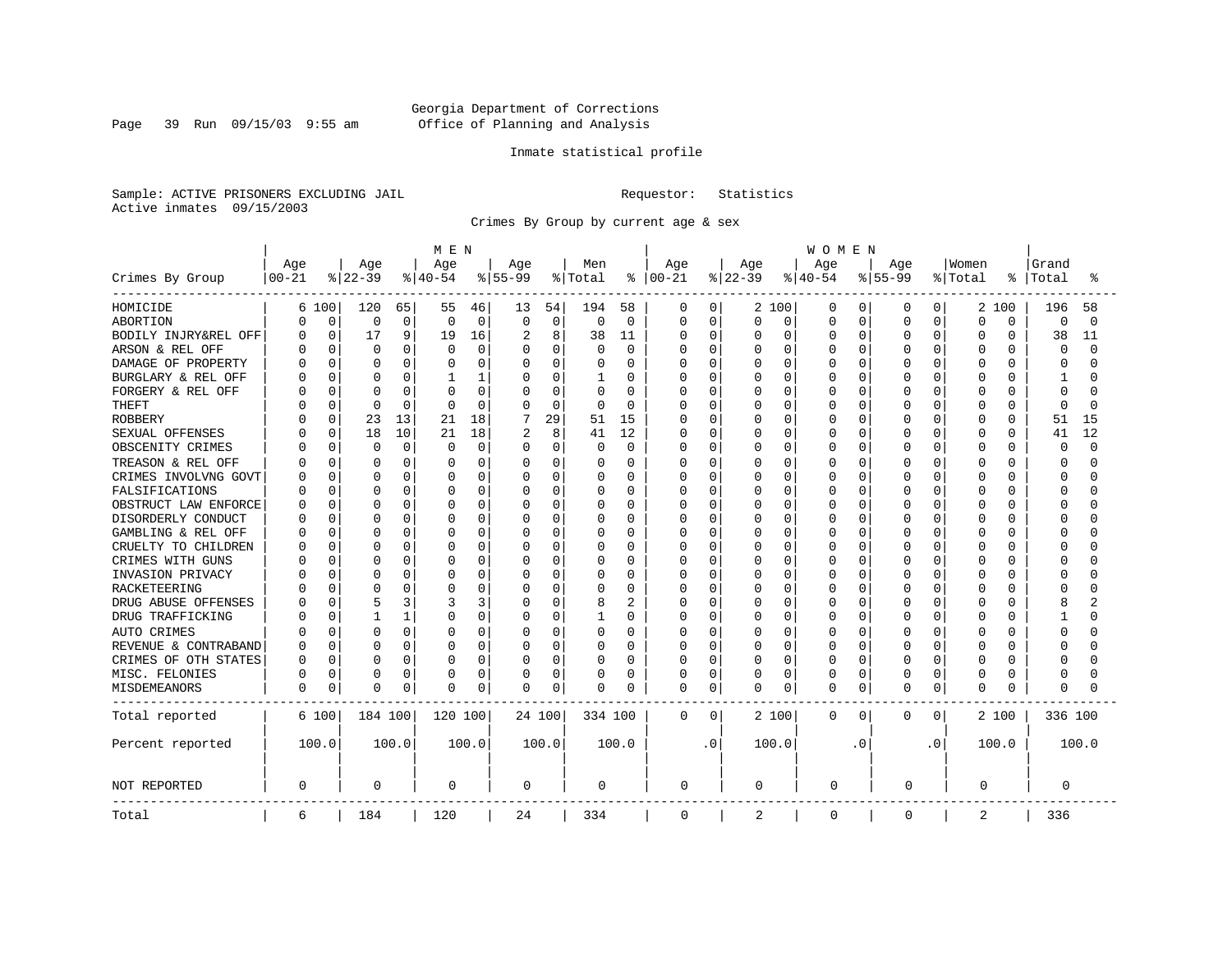Page 40 Run 09/15/03 9:55 am

#### Inmate statistical profile

Sample: ACTIVE PRISONERS EXCLUDING JAIL Requestor: Statistics Active inmates 09/15/2003

Most Serious Offense by current age & sex

|                                                                                                                                    | M E N |          |           |      |           |          |              |          |         |          |               |              | WOMEN       |          |           |           |           |           |              |              |           |      |  |  |  |
|------------------------------------------------------------------------------------------------------------------------------------|-------|----------|-----------|------|-----------|----------|--------------|----------|---------|----------|---------------|--------------|-------------|----------|-----------|-----------|-----------|-----------|--------------|--------------|-----------|------|--|--|--|
|                                                                                                                                    | Aqe   |          | Age       |      | Age       |          | Age          |          | Men     |          | Age           |              | Age         |          | Age       |           | Age       |           | Women        |              | Grand     |      |  |  |  |
| Most Serious Offense 00-21                                                                                                         |       |          | $ 22-39 $ |      | $ 40-54 $ |          | $ 55-99 $    |          | % Total |          | $8   00 - 21$ |              | $ 22 - 39 $ |          | $8 40-54$ |           | $ 55-99 $ |           | % Total      |              | %   Total |      |  |  |  |
| NOTE: In the table below, misdemeanors come first, and are in lower-case letters. AFTER THAT COME FELONIES, IN UPPER-CASE LETTERS. |       |          |           |      |           |          |              |          |         |          |               |              |             |          |           |           |           |           |              |              |           |      |  |  |  |
| <b>MURDER</b>                                                                                                                      | 6     | 100      | 120       | 68   | 55        | 50       | 13           | 54       | 194     | 61       |               | <sup>0</sup> |             | 2 100    |           | n         |           |           | 2            | 100          | 196       | 61   |  |  |  |
| KIDNAPPING                                                                                                                         |       | 0        | 17        | 10   | 19        | 17       |              | 8        | 38      | 12       |               |              |             | $\Omega$ |           | O         |           |           | O            | <sup>0</sup> | 38        | 12   |  |  |  |
| <b>BURGLARY</b>                                                                                                                    |       |          |           |      |           |          |              | $\Omega$ |         | 0        |               |              |             | $\Omega$ |           | $\Omega$  |           |           | O            |              |           |      |  |  |  |
| ARMED ROBBERY                                                                                                                      |       |          | 22        | 13   | 21        | 19       |              | 29       | 50      | 16       |               |              |             | $\Omega$ |           | n         |           |           | <sup>0</sup> |              | 50        | 16   |  |  |  |
| HIJACKING MOTOR VEHI                                                                                                               |       |          |           |      | $\cap$    | $\Omega$ | <sup>0</sup> | $\Omega$ |         | $\Omega$ |               |              |             | $\Omega$ |           |           |           |           | U            |              |           |      |  |  |  |
| <b>RAPE</b>                                                                                                                        |       |          | 14        |      | 16        | 14       |              | 8        | 32      | 10       |               |              |             | $\Omega$ |           |           |           |           |              |              | 32        | 10   |  |  |  |
| AGGRAV SODOMY                                                                                                                      |       |          |           |      | $\cap$    | $\Omega$ |              | U        |         | U.       |               |              |             | 0        |           |           |           |           |              |              |           |      |  |  |  |
| AGGRAV SEXUAL BATTER                                                                                                               |       |          |           |      |           |          |              | 0        |         |          |               |              |             | 0        |           |           |           |           |              |              |           |      |  |  |  |
| CHILD MOLESTATION                                                                                                                  |       |          |           |      |           |          |              | U        |         | 0        |               |              |             | 0        |           |           |           |           | ∩            |              |           |      |  |  |  |
| AGGRAV CHILD MOLESTA                                                                                                               |       |          |           |      |           |          |              |          |         |          |               |              |             |          |           |           |           |           |              |              |           |      |  |  |  |
| VIOL GA CNTRL SBST A                                                                                                               |       |          |           |      |           |          |              | U        |         | U        |               |              |             | 0        |           |           |           |           |              |              |           |      |  |  |  |
| S/D CONT SUB SCHOOL                                                                                                                |       |          |           |      |           |          |              | 0        |         |          |               |              |             | 0        |           |           |           |           | O            |              |           |      |  |  |  |
| S/D COCAINE                                                                                                                        |       |          |           |      |           |          |              | 0        |         |          |               | $\cap$       |             | $\Omega$ |           | n         |           |           | U            |              |           |      |  |  |  |
| POSS OF COCAINE                                                                                                                    |       |          |           |      |           |          |              | 0        |         |          |               |              |             |          |           |           |           |           | O            |              |           |      |  |  |  |
| ATT/CONSPRCY COMMT C                                                                                                               | 0     | $\Omega$ |           |      |           | O        | <sup>0</sup> | U        |         |          | O             | $\Omega$     | U           | $\Omega$ | N         | $\Omega$  |           |           | O            |              |           |      |  |  |  |
| Total reported                                                                                                                     |       | 6 100    | 184 100   |      | 120 100   |          | 24 100       |          | 334 100 |          | $\mathbf 0$   | $\Omega$     |             | 2 100    | $\Omega$  | $\Omega$  | $\Omega$  | $\Omega$  |              | 2 100        | 336 100   |      |  |  |  |
| Percent reported                                                                                                                   |       | 100.0    |           | 95.7 |           | 92.5     |              | 100.0    |         | 94.9     |               | $\cdot$ 0    |             | 100.0    |           | $\cdot$ 0 |           | $\cdot$ 0 |              | 100.0        |           | 94.9 |  |  |  |
| Not reported                                                                                                                       |       |          | 8         | 9    |           |          | $\Omega$     |          | 17      |          | $\Omega$      |              | U           |          | $\Omega$  | $\cap$    |           |           | $\Omega$     |              | 17        |      |  |  |  |
| Total                                                                                                                              | 6     |          | 184       |      | 120       |          | 24           |          | 334     |          | 0             |              | 2           |          | 0         |           |           |           | 2            |              | 336       |      |  |  |  |